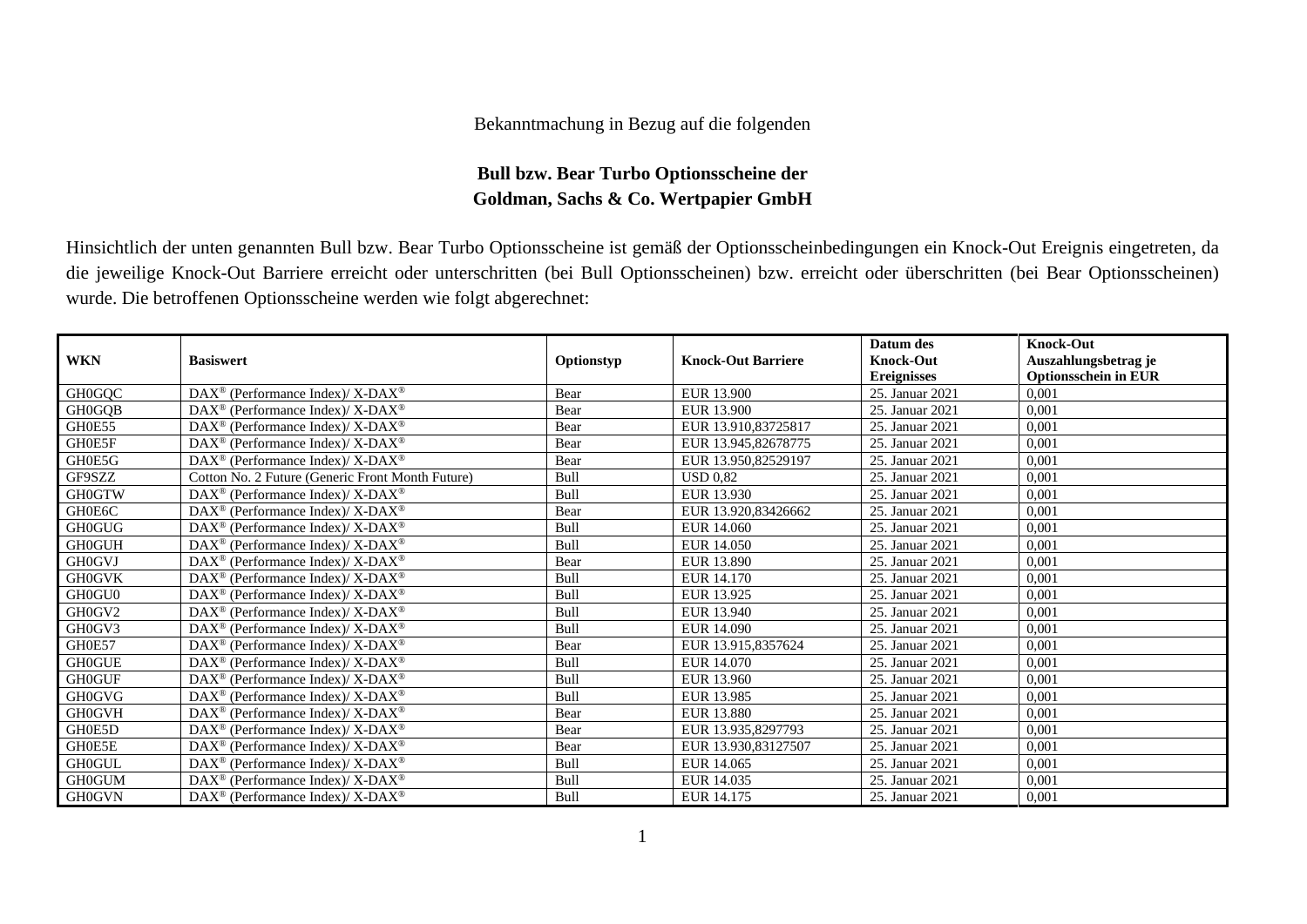|               |                                                                    |             |                           | Datum des          | <b>Knock-Out</b>            |
|---------------|--------------------------------------------------------------------|-------------|---------------------------|--------------------|-----------------------------|
| <b>WKN</b>    | <b>Basiswert</b>                                                   | Optionstyp  | <b>Knock-Out Barriere</b> | <b>Knock-Out</b>   | Auszahlungsbetrag je        |
|               |                                                                    |             |                           | <b>Ereignisses</b> | <b>Optionsschein in EUR</b> |
| <b>GH0GVP</b> | DAX <sup>®</sup> (Performance Index)/ X-DAX <sup>®</sup>           | Bull        | <b>EUR 14.080</b>         | 25. Januar 2021    | 0,001                       |
| GH0E5H        | DAX <sup>®</sup> (Performance Index)/ X-DAX <sup>®</sup>           | Bear        | EUR 13.940,82828352       | 25. Januar 2021    | 0,001                       |
| <b>GH0GUQ</b> | $DAX^{\circledast}$ (Performance Index)/ X-DAX <sup>®</sup>        | Bull        | EUR 14.145                | 25. Januar 2021    | 0,001                       |
| <b>GH0GUR</b> | DAX <sup>®</sup> (Performance Index)/ X-DAX <sup>®</sup>           | Bull        | EUR 14.135                | 25. Januar 2021    | 0,001                       |
| <b>GH0GVS</b> | $DAX^{\circledast}$ (Performance Index)/ X-DAX <sup>®</sup>        | Bear        | EUR 13.885                | 25. Januar 2021    | 0,001                       |
| <b>GH0GVT</b> | DAX <sup>®</sup> (Performance Index)/ X-DAX <sup>®</sup>           | <b>Bull</b> | EUR 14.165                | 25. Januar 2021    | 0,001                       |
| <b>GH0GUT</b> | DAX <sup>®</sup> (Performance Index)/ X-DAX <sup>®</sup>           | Bull        | EUR 14.020                | 25. Januar 2021    | 0,001                       |
| <b>GH0GVU</b> | DAX <sup>®</sup> (Performance Index)/ X-DAX <sup>®</sup>           | Bear        | EUR 13.725                | 25. Januar 2021    | 0,001                       |
| <b>GH0GVV</b> | DAX <sup>®</sup> (Performance Index)/ X-DAX <sup>®</sup>           | Bear        | EUR 13.720                | 25. Januar 2021    | 0,001                       |
| GH0GU4        | DAX <sup>®</sup> (Performance Index)/ X-DAX <sup>®</sup>           | Bull        | EUR 14.015                | 25. Januar 2021    | 0,001                       |
| GH0GU6        | $DAX^{\circledast}$ (Performance Index)/ X-DAX <sup>®</sup>        | Bull        | EUR 13.995                | 25. Januar 2021    | 0,001                       |
| GH0E5C        | $\text{DAX}^{\circledR}$ (Performance Index)/ X-DAX <sup>®</sup>   | Bear        | EUR 13.925,83277085       | 25. Januar 2021    | 0,001                       |
| <b>GH0GUJ</b> | DAX <sup>®</sup> (Performance Index)/ X-DAX <sup>®</sup>           | Bull        | EUR 14.040                | 25. Januar 2021    | 0,001                       |
| <b>GH0GUK</b> | DAX <sup>®</sup> (Performance Index)/ X-DAX <sup>®</sup>           | Bull        | EUR 14.045                | 25. Januar 2021    | 0,001                       |
| <b>GH0GVL</b> | DAX <sup>®</sup> (Performance Index)/ X-DAX <sup>®</sup>           | Bear        | EUR 13.895                | 25. Januar 2021    | 0,001                       |
| <b>GH0GVM</b> | $DAX^{\circledast}$ (Performance Index)/ X-DAX <sup>®</sup>        | Bear        | <b>EUR 13.900</b>         | 25. Januar 2021    | 0,001                       |
| GH0GU7        | DAX <sup>®</sup> (Performance Index)/ X-DAX <sup>®</sup>           | Bull        | <b>EUR 14.000</b>         | 25. Januar 2021    | 0,001                       |
| GH0GU8        | DAX <sup>®</sup> (Performance Index)/ X-DAX <sup>®</sup>           | Bull        | EUR 13.980                | 25. Januar 2021    | 0,001                       |
| GH0GU9        | $DAX^{\circledast}$ (Performance Index)/ X-DAX <sup>®</sup>        | Bull        | EUR 13.975                | 25. Januar 2021    | 0,001                       |
| GH0GV9        | $DAX^{\circledast}$ (Performance Index)/ X-DAX <sup>®</sup>        | Bear        | EUR 13.855                | 25. Januar 2021    | 0,001                       |
| <b>GH0GVA</b> | DAX <sup>®</sup> (Performance Index)/X-DAX <sup>®</sup>            | Bear        | EUR 13.850                | 25. Januar 2021    | 0,001                       |
| <b>GH0GVB</b> | DAX <sup>®</sup> (Performance Index)/X-DAX <sup>®</sup>            | Bull        | EUR 14.005                | 25. Januar 2021    | 0,001                       |
| <b>GH0GWB</b> | DAX <sup>®</sup> (Performance Index)/ X-DAX <sup>®</sup>           | Bear        | EUR 13.815                | 25. Januar 2021    | 0,001                       |
| <b>GH0GWC</b> | DAX <sup>®</sup> (Performance Index)/ X-DAX <sup>®</sup>           | Bear        | EUR 13.810                | 25. Januar 2021    | 0,001                       |
| <b>GH0GWD</b> | DAX <sup>®</sup> (Performance Index)/ X-DAX <sup>®</sup>           | Bear        | EUR 13.820                | 25. Januar 2021    | 0,001                       |
| <b>GH0GUC</b> | DAX <sup>®</sup> (Performance Index)/ X-DAX <sup>®</sup>           | Bull        | EUR 13.965                | 25. Januar 2021    | 0,001                       |
| <b>GH0GUD</b> | $DAX^{\circledast}$ (Performance Index)/ X-DAX <sup>®</sup>        | Bull        | EUR 13.955                | 25. Januar 2021    | 0,001                       |
| <b>GH0GVE</b> | DAX <sup>®</sup> (Performance Index)/ X-DAX <sup>®</sup>           | Bear        | EUR 13.870                | 25. Januar 2021    | 0,001                       |
| <b>GH0GVF</b> | $DAX^{\circledast}$ (Performance Index)/ X-DAX <sup>®</sup>        | Bear        | EUR 13.875                | 25. Januar 2021    | 0,001                       |
| <b>GH0GWG</b> | $DAX^{\circledcirc}$ (Performance Index)/X-DAX <sup>®</sup>        | Bear        | EUR 13.635                | 25. Januar 2021    | 0.001                       |
| <b>GH0GWH</b> | DAX <sup>®</sup> (Performance Index)/ X-DAX <sup>®</sup>           | Bear        | EUR 13.640                | 25. Januar 2021    | 0,001                       |
| <b>GH0GUA</b> | DAX <sup>®</sup> (Performance Index)/ X-DAX <sup>®</sup>           | Bull        | EUR 13.990                | 25. Januar 2021    | 0,001                       |
| <b>GH0GUB</b> | $DAX^{\circledast}$ (Performance Index)/ X-DAX <sup>®</sup>        | Bull        | EUR 13.970                | 25. Januar 2021    | 0,001                       |
| <b>GH0GVC</b> | DAX <sup>®</sup> (Performance Index)/ X-DAX <sup>®</sup>           | Bear        | <b>EUR 13.860</b>         | 25. Januar 2021    | 0,001                       |
| <b>GH0GVD</b> | DAX <sup>®</sup> (Performance Index)/ X-DAX <sup>®</sup>           | Bear        | EUR 13.865                | 25. Januar 2021    | 0,001                       |
| <b>GH0GWE</b> | $\text{DAX}^{\circledast}$ (Performance Index)/ X-DAX <sup>®</sup> | Bear        | EUR 13.825                | 25. Januar 2021    | 0,001                       |
| <b>GH0GWF</b> | DAX <sup>®</sup> (Performance Index)/ X-DAX <sup>®</sup>           | Bear        | EUR 13.795                | 25. Januar 2021    | 0,001                       |
| <b>GH0GTV</b> | DAX <sup>®</sup> (Performance Index)/ X-DAX <sup>®</sup>           | Bull        | EUR 13.935                | 25. Januar 2021    | 0,001                       |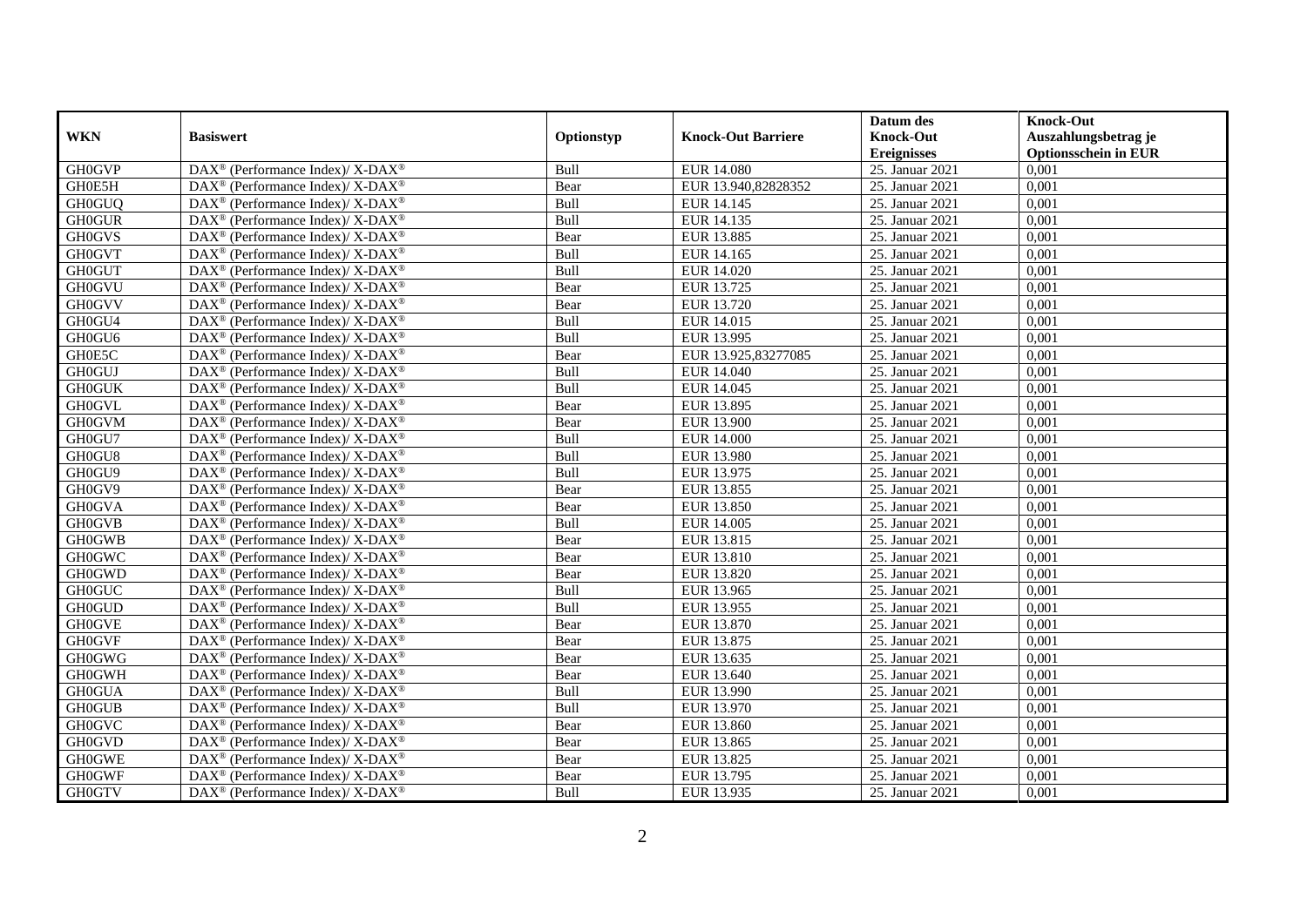|               |                                                                    |            |                           | Datum des          | <b>Knock-Out</b>            |
|---------------|--------------------------------------------------------------------|------------|---------------------------|--------------------|-----------------------------|
| <b>WKN</b>    | <b>Basiswert</b>                                                   | Optionstyp | <b>Knock-Out Barriere</b> | <b>Knock-Out</b>   | Auszahlungsbetrag je        |
|               |                                                                    |            |                           | <b>Ereignisses</b> | <b>Optionsschein in EUR</b> |
| <b>GH0GUW</b> | DAX <sup>®</sup> (Performance Index)/ X-DAX <sup>®</sup>           | Bull       | EUR 14.120                | 25. Januar 2021    | 0,001                       |
| <b>GH0GUX</b> | DAX <sup>®</sup> (Performance Index)/ X-DAX <sup>®</sup>           | Bull       | EUR 14.115                | 25. Januar 2021    | 0,001                       |
| <b>GH0GVY</b> | $DAX^{\circledast}$ (Performance Index)/ X-DAX <sup>®</sup>        | Bear       | EUR 13.745                | 25. Januar 2021    | 0,001                       |
| <b>GH0GVZ</b> | DAX <sup>®</sup> (Performance Index)/ X-DAX <sup>®</sup>           | Bear       | EUR 13.750                | 25. Januar 2021    | 0,001                       |
| GH0GX0        | DAX <sup>®</sup> (Performance Index)/ X-DAX <sup>®</sup>           | Bear       | EUR 13.710                | 25. Januar 2021    | 0,001                       |
| GH0GX1        | DAX <sup>®</sup> (Performance Index)/ X-DAX <sup>®</sup>           | Bear       | EUR 13.740                | 25. Januar 2021    | 0,001                       |
| GH0GV0        | DAX <sup>®</sup> (Performance Index)/ X-DAX <sup>®</sup>           | Bull       | <b>EUR 14.100</b>         | 25. Januar 2021    | 0,001                       |
| GH0GV1        | DAX <sup>®</sup> (Performance Index)/ X-DAX <sup>®</sup>           | Bull       | EUR 14.095                | 25. Januar 2021    | 0,001                       |
| GH0GW2        | DAX <sup>®</sup> (Performance Index)/ X-DAX <sup>®</sup>           | Bear       | EUR 13.765                | 25. Januar 2021    | 0,001                       |
| GH0GW3        | DAX <sup>®</sup> (Performance Index)/ X-DAX <sup>®</sup>           | Bear       | EUR 13.775                | 25. Januar 2021    | 0,001                       |
| GH0GX4        | $DAX^{\circledast}$ (Performance Index)/ X-DAX <sup>®</sup>        | Bear       | EUR 13.685                | 25. Januar 2021    | 0,001                       |
| GH0GX5        | $\text{DAX}^{\circledR}$ (Performance Index)/ X-DAX <sup>®</sup>   | Bull       | EUR 14.055                | 25. Januar 2021    | 0,001                       |
| GH0GU3        | DAX <sup>®</sup> (Performance Index)/ X-DAX <sup>®</sup>           | Bull       | EUR 14.010                | 25. Januar 2021    | 0,001                       |
| GH0GV4        | DAX <sup>®</sup> (Performance Index)/ X-DAX <sup>®</sup>           | Bull       | EUR 14.075                | 25. Januar 2021    | 0,001                       |
| GH0GV5        | $DAX^{\circledast}$ (Performance Index)/ X-DAX <sup>®</sup>        | Bull       | EUR 14.085                | 25. Januar 2021    | 0,001                       |
| GH0GW6        | $DAX^{\circledast}$ (Performance Index)/ X-DAX <sup>®</sup>        | Bear       | EUR 13.785                | 25. Januar 2021    | 0,001                       |
| GH0GW7        | DAX <sup>®</sup> (Performance Index)/ X-DAX <sup>®</sup>           | Bear       | EUR 13.790                | 25. Januar 2021    | 0,001                       |
| <b>GH0GTS</b> | DAX <sup>®</sup> (Performance Index)/ X-DAX <sup>®</sup>           | Bull       | EUR 13.945                | 25. Januar 2021    | 0,001                       |
| <b>GH0GUU</b> | $DAX^{\circledast}$ (Performance Index)/ X-DAX <sup>®</sup>        | Bull       | EUR 14.125                | 25. Januar 2021    | 0,001                       |
| <b>GH0GUV</b> | $DAX^{\circledast}$ (Performance Index)/ X-DAX <sup>®</sup>        | Bull       | EUR 14.130                | 25. Januar 2021    | 0,001                       |
| <b>GH0GVW</b> | DAX <sup>®</sup> (Performance Index)/ X-DAX <sup>®</sup>           | Bear       | EUR 13.735                | 25. Januar 2021    | 0,001                       |
| <b>GH0GVX</b> | DAX <sup>®</sup> (Performance Index)/X-DAX <sup>®</sup>            | Bear       | EUR 13.730                | 25. Januar 2021    | 0,001                       |
| <b>GH0GWY</b> | DAX <sup>®</sup> (Performance Index)/ X-DAX <sup>®</sup>           | Bear       | EUR 13.705                | 25. Januar 2021    | 0,001                       |
| <b>GH0GWZ</b> | DAX <sup>®</sup> (Performance Index)/ X-DAX <sup>®</sup>           | Bear       | EUR 13.715                | 25. Januar 2021    | 0,001                       |
| <b>GH0GUN</b> | DAX <sup>®</sup> (Performance Index)/X-DAX <sup>®</sup>            | Bull       | EUR 14.140                | 25. Januar 2021    | 0,001                       |
| <b>GH0GUP</b> | DAX <sup>®</sup> (Performance Index)/ X-DAX <sup>®</sup>           | Bull       | EUR 14.030                | 25. Januar 2021    | 0,001                       |
| <b>GH0GVQ</b> | $DAX^{\circledast}$ (Performance Index)/ X-DAX <sup>®</sup>        | Bull       | EUR 14.155                | 25. Januar 2021    | 0,001                       |
| <b>GH0GVR</b> | DAX <sup>®</sup> (Performance Index)/ X-DAX <sup>®</sup>           | Bull       | EUR 14.160                | 25. Januar 2021    | 0,001                       |
| <b>GH0GWS</b> | $DAX^{\circledast}$ (Performance Index)/ X-DAX <sup>®</sup>        | Bear       | EUR 13.675                | 25. Januar 2021    | 0,001                       |
| <b>GH0GWT</b> | $DAX^{\circledcirc}$ (Performance Index)/X-DAX <sup>®</sup>        | Bear       | EUR 13.680                | 25. Januar 2021    | 0.001                       |
| <b>GH0GUY</b> | DAX <sup>®</sup> (Performance Index)/ X-DAX <sup>®</sup>           | Bull       | EUR 14.110                | 25. Januar 2021    | 0,001                       |
| <b>GH0GUZ</b> | DAX <sup>®</sup> (Performance Index)/ X-DAX <sup>®</sup>           | Bull       | EUR 14.105                | 25. Januar 2021    | 0,001                       |
| GH0GW0        | $DAX^{\circledast}$ (Performance Index)/ X-DAX <sup>®</sup>        | Bear       | EUR 13.760                | 25. Januar 2021    | 0,001                       |
| GH0GW1        | DAX <sup>®</sup> (Performance Index)/ X-DAX <sup>®</sup>           | Bear       | EUR 13.755                | 25. Januar 2021    | 0,001                       |
| GH0GX3        | DAX <sup>®</sup> (Performance Index)/ X-DAX <sup>®</sup>           | Bull       | EUR 14.150                | 25. Januar 2021    | 0,001                       |
| GH0GV6        | $\text{DAX}^{\circledast}$ (Performance Index)/ X-DAX <sup>®</sup> | Bear       | EUR 13.835                | 25. Januar 2021    | 0,001                       |
| GH0GV7        | DAX <sup>®</sup> (Performance Index)/ X-DAX <sup>®</sup>           | Bear       | EUR 13.830                | 25. Januar 2021    | 0,001                       |
| GH0GV8        | DAX <sup>®</sup> (Performance Index)/ X-DAX <sup>®</sup>           | Bear       | EUR 13.840                | 25. Januar 2021    | 0,001                       |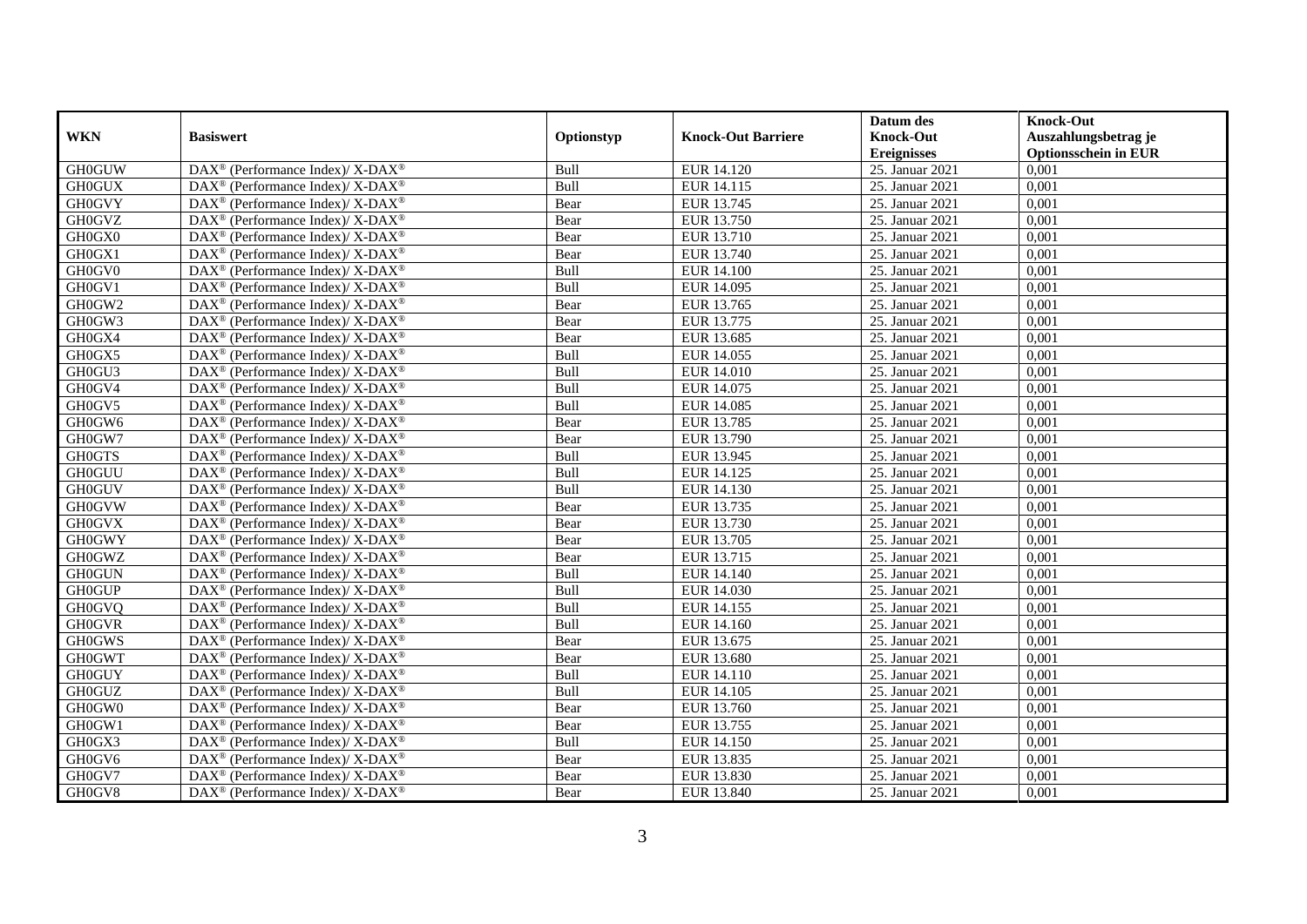|               |                                                                                         |            |                           | Datum des          | <b>Knock-Out</b>            |
|---------------|-----------------------------------------------------------------------------------------|------------|---------------------------|--------------------|-----------------------------|
| <b>WKN</b>    | <b>Basiswert</b>                                                                        | Optionstyp | <b>Knock-Out Barriere</b> | <b>Knock-Out</b>   | Auszahlungsbetrag je        |
|               |                                                                                         |            |                           | <b>Ereignisses</b> | <b>Optionsschein in EUR</b> |
| GH0GW8        | $\text{DAX}^{\circledR}$ (Performance Index)/ X-DAX <sup>®</sup>                        | Bear       | EUR 13.770                | 25. Januar 2021    | 0,001                       |
| GH0GW9        | DAX <sup>®</sup> (Performance Index)/ X-DAX <sup>®</sup>                                | Bear       | <b>EUR 13.800</b>         | 25. Januar 2021    | 0,001                       |
| <b>GH0GWA</b> | DAX <sup>®</sup> (Performance Index)/ X-DAX <sup>®</sup>                                | Bear       | EUR 13.805                | 25. Januar 2021    | 0,001                       |
| <b>GH0GWQ</b> | DAX <sup>®</sup> (Performance Index)/ X-DAX <sup>®</sup>                                | Bear       | EUR 13.665                | 25. Januar 2021    | 0,001                       |
| <b>GH0GWR</b> | $\text{DAX}^{\circledast}$ (Performance Index)/ X-DAX <sup>®</sup>                      | Bear       | EUR 13.690                | 25. Januar 2021    | 0,001                       |
| <b>GH0GWL</b> | $DAX^{\circledast}$ (Performance Index)/ X-DAX <sup>®</sup>                             | Bear       | EUR 13.645                | 25. Januar 2021    | 0,001                       |
| <b>GH0GWM</b> | DAX <sup>®</sup> (Performance Index)/ X-DAX <sup>®</sup>                                | Bear       | EUR 13.630                | 25. Januar 2021    | 0,001                       |
| GH0GW4        | DAX <sup>®</sup> (Performance Index)/ X-DAX <sup>®</sup>                                | Bear       | EUR 13.845                | 25. Januar 2021    | 0,001                       |
| GH0GW5        | DAX <sup>®</sup> (Performance Index)/ X-DAX <sup>®</sup>                                | Bear       | EUR 13.780                | 25. Januar 2021    | 0,001                       |
| <b>GH0GWJ</b> | DAX <sup>®</sup> (Performance Index)/ X-DAX <sup>®</sup>                                | Bull       | EUR 13.950                | 25. Januar 2021    | 0.001                       |
| <b>GH0GWK</b> | DAX <sup>®</sup> (Performance Index)/ X-DAX <sup>®</sup>                                | Bear       | EUR 13.650                | 25. Januar 2021    | 0,001                       |
| <b>GH0GWU</b> | $\text{DAX}^{\circledast}$ (Performance Index)/ $\overline{\text{X-DAX}^{\circledast}}$ | Bear       | EUR 13.695                | 25. Januar 2021    | 0,001                       |
| <b>GH0GWV</b> | $DAX^{\circledast}$ (Performance Index)/ X-DAX <sup>®</sup>                             | Bear       | EUR 13.700                | 25. Januar 2021    | 0,001                       |
| <b>GH0GWW</b> | $DAX^{\circledcirc}$ (Performance Index)/X-DAX <sup>®</sup>                             | Bear       | EUR 13.670                | 25. Januar 2021    | 0.001                       |
| <b>GH0GWX</b> | DAX <sup>®</sup> (Performance Index)/ X-DAX <sup>®</sup>                                | Bull       | EUR 14.025                | 25. Januar 2021    | 0,001                       |
| <b>GH0GWN</b> | DAX <sup>®</sup> (Performance Index)/ X-DAX <sup>®</sup>                                | Bear       | EUR 13.660                | 25. Januar 2021    | 0,001                       |
| <b>GH0GWP</b> | DAX <sup>®</sup> (Performance Index)/ X-DAX <sup>®</sup>                                | Bear       | EUR 13.655                | 25. Januar 2021    | 0,001                       |
| GH0GL5        | $DAX^{\circledast}$ (Performance Index)                                                 | Bear       | EUR 13.900                | 25. Januar 2021    | 0,001                       |
| GH0GM6        | $DAX^{\circledast}$ (Performance Index)                                                 | Bear       | EUR 13.850                | 25. Januar 2021    | 0,001                       |
| GH0GM7        | $DAX^{\circledast}$ (Performance Index)                                                 | Bear       | EUR 13.850                | 25. Januar 2021    | 0,001                       |
| <b>GH0GLW</b> | DAX <sup>®</sup> (Performance Index)                                                    | Bear       | EUR 13.860                | 25. Januar 2021    | 0,001                       |
| <b>GC388U</b> | Prosus NV                                                                               | Bear       | EUR 100,52122566          | 25. Januar 2021    | 0,001                       |
| GF9X8J        | Nordex SE                                                                               | Bear       | EUR 26,33886494           | 25. Januar 2021    | 0,001                       |
| <b>GH0GLX</b> | DAX <sup>®</sup> (Performance Index)                                                    | Bear       | <b>EUR 13.860</b>         | 25. Januar 2021    | 0,001                       |
| GC77QV        | Prosus NV                                                                               | Bear       | EUR 102,90613875          | 25. Januar 2021    | 0,001                       |
| GF9X8K        | Nordex SE                                                                               | Bear       | EUR 26,12943057           | 25. Januar 2021    | 0,001                       |
| <b>GH0GMZ</b> | DAX <sup>®</sup> (Performance Index)                                                    | Bear       | EUR 13.810                | 25. Januar 2021    | 0,001                       |
| <b>GH0E0C</b> | DAX <sup>®</sup> (Performance Index)                                                    | Bear       | EUR 13.925,83277085       | 25. Januar 2021    | 0,001                       |
| GC387C        | Koninklijke Philips N.V.                                                                | Bear       | EUR 46,51800186           | 25. Januar 2021    | 0,001                       |
| <b>GH0GLG</b> | $DAX^{\circledast}$ (Performance Index)                                                 | Bear       | <b>EUR 13.880</b>         | 25. Januar 2021    | 0,001                       |
| GH0G6U        | Safran S.A.                                                                             | Bull       | EUR 110,01                | 25. Januar 2021    | 0,001                       |
| <b>GH0E0K</b> | DAX <sup>®</sup> (Performance Index)                                                    | Bear       | EUR 13.915,8357624        | 25. Januar 2021    | 0,001                       |
| GF9TYP        | Delivery Hero AG                                                                        | Bear       | EUR 138,03607618          | 25. Januar 2021    | 0,001                       |
| <b>GH0GLH</b> | DAX <sup>®</sup> (Performance Index)                                                    | Bear       | EUR 13.880                | 25. Januar 2021    | 0,001                       |
| GF75FG        | Daimler AG                                                                              | Bear       | EUR 59,91400066           | 25. Januar 2021    | 0,001                       |
| GF9TYJ        | Delivery Hero AG                                                                        | Bear       | EUR 137,78662543          | 25. Januar 2021    | 0,001                       |
| <b>GH0E0W</b> | DAX <sup>®</sup> (Performance Index)                                                    | Bear       | EUR 13.940,82828352       | 25. Januar 2021    | 0,001                       |
| <b>GH0GMK</b> | $\text{DAX}^{\textcircled{}}$ (Performance Index)                                       | Bear       | EUR 13.825                | 25. Januar 2021    | 0,001                       |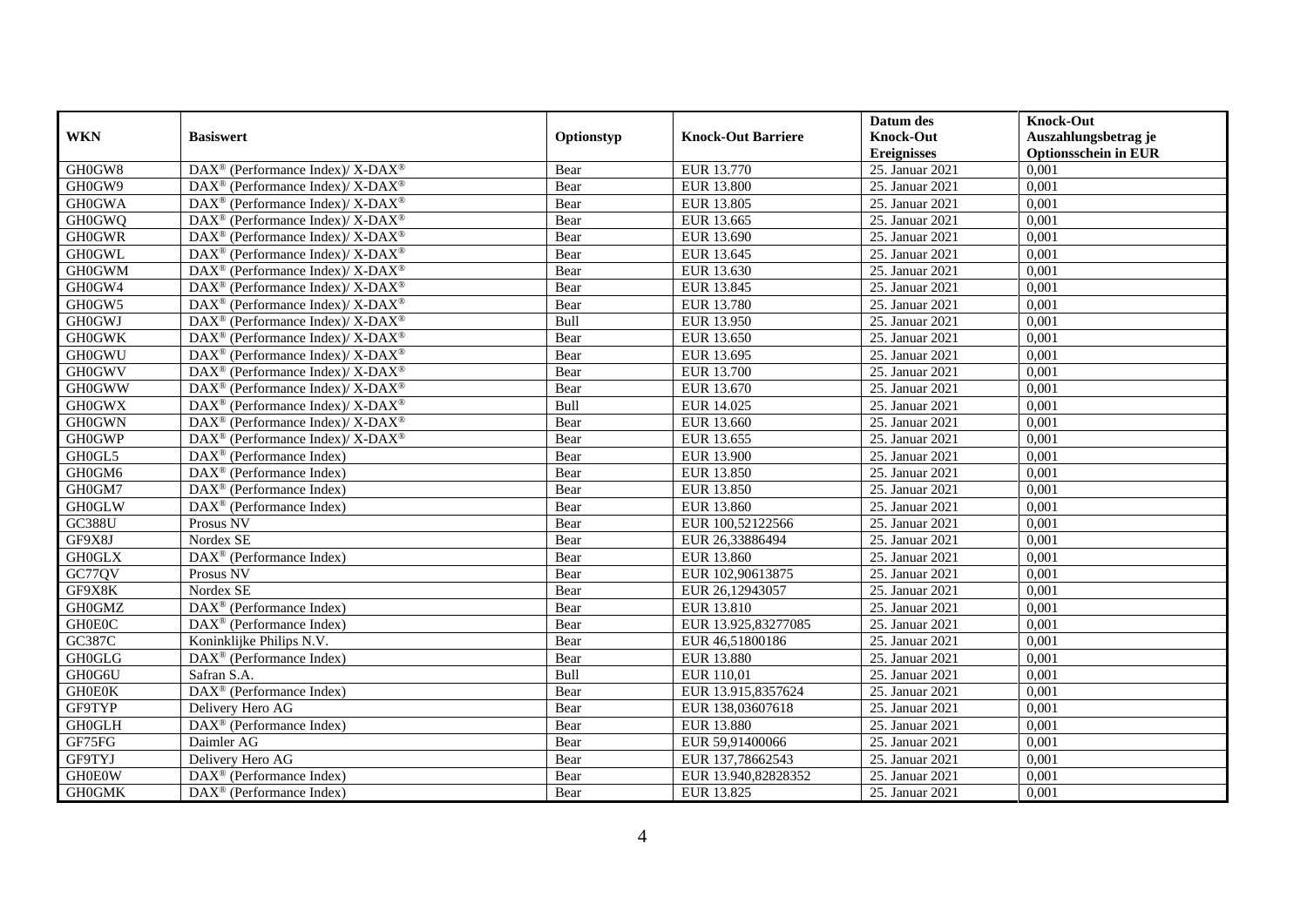|               |                                                         |            |                           | Datum des          | <b>Knock-Out</b>            |
|---------------|---------------------------------------------------------|------------|---------------------------|--------------------|-----------------------------|
| <b>WKN</b>    | <b>Basiswert</b>                                        | Optionstyp | <b>Knock-Out Barriere</b> | <b>Knock-Out</b>   | Auszahlungsbetrag je        |
|               |                                                         |            |                           | <b>Ereignisses</b> | <b>Optionsschein in EUR</b> |
| <b>GH0GKU</b> | $\text{DAX}^{\textcircled{p}}$ (Performance Index)      | Bear       | EUR 13.920                | 25. Januar 2021    | 0,001                       |
| GF9TYM        | Delivery Hero AG                                        | Bear       | EUR 137,41743829          | 25. Januar 2021    | 0,001                       |
| GH0E1L        | $\text{DAX}^{\textcircled{n}}$ (Performance Index)      | Bear       | EUR 13.945,82678775       | 25. Januar 2021    | 0,001                       |
| <b>GH0GNL</b> | $\text{DAX}^{\otimes}$ (Performance Index)              | Bear       | <b>EUR 13.780</b>         | 25. Januar 2021    | 0,001                       |
| <b>GH0GKV</b> | DAX <sup>®</sup> (Performance Index)                    | Bear       | EUR 13.920                | 25. Januar 2021    | 0,001                       |
| GH0GA7        | Ceconomy AG                                             | Bear       | <b>EUR 5,54</b>           | 25. Januar 2021    | 0,001                       |
| GF9TYN        | Delivery Hero AG                                        | Bear       | EUR 137,54715269          | 25. Januar 2021    | 0,001                       |
| GH0E26        | $\text{DAX}^{\textcircled{p}}$ (Performance Index)      | Bear       | EUR 13.900,84024972       | 25. Januar 2021    | 0,001                       |
| GH0GL4        | $\text{DAX}^{\textcircled{p}}$ (Performance Index)      | Bear       | EUR 13.900                | 25. Januar 2021    | 0,001                       |
| GH0GM4        | $DAX^{\otimes}$ (Performance Index)                     | Bear       | EUR 13.850                | 25. Januar 2021    | 0,001                       |
| GH0E21        | $\overline{\text{DAX}}^{\textcirc}$ (Performance Index) | Bear       | EUR 13.905,83875395       | 25. Januar 2021    | 0,001                       |
| <b>GH0GKE</b> | $\overline{\text{DAX}^{\otimes}}$ (Performance Index)   | Bear       | EUR 13.940                | 25. Januar 2021    | 0,001                       |
| GH0GM5        | $\text{DAX}^{\circledast}$ (Performance Index)          | Bear       | EUR 13.850                | 25. Januar 2021    | 0,001                       |
| GH0E1S        | DAX <sup>®</sup> (Performance Index)                    | Bear       | EUR 13.930,83127507       | 25. Januar 2021    | 0,001                       |
| <b>GH0GKF</b> | $\text{DAX}^{\circledast}$ (Performance Index)          | Bear       | EUR 13.940                | 25. Januar 2021    | 0,001                       |
| GH0GN6        | DAX <sup>®</sup> (Performance Index)                    | Bear       | <b>EUR 13.800</b>         | 25. Januar 2021    | 0,001                       |
| GH0E2H        | DAX <sup>®</sup> (Performance Index)                    | Bear       | EUR 13.920,83426662       | 25. Januar 2021    | 0,001                       |
| <b>GH0GKQ</b> | $DAX^{\circledR}$ (Performance Index)                   | Bear       | EUR 13.925                | 25. Januar 2021    | 0,001                       |
| <b>GH0GLC</b> | $\overline{\text{DAX}}^{\textcirc}$ (Performance Index) | Bear       | EUR 13.890                | 25. Januar 2021    | 0,001                       |
| <b>GH0GKR</b> | DAX <sup>®</sup> (Performance Index)                    | Bear       | EUR 13.920                | 25. Januar 2021    | 0,001                       |
| GH0E1X        | DAX <sup>®</sup> (Performance Index)                    | Bear       | EUR 13.895,8417455        | 25. Januar 2021    | 0,001                       |
| <b>GH0GLD</b> | $\overline{\text{DAX}^{\otimes}}$ (Performance Index)   | Bear       | EUR 13.890                | 25. Januar 2021    | 0,001                       |
| GH0GL2        | $\overline{\text{DAX}^{\otimes}}$ (Performance Index)   | Bear       | EUR 13.910                | 25. Januar 2021    | 0,001                       |
| GH0E2W        | DAX <sup>®</sup> (Performance Index)                    | Bear       | EUR 13.910,83725817       | 25. Januar 2021    | 0,001                       |
| GH0G9K        | Symrise AG                                              | Bear       | EUR 101,23                | 25. Januar 2021    | 0,001                       |
| <b>GH0GMF</b> | DAX <sup>®</sup> (Performance Index)                    | Bear       | EUR 13.830                | 25. Januar 2021    | 0,001                       |
| GF6DF0        | Siemens AG                                              | Bear       | EUR 132,94333726          | 25. Januar 2021    | 0,001                       |
| GH0GL3        | DAX <sup>®</sup> (Performance Index)                    | Bear       | EUR 13.900                | 25. Januar 2021    | 0.001                       |
| GH0E49        | $\text{DAX}^{\textcircled{p}}$ (Performance Index)      | Bear       | EUR 13.935,8297793        | 25. Januar 2021    | 0,001                       |
| GH0G99        | HelloFresh SE                                           | Bear       | EUR 68,45                 | 25. Januar 2021    | 0,001                       |
| GH0GA9        | Symrise AG                                              | Bear       | EUR 102,23                | 25. Januar 2021    | 0,001                       |
| GF8ENM        | adidas AG                                               | Bull       | EUR 276,43431978          | 25. Januar 2021    | 0.001                       |
| GH0GL8        | DAX <sup>®</sup> (Performance Index)                    | Bear       | <b>EUR 13.900</b>         | 25. Januar 2021    | 0,001                       |
| <b>GH0DSR</b> | Zalando SE                                              | Bear       | EUR 98,78160318           | 25. Januar 2021    | 0,001                       |
| <b>GH0GKB</b> | DAX <sup>®</sup> (Performance Index)                    | Bear       | EUR 13.940                | 25. Januar 2021    | 0,001                       |
| <b>GH0GCT</b> | Evotec AG                                               | Bear       | EUR 29,79                 | 25. Januar 2021    | 0,001                       |
| <b>GH0GQQ</b> | DAX <sup>®</sup> (Performance Index)                    | Bull       | <b>EUR 14.000</b>         | 25. Januar 2021    | 0,001                       |
| GH0G9R        | Symrise AG                                              | Bear       | EUR 101,73                | 25. Januar 2021    | 0,001                       |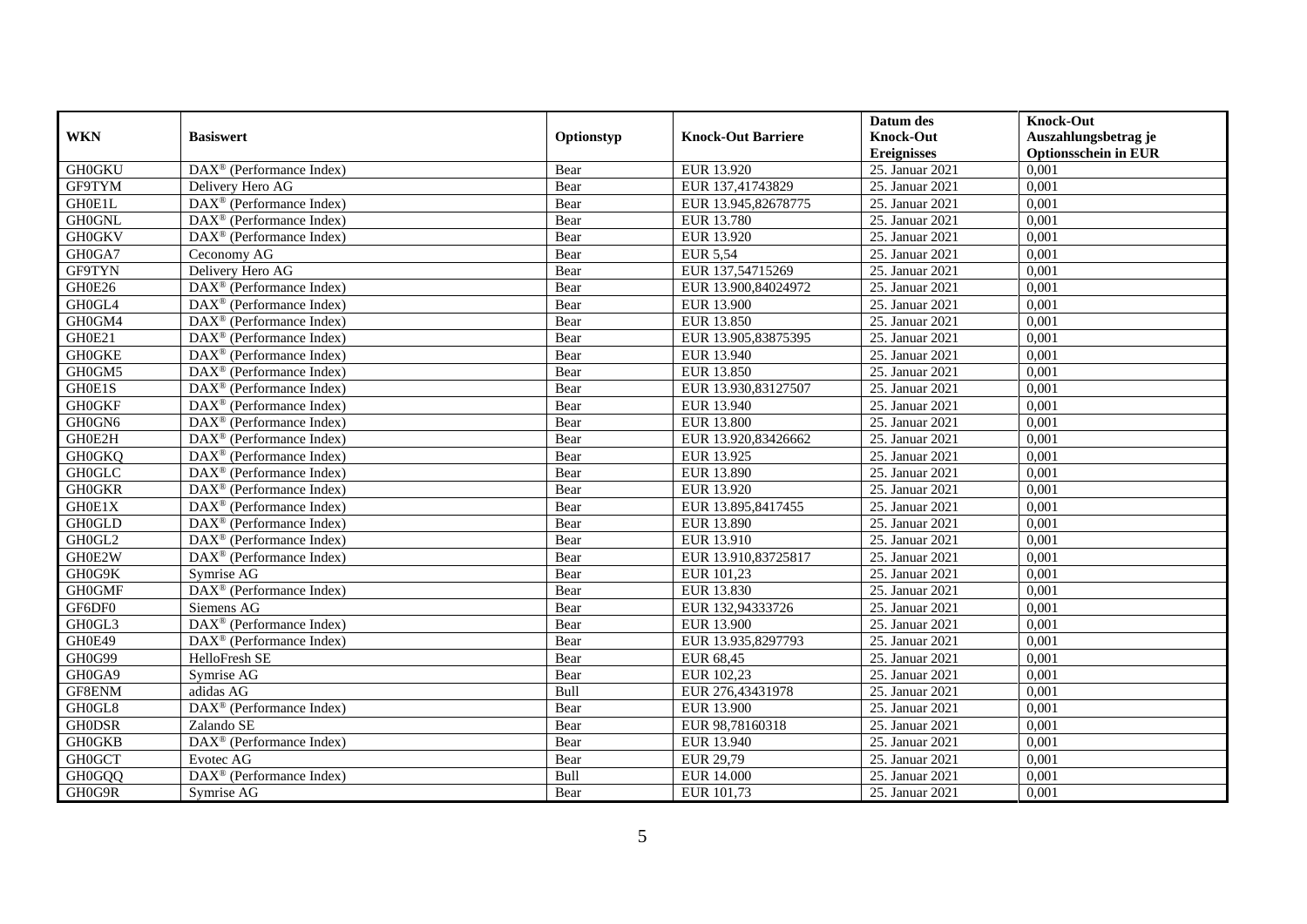|               |                                                              |            |                           | Datum des          | <b>Knock-Out</b>            |
|---------------|--------------------------------------------------------------|------------|---------------------------|--------------------|-----------------------------|
| <b>WKN</b>    | <b>Basiswert</b>                                             | Optionstyp | <b>Knock-Out Barriere</b> | <b>Knock-Out</b>   | Auszahlungsbetrag je        |
|               |                                                              |            |                           | <b>Ereignisses</b> | <b>Optionsschein in EUR</b> |
| GH07EY        | ADYEN N.V.                                                   | Bear       | EUR 1.926,53208409        | 25. Januar 2021    | 0,001                       |
| GH0GC4        | HelloFresh SE                                                | Bear       | EUR 68,79                 | 25. Januar 2021    | 0,001                       |
| GF8EN0        | adidas AG                                                    | Bull       | EUR 277,12822143          | 25. Januar 2021    | 0,001                       |
| GH0GL9        | DAX <sup>®</sup> (Performance Index)                         | Bear       | EUR 13.890                | 25. Januar 2021    | 0,001                       |
| GH0GL0        | $\overline{\text{DAX}}^{\textcircled{}}$ (Performance Index) | Bear       | EUR 13.910                | 25. Januar 2021    | 0,001                       |
| <b>GH0GQR</b> | DAX <sup>®</sup> (Performance Index)                         | Bull       | <b>EUR 14.010</b>         | 25. Januar 2021    | 0,001                       |
| <b>GH0GCR</b> | Evotec AG                                                    | Bear       | <b>EUR 29,64</b>          | 25. Januar 2021    | 0,001                       |
| GH0G9G        | HelloFresh SE                                                | Bear       | EUR 69,13                 | 25. Januar 2021    | 0,001                       |
| GH0GL1        | DAX <sup>®</sup> (Performance Index)                         | Bear       | EUR 13.910                | 25. Januar 2021    | 0,001                       |
| <b>GH0GMA</b> | $\text{DAX}^{\textcircled{}}$ (Performance Index)            | Bear       | EUR 13.840                | 25. Januar 2021    | 0,001                       |
| <b>GH0GQU</b> | DAX <sup>®</sup> (Performance Index)                         | Bull       | EUR 13.950                | 25. Januar 2021    | 0,001                       |
| GH0G9C        | HelloFresh SE                                                | Bear       | EUR 68,12                 | 25. Januar 2021    | 0,001                       |
| <b>GH0GMB</b> | DAX <sup>®</sup> (Performance Index)                         | Bear       | EUR 13.840                | 25. Januar 2021    | 0,001                       |
| GF9TSG        | $K+SAG$                                                      | Bear       | EUR 10.15396651           | 25. Januar 2021    | 0.001                       |
| <b>GH0DDW</b> | DAX <sup>®</sup> (Performance Index)                         | Bear       | EUR 13.940                | 25. Januar 2021    | 0,001                       |
| <b>GB7PYL</b> | TecDAX <sup>®</sup> (Performance Index)                      | Bear       | EUR 3.388,98              | 25. Januar 2021    | 0,001                       |
| <b>GH0GKS</b> | $\text{DAX}^{\textcircled{p}}$ (Performance Index)           | Bear       | EUR 13.920                | 25. Januar 2021    | 0,001                       |
| <b>GH0GND</b> | DAX <sup>®</sup> (Performance Index)                         | Bear       | EUR 13.790                | 25. Januar 2021    | 0,001                       |
| <b>GH0GQY</b> | $\text{DAX}^{\textcircled{n}}$ (Performance Index)           | Bull       | EUR 14.005                | 25. Januar 2021    | 0,001                       |
| <b>GH0GKT</b> | $\text{DAX}^{\otimes}$ (Performance Index)                   | Bear       | EUR 13.920                | 25. Januar 2021    | 0,001                       |
| <b>GH0GLS</b> | DAX <sup>®</sup> (Performance Index)                         | Bear       | EUR 13.870                | 25. Januar 2021    | 0,001                       |
| GH0GQZ        | $DAX^{\circledR}$ (Performance Index)                        | Bull       | EUR 13.960                | 25. Januar 2021    | 0,001                       |
| <b>GH0GJN</b> | <b>ABB</b> Ltd                                               | Bear       | CHF 26,93                 | 25. Januar 2021    | 0,001                       |
| <b>GH0GKW</b> | DAX <sup>®</sup> (Performance Index)                         | Bear       | EUR 13.920                | 25. Januar 2021    | 0,001                       |
| <b>GH0GLT</b> | $\text{DAX}^{\textcircled{p}}$ (Performance Index)           | Bear       | EUR 13.870                | 25. Januar 2021    | 0,001                       |
| GH0GR0        | $DAX^{\otimes}$ (Performance Index)                          | Bull       | EUR 14.055                | 25. Januar 2021    | 0,001                       |
| <b>GH0GKX</b> | $\overline{\text{DAX}^{\otimes}}$ (Performance Index)        | Bear       | EUR 13.910                | 25. Januar 2021    | 0,001                       |
| <b>GH0GMU</b> | DAX <sup>®</sup> (Performance Index)                         | Bear       | EUR 13.820                | 25. Januar 2021    | 0,001                       |
| GH0GR4        | $\text{DAX}^{\textcircled{n}}$ (Performance Index)           | Bear       | EUR 13.700                | 25. Januar 2021    | 0,001                       |
| <b>GH0GKN</b> | $\overline{\text{DAX}}^{\textcirc}$ (Performance Index)      | Bear       | EUR 13.925                | 25. Januar 2021    | 0,001                       |
| <b>GH0GMV</b> | $\text{DAX}^{\textcircled{p}}$ (Performance Index)           | Bear       | EUR 13.820                | 25. Januar 2021    | 0,001                       |
| GH0GR6        | DAX <sup>®</sup> (Performance Index)                         | Bull       | EUR 13.970                | 25. Januar 2021    | 0,001                       |
| <b>GH0GKP</b> | DAX <sup>®</sup> (Performance Index)                         | Bear       | EUR 13.925                | 25. Januar 2021    | 0,001                       |
| <b>GH0GBE</b> | BT Group plc                                                 | Bull       | GBP 1,36                  | 25. Januar 2021    | 0,001                       |
| <b>GH0GNX</b> | $\text{DAX}^{\textcircled{n}}$ (Performance Index)           | Bear       | EUR 13.770                | 25. Januar 2021    | 0,001                       |
| GH0GR7        | DAX <sup>®</sup> (Performance Index)                         | Bull       | EUR 14.025                | 25. Januar 2021    | 0,001                       |
| <b>GH0GKC</b> | $\text{DAX}^{\otimes}$ (Performance Index)                   | Bear       | EUR 13.940                | 25. Januar 2021    | 0,001                       |
| GH0GM2        | $\text{DAX}^{\textcircled{n}}$ (Performance Index)           | Bear       | EUR 13.850                | 25. Januar 2021    | 0,001                       |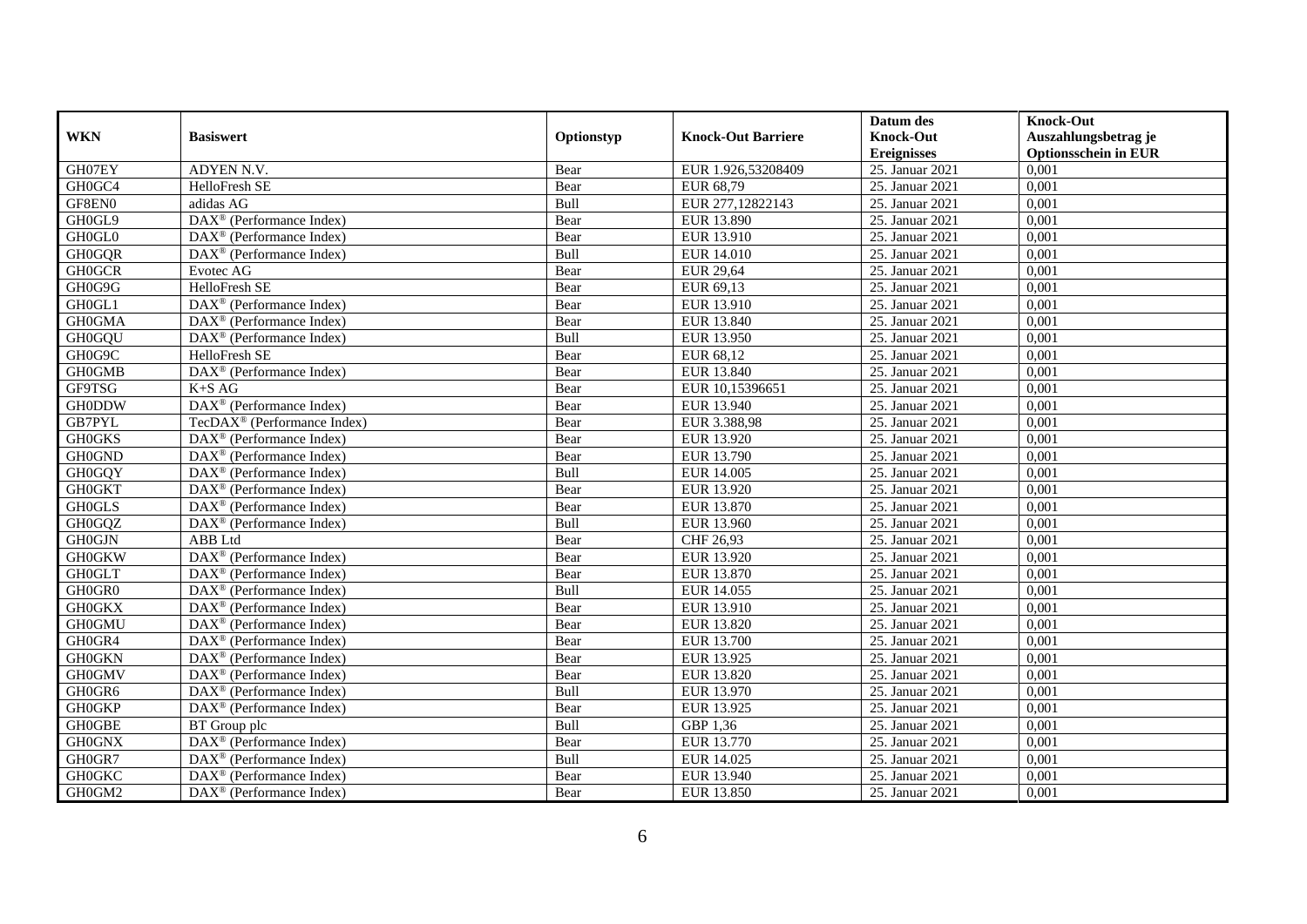|               |                                                         |            |                           | Datum des          | <b>Knock-Out</b>            |
|---------------|---------------------------------------------------------|------------|---------------------------|--------------------|-----------------------------|
| <b>WKN</b>    | <b>Basiswert</b>                                        | Optionstyp | <b>Knock-Out Barriere</b> | <b>Knock-Out</b>   | Auszahlungsbetrag je        |
|               |                                                         |            |                           | <b>Ereignisses</b> | <b>Optionsschein in EUR</b> |
| <b>GH0GRG</b> | DAX <sup>®</sup> (Performance Index)                    | Bull       | EUR 13.995                | 25. Januar 2021    | 0,001                       |
| <b>GH0GKD</b> | $DAX^{\circledR}$ (Performance Index)                   | Bear       | EUR 13.940                | 25. Januar 2021    | 0,001                       |
| GH0GM3        | DAX <sup>®</sup> (Performance Index)                    | Bear       | EUR 13.850                | 25. Januar 2021    | 0,001                       |
| <b>GH0GKK</b> | $\text{DAX}^{\circledast}$ (Performance Index)          | Bear       | EUR 13.925                | 25. Januar 2021    | 0,001                       |
| <b>GH0GRH</b> | DAX <sup>®</sup> (Performance Index)                    | Bear       | <b>EUR 13.680</b>         | 25. Januar 2021    | 0,001                       |
| GH0GN4        | $\text{DAX}^{\circledast}$ (Performance Index)          | Bear       | EUR 13.810                | 25. Januar 2021    | 0,001                       |
| <b>GH0GKL</b> | $\text{DAX}^{\textcircled{n}}$ (Performance Index)      | Bear       | EUR 13.925                | 25. Januar 2021    | 0,001                       |
| <b>GH0GRN</b> | $\text{DAX}^{\textcircled{}}$ (Performance Index)       | Bear       | EUR 13.710                | 25. Januar 2021    | 0,001                       |
| <b>GH0GLU</b> | $\text{DAX}^{\textcircled{p}}$ (Performance Index)      | Bear       | EUR 13.870                | 25. Januar 2021    | 0,001                       |
| <b>GH0GKM</b> | $DAX^{\otimes}$ (Performance Index)                     | Bear       | EUR 13.925                | 25. Januar 2021    | 0,001                       |
| <b>GH0GRP</b> | DAX <sup>®</sup> (Performance Index)                    | Bull       | <b>EUR 14.040</b>         | 25. Januar 2021    | 0,001                       |
| <b>GH0GLV</b> | $\overline{\text{DAX}^{\otimes}}$ (Performance Index)   | Bear       | EUR 13.870                | 25. Januar 2021    | 0,001                       |
| <b>GH0GQS</b> | $\text{DAX}^{\circledR}$ (Performance Index)            | Bull       | EUR 13.945                | 25. Januar 2021    | 0,001                       |
| <b>GH0GKY</b> | DAX <sup>®</sup> (Performance Index)                    | Bear       | EUR 13.910                | 25. Januar 2021    | 0,001                       |
| <b>GH0GKZ</b> | DAX <sup>®</sup> (Performance Index)                    | Bear       | EUR 13.910                | 25. Januar 2021    | 0,001                       |
| <b>GH0GMW</b> | DAX <sup>®</sup> (Performance Index)                    | Bear       | EUR 13.820                | 25. Januar 2021    | 0,001                       |
| <b>GH0GRU</b> | DAX <sup>®</sup> (Performance Index)                    | Bear       | EUR 13.740                | 25. Januar 2021    | 0,001                       |
| <b>GH0GRV</b> | $\overline{\text{DAX}}^{\textcirc}$ (Performance Index) | Bear       | EUR 13.750                | 25. Januar 2021    | 0,001                       |
| <b>GH0GMX</b> | DAX <sup>®</sup> (Performance Index)                    | Bear       | EUR 13.820                | 25. Januar 2021    | 0,001                       |
| <b>GH0GKG</b> | DAX <sup>®</sup> (Performance Index)                    | Bear       | EUR 13.930                | 25. Januar 2021    | 0,001                       |
| <b>GH0GKH</b> | DAX <sup>®</sup> (Performance Index)                    | Bear       | EUR 13.930                | 25. Januar 2021    | 0,001                       |
| <b>GH0GQW</b> | $\overline{\text{DAX}^{\otimes}}$ (Performance Index)   | Bull       | <b>EUR 14.050</b>         | 25. Januar 2021    | 0,001                       |
| <b>GH0GLY</b> | $\text{DAX}^{\circledR}$ (Performance Index)            | Bear       | EUR 13.860                | 25. Januar 2021    | 0,001                       |
| <b>GH0GKJ</b> | DAX <sup>®</sup> (Performance Index)                    | Bear       | EUR 13.930                | 25. Januar 2021    | 0,001                       |
| <b>GH0GQX</b> | DAX <sup>®</sup> (Performance Index)                    | Bull       | EUR 13.935                | 25. Januar 2021    | 0,001                       |
| <b>GH0GLZ</b> | $\text{DAX}^{\otimes}$ (Performance Index)              | Bear       | EUR 13.860                | 25. Januar 2021    | 0,001                       |
| <b>GH0GRS</b> | $\text{DAX}^{\circledR}$ (Performance Index)            | Bear       | EUR 13.725                | 25. Januar 2021    | 0,001                       |
| GH0GN0        | $DAX^{\circledR}$ (Performance Index)                   | Bear       | EUR 13.810                | 25. Januar 2021    | 0.001                       |
| GH0GN1        | $\text{DAX}^{\textcircled{D}}$ (Performance Index)      | Bear       | EUR 13.810                | 25. Januar 2021    | 0,001                       |
| <b>GH0GRT</b> | $DAX^{\circledR}$ (Performance Index)                   | Bear       | EUR 13.765                | 25. Januar 2021    | 0,001                       |
| <b>GH0GLQ</b> | DAX <sup>®</sup> (Performance Index)                    | Bear       | EUR 13.870                | 25. Januar 2021    | 0,001                       |
| GH0GR1        | $\text{DAX}^{\otimes}$ (Performance Index)              | Bull       | EUR 13.985                | 25. Januar 2021    | 0.001                       |
| <b>GH0GLR</b> | $\overline{\text{DAX}^{\otimes}}$ (Performance Index)   | Bear       | EUR 13.870                | 25. Januar 2021    | 0,001                       |
| GH0GR3        | $\text{DAX}^{\circledast}$ (Performance Index)          | Bull       | EUR 13.955                | 25. Januar 2021    | 0,001                       |
| <b>GH0GMS</b> | $\text{DAX}^{\textcircled{n}}$ (Performance Index)      | Bear       | EUR 13.820                | 25. Januar 2021    | 0,001                       |
| <b>GH0GRW</b> | $\text{DAX}^{\circledR}$ (Performance Index)            | Bear       | EUR 13.770                | 25. Januar 2021    | 0,001                       |
| <b>GH0GMT</b> | $\text{DAX}^{\circledast}$ (Performance Index)          | Bear       | EUR 13.820                | 25. Januar 2021    | 0,001                       |
| <b>GH0GRX</b> | $\overline{\text{DAX}}^{\textcirc}$ (Performance Index) | Bear       | EUR 13.755                | 25. Januar 2021    | 0,001                       |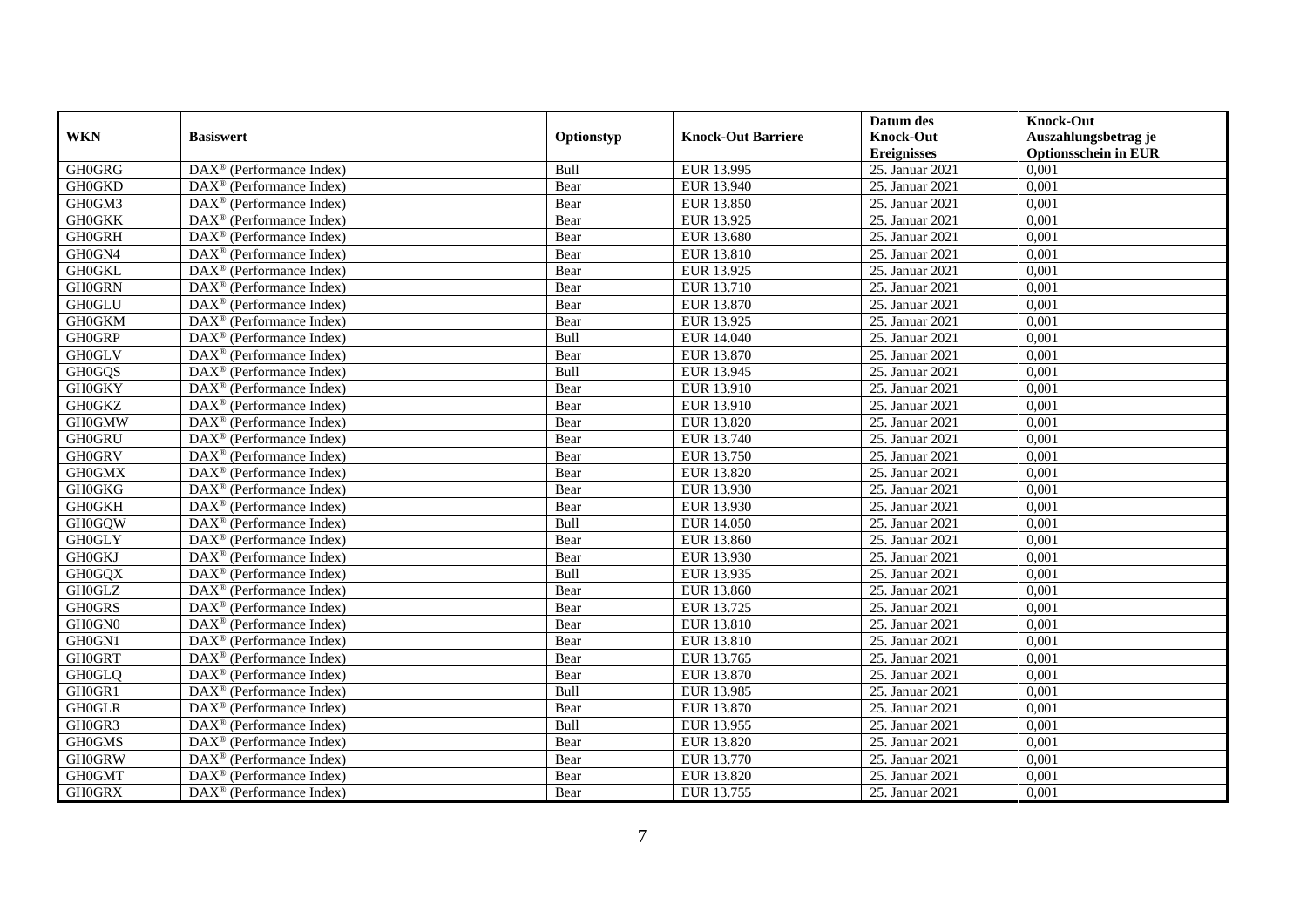|               |                                                         |            |                           | Datum des          | <b>Knock-Out</b>            |
|---------------|---------------------------------------------------------|------------|---------------------------|--------------------|-----------------------------|
| <b>WKN</b>    | <b>Basiswert</b>                                        | Optionstyp | <b>Knock-Out Barriere</b> | <b>Knock-Out</b>   | Auszahlungsbetrag je        |
|               |                                                         |            |                           | <b>Ereignisses</b> | <b>Optionsschein in EUR</b> |
| <b>GH0GLE</b> | $\overline{\text{DAX}}^{\textcirc}$ (Performance Index) | Bear       | EUR 13.890                | 25. Januar 2021    | 0,001                       |
| <b>GH0GRB</b> | $DAX^{\circledcirc}$ (Performance Index)                | Bear       | EUR 13.715                | 25. Januar 2021    | 0,001                       |
| <b>GH0GLF</b> | DAX <sup>®</sup> (Performance Index)                    | Bear       | EUR 13.880                | 25. Januar 2021    | 0,001                       |
| <b>GH0GRE</b> | $DAX^{\circledast}$ (Performance Index)                 | Bear       | EUR 13.730                | 25. Januar 2021    | 0,001                       |
| <b>GH0GMG</b> | DAX <sup>®</sup> (Performance Index)                    | Bear       | EUR 13.830                | 25. Januar 2021    | 0,001                       |
| <b>GH0GRF</b> | $DAX^{\circledast}$ (Performance Index)                 | Bear       | EUR 13.745                | 25. Januar 2021    | 0,001                       |
| <b>GH0GMH</b> | $\text{DAX}^{\textcircled{}}$ (Performance Index)       | Bear       | EUR 13.830                | 25. Januar 2021    | 0,001                       |
| <b>GH0GRC</b> | $DAX^{\circledR}$ (Performance Index)                   | Bear       | EUR 13.735                | 25. Januar 2021    | 0,001                       |
| <b>GH0GLA</b> | $DAX^{\circledR}$ (Performance Index)                   | Bear       | EUR 13.890                | 25. Januar 2021    | 0,001                       |
| <b>GH0GRD</b> | DAX <sup>®</sup> (Performance Index)                    | Bull       | EUR 14.045                | 25. Januar 2021    | 0,001                       |
| <b>GH0GLB</b> | DAX <sup>®</sup> (Performance Index)                    | Bear       | EUR 13.890                | 25. Januar 2021    | 0,001                       |
| <b>GH0GRJ</b> | $\overline{\text{DAX}^{\otimes}}$ (Performance Index)   | Bear       | EUR 13.695                | 25. Januar 2021    | 0,001                       |
| <b>GH0GMC</b> | DAX <sup>®</sup> (Performance Index)                    | Bear       | EUR 13.840                | 25. Januar 2021    | 0,001                       |
| GH0GR8        | DAX <sup>®</sup> (Performance Index)                    | Bear       | EUR 13.685                | 25. Januar 2021    | 0,001                       |
| <b>GH0GMD</b> | $DAX^{\circledast}$ (Performance Index)                 | Bear       | EUR 13.840                | 25. Januar 2021    | 0,001                       |
| GH0GR9        | DAX <sup>®</sup> (Performance Index)                    | Bear       | EUR 13.690                | 25. Januar 2021    | 0,001                       |
| <b>GH0GLM</b> | DAX <sup>®</sup> (Performance Index)                    | Bear       | EUR 13.875                | 25. Januar 2021    | 0,001                       |
| <b>GH0GSA</b> | $DAX^{\circledcirc}$ (Performance Index)                | Bear       | EUR 13.830                | 25. Januar 2021    | 0.001                       |
| <b>GH0GSB</b> | $DAX^{\circledR}$ (Performance Index)                   | Bull       | EUR 13.965                | 25. Januar 2021    | 0,001                       |
| <b>GH0GLN</b> | DAX <sup>®</sup> (Performance Index)                    | Bear       | EUR 13.875                | 25. Januar 2021    | 0,001                       |
| <b>GH0GRL</b> | DAX <sup>®</sup> (Performance Index)                    | Bull       | EUR 14.035                | 25. Januar 2021    | 0,001                       |
| <b>GH0GLP</b> | DAX <sup>®</sup> (Performance Index)                    | Bear       | EUR 13.875                | 25. Januar 2021    | 0,001                       |
| <b>GH0GMP</b> | $DAX^{\circledast}$ (Performance Index)                 | Bear       | EUR 13.825                | 25. Januar 2021    | 0,001                       |
| <b>GH0GRM</b> | $DAX^{\circledast}$ (Performance Index)                 | Bear       | EUR 13.705                | 25. Januar 2021    | 0,001                       |
| <b>GH0GMQ</b> | DAX <sup>®</sup> (Performance Index)                    | Bear       | EUR 13.825                | 25. Januar 2021    | 0,001                       |
| GH0GS0        | DAX <sup>®</sup> (Performance Index)                    | Bull       | EUR 14.060                | 25. Januar 2021    | 0,001                       |
| GH0GM0        | $DAX^{\circledast}$ (Performance Index)                 | Bear       | EUR 13.860                | 25. Januar 2021    | 0,001                       |
| GH0GS1        | $DAX^{\circledR}$ (Performance Index)                   | Bear       | EUR 13.760                | 25. Januar 2021    | 0.001                       |
| GH0GM1        | $\overline{\text{DAX}}^{\textcirc}$ (Performance Index) | Bear       | EUR 13.860                | 25. Januar 2021    | 0,001                       |
| GH0GN2        | $DAX^{\circledcirc}$ (Performance Index)                | Bear       | EUR 13.810                | 25. Januar 2021    | 0,001                       |
| GH0GS2        | DAX <sup>®</sup> (Performance Index)                    | Bear       | EUR 13.775                | 25. Januar 2021    | 0,001                       |
| GH0GN3        | DAX <sup>®</sup> (Performance Index)                    | Bear       | EUR 13.810                | 25. Januar 2021    | 0,001                       |
| <b>GH0GRQ</b> | $\overline{\text{DAX}^{\otimes}}$ (Performance Index)   | Bull       | EUR 14.015                | 25. Januar 2021    | 0,001                       |
| <b>GH0GLJ</b> | DAX <sup>®</sup> (Performance Index)                    | Bear       | EUR 13.875                | 25. Januar 2021    | 0,001                       |
| <b>GH0GRR</b> | $DAX^{\circledast}$ (Performance Index)                 | Bear       | EUR 13.720                | 25. Januar 2021    | 0,001                       |
| GH0GS6        | $DAX^{\circledast}$ (Performance Index)                 | Bear       | EUR 13.805                | 25. Januar 2021    | 0,001                       |
| <b>GH0GLK</b> | DAX <sup>®</sup> (Performance Index)                    | Bear       | EUR 13.875                | 25. Januar 2021    | 0,001                       |
| GH0GS7        | $DAX^{\circledast}$ (Performance Index)                 | Bear       | EUR 13.810                | 25. Januar 2021    | 0,001                       |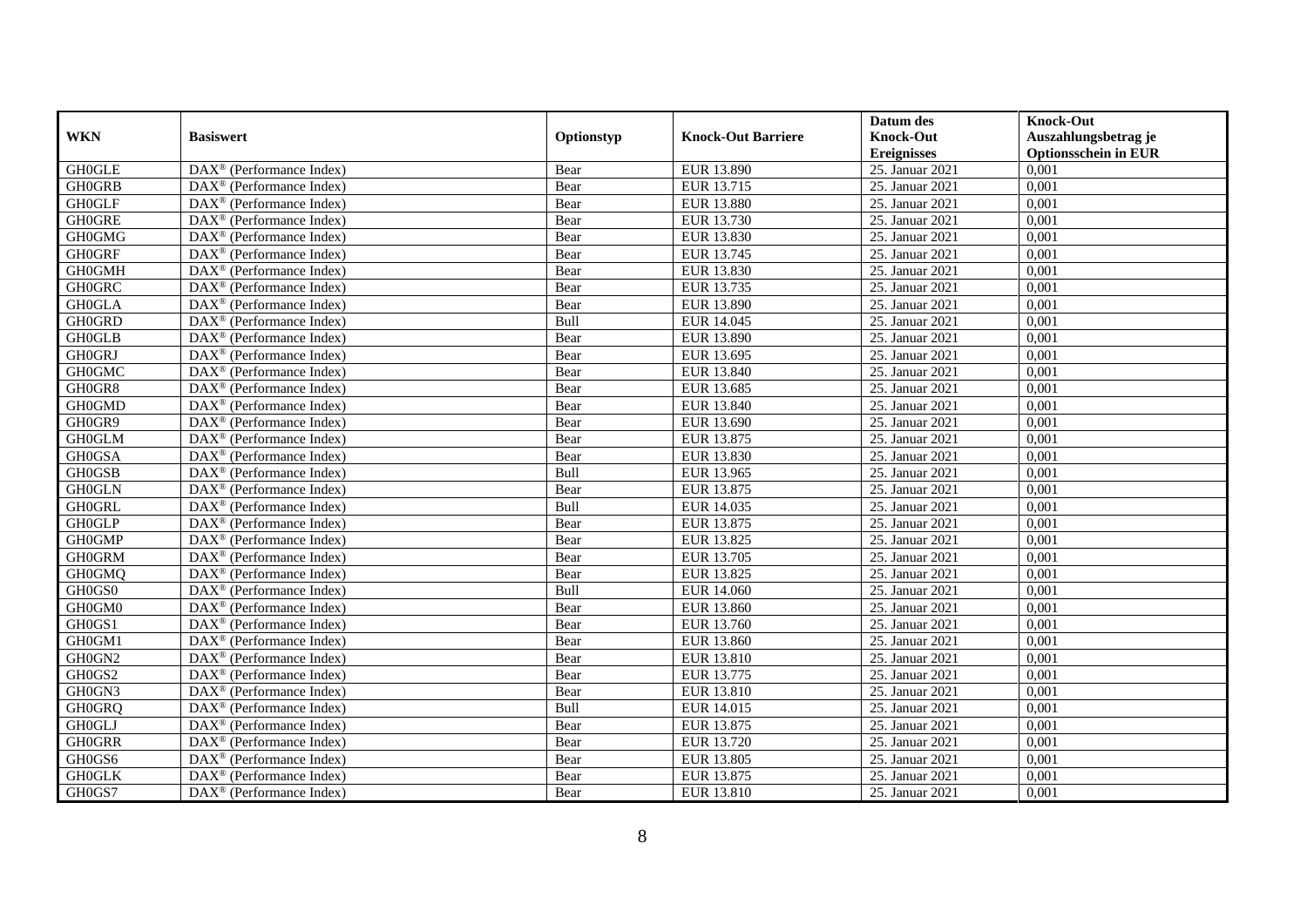|               |                                                              |            |                           | Datum des          | <b>Knock-Out</b>            |
|---------------|--------------------------------------------------------------|------------|---------------------------|--------------------|-----------------------------|
| <b>WKN</b>    | <b>Basiswert</b>                                             | Optionstyp | <b>Knock-Out Barriere</b> | <b>Knock-Out</b>   | Auszahlungsbetrag je        |
|               |                                                              |            |                           | <b>Ereignisses</b> | <b>Optionsschein in EUR</b> |
| <b>GH0GLL</b> | $\overline{\text{DAX}}^{\textcircled{}}$ (Performance Index) | Bear       | EUR 13.875                | 25. Januar 2021    | 0,001                       |
| GH0GS8        | $DAX^{\circledR}$ (Performance Index)                        | Bull       | EUR 14.065                | 25. Januar 2021    | 0,001                       |
| <b>GH0GML</b> | DAX <sup>®</sup> (Performance Index)                         | Bear       | EUR 13.825                | 25. Januar 2021    | 0,001                       |
| GH0GS9        | $\text{DAX}^{\circledast}$ (Performance Index)               | Bear       | EUR 13.865                | 25. Januar 2021    | 0,001                       |
| <b>GH0GMM</b> | DAX <sup>®</sup> (Performance Index)                         | Bear       | EUR 13.825                | 25. Januar 2021    | 0,001                       |
| <b>GH0GSJ</b> | $\text{DAX}^{\circledR}$ (Performance Index)                 | Bear       | EUR 13.850                | 25. Januar 2021    | 0,001                       |
| <b>GH0GMN</b> | $\text{DAX}^{\textcircled{n}}$ (Performance Index)           | Bear       | EUR 13.825                | 25. Januar 2021    | 0,001                       |
| <b>GH0GSK</b> | $\text{DAX}^{\textcircled{}}$ (Performance Index)            | Bull       | EUR 14.165                | 25. Januar 2021    | 0,001                       |
| <b>GH0GNQ</b> | $\text{DAX}^{\textcircled{D}}$ (Performance Index)           | Bear       | EUR 13.775                | 25. Januar 2021    | 0,001                       |
| <b>GH0GSQ</b> | $DAX^{\otimes}$ (Performance Index)                          | Bear       | <b>EUR 13.880</b>         | 25. Januar 2021    | 0,001                       |
| GH0GL6        | DAX <sup>®</sup> (Performance Index)                         | Bear       | <b>EUR 13.900</b>         | 25. Januar 2021    | 0,001                       |
| <b>GH0GSR</b> | $\overline{\text{DAX}^{\otimes}}$ (Performance Index)        | Bear       | EUR 13.885                | 25. Januar 2021    | 0,001                       |
| GH0GL7        | $\text{DAX}^{\circledR}$ (Performance Index)                 | Bear       | <b>EUR 13.900</b>         | 25. Januar 2021    | 0,001                       |
| <b>GH0GSW</b> | DAX <sup>®</sup> (Performance Index)                         | Bear       | EUR 13.895                | 25. Januar 2021    | 0,001                       |
| GH0GM8        | DAX <sup>®</sup> (Performance Index)                         | Bear       | EUR 13.840                | 25. Januar 2021    | 0,001                       |
| <b>GH0GSX</b> | DAX <sup>®</sup> (Performance Index)                         | Bull       | EUR 14.115                | 25. Januar 2021    | 0,001                       |
| GH0GM9        | DAX <sup>®</sup> (Performance Index)                         | Bear       | EUR 13.840                | 25. Januar 2021    | 0,001                       |
| <b>GH0GRY</b> | $\overline{\text{DAX}}^{\textcirc}$ (Performance Index)      | Bear       | EUR 13.800                | 25. Januar 2021    | 0,001                       |
| <b>GH0GRZ</b> | DAX <sup>®</sup> (Performance Index)                         | Bull       | EUR 13.940                | 25. Januar 2021    | 0,001                       |
| GH0GT0        | DAX <sup>®</sup> (Performance Index)                         | Bull       | <b>EUR 14.100</b>         | 25. Januar 2021    | 0,001                       |
| <b>GH0GSU</b> | DAX <sup>®</sup> (Performance Index)                         | Bear       | EUR 13.855                | 25. Januar 2021    | 0,001                       |
| GH0GS3        | $\overline{\text{DAX}^{\otimes}}$ (Performance Index)        | Bear       | <b>EUR 13.780</b>         | 25. Januar 2021    | 0,001                       |
| GH0GS4        | $\text{DAX}^{\circledR}$ (Performance Index)                 | Bear       | EUR 13.785                | 25. Januar 2021    | 0,001                       |
| GH0GS5        | DAX <sup>®</sup> (Performance Index)                         | Bear       | EUR 13.790                | 25. Januar 2021    | 0,001                       |
| <b>GH0GSY</b> | DAX <sup>®</sup> (Performance Index)                         | Bear       | EUR 13.825                | 25. Januar 2021    | 0,001                       |
| GH0GSZ        | $\text{DAX}^{\otimes}$ (Performance Index)                   | Bull       | EUR 14.175                | 25. Januar 2021    | 0,001                       |
| <b>GH0GSC</b> | $\text{DAX}^{\circledR}$ (Performance Index)                 | Bear       | EUR 13.860                | 25. Januar 2021    | 0,001                       |
| <b>GH0GSD</b> | $\text{DAX}^{\textcircled{D}}$ (Performance Index)           | Bear       | EUR 13.815                | 25. Januar 2021    | 0.001                       |
| <b>GH0GSG</b> | $\text{DAX}^{\textcircled{D}}$ (Performance Index)           | Bear       | EUR 13.795                | 25. Januar 2021    | 0,001                       |
| <b>GH0GSH</b> | $DAX^{\circledR}$ (Performance Index)                        | Bear       | EUR 13.840                | 25. Januar 2021    | 0,001                       |
| <b>GH0GSE</b> | DAX <sup>®</sup> (Performance Index)                         | Bear       | EUR 13.820                | 25. Januar 2021    | 0,001                       |
| <b>GH0GSF</b> | $\text{DAX}^{\otimes}$ (Performance Index)                   | Bear       | EUR 13.835                | 25. Januar 2021    | 0.001                       |
| <b>GH0GSL</b> | $\overline{\text{DAX}^{\otimes}}$ (Performance Index)        | Bear       | EUR 13.845                | 25. Januar 2021    | 0,001                       |
| <b>GH0GSM</b> | DAX <sup>®</sup> (Performance Index)                         | Bull       | EUR 14.155                | 25. Januar 2021    | 0,001                       |
| <b>GH0GTC</b> | $\text{DAX}^{\textcircled{n}}$ (Performance Index)           | Bull       | EUR 14.120                | 25. Januar 2021    | 0,001                       |
| <b>GH0GTD</b> | $\text{DAX}^{\circledast}$ (Performance Index)               | Bull       | <b>EUR 14.090</b>         | 25. Januar 2021    | 0,001                       |
| <b>GH0GSN</b> | $\text{DAX}^{\otimes}$ (Performance Index)                   | Bear       | EUR 13.870                | 25. Januar 2021    | 0,001                       |
| <b>GH0GSP</b> | $\overline{\text{DAX}}^{\textcirc}$ (Performance Index)      | Bear       | EUR 13.875                | 25. Januar 2021    | 0,001                       |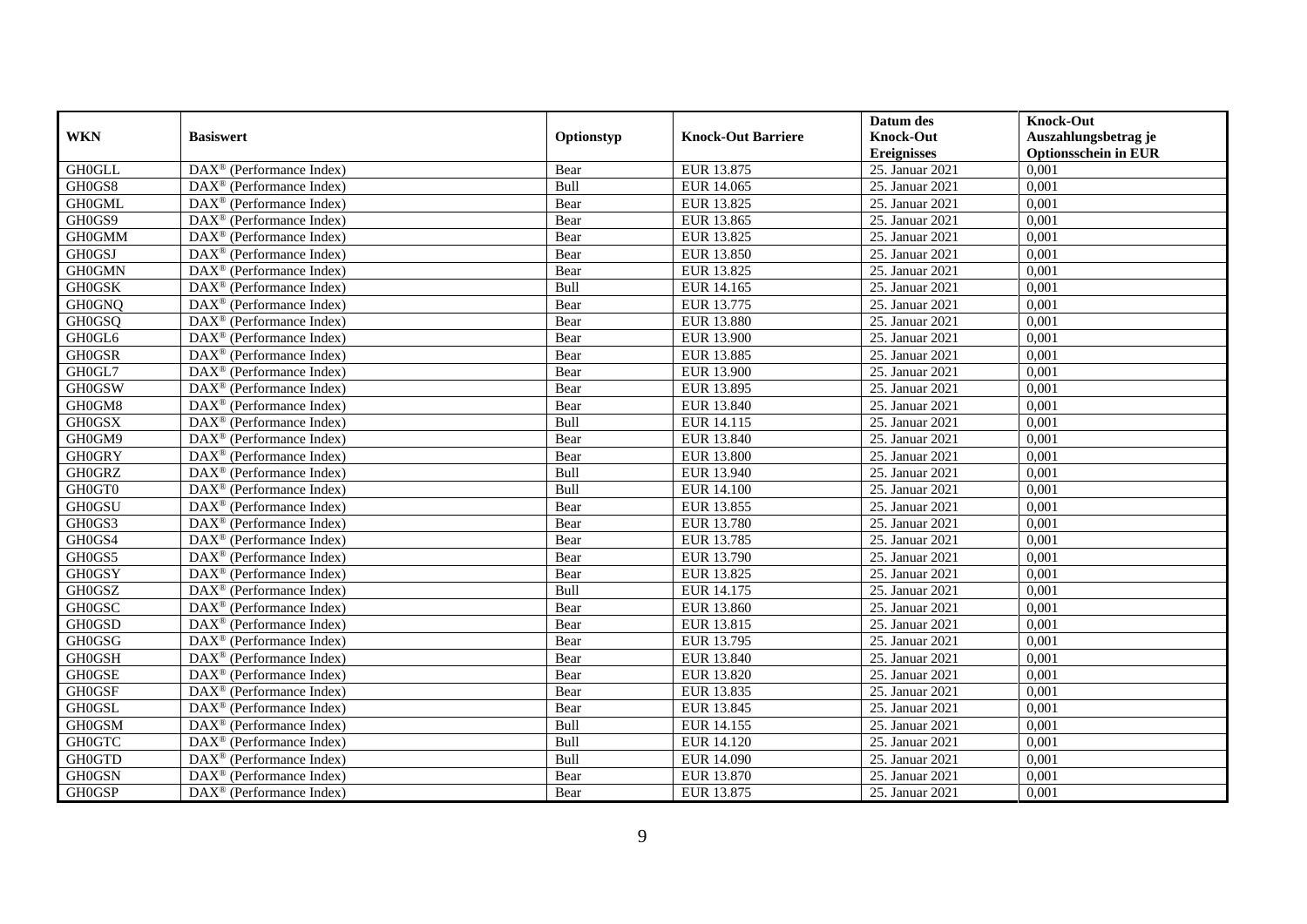|               |                                                         |            |                           | Datum des          | <b>Knock-Out</b>            |
|---------------|---------------------------------------------------------|------------|---------------------------|--------------------|-----------------------------|
| <b>WKN</b>    | <b>Basiswert</b>                                        | Optionstyp | <b>Knock-Out Barriere</b> | <b>Knock-Out</b>   | Auszahlungsbetrag je        |
|               |                                                         |            |                           | <b>Ereignisses</b> | <b>Optionsschein in EUR</b> |
| GH0GT2        | $\overline{\text{DAX}}^{\textcirc}$ (Performance Index) | Bull       | EUR 14.150                | 25. Januar 2021    | 0,001                       |
| GH0GT3        | $DAX^{\circledR}$ (Performance Index)                   | Bull       | <b>EUR 14.105</b>         | 25. Januar 2021    | 0,001                       |
| GH0GT4        | DAX <sup>®</sup> (Performance Index)                    | Bull       | EUR 14.160                | 25. Januar 2021    | 0,001                       |
| <b>GH0GSS</b> | $\text{DAX}^{\otimes}$ (Performance Index)              | Bear       | EUR 13.890                | 25. Januar 2021    | 0,001                       |
| <b>GH0GST</b> | DAX <sup>®</sup> (Performance Index)                    | Bull       | EUR 14.030                | 25. Januar 2021    | 0,001                       |
| GH0GT8        | $\text{DAX}^{\circledast}$ (Performance Index)          | Bull       | EUR 14.140                | 25. Januar 2021    | 0,001                       |
| GH0GT9        | $\text{DAX}^{\textcircled{n}}$ (Performance Index)      | Bull       | EUR 14.130                | 25. Januar 2021    | 0,001                       |
| <b>GH0GTA</b> | $\text{DAX}^{\textcircled{}}$ (Performance Index)       | Bull       | <b>EUR 14.070</b>         | 25. Januar 2021    | 0,001                       |
| <b>GH0GTB</b> | $\text{DAX}^{\textcircled{p}}$ (Performance Index)      | Bull       | <b>EUR 14.085</b>         | 25. Januar 2021    | 0,001                       |
| <b>GH0GTL</b> | $DAX^{\otimes}$ (Performance Index)                     | Bear       | EUR 13.670                | 25. Januar 2021    | 0,001                       |
| <b>GH0GTM</b> | $\overline{\text{DAX}}^{\textcirc}$ (Performance Index) | Bear       | EUR 13.650                | 25. Januar 2021    | 0,001                       |
| <b>GH0GTT</b> | $\overline{\text{DAX}^{\otimes}}$ (Performance Index)   | Bear       | EUR 13.645                | 25. Januar 2021    | 0,001                       |
| GH0GT1        | $\text{DAX}^{\circledast}$ (Performance Index)          | Bull       | EUR 14.110                | 25. Januar 2021    | 0,001                       |
| GH0GU2        | DAX <sup>®</sup> (Performance Index)                    | Bull       | EUR 14.170                | 25. Januar 2021    | 0,001                       |
| <b>GH0GTX</b> | DAX <sup>®</sup> (Performance Index)                    | Bull       | <b>EUR 14.080</b>         | 25. Januar 2021    | 0,001                       |
| GH0GX2        | DAX <sup>®</sup> (Performance Index)                    | Bull       | EUR 13.990                | 25. Januar 2021    | 0,001                       |
| GH0GT5        | DAX <sup>®</sup> (Performance Index)                    | Bull       | EUR 14.145                | 25. Januar 2021    | 0,001                       |
| GH0GT6        | $DAX^{\circledR}$ (Performance Index)                   | Bull       | EUR 14.135                | 25. Januar 2021    | 0,001                       |
| GH0GT7        | DAX <sup>®</sup> (Performance Index)                    | Bull       | EUR 14.125                | 25. Januar 2021    | 0,001                       |
| <b>GH0GTE</b> | DAX <sup>®</sup> (Performance Index)                    | Bull       | EUR 14.095                | 25. Januar 2021    | 0,001                       |
| <b>GH0GTF</b> | DAX <sup>®</sup> (Performance Index)                    | Bear       | EUR 13.675                | 25. Januar 2021    | 0,001                       |
| <b>GH0GTJ</b> | $\overline{\text{DAX}^{\otimes}}$ (Performance Index)   | Bear       | EUR 13.660                | 25. Januar 2021    | 0,001                       |
| <b>GH0GTK</b> | $\text{DAX}^{\circledast}$ (Performance Index)          | Bear       | EUR 13.665                | 25. Januar 2021    | 0,001                       |
| <b>GH0GTG</b> | DAX <sup>®</sup> (Performance Index)                    | Bull       | EUR 13.975                | 25. Januar 2021    | 0,001                       |
| <b>GH0GTH</b> | DAX <sup>®</sup> (Performance Index)                    | Bear       | EUR 13.655                | 25. Januar 2021    | 0,001                       |
| <b>GH0GTP</b> | $\text{DAX}^{\otimes}$ (Performance Index)              | Bear       | EUR 13.630                | 25. Januar 2021    | 0,001                       |
| <b>GH0GTQ</b> | DAX <sup>®</sup> (Performance Index)                    | Bear       | EUR 13.635                | 25. Januar 2021    | 0,001                       |
| <b>GH0GTR</b> | $\text{DAX}^{\textcircled{D}}$ (Performance Index)      | Bear       | EUR 13.640                | 25. Januar 2021    | 0.001                       |
| <b>GH0GUS</b> | $\text{DAX}^{\textcircled{D}}$ (Performance Index)      | Bull       | EUR 14.075                | 25. Januar 2021    | 0,001                       |
| GH0GU5        | $\text{DAX}^{\textcircled{D}}$ (Performance Index)      | Bull       | <b>EUR 13.980</b>         | 25. Januar 2021    | 0,001                       |
| <b>GH0GTU</b> | DAX <sup>®</sup> (Performance Index)                    | Bull       | EUR 14.020                | 25. Januar 2021    | 0,001                       |
| GH0749        | MTU Aero Engines AG                                     | Bull       | EUR 202,27487504          | 25. Januar 2021    | 0.001                       |
| GH0GR5        | $DAX^{\otimes}$ (Performance Index)                     | Bull       | <b>EUR 13.905</b>         | 25. Januar 2021    | 0,001                       |
| <b>GF6DRK</b> | Münchener Rückversicherungs-Gesellschaft AG             | Bull       | EUR 227,88271123          | 25. Januar 2021    | 0,001                       |
| <b>GH0GQT</b> | $\text{DAX}^{\circledast}$ (Performance Index)          | Bull       | EUR 13.930                | 25. Januar 2021    | 0,001                       |
| GF8HG5        | AtoS                                                    | Bull       | EUR 62,69271399           | 25. Januar 2021    | 0,001                       |
| GH0G9P        | Symrise AG                                              | Bear       | EUR 102,73                | 25. Januar 2021    | 0,001                       |
| GH076L        | Puma SE                                                 | Bull       | EUR 84,1618116            | 25. Januar 2021    | 0,001                       |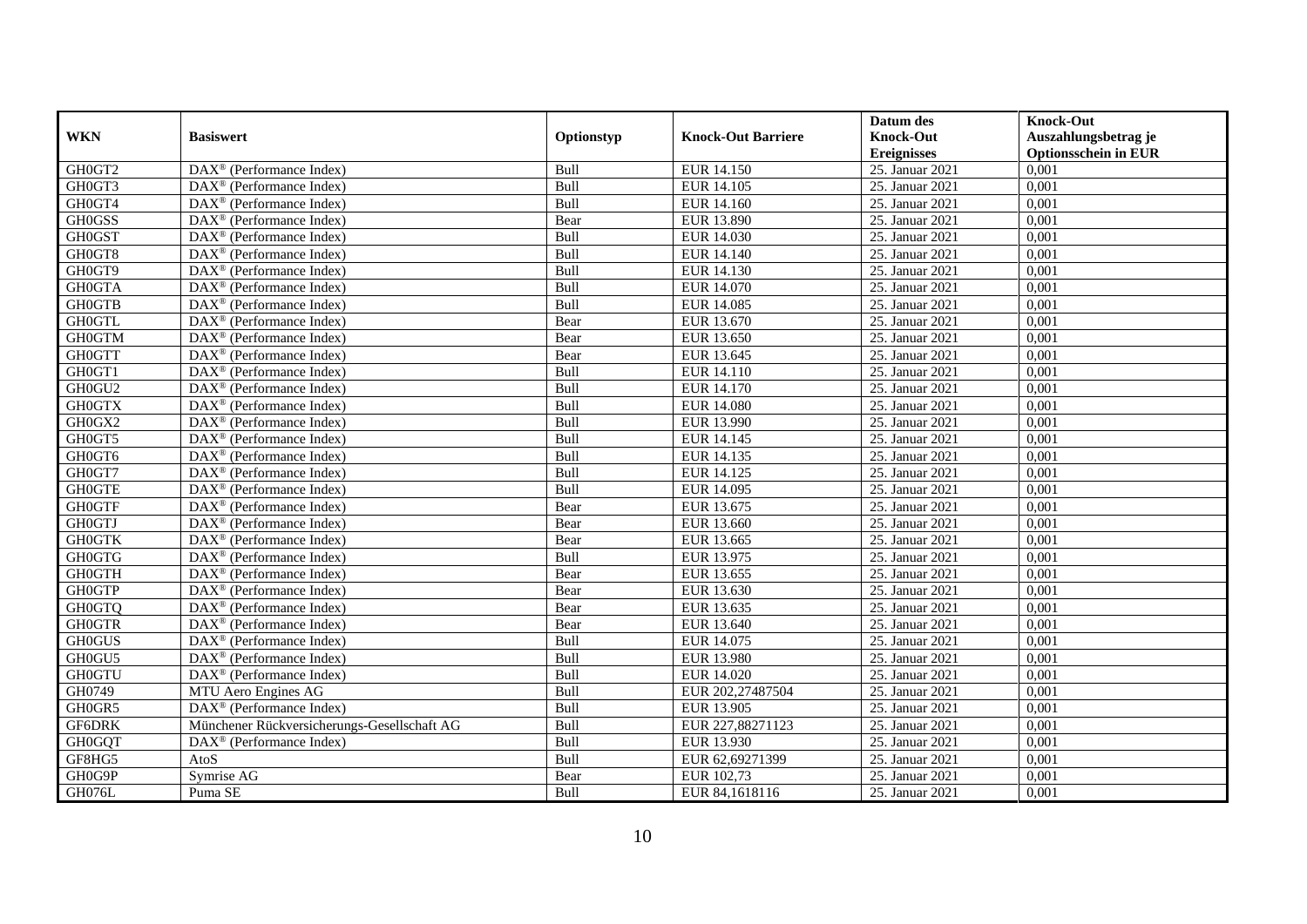|               |                                                                  |            |                           | Datum des          | <b>Knock-Out</b>            |
|---------------|------------------------------------------------------------------|------------|---------------------------|--------------------|-----------------------------|
| <b>WKN</b>    | <b>Basiswert</b>                                                 | Optionstyp | <b>Knock-Out Barriere</b> | <b>Knock-Out</b>   | Auszahlungsbetrag je        |
|               |                                                                  |            |                           | <b>Ereignisses</b> | <b>Optionsschein in EUR</b> |
| GH0GR2        | DAX <sup>®</sup> (Performance Index)                             | Bull       | EUR 13.920                | 25. Januar 2021    | 0,001                       |
| GF8ELT        | adidas AG                                                        | Bull       | EUR 274,47329343          | 25. Januar 2021    | 0,001                       |
| GH0GU1        | $\text{DAX}^{\circledR}$ (Performance Index)/ X-DAX <sup>®</sup> | Bull       | EUR 13.910                | 25. Januar 2021    | 0,001                       |
| GH07EZ        | ADYEN N.V.                                                       | Bear       | EUR 1.937,44009247        | 25. Januar 2021    | 0,001                       |
| GC2K52        | Dialog Semiconductor PLC                                         | Bear       | EUR 53,91194495           | 25. Januar 2021    | 0,001                       |
| <b>GH0GQV</b> | $\text{DAX}^{\textcircled{D}}$ (Performance Index)               | Bull       | EUR 13.910                | 25. Januar 2021    | 0,001                       |
| GF8EM1        | adidas AG                                                        | Bull       | EUR 275,24764744          | 25. Januar 2021    | 0,001                       |
| <b>GH0GTN</b> | DAX <sup>®</sup> (Performance Index)/ X-DAX <sup>®</sup>         | Bull       | <b>EUR 13.905</b>         | 25. Januar 2021    | 0,001                       |
| <b>GH0GRA</b> | $\overline{\text{DAX}^{\otimes}}$ (Performance Index)            | Bull       | EUR 13.925                | 25. Januar 2021    | 0,001                       |
| <b>GF9TYR</b> | Delivery Hero AG                                                 | Bear       | EUR 138,40526332          | 25. Januar 2021    | 0,001                       |
| <b>GH0GTY</b> | DAX <sup>®</sup> (Performance Index)/X-DAX <sup>®</sup>          | Bull       | EUR 13.915                | 25. Januar 2021    | 0,001                       |
| <b>GH0GRK</b> | DAX <sup>®</sup> (Performance Index)                             | Bull       | EUR 13.915                | 25. Januar 2021    | 0,001                       |
| GF9TYT        | Delivery Hero AG                                                 | Bear       | EUR 138,89418684          | 25. Januar 2021    | 0,001                       |
| <b>GH0GTZ</b> | $DAX^{\circledcirc}$ (Performance Index)/ X-DAX <sup>®</sup>     | Bull       | EUR 13.920                | 25. Januar 2021    | 0.001                       |
| GF9TYU        | Delivery Hero AG                                                 | Bear       | EUR 138,6547141           | 25. Januar 2021    | 0,001                       |
| GH01WD        | ABN AMRO Bank N.V.                                               | Bull       | EUR 8,27553738            | 25. Januar 2021    | 0,001                       |
| GH074X        | MTU Aero Engines AG                                              | Bull       | EUR 200,18368743          | 25. Januar 2021    | 0,001                       |
| GF6DRL        | Münchener Rückversicherungs-Gesellschaft AG                      | Bull       | EUR 226,33494999          | 25. Januar 2021    | 0,001                       |
| GH0G6W        | Safran S.A.                                                      | Bull       | EUR 108,68                | 25. Januar 2021    | 0,001                       |
| GF7EQU        | Daimler AG                                                       | Bear       | EUR 60,0712762            | 25. Januar 2021    | 0,001                       |
| GH076N        | Puma SE                                                          | Bull       | EUR 83,57137797           | 25. Januar 2021    | 0,001                       |
| <b>GH074A</b> | MTU Aero Engines AG                                              | Bull       | EUR 201,23428407          | 25. Januar 2021    | 0.001                       |
| GF9TYY        | Delivery Hero AG                                                 | Bear       | EUR 139,38311033          | 25. Januar 2021    | 0,001                       |
| GH0GC1        | BT Group plc                                                     | Bull       | GBP 1,34                  | 25. Januar 2021    | 0,001                       |
| GH0GA1        | HelloFresh SE                                                    | Bear       | EUR 70,13                 | 25. Januar 2021    | 0,001                       |
| GF8ELL        | adidas AG                                                        | Bull       | EUR 273,19611219          | 25. Januar 2021    | 0,001                       |
| GH0G9E        | HelloFresh SE                                                    | Bear       | EUR 69,8                  | 25. Januar 2021    | 0,001                       |
| GH01ZF        | Aegon N. $\overline{V}$ .                                        | Bull       | EUR 3,47425265            | 25. Januar 2021    | 0,001                       |
| GF71D1        | Aurubis AG                                                       | Bear       | EUR 71,09985492           | 25. Januar 2021    | 0,001                       |
| GH0G9F        | HelloFresh SE                                                    | Bear       | EUR 69,46                 | 25. Januar 2021    | 0,001                       |
| GF8HTN        | Münchener Rückversicherungs-Gesellschaft AG                      | Bull       | EUR 227,10402875          | 25. Januar 2021    | 0,001                       |
| GH09JZ        | Zurich Insurance Group AG                                        | Bull       | CHF 365,29624396          | 25. Januar 2021    | 0,001                       |
| <b>GH0DSQ</b> | Zalando SE                                                       | Bear       | EUR 99,26131959           | 25. Januar 2021    | 0,001                       |
| GF8672        | Electricite de France SA                                         | Bull       | EUR 11,72640768           | 25. Januar 2021    | 0,001                       |
| <b>GH0GSV</b> | $\text{DAX}^{\otimes}$ (Performance Index)                       | Bear       | <b>EUR 13.900</b>         | 25. Januar 2021    | 0,001                       |
| GF8HQ4        | Kering                                                           | Bull       | EUR 537,04430691          | 25. Januar 2021    | 0,001                       |
| GF9X2T        | <b>AIXTRON SE</b>                                                | Bear       | EUR 16,68215602           | 25. Januar 2021    | 0,001                       |
| GH0G9Q        | Symrise AG                                                       | Bear       | EUR 103,23                | 25. Januar 2021    | 0,001                       |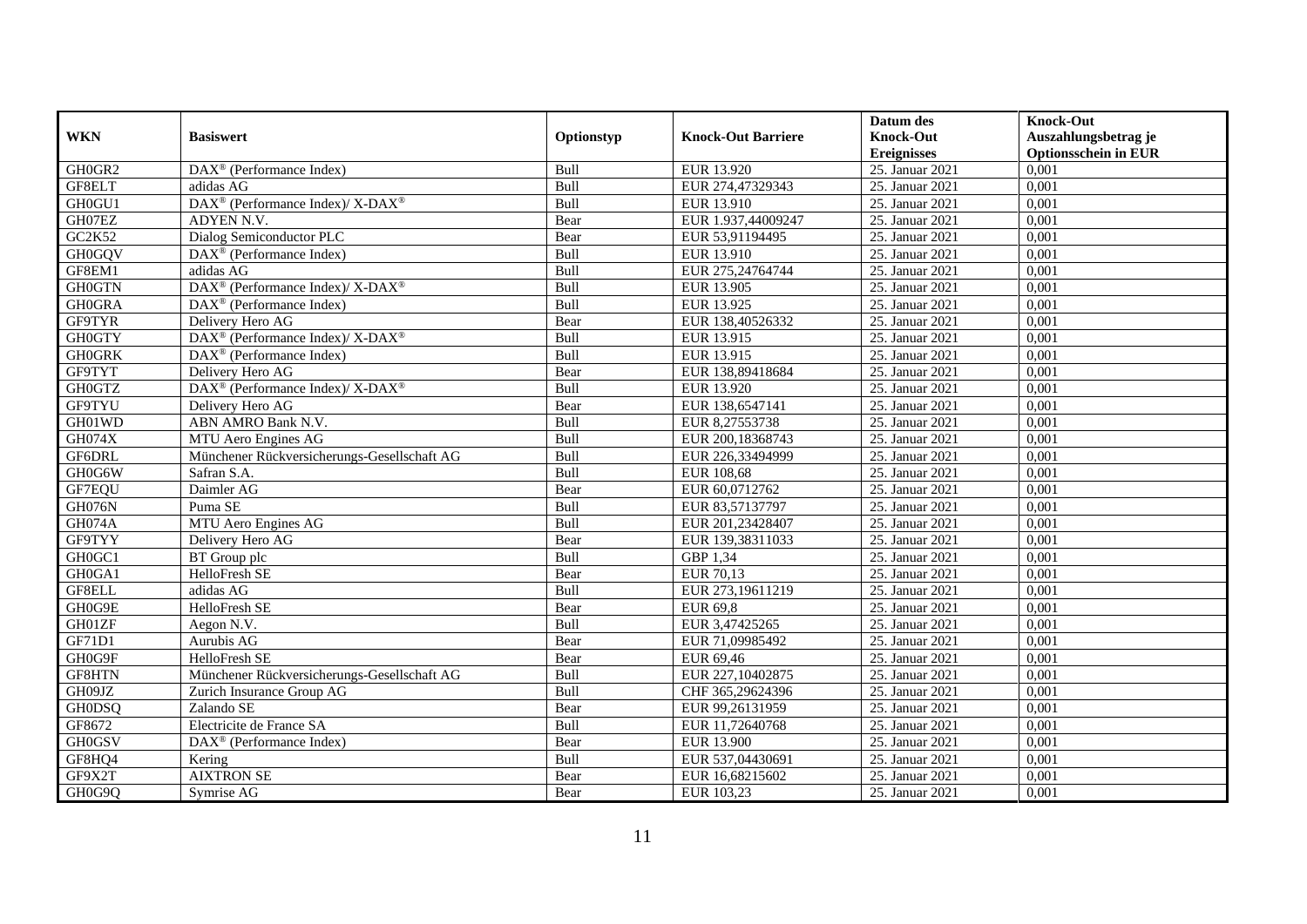|               |                                                                  |             |                           | Datum des          | <b>Knock-Out</b>            |
|---------------|------------------------------------------------------------------|-------------|---------------------------|--------------------|-----------------------------|
| <b>WKN</b>    | <b>Basiswert</b>                                                 | Optionstyp  | <b>Knock-Out Barriere</b> | <b>Knock-Out</b>   | Auszahlungsbetrag je        |
|               |                                                                  |             |                           | <b>Ereignisses</b> | <b>Optionsschein in EUR</b> |
| GH0G8N        | HelloFresh SE                                                    | Bear        | <b>EUR 70,81</b>          | 25. Januar 2021    | 0,001                       |
| GH07DK        | Pernod Ricard SA                                                 | Bull        | EUR 151,53343926          | 25. Januar 2021    | 0,001                       |
| GF5V39        | Nokia Ovi                                                        | Bear        | EUR 3,53417349            | 25. Januar 2021    | 0,001                       |
| GH0G8T        | HelloFresh SE                                                    | Bear        | EUR 71,14                 | 25. Januar 2021    | 0.001                       |
| <b>GH0DZC</b> | HeidelbergCement AG                                              | Bull        | EUR 64,12088667           | 25. Januar 2021    | 0,001                       |
| <b>GH0DSU</b> | Zalando SE                                                       | Bear        | EUR 99,74103599           | 25. Januar 2021    | 0,001                       |
| GH0G8U        | <b>HelloFresh SE</b>                                             | Bear        | <b>EUR 71,48</b>          | 25. Januar 2021    | 0,001                       |
| <b>GH0DRM</b> | Zalando SE                                                       | Bear        | EUR 100,21075831          | 25. Januar 2021    | 0,001                       |
| GH0G90        | HelloFresh SE                                                    | Bear        | <b>EUR 71,82</b>          | 25. Januar 2021    | 0,001                       |
| <b>GH0DRN</b> | Zalando SE                                                       | Bear        | EUR 100,69047471          | 25. Januar 2021    | 0,001                       |
| GH01ZH        | Aegon N.V.                                                       | Bull        | EUR 3,42419136            | 25. Januar 2021    | 0,001                       |
| GH0G8R        | HelloFresh SE                                                    | Bear        | EUR 70,47                 | 25. Januar 2021    | 0,001                       |
| <b>GH073S</b> | ING Groep N.V.                                                   | Bull        | EUR 7,60305155            | 25. Januar 2021    | 0,001                       |
| GH01X8        | <b>BNP</b> Paribas S.A.                                          | Bull        | EUR 42,40425787           | 25. Januar 2021    | 0,001                       |
| GH0GN8        | $\text{DAX}^{\otimes}$ (Performance Index)                       | Bull        | <b>EUR 13.800</b>         | 25. Januar 2021    | 0,001                       |
| <b>GH0GQD</b> | $\text{DAX}^{\circledR}$ (Performance Index)/ X-DAX <sup>®</sup> | Bull        | <b>EUR 13.800</b>         | 25. Januar 2021    | 0,001                       |
| GH0GN9        | DAX <sup>®</sup> (Performance Index)                             | Bull        | <b>EUR 13.800</b>         | 25. Januar 2021    | 0,001                       |
| <b>GH0GQE</b> | $DAX^{\circledcirc}$ (Performance Index)/X-DAX <sup>®</sup>      | <b>Bull</b> | EUR 13.800                | 25. Januar 2021    | 0,001                       |
| <b>GH0GMY</b> | $\overline{\text{DAX}}^{\textcirc}$ (Performance Index)          | Bull        | EUR 13.810                | 25. Januar 2021    | 0,001                       |
| GH0GP0        | DAX <sup>®</sup> (Performance Index)                             | Bull        | EUR 13.770                | 25. Januar 2021    | 0,001                       |
| GH0GP1        | DAX <sup>®</sup> (Performance Index)                             | Bull        | EUR 13.770                | 25. Januar 2021    | 0,001                       |
| <b>GB7PYK</b> | $TecDAX^{\circledast}$ (Performance Index)                       | Bear        | EUR 3.393,8               | 25. Januar 2021    | 0,001                       |
| GH0GMJ        | DAX <sup>®</sup> (Performance Index)                             | Bull        | EUR 13.825                | 25. Januar 2021    | 0,001                       |
| <b>GH0GNM</b> | DAX <sup>®</sup> (Performance Index)                             | Bull        | EUR 13.780                | 25. Januar 2021    | 0,001                       |
| GH0GP8        | $DAX^{\circledR}$ (Performance Index)                            | Bull        | EUR 13.760                | 25. Januar 2021    | 0.001                       |
| GH0GN7        | DAX <sup>®</sup> (Performance Index)                             | Bull        | <b>EUR 13.800</b>         | 25. Januar 2021    | 0,001                       |
| <b>GH0GME</b> | DAX <sup>®</sup> (Performance Index)                             | Bull        | EUR 13.830                | 25. Januar 2021    | 0,001                       |
| <b>GH0GNG</b> | $\text{DAX}^{\textcircled{p}}$ (Performance Index)               | Bull        | EUR 13.790                | 25. Januar 2021    | 0,001                       |
| <b>GH0GNH</b> | $\overline{\text{DAX}^{\otimes}}$ (Performance Index)            | Bull        | EUR 13.790                | 25. Januar 2021    | 0,001                       |
| GH0GP4        | $\text{DAX}^{\circledast}$ (Performance Index)                   | Bull        | EUR 13.760                | 25. Januar 2021    | 0,001                       |
| GH0GP5        | $\text{DAX}^{\textcircled{n}}$ (Performance Index)               | Bull        | EUR 13.760                | 25. Januar 2021    | 0,001                       |
| <b>GH0GNC</b> | $DAX^{\circledR}$ (Performance Index)                            | <b>Bull</b> | EUR 13.790                | 25. Januar 2021    | 0.001                       |
| <b>GH0GNW</b> | $\text{DAX}^{\textcircled{p}}$ (Performance Index)               | Bull        | EUR 13.770                | 25. Januar 2021    | 0,001                       |
| GH0GN5        | DAX <sup>®</sup> (Performance Index)                             | Bull        | <b>EUR 13.800</b>         | 25. Januar 2021    | 0,001                       |
| <b>GH0GNY</b> | DAX <sup>®</sup> (Performance Index)                             | Bull        | EUR 13.770                | 25. Januar 2021    | 0,001                       |
| <b>GH0GNZ</b> | DAX <sup>®</sup> (Performance Index)                             | Bull        | EUR 13.770                | 25. Januar 2021    | 0,001                       |
| GH0GP2        | $\text{DAX}^{\otimes}$ (Performance Index)                       | Bull        | EUR 13.770                | 25. Januar 2021    | 0,001                       |
| <b>GH0GNU</b> | DAX <sup>®</sup> (Performance Index)                             | Bull        | EUR 13.775                | 25. Januar 2021    | 0,001                       |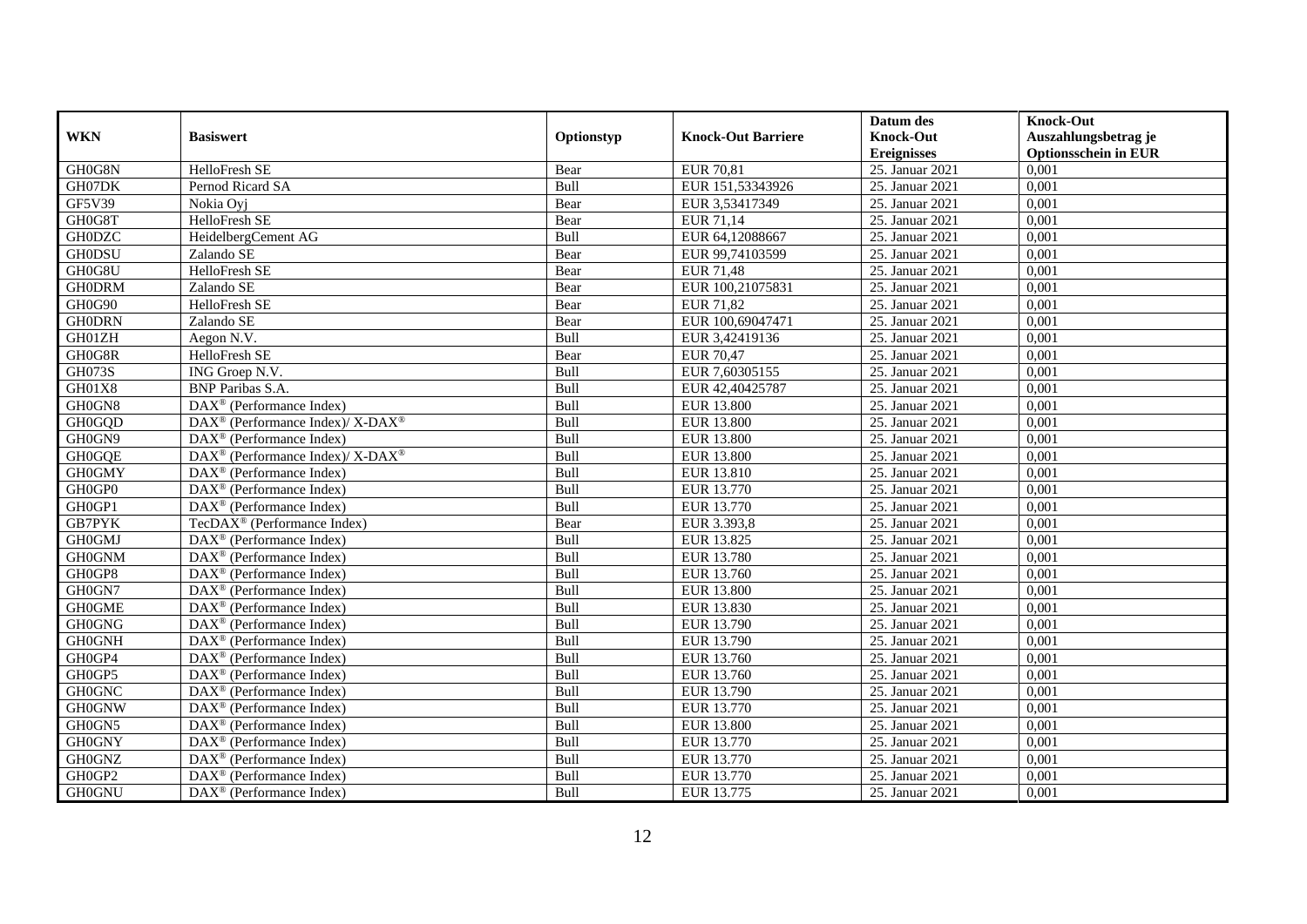|               |                                                                    |             |                           | Datum des          | <b>Knock-Out</b>            |
|---------------|--------------------------------------------------------------------|-------------|---------------------------|--------------------|-----------------------------|
| <b>WKN</b>    | <b>Basiswert</b>                                                   | Optionstyp  | <b>Knock-Out Barriere</b> | <b>Knock-Out</b>   | Auszahlungsbetrag je        |
|               |                                                                    |             |                           | <b>Ereignisses</b> | <b>Optionsschein in EUR</b> |
| <b>GH0GNV</b> | $\overline{\text{DAX}}^{\textcirc}$ (Performance Index)            | Bull        | EUR 13.775                | 25. Januar 2021    | 0,001                       |
| <b>GH0GNJ</b> | $\text{DAX}^{\textcircled{p}}$ (Performance Index)                 | Bull        | EUR 13.790                | 25. Januar 2021    | 0,001                       |
| <b>GH0GNK</b> | DAX <sup>®</sup> (Performance Index)                               | Bull        | EUR 13.780                | 25. Januar 2021    | 0,001                       |
| GH0GP6        | $\text{DAX}^{\circledast}$ (Performance Index)                     | Bull        | EUR 13.760                | 25. Januar 2021    | 0,001                       |
| GH0GP7        | DAX <sup>®</sup> (Performance Index)                               | Bull        | EUR 13.760                | 25. Januar 2021    | 0,001                       |
| GF2745        | 1 Feinunze Silber, Feinheit mind. 0,999                            | Bear        | <b>USD 25,78</b>          | 25. Januar 2021    | 0,001                       |
| <b>GH0GNE</b> | $\text{DAX}^{\textcircled{n}}$ (Performance Index)                 | Bull        | EUR 13.790                | 25. Januar 2021    | 0,001                       |
| <b>GH0GNF</b> | $DAX^{\otimes}$ (Performance Index)                                | Bull        | EUR 13.790                | 25. Januar 2021    | 0,001                       |
| GH0GP3        | $\text{DAX}^{\textcircled{p}}$ (Performance Index)                 | Bull        | EUR 13.760                | 25. Januar 2021    | 0,001                       |
| <b>GH0GMR</b> | $DAX^{\otimes}$ (Performance Index)                                | Bull        | EUR 13.820                | 25. Januar 2021    | 0,001                       |
| <b>GH0GNR</b> | $\overline{\text{DAX}}^{\textcircled{}}$ (Performance Index)       | Bull        | EUR 13.775                | 25. Januar 2021    | 0,001                       |
| <b>GH0GNS</b> | $\overline{\text{DAX}^{\otimes}}$ (Performance Index)              | Bull        | EUR 13.775                | 25. Januar 2021    | 0,001                       |
| <b>GH0GNT</b> | $\text{DAX}^{\circledast}$ (Performance Index)                     | Bull        | EUR 13.775                | 25. Januar 2021    | 0,001                       |
| <b>GH0GNN</b> | DAX <sup>®</sup> (Performance Index)                               | Bull        | EUR 13.780                | 25. Januar 2021    | 0,001                       |
| <b>GH0GNP</b> | $\text{DAX}^{\circledast}$ (Performance Index)                     | Bull        | EUR 13.775                | 25. Januar 2021    | 0,001                       |
| <b>GH0GNA</b> | DAX <sup>®</sup> (Performance Index)                               | Bull        | <b>EUR 13.800</b>         | 25. Januar 2021    | 0,001                       |
| <b>GH0GNB</b> | DAX <sup>®</sup> (Performance Index)                               | Bull        | <b>EUR 13.800</b>         | 25. Januar 2021    | 0,001                       |
| GH06M6        | $DAX^{\circledR}$ (Performance Index)                              | <b>Bull</b> | EUR 13.740                | 25. Januar 2021    | 0,001                       |
| GH06M2        | $\overline{\text{DAX}}^{\textcircled{}}$ (Performance Index)       | Bull        | EUR 13.740                | 25. Januar 2021    | 0,001                       |
| GH06M3        | DAX <sup>®</sup> (Performance Index)                               | Bull        | EUR 13.740                | 25. Januar 2021    | 0,001                       |
| GH06M1        | DAX <sup>®</sup> (Performance Index)                               | Bull        | EUR 13.740                | 25. Januar 2021    | 0,001                       |
| GH06M4        | $\overline{\text{DAX}^{\otimes}}$ (Performance Index)              | Bull        | EUR 13.740                | 25. Januar 2021    | 0,001                       |
| GH06M5        | $\overline{\text{DAX}^{\otimes}}$ (Performance Index)              | Bull        | EUR 13.740                | 25. Januar 2021    | 0,001                       |
| GH06M7        | DAX <sup>®</sup> (Performance Index)                               | Bull        | EUR 13.730                | 25. Januar 2021    | 0,001                       |
| GF9JVB        | CAC 40 <sup>®</sup> Index                                          | Bull        | EUR 5.499,28              | 25. Januar 2021    | 0,001                       |
| GH01XA        | <b>BNP</b> Paribas S.A.                                            | Bull        | EUR 41,75373232           | 25. Januar 2021    | 0,001                       |
| GF9M6T        | Allianz SE                                                         | Bull        | EUR 192,8794348           | 25. Januar 2021    | 0,001                       |
| GH06MG        | DAX <sup>®</sup> (Performance Index)                               | Bull        | EUR 13.725                | 25. Januar 2021    | 0.001                       |
| GF6DU4        | Amadeus IT Group S.A.                                              | Bull        | EUR 52,94510687           | 25. Januar 2021    | 0,001                       |
| <b>GH0DPY</b> | Renault S.A.                                                       | Bull        | EUR 33,91528365           | 25. Januar 2021    | 0,001                       |
| GH06N8        | DAX <sup>®</sup> (Performance Index)                               | Bull        | EUR 13.690                | 25. Januar 2021    | 0,001                       |
| GF9JV3        | CAC 40 <sup>®</sup> Index                                          | Bull        | EUR 5.503,52              | 25. Januar 2021    | 0.001                       |
| GF9ZM9        | Continental AG                                                     | Bull        | EUR 115,74519565          | 25. Januar 2021    | 0,001                       |
| <b>GF622N</b> | Kering                                                             | Bull        | EUR 534,3253653           | 25. Januar 2021    | 0,001                       |
| GF9M6U        | Allianz SE                                                         | Bull        | EUR 192,44894504          | 25. Januar 2021    | 0,001                       |
| GH06RQ        | $\text{DAX}^{\circledast}$ (Performance Index)/ X-DAX <sup>®</sup> | Bull        | EUR 13.700                | 25. Januar 2021    | 0,001                       |
| GH0G8X        | HelloFresh SE                                                      | Bear        | EUR 72,15                 | 25. Januar 2021    | 0,001                       |
| GH06N9        | $\overline{\text{DAX}}^{\textcircled{}}$ (Performance Index)       | Bull        | EUR 13.690                | 25. Januar 2021    | 0,001                       |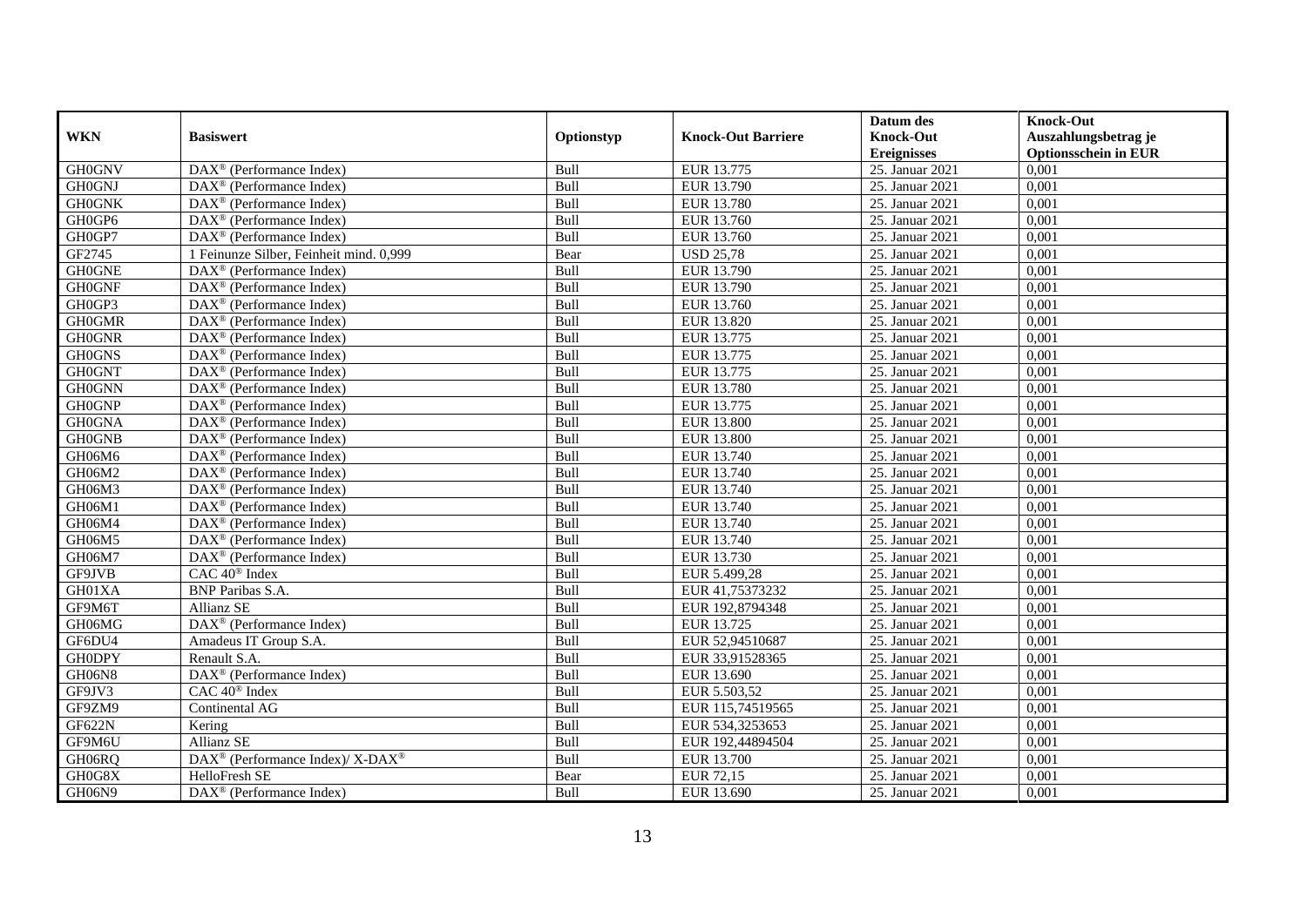|               |                                                                  |            |                           | Datum des          | <b>Knock-Out</b>            |
|---------------|------------------------------------------------------------------|------------|---------------------------|--------------------|-----------------------------|
| <b>WKN</b>    | <b>Basiswert</b>                                                 | Optionstyp | <b>Knock-Out Barriere</b> | <b>Knock-Out</b>   | Auszahlungsbetrag je        |
|               |                                                                  |            |                           | <b>Ereignisses</b> | <b>Optionsschein in EUR</b> |
| GH073T        | ING Groep N.V.                                                   | Bull       | EUR 7,55303148            | 25. Januar 2021    | 0,001                       |
| GH0E08        | HeidelbergCement AG                                              | Bull       | EUR 63,12056082           | 25. Januar 2021    | 0,001                       |
| GH074B        | MTU Aero Engines AG                                              | Bull       | EUR 198,0924998           | 25. Januar 2021    | 0,001                       |
| GH06ME        | $\text{DAX}^{\textcircled{n}}$ (Performance Index)               | Bull       | EUR 13.725                | 25. Januar 2021    | 0,001                       |
| GF9U23        | Delivery Hero AG                                                 | Bear       | EUR 139,8919899           | 25. Januar 2021    | 0,001                       |
| GF6MZC        | Vinci S.A.                                                       | Bull       | EUR 78,87453567           | 25. Januar 2021    | 0,001                       |
| GH07CL        | Fresenius SE & Co KGaA                                           | Bull       | EUR 37,69140555           | 25. Januar 2021    | 0,001                       |
| GH01WE        | ABN AMRO Bank N.V.                                               | Bull       | EUR 8,12543694            | 25. Januar 2021    | 0,001                       |
| GH06MR        | $\text{DAX}^{\textcircled{D}}$ (Performance Index)               | Bull       | EUR 13.710                | 25. Januar 2021    | 0,001                       |
| GH0G8Y        | HelloFresh SE                                                    | Bear       | <b>EUR 72,83</b>          | 25. Januar 2021    | 0,001                       |
| <b>GH073U</b> | ING Groep N.V.                                                   | Bull       | EUR 7,41297527            | 25. Januar 2021    | 0,001                       |
| GH06MF        | DAX <sup>®</sup> (Performance Index)                             | Bull       | EUR 13.725                | 25. Januar 2021    | 0,001                       |
| <b>GH074C</b> | MTU Aero Engines AG                                              | Bull       | EUR 199,13309078          | 25. Januar 2021    | 0,001                       |
| <b>GH0DWH</b> | <b>GEA Group AG</b>                                              | Bull       | EUR 29,78094083           | 25. Januar 2021    | 0,001                       |
| GF9TZ0        | Delivery Hero AG                                                 | Bear       | EUR 140,47071567          | 25. Januar 2021    | 0,001                       |
| GH09H6        | Royal Dutch Shell plc                                            | Bull       | EUR 15,82859094           | 25. Januar 2021    | 0,001                       |
| GH073J        | ING Groep N.V.                                                   | Bull       | EUR 7,5030114             | 25. Januar 2021    | 0,001                       |
| <b>GH06N5</b> | $\text{DAX}^{\textcircled{p}}$ (Performance Index)               | Bull       | EUR 13.690                | 25. Januar 2021    | 0,001                       |
| GH0G8Z        | HelloFresh SE                                                    | Bear       | <b>EUR 73,5</b>           | 25. Januar 2021    | 0,001                       |
| GH06RP        | $\text{DAX}^{\circledR}$ (Performance Index)/ X-DAX <sup>®</sup> | Bull       | EUR 13.700                | 25. Januar 2021    | 0,001                       |
| GF9X8L        | Nordex SE                                                        | Bear       | EUR 26,44856864           | 25. Januar 2021    | 0,001                       |
| GH09PU        | CAC 40 <sup>®</sup> Index                                        | Bull       | EUR 5.508,72              | 25. Januar 2021    | 0,001                       |
| <b>GHODRR</b> | Zalando SE                                                       | Bear       | EUR 101,16019703          | 25. Januar 2021    | 0,001                       |
| <b>GH0DZE</b> | HeidelbergCement AG                                              | Bull       | EUR 63,46067161           | 25. Januar 2021    | 0,001                       |
| GH06MM        | $\overline{\text{DAX}^{\otimes}}$ (Performance Index)            | Bull       | EUR 13.720                | 25. Januar 2021    | 0,001                       |
| GH0G8V        | HelloFresh SE                                                    | Bear       | EUR 73,16                 | 25. Januar 2021    | 0,001                       |
| GH073V        | ING Groep N.V.                                                   | Bull       | EUR 7,46299534            | 25. Januar 2021    | 0,001                       |
| GH06ML        | DAX <sup>®</sup> (Performance Index)                             | Bull       | EUR 13.720                | 25. Januar 2021    | 0.001                       |
| <b>GH0DZG</b> | HeidelbergCement AG                                              | Bull       | EUR 63,79077914           | 25. Januar 2021    | 0,001                       |
| <b>GHODRT</b> | Zalando SE                                                       | Bear       | EUR 102,11962984          | 25. Januar 2021    | 0,001                       |
| GH0DQ3        | Renault S.A.                                                     | Bull       | EUR 33,66517094           | 25. Januar 2021    | 0,001                       |
| GH06MU        | DAX <sup>®</sup> (Performance Index)                             | Bull       | EUR 13.710                | 25. Januar 2021    | 0,001                       |
| GH06MC        | $\overline{\text{DAX}^{\otimes}}$ (Performance Index)            | Bull       | EUR 13.725                | 25. Januar 2021    | 0,001                       |
| GH0G8W        | HelloFresh SE                                                    | Bear       | EUR 72,49                 | 25. Januar 2021    | 0,001                       |
| <b>GH0DVF</b> | Zalando SE                                                       | Bear       | EUR 101,63991343          | 25. Januar 2021    | 0,001                       |
| GH06MV        | DAX <sup>®</sup> (Performance Index)                             | Bull       | EUR 13.710                | 25. Januar 2021    | 0,001                       |
| GH06MD        | $\text{DAX}^{\textcircled{n}}$ (Performance Index)               | Bull       | EUR 13.725                | 25. Januar 2021    | 0,001                       |
| GH06N6        | $\text{DAX}^{\textcircled{n}}$ (Performance Index)               | Bull       | EUR 13.690                | 25. Januar 2021    | 0,001                       |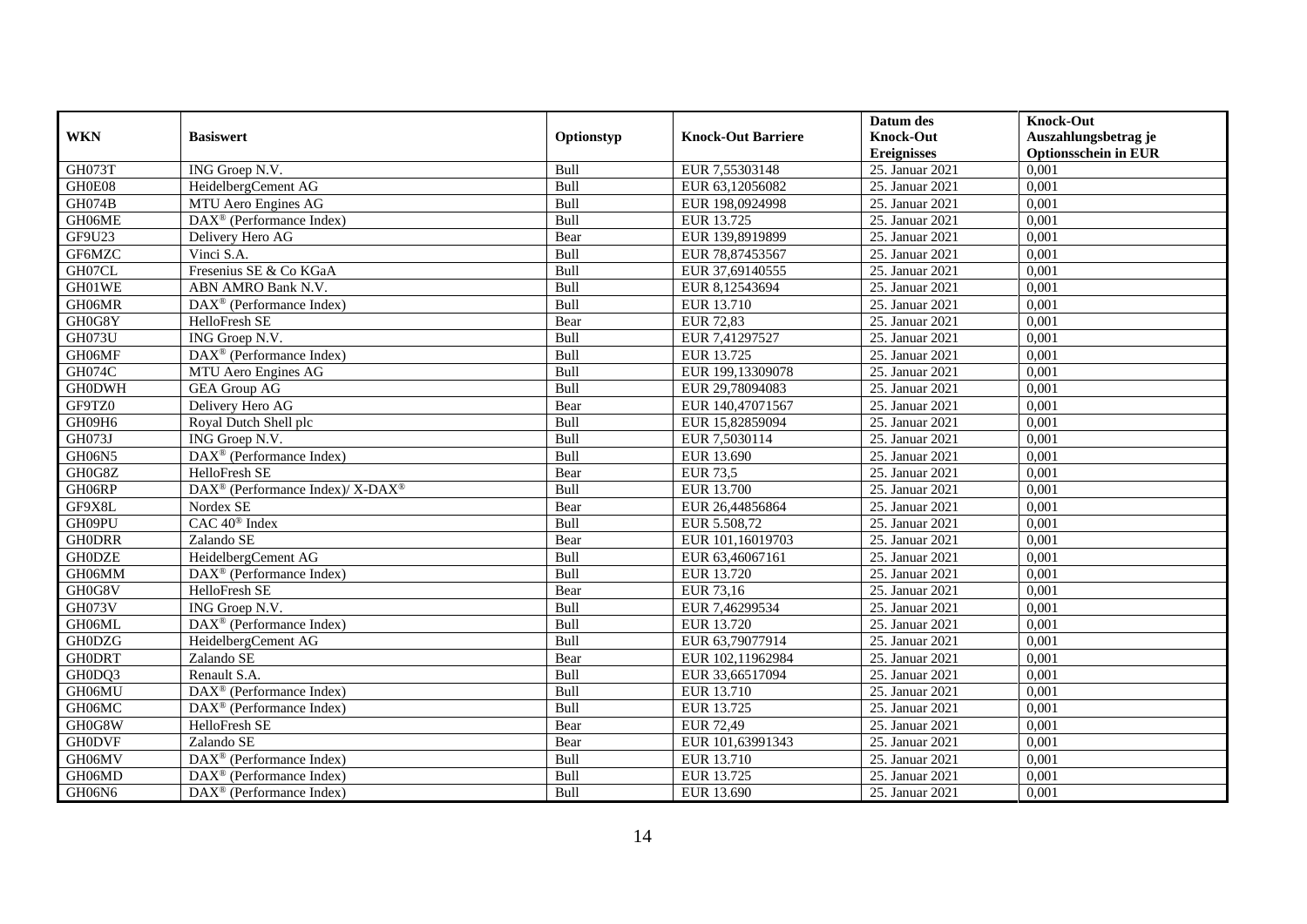|               |                                                              |             |                           | Datum des          | <b>Knock-Out</b>            |
|---------------|--------------------------------------------------------------|-------------|---------------------------|--------------------|-----------------------------|
| <b>WKN</b>    | <b>Basiswert</b>                                             | Optionstyp  | <b>Knock-Out Barriere</b> | <b>Knock-Out</b>   | Auszahlungsbetrag je        |
|               |                                                              |             |                           | <b>Ereignisses</b> | <b>Optionsschein in EUR</b> |
| GH06M8        | DAX <sup>®</sup> (Performance Index)                         | Bull        | EUR 13.730                | 25. Januar 2021    | 0,001                       |
| GH0G6Y        | Safran S.A.                                                  | Bull        | EUR 107,34                | 25. Januar 2021    | 0,001                       |
| GH06N7        | $\overline{\text{DAX}^{\otimes}}$ (Performance Index)        | Bull        | EUR 13.690                | 25. Januar 2021    | 0,001                       |
| GH06M9        | DAX <sup>®</sup> (Performance Index)                         | Bull        | EUR 13.730                | 25. Januar 2021    | 0,001                       |
| GH06MS        | $\overline{\text{DAX}}^{\textcircled{}}$ (Performance Index) | Bull        | EUR 13.710                | 25. Januar 2021    | 0,001                       |
| GH06MJ        | $\overline{\text{DAX}^{\otimes}}$ (Performance Index)        | Bull        | EUR 13.720                | 25. Januar 2021    | 0,001                       |
| GH01YC        | Iberdrola S.A.                                               | Bull        | EUR 11,54772688           | 25. Januar 2021    | 0,001                       |
| GH06MT        | DAX <sup>®</sup> (Performance Index)                         | Bull        | EUR 13.710                | 25. Januar 2021    | 0,001                       |
| GH09EH        | Deutsche Bank AG                                             | Bull        | EUR 8,77537172            | 25. Januar 2021    | 0,001                       |
| GH06MK        | DAX <sup>®</sup> (Performance Index)                         | Bull        | <b>EUR 13.720</b>         | 25. Januar 2021    | 0,001                       |
| GH06MZ        | $\overline{\text{DAX}^{\otimes}}$ (Performance Index)        | Bull        | EUR 13.700                | 25. Januar 2021    | 0,001                       |
| GH06MB        | DAX <sup>®</sup> (Performance Index)                         | Bull        | EUR 13.725                | 25. Januar 2021    | 0,001                       |
| GH06N0        | $\text{DAX}^{\textcircled{n}}$ (Performance Index)           | Bull        | EUR 13.700                | 25. Januar 2021    | 0,001                       |
| GH09GC        | Deutsche Bank AG                                             | Bull        | EUR 8,86542685            | 25. Januar 2021    | 0.001                       |
| GH06N1        | $\overline{\text{DAX}}^{\textcirc}$ (Performance Index)      | Bull        | EUR 13.700                | 25. Januar 2021    | 0,001                       |
| GH06N2        | DAX <sup>®</sup> (Performance Index)                         | Bull        | EUR 13.700                | 25. Januar 2021    | 0,001                       |
| GH06N3        | DAX <sup>®</sup> (Performance Index)                         | Bull        | EUR 13.700                | 25. Januar 2021    | 0,001                       |
| GH06MN        | DAX <sup>®</sup> (Performance Index)                         | Bull        | EUR 13.720                | 25. Januar 2021    | 0,001                       |
| GH06MP        | $\text{DAX}^{\circledast}$ (Performance Index)               | Bull        | EUR 13.720                | 25. Januar 2021    | 0,001                       |
| GH06NA        | $\text{DAX}^{\circledast}$ (Performance Index)               | Bull        | EUR 13.690                | 25. Januar 2021    | 0,001                       |
| GH06MW        | DAX <sup>®</sup> (Performance Index)                         | Bull        | EUR 13.710                | 25. Januar 2021    | 0,001                       |
| GH06MY        | $\overline{\text{DAX}}^{\textcircled{}}$ (Performance Index) | <b>Bull</b> | EUR 13.700                | 25. Januar 2021    | 0,001                       |
| <b>GH074D</b> | MTU Aero Engines AG                                          | Bull        | EUR 197,04190317          | 25. Januar 2021    | 0,001                       |
| GH0G7P        | Bayerische Motoren Werke AG (BMW)                            | Bull        | EUR 69,96                 | 25. Januar 2021    | 0,001                       |
| GH0DQ2        | Renault S.A.                                                 | Bull        | EUR 33,40505372           | 25. Januar 2021    | 0,001                       |
| GF6DRM        | Münchener Rückversicherungs-Gesellschaft AG                  | Bull        | EUR 225,00829758          | 25. Januar 2021    | 0,001                       |
| GH0E01        | Lanxess AG                                                   | Bull        | EUR 63,01577415           | 25. Januar 2021    | 0,001                       |
| GF9ZMD        | Continental AG                                               | Bull        | EUR 114,91458426          | 25. Januar 2021    | 0,001                       |
| GH07H8        | Commerzbank AG                                               | Bull        | EUR 5,59224451            | 25. Januar 2021    | 0,001                       |
| <b>GH0DZH</b> | HeidelbergCement AG                                          | Bull        | EUR 62,7904533            | 25. Januar 2021    | 0,001                       |
| GH01WH        | ABN AMRO Bank N.V.                                           | Bull        | EUR 7,97533651            | 25. Januar 2021    | 0,001                       |
| GF9ZMA        | Continental AG                                               | Bull        | EUR 115,33489365          | 25. Januar 2021    | 0,001                       |
| GH09GY        | Royal Dutch Shell plc                                        | Bull        | EUR 15,74854751           | 25. Januar 2021    | 0,001                       |
| GH0G7Q        | Covestro AG                                                  | Bull        | EUR 55,76                 | 25. Januar 2021    | 0,001                       |
| GH07CP        | Fresenius SE & Co KGaA                                       | Bull        | EUR 37,50129759           | 25. Januar 2021    | 0,001                       |
| GH09FX        | $K+SAG$                                                      | Bull        | EUR 9,74799584            | 25. Januar 2021    | 0,001                       |
| GF9M8V        | Allianz SE                                                   | Bull        | EUR 190,98728214          | 25. Januar 2021    | 0,001                       |
| GF9M72        | Allianz SE                                                   | Bull        | EUR 191,99843252          | 25. Januar 2021    | 0,001                       |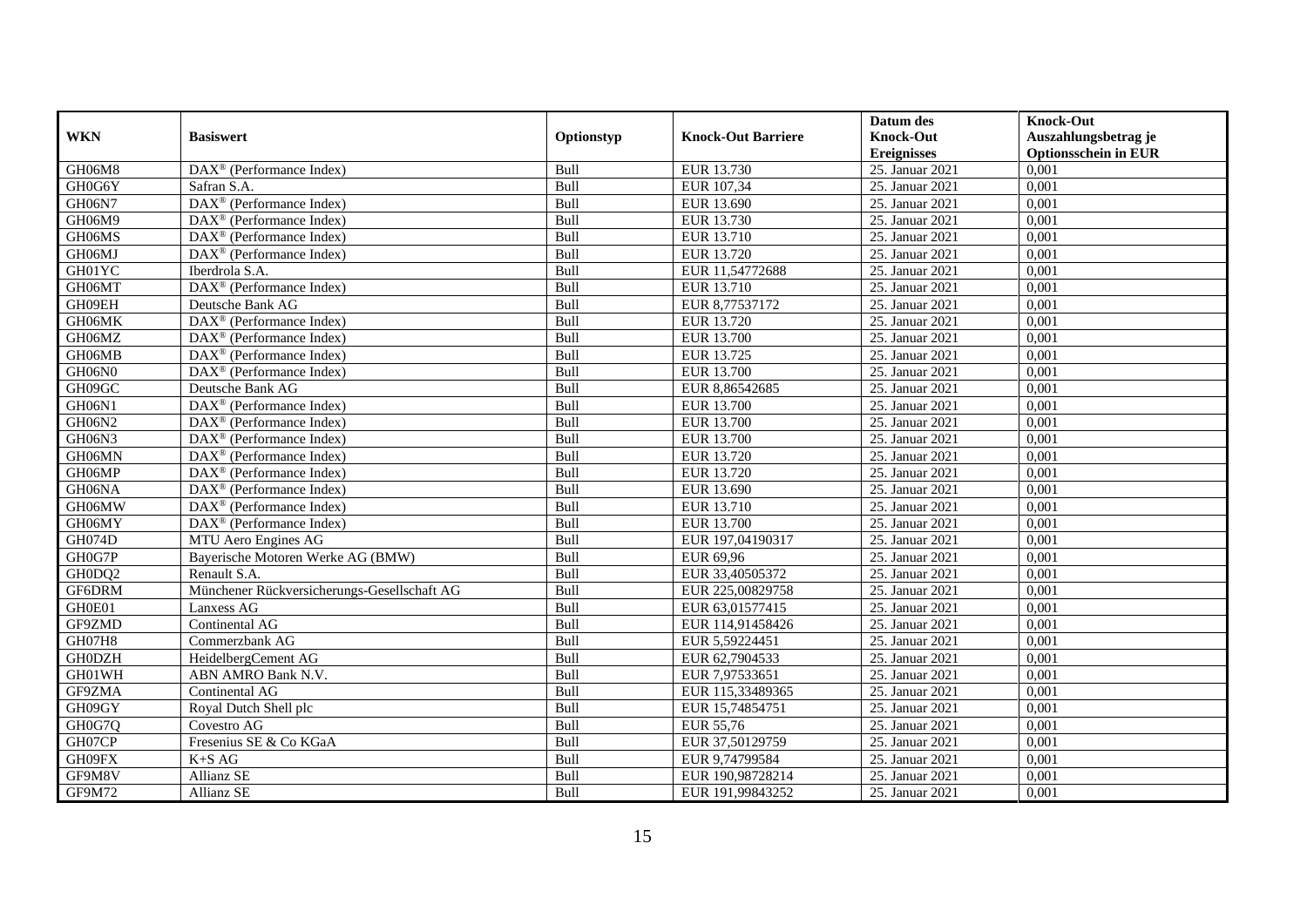|            |                                                             |            |                           | Datum des          | <b>Knock-Out</b>            |
|------------|-------------------------------------------------------------|------------|---------------------------|--------------------|-----------------------------|
| <b>WKN</b> | <b>Basiswert</b>                                            | Optionstyp | <b>Knock-Out Barriere</b> | <b>Knock-Out</b>   | Auszahlungsbetrag je        |
|            |                                                             |            |                           | <b>Ereignisses</b> | <b>Optionsschein in EUR</b> |
| GH01ZL     | Aegon N.V.                                                  | Bull       | EUR 3,37413009            | 25. Januar 2021    | 0,001                       |
| GH06NJ     | DAX <sup>®</sup> (Performance Index)                        | Bull       | EUR 13.675                | 25. Januar 2021    | 0,001                       |
| GF9YUA     | $\text{DAX}^{\circledast}$ (Performance Index)              | Bull       | EUR 13.660                | 25. Januar 2021    | 0,001                       |
| GH06NK     | DAX <sup>®</sup> (Performance Index)                        | Bull       | EUR 13.675                | 25. Januar 2021    | 0,001                       |
| GF9JUW     | CAC 40 <sup>®</sup> Index                                   | Bull       | EUR 5.493,33              | 25. Januar 2021    | 0,001                       |
| GH06NG     | DAX <sup>®</sup> (Performance Index)                        | Bull       | EUR 13.675                | 25. Januar 2021    | 0,001                       |
| GF9UHM     | $\overline{\text{DAX}}^{\textcirc}$ (Performance Index)     | Bull       | EUR 13.670                | 25. Januar 2021    | 0,001                       |
| GF9JSX     | CAC 40 <sup>®</sup> Index                                   | Bull       | EUR 5.482,29              | 25. Januar 2021    | 0,001                       |
| GH06NH     | $\text{DAX}^{\circledast}$ (Performance Index)              | Bull       | EUR 13.675                | 25. Januar 2021    | 0,001                       |
| GF9UHN     | $DAX^{\circledast}$ (Performance Index)                     | Bull       | EUR 13.650                | 25. Januar 2021    | 0,001                       |
| GF9JUY     | CAC 40 <sup>®</sup> Index                                   | Bull       | EUR 5.487,38              | 25. Januar 2021    | 0,001                       |
| GH06NN     | DAX <sup>®</sup> (Performance Index)                        | Bull       | EUR 13.660                | 25. Januar 2021    | 0,001                       |
| GH06NP     | $\text{DAX}^{\textcircled{}}$ (Performance Index)           | Bull       | EUR 13.650                | 25. Januar 2021    | 0,001                       |
| GH06NF     | $DAX^{\circledR}$ (Performance Index)                       | Bull       | EUR 13.675                | 25. Januar 2021    | 0,001                       |
| GF9JNF     | DAX <sup>®</sup> (Performance Index)                        | Bull       | EUR 13.660                | 25. Januar 2021    | 0,001                       |
| GH06NQ     | DAX <sup>®</sup> (Performance Index)                        | Bull       | EUR 13.640                | 25. Januar 2021    | 0,001                       |
| GF9JNG     | $\text{DAX}^{\circledast}$ (Performance Index)              | Bull       | EUR 13.660                | 25. Januar 2021    | 0,001                       |
| GH06NR     | DAX <sup>®</sup> (Performance Index)                        | Bull       | EUR 13.640                | 25. Januar 2021    | 0,001                       |
| GF9JNR     | $\text{DAX}^{\circledast}$ (Performance Index)              | Bull       | EUR 13.640                | 25. Januar 2021    | 0,001                       |
| GH06NB     | $\text{DAX}^{\textcircled{}}$ (Performance Index)           | Bull       | EUR 13.680                | 25. Januar 2021    | 0,001                       |
| GF9JNS     | DAX <sup>®</sup> (Performance Index)                        | Bull       | EUR 13.640                | 25. Januar 2021    | 0,001                       |
| GH06NL     | $DAX^{\circledR}$ (Performance Index)                       | Bull       | EUR 13.675                | 25. Januar 2021    | 0.001                       |
| GF9JNM     | $\overline{\text{DAX}}^{\textcirc}$ (Performance Index)     | Bull       | EUR 13.650                | 25. Januar 2021    | 0,001                       |
| GH06NM     | $DAX^{\circledR}$ (Performance Index)                       | Bull       | EUR 13.670                | 25. Januar 2021    | 0,001                       |
| GF9JNN     | $\text{DAX}^{\textcircled{}}$ (Performance Index)           | Bull       | EUR 13.650                | 25. Januar 2021    | 0,001                       |
| GH06NC     | $\text{DAX}^{\otimes}$ (Performance Index)                  | Bull       | EUR 13.680                | 25. Januar 2021    | 0,001                       |
| GH06ND     | DAX <sup>®</sup> (Performance Index)                        | Bull       | EUR 13.680                | 25. Januar 2021    | 0,001                       |
| GF9JND     | $\overline{\text{DAX}^{\otimes}}$ (Performance Index)       | Bull       | EUR 13.660                | 25. Januar 2021    | 0,001                       |
| GF9JNE     | DAX <sup>®</sup> (Performance Index)                        | Bull       | EUR 13.660                | 25. Januar 2021    | 0,001                       |
| GF9JN7     | $DAX^{\circledR}$ (Performance Index)                       | Bull       | EUR 13.670                | 25. Januar 2021    | 0.001                       |
| GF9JN8     | $\text{DAX}^{\textcircled{}}$ (Performance Index)           | Bull       | EUR 13.670                | 25. Januar 2021    | 0,001                       |
| GF9JN9     | DAX <sup>®</sup> (Performance Index)                        | Bull       | EUR 13.670                | 25. Januar 2021    | 0,001                       |
| GF9JNA     | $\text{DAX}^{\textcircled{}}$ (Performance Index)           | Bull       | EUR 13.670                | 25. Januar 2021    | 0,001                       |
| GF9JNT     | $\overline{\text{DAX}^{\otimes}(\text{Performance Index})}$ | Bull       | EUR 13.640                | 25. Januar 2021    | 0,001                       |
| GF9JNU     | $\text{DAX}^{\textcircled{}}$ (Performance Index)           | Bull       | EUR 13.640                | 25. Januar 2021    | 0,001                       |
| GF9JNK     | DAX <sup>®</sup> (Performance Index)                        | Bull       | EUR 13.650                | 25. Januar 2021    | 0,001                       |
| GF9JNL     | $DAX^{\circledast}$ (Performance Index)                     | Bull       | EUR 13.650                | 25. Januar 2021    | 0,001                       |
| GF6MGK     | Münchener Rückversicherungs-Gesellschaft AG                 | Bull       | EUR 224,0034262           | 25. Januar 2021    | 0,001                       |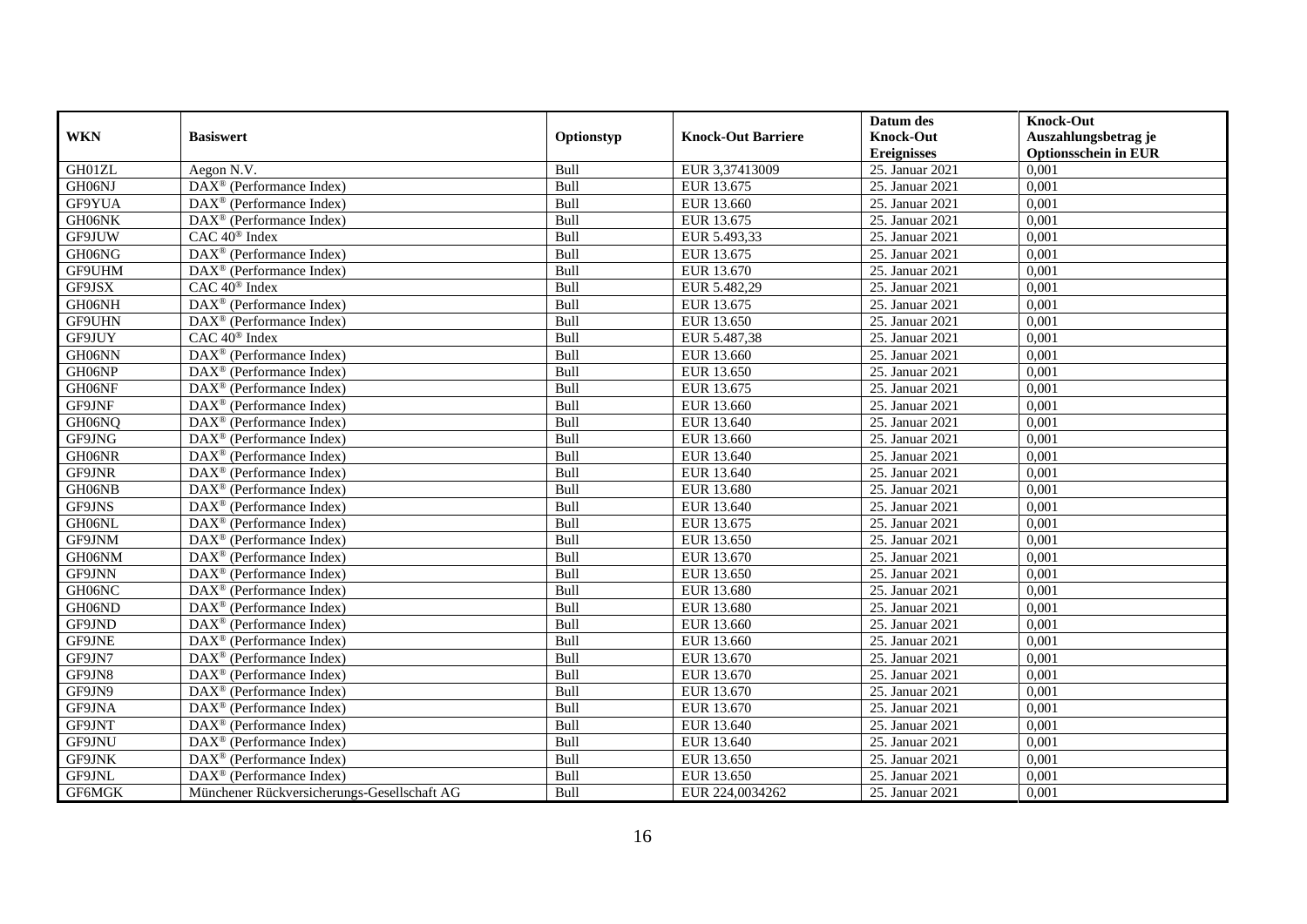|               |                                                         |             |                           | Datum des          | <b>Knock-Out</b>            |
|---------------|---------------------------------------------------------|-------------|---------------------------|--------------------|-----------------------------|
| <b>WKN</b>    | <b>Basiswert</b>                                        | Optionstyp  | <b>Knock-Out Barriere</b> | <b>Knock-Out</b>   | Auszahlungsbetrag je        |
|               |                                                         |             |                           | <b>Ereignisses</b> | <b>Optionsschein in EUR</b> |
| GH07HA        | Commerzbank AG                                          | Bull        | EUR 5,57223648            | 25. Januar 2021    | 0,001                       |
| <b>GH0GBG</b> | BT Group plc                                            | Bull        | GBP 1,32                  | 25. Januar 2021    | 0,001                       |
| GH0DZ7        | Lanxess AG                                              | Bull        | EUR 62,39552046           | 25. Januar 2021    | 0,001                       |
| GH09L2        | Infineon Technologies AG                                | Bull        | EUR 34,01610168           | 25. Januar 2021    | 0,001                       |
| GH01YU        | Telefonica S.A.                                         | Bull        | EUR 3,57338269            | 25. Januar 2021    | 0,001                       |
| GH0GF5        | Talanx AG                                               | Bull        | EUR 31,58                 | 25. Januar 2021    | 0,001                       |
| GF9JSZ        | CAC 40 <sup>®</sup> Index                               | Bull        | EUR 5.476,33              | 25. Januar 2021    | 0,001                       |
| GH06NS        | DAX <sup>®</sup> (Performance Index)                    | Bull        | EUR 13.630                | 25. Januar 2021    | 0,001                       |
| GF9UHP        | $\text{DAX}^{\textcircled{n}}$ (Performance Index)      | Bull        | EUR 13.625                | 25. Januar 2021    | 0,001                       |
| GF9JP0        | $\text{DAX}^{\textcircled{}}$ (Performance Index)       | Bull        | EUR 13.625                | 25. Januar 2021    | 0,001                       |
| GH06NT        | $\overline{\text{DAX}^{\otimes}}$ (Performance Index)   | Bull        | EUR 13.630                | 25. Januar 2021    | 0,001                       |
| GH09ND        | CAC 40 <sup>®</sup> Index                               | Bull        | EUR 5.469,33              | 25. Januar 2021    | 0,001                       |
| GF9JP3        | $\text{DAX}^{\textcircled{n}}$ (Performance Index)      | Bull        | EUR 13.625                | 25. Januar 2021    | 0,001                       |
| GF9JP8        | $DAX^{\circledR}$ (Performance Index)                   | Bull        | EUR 13.620                | 25. Januar 2021    | 0.001                       |
| GH06NW        | $DAX^{\otimes}$ (Performance Index)                     | Bull        | EUR 13.620                | 25. Januar 2021    | 0,001                       |
| GF9JP9        | DAX <sup>®</sup> (Performance Index)                    | Bull        | EUR 13.620                | 25. Januar 2021    | 0,001                       |
| GH06NU        | DAX <sup>®</sup> (Performance Index)                    | Bull        | EUR 13.625                | 25. Januar 2021    | 0,001                       |
| GF9JNX        | DAX <sup>®</sup> (Performance Index)                    | Bull        | EUR 13.630                | 25. Januar 2021    | 0,001                       |
| GH06NV        | $\text{DAX}^{\textcircled{n}}$ (Performance Index)      | Bull        | EUR 13.620                | 25. Januar 2021    | 0,001                       |
| GF9JP1        | DAX <sup>®</sup> (Performance Index)                    | Bull        | EUR 13.625                | 25. Januar 2021    | 0,001                       |
| GF9JP2        | DAX <sup>®</sup> (Performance Index)                    | Bull        | EUR 13.625                | 25. Januar 2021    | 0,001                       |
| GF9JP6        | $\text{DAX}^{\textcircled{p}}$ (Performance Index)      | <b>Bull</b> | EUR 13.620                | 25. Januar 2021    | 0,001                       |
| GF9JP7        | $\text{DAX}^{\textcircled{p}}$ (Performance Index)      | Bull        | EUR 13.620                | 25. Januar 2021    | 0,001                       |
| GH06NX        | $\overline{\text{DAX}}^{\textcirc}$ (Performance Index) | Bull        | EUR 13.610                | 25. Januar 2021    | 0,001                       |
| GF9M6P        | Allianz SE                                              | Bull        | EUR 190,42664432          | 25. Januar 2021    | 0,001                       |
| GF6DRN        | Münchener Rückversicherungs-Gesellschaft AG             | Bull        | EUR 222,36504305          | 25. Januar 2021    | 0,001                       |
| GH07GH        | Commerzbank AG                                          | Bull        | EUR 5,54222442            | 25. Januar 2021    | 0,001                       |
| GH09L7        | Infineon Technologies AG                                | Bull        | EUR 33,84602117           | 25. Januar 2021    | 0,001                       |
| GF7W21        | Heineken N.V.                                           | Bull        | EUR 86,34655109           | 25. Januar 2021    | 0,001                       |
| GH0G7T        | Covestro AG                                             | Bull        | <b>EUR 55,48</b>          | 25. Januar 2021    | 0,001                       |
| GF9F1B        | Deutsche Bank AG                                        | Bull        | EUR 8,66013472            | 25. Januar 2021    | 0,001                       |
| GH09GP        | $K+SAG$                                                 | Bull        | EUR 9,69795479            | 25. Januar 2021    | 0,001                       |
| GF9JPD        | $\overline{\text{DAX}^{\otimes}}$ (Performance Index)   | Bull        | EUR 13.610                | 25. Januar 2021    | 0,001                       |
| GF7VV3        | Henkel AG & Co KGaA                                     | Bull        | EUR 87,95922706           | 25. Januar 2021    | 0,001                       |
| GH06NY        | $\text{DAX}^{\textcircled{n}}$ (Performance Index)      | Bull        | EUR 13.610                | 25. Januar 2021    | 0,001                       |
| GH09KA        | <b>BP</b> Plc                                           | Bull        | GBP 2,82118994            | 25. Januar 2021    | 0,001                       |
| <b>GH0DZK</b> | HeidelbergCement AG                                     | Bull        | EUR 62,45034251           | 25. Januar 2021    | 0,001                       |
| GH09NE        | CAC 40 <sup>®</sup> Index                               | Bull        | EUR 5.463,7               | 25. Januar 2021    | 0,001                       |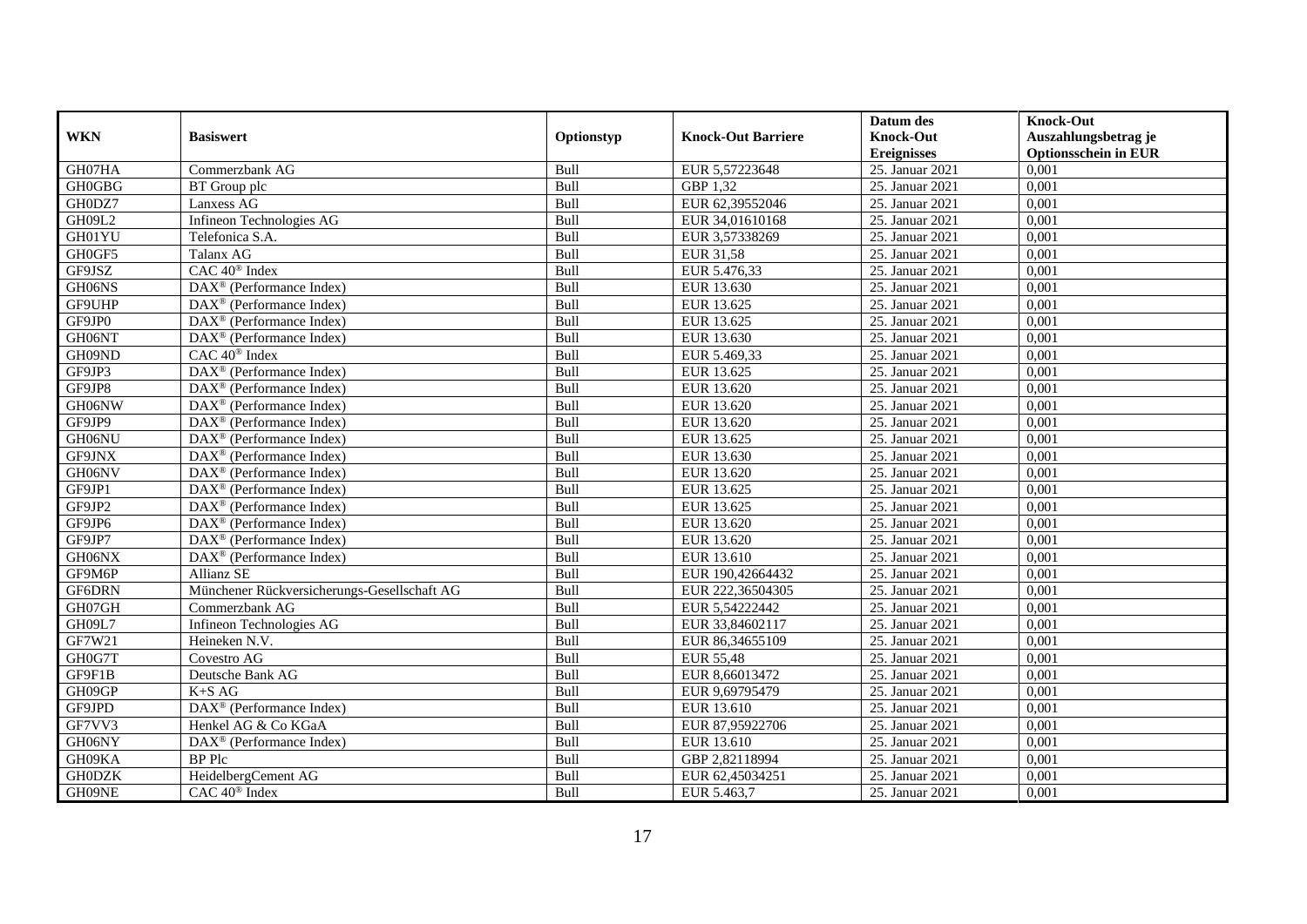|               |                                                              |            |                           | Datum des          | <b>Knock-Out</b>            |
|---------------|--------------------------------------------------------------|------------|---------------------------|--------------------|-----------------------------|
| <b>WKN</b>    | <b>Basiswert</b>                                             | Optionstyp | <b>Knock-Out Barriere</b> | <b>Knock-Out</b>   | Auszahlungsbetrag je        |
|               |                                                              |            |                           | <b>Ereignisses</b> | <b>Optionsschein in EUR</b> |
| GH0G5H        | Volkswagen AG                                                | Bull       | EUR 159,49                | 25. Januar 2021    | 0,001                       |
| GF9JPE        | $\overline{\text{DAX}^{\otimes}}$ (Performance Index)        | Bull       | EUR 13.610                | 25. Januar 2021    | 0,001                       |
| GF9F3D        | Deutsche Bank AG                                             | Bull       | EUR 8,65011142            | 25. Januar 2021    | 0,001                       |
| GF6MGL        | Münchener Rückversicherungs-Gesellschaft AG                  | Bull       | EUR 223,18945296          | 25. Januar 2021    | 0,001                       |
| GF9JPF        | DAX <sup>®</sup> (Performance Index)                         | Bull       | EUR 13.610                | 25. Januar 2021    | 0,001                       |
| GH07CS        | Fresenius SE & Co KGaA                                       | Bull       | EUR 37,31118962           | 25. Januar 2021    | 0,001                       |
| GF9JPC        | $\overline{\text{DAX}}^{\textcircled{}}$ (Performance Index) | Bull       | EUR 13.610                | 25. Januar 2021    | 0,001                       |
| <b>GH0DWL</b> | <b>GEA Group AG</b>                                          | Bull       | EUR 29,5508563            | 25. Januar 2021    | 0,001                       |
| GH09K0        | Zurich Insurance Group AG                                    | Bull       | CHF 362,68562762          | 25. Januar 2021    | 0,001                       |
| <b>GH0DPZ</b> | Renault S.A.                                                 | Bull       | EUR 33,1449365            | 25. Januar 2021    | 0,001                       |
| GH0G7V        | Bayerische Motoren Werke AG (BMW)                            | Bull       | EUR 69,6                  | 25. Januar 2021    | 0,001                       |
| GF25DM        | Nokia Oyj                                                    | Bear       | EUR 3,64174423            | 25. Januar 2021    | 0,001                       |
| <b>GH0DWK</b> | <b>GEA Group AG</b>                                          | Bull       | EUR 29,32077177           | 25. Januar 2021    | 0,001                       |
| GF6UFE        | Apple Inc.                                                   | Bear       | USD 143,33663204          | 25. Januar 2021    | 0,001                       |
| GH07BS        | JPMorgan Chase & Co.                                         | Bull       | USD 131,7567764           | 25. Januar 2021    | 0,001                       |
| GH09H8        | Royal Dutch Shell plc                                        | Bull       | EUR 15,65849863           | 25. Januar 2021    | 0,001                       |
| GF2E8U        | Nokia Ovi                                                    | Bear       | EUR 3,71890685            | 25. Januar 2021    | 0,001                       |
| GF9ZQL        | The Boeing Company                                           | Bull       | USD 202,99327588          | 25. Januar 2021    | 0,001                       |
| GF7EZM        | Beyond Meat, Inc.                                            | Bear       | USD 148,80615772          | 25. Januar 2021    | 0,001                       |
| GH01T1        | Moderna Inc                                                  | Bear       | USD 138,22870866          | 25. Januar 2021    | 0,001                       |
| <b>GF719H</b> | Apple Inc.                                                   | Bear       | USD 139,8191376           | 25. Januar 2021    | 0,001                       |
| GH01SX        | Moderna Inc                                                  | Bear       | USD 137,41096434          | 25. Januar 2021    | 0,001                       |
| GF92K5        | Apple Inc.                                                   | Bear       | USD 144,69294396          | 25. Januar 2021    | 0,001                       |
| GF92HD        | Facebook, Inc.                                               | Bear       | USD 279,97469409          | 25. Januar 2021    | 0,001                       |
| <b>GF7EZN</b> | Beyond Meat, Inc.                                            | Bear       | USD 146,71972216          | 25. Januar 2021    | 0,001                       |
| <b>GHODFE</b> | NASDAQ-100 Index®                                            | Bear       | <b>USD 13.510</b>         | 25. Januar 2021    | 0,001                       |
| GH09J4        | <b>BP</b> Plc                                                | Bull       | GBP 2,80118149            | 25. Januar 2021    | 0,001                       |
| GF74DV        | NASDAQ-100 Index®                                            | Bear       | <b>USD 13.517,87</b>      | 25. Januar 2021    | 0.001                       |
| GF92HE        | Facebook, Inc.                                               | Bear       | USD 279,67590568          | 25. Januar 2021    | 0,001                       |
| GF036B        | Apple Inc.                                                   | Bear       | USD 140,20010289          | 25. Januar 2021    | 0,001                       |
| GF7EZP        | Beyond Meat, Inc.                                            | Bear       | USD 149,83953378          | 25. Januar 2021    | 0,001                       |
| <b>GH0DFF</b> | NASDAQ-100 Index®                                            | Bear       | <b>USD 13.490</b>         | 25. Januar 2021    | 0,001                       |
| GC9X51        | Electronic Arts Inc.                                         | Bear       | USD 147,59681434          | 25. Januar 2021    | 0,001                       |
| GF74FK        | NASDAQ-100 Index®                                            | Bear       | USD 13.463,3              | 25. Januar 2021    | 0,001                       |
| GF8QYF        | CSX Corporation                                              | Bull       | USD 86,59569652           | 25. Januar 2021    | 0,001                       |
| <b>GH0DFC</b> | NASDAQ-100 Index®                                            | Bear       | <b>USD 13.530</b>         | 25. Januar 2021    | 0,001                       |
| GF7EZQ        | Beyond Meat, Inc.                                            | Bear       | USD 147,76293989          | 25. Januar 2021    | 0,001                       |
| GH0780        | CME Group Inc.                                               | Bull       | USD 183,52908603          | 25. Januar 2021    | 0,001                       |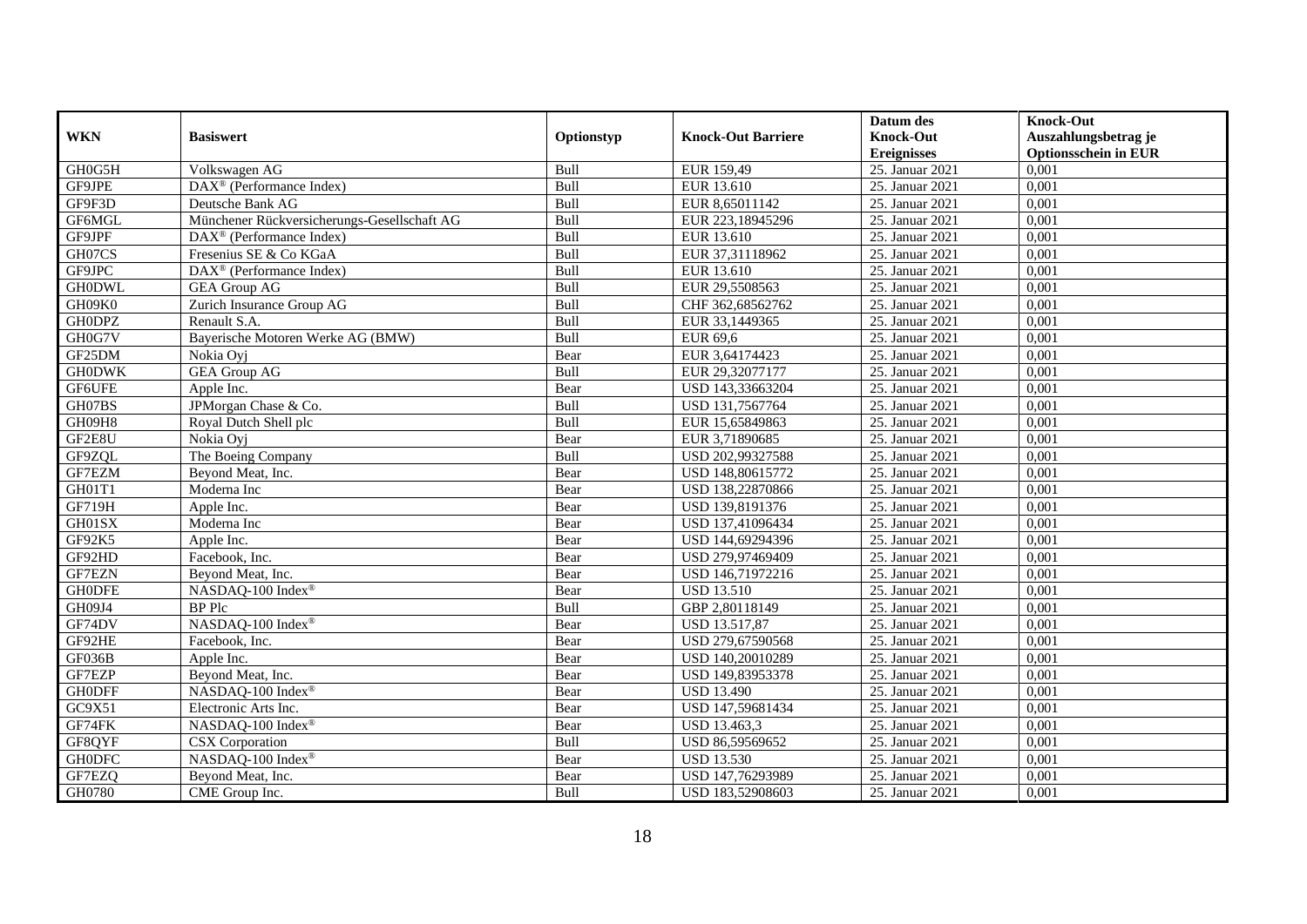|               |                                    |             |                           | Datum des          | <b>Knock-Out</b>            |
|---------------|------------------------------------|-------------|---------------------------|--------------------|-----------------------------|
| <b>WKN</b>    | <b>Basiswert</b>                   | Optionstyp  | <b>Knock-Out Barriere</b> | <b>Knock-Out</b>   | Auszahlungsbetrag je        |
|               |                                    |             |                           | <b>Ereignisses</b> | <b>Optionsschein in EUR</b> |
| GF7F1E        | Beyond Meat, Inc.                  | Bear        | USD 145,67650435          | 25. Januar 2021    | 0,001                       |
| <b>GH0DFD</b> | NASDAQ-100 Index®                  | Bear        | <b>USD 13.510</b>         | 25. Januar 2021    | 0,001                       |
| <b>GH0GPY</b> | NASDAQ-100 Index®                  | Bear        | <b>USD 13.420</b>         | 25. Januar 2021    | 0,001                       |
| <b>GF80F5</b> | NASDAQ-100 Index®                  | Bear        | <b>USD 13.450</b>         | 25. Januar 2021    | 0,001                       |
| <b>GH0DFN</b> | NASDAQ-100 Index®                  | Bear        | <b>USD 13.430</b>         | 25. Januar 2021    | 0,001                       |
| GF7H7W        | PepsiCo, Inc.                      | Bull        | USD 137,69642477          | 25. Januar 2021    | 0,001                       |
| <b>GF9BAU</b> | NASDAQ-100 Index®                  | Bear        | <b>USD 13.500</b>         | 25. Januar 2021    | 0,001                       |
| GH01S5        | <b>Bank of America Corporation</b> | Bull        | USD 31,26245055           | 25. Januar 2021    | 0,001                       |
| GF4WND        | Amazon.com, Inc.                   | Bear        | USD 3.360,36748427        | 25. Januar 2021    | 0,001                       |
| GH0789        | Merck & Co., Inc.                  | Bull        | USD 80,44796598           | 25. Januar 2021    | 0,001                       |
| <b>GH0GPX</b> | NASDAQ-100 Index®                  | Bear        | <b>USD 13.420</b>         | 25. Januar 2021    | 0,001                       |
| GF9BAV        | NASDAQ-100 Index®                  | Bear        | <b>USD 13.480</b>         | 25. Januar 2021    | 0,001                       |
| <b>GHODFP</b> | NASDAQ-100 Index®                  | Bear        | <b>USD 13.430</b>         | 25. Januar 2021    | 0,001                       |
| <b>GH0DVL</b> | Twitter, Inc.                      | Bear        | USD 48,25815375           | 25. Januar 2021    | 0,001                       |
| GF8QXH        | Paychex Inc.                       | <b>Bull</b> | <b>USD 86,158</b>         | 25. Januar 2021    | 0,001                       |
| GF7ZDA        | Visa Inc. - Class A                | Bull        | USD 199,65833358          | 25. Januar 2021    | 0,001                       |
| GF8ERP        | Amazon.com, Inc.                   | Bear        | USD 3.347,2923475         | 25. Januar 2021    | 0,001                       |
| <b>GF8BUB</b> | Intuitive Surgical, Inc.           | Bull        | USD 743,44132331          | 25. Januar 2021    | 0.001                       |
| GH01RW        | Moderna Inc                        | Bear        | USD 139,13620543          | 25. Januar 2021    | 0,001                       |
| <b>GH0DFJ</b> | NASDAQ-100 Index®                  | Bear        | <b>USD 13.470</b>         | 25. Januar 2021    | 0,001                       |
| GF9BAR        | NASDAQ-100 Index®                  | Bear        | <b>USD 13.550</b>         | 25. Januar 2021    | 0,001                       |
| GB8UXQ        | NASDAQ-100 Index®                  | Bear        | USD 13.490,12             | 25. Januar 2021    | 0,001                       |
| <b>GH0DVM</b> | Twitter, Inc.                      | Bear        | USD 48,48800207           | 25. Januar 2021    | 0,001                       |
| GF80F2        | NASDAQ-100 Index®                  | Bear        | <b>USD 13.550</b>         | 25. Januar 2021    | 0,001                       |
| GH0203        | Exxon Mobil Corporation            | Bull        | USD 46,27681056           | 25. Januar 2021    | 0,001                       |
| GF9BAS        | NASDAQ-100 Index®                  | Bear        | <b>USD 13.520</b>         | 25. Januar 2021    | 0,001                       |
| GF92K1        | Apple Inc.                         | Bear        | USD 141,48153453          | 25. Januar 2021    | 0,001                       |
| GH01RX        | Moderna Inc                        | Bear        | USD 141,32018112          | 25. Januar 2021    | 0,001                       |
| <b>GHODFK</b> | NASDAQ-100 Index®                  | Bear        | <b>USD 13.460</b>         | 25. Januar 2021    | 0,001                       |
| <b>GH0GDK</b> | Citigroup Inc.                     | Bull        | <b>USD 60.65</b>          | 25. Januar 2021    | 0,001                       |
| <b>GH0DUG</b> | Twitter, Inc.                      | Bear        | USD 48,72784379           | 25. Januar 2021    | 0,001                       |
| GF80F3        | NASDAQ-100 Index®                  | Bear        | <b>USD 13.500</b>         | 25. Januar 2021    | 0,001                       |
| GF9BAT        | NASDAQ-100 Index®                  | Bear        | <b>USD 13.520</b>         | 25. Januar 2021    | 0,001                       |
| <b>GB8UXR</b> | NASDAQ-100 Index®                  | Bear        | USD 13.441,54             | 25. Januar 2021    | 0,001                       |
| <b>GH0DFA</b> | NASDAQ-100 Index®                  | Bear        | <b>USD 13.540</b>         | 25. Januar 2021    | 0,001                       |
| <b>GHODJJ</b> | S&P 500 <sup>®</sup> Index         | Bear        | <b>USD 3.852,5</b>        | 25. Januar 2021    | 0,001                       |
| <b>GH0GDL</b> | Citigroup Inc.                     | Bull        | <b>USD 61,1</b>           | 25. Januar 2021    | 0,001                       |
| GF9955        | NASDAQ-100 Index®                  | Bear        | <b>USD 13.480</b>         | 25. Januar 2021    | 0,001                       |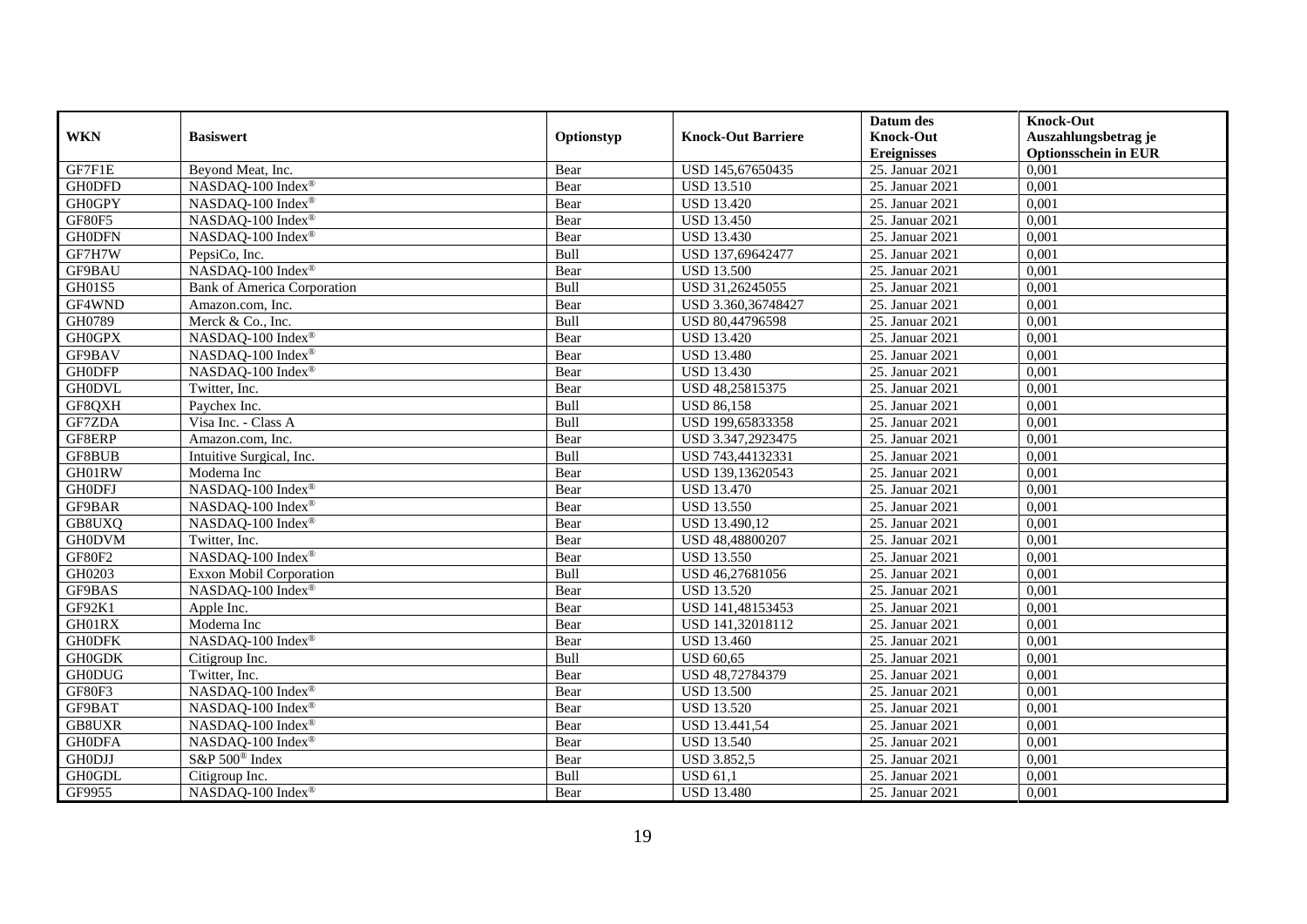|               |                                                 |            |                           | Datum des          | <b>Knock-Out</b>            |
|---------------|-------------------------------------------------|------------|---------------------------|--------------------|-----------------------------|
| <b>WKN</b>    | <b>Basiswert</b>                                | Optionstyp | <b>Knock-Out Barriere</b> | <b>Knock-Out</b>   | Auszahlungsbetrag je        |
|               |                                                 |            |                           | <b>Ereignisses</b> | <b>Optionsschein in EUR</b> |
| GF9BAW        | NASDAQ-100 Index®                               | Bear       | <b>USD 13.450</b>         | 25. Januar 2021    | 0,001                       |
| GF9ZQR        | The Boeing Company                              | Bull       | USD 203,84433776          | 25. Januar 2021    | 0,001                       |
| <b>GF866C</b> | Visa Inc. - Class A                             | Bull       | USD 199,31002009          | 25. Januar 2021    | 0,001                       |
| GF9QHR        | Tesla Inc                                       | Bear       | USD 866,13079843          | 25. Januar 2021    | 0,001                       |
| <b>GH0DJG</b> | S&P 500 <sup>®</sup> Index                      | Bear       | <b>USD 3.855</b>          | 25. Januar 2021    | 0,001                       |
| GF9U3W        | NASDAQ-100 Index®                               | Bear       | <b>USD 13.477,55</b>      | 25. Januar 2021    | 0,001                       |
| <b>GH0DFB</b> | NASDAQ-100 Index®                               | Bear       | <b>USD 13.530</b>         | 25. Januar 2021    | 0,001                       |
| GF9BAX        | NASDAQ-100 Index®                               | Bear       | <b>USD 13.440</b>         | 25. Januar 2021    | 0,001                       |
| <b>GH0GJT</b> | Dow Jones Industrial Average® Index             | Bull       | <b>USD 31.080</b>         | 25. Januar 2021    | 0,001                       |
| GH0DF7        | NASDAQ-100 Index®                               | Bear       | <b>USD 13.560</b>         | 25. Januar 2021    | 0,001                       |
| <b>GH0DJH</b> | S&P 500 <sup>®</sup> Index                      | Bear       | <b>USD 3.852,5</b>        | 25. Januar 2021    | 0,001                       |
| GF9JS3        | NASDAQ-100 Index®                               | Bear       | USD 13.505,24             | 25. Januar 2021    | 0,001                       |
| <b>GH0ARN</b> | Dow Jones Industrial Average® Index             | Bull       | <b>USD 30.900</b>         | 25. Januar 2021    | 0,001                       |
| <b>GH0DFG</b> | NASDAQ-100 Index®                               | Bear       | <b>USD 13.490</b>         | 25. Januar 2021    | 0,001                       |
| <b>GH0DJF</b> | S&P 500 <sup>®</sup> Index                      | Bear       | <b>USD 3.855</b>          | 25. Januar 2021    | 0,001                       |
| GB8UXP        | NASDAQ-100 Index®                               | Bear       | USD 13.538,79             | 25. Januar 2021    | 0,001                       |
| GF9ZR0        | NASDAQ-100 Index®                               | Bear       | USD 13.554,17             | 25. Januar 2021    | 0,001                       |
| GH09FR        | Workday, Inc.                                   | Bear       | USD 240,27594693          | 25. Januar 2021    | 0,001                       |
| <b>GH0DFH</b> | NASDAQ-100 Index®                               | Bear       | <b>USD 13.470</b>         | 25. Januar 2021    | 0,001                       |
| <b>GH0ARP</b> | Dow Jones Industrial Average® Index             | Bull       | <b>USD 30.880</b>         | 25. Januar 2021    | 0,001                       |
| GH09FS        | Workday, Inc.                                   | Bear       | USD 238,09743435          | 25. Januar 2021    | 0,001                       |
| GH0GK0        | Dow Jones Industrial Average® Index             | Bull       | <b>USD 30.980</b>         | 25. Januar 2021    | 0,001                       |
| <b>GH0GJY</b> | Dow Jones Industrial Average® Index             | Bull       | <b>USD 31.000</b>         | 25. Januar 2021    | 0,001                       |
| GF7H9E        | The Boeing Company                              | Bull       | USD 201,22502513          | 25. Januar 2021    | 0,001                       |
| <b>GH0GDJ</b> | Citigroup Inc.                                  | Bull       | <b>USD 61,56</b>          | 25. Januar 2021    | 0,001                       |
| <b>GH0DFL</b> | NASDAQ-100 Index®                               | Bear       | <b>USD 13.460</b>         | 25. Januar 2021    | 0,001                       |
| <b>GH0GJZ</b> | Dow Jones Industrial Average <sup>®</sup> Index | Bull       | <b>USD 30.980</b>         | 25. Januar 2021    | 0,001                       |
| <b>GH0DFM</b> | NASDAQ-100 Index®                               | Bear       | <b>USD 13.440</b>         | 25. Januar 2021    | 0,001                       |
| <b>GH0GJU</b> | Dow Jones Industrial Average® Index             | Bull       | <b>USD 31.080</b>         | 25. Januar 2021    | 0,001                       |
| GF9ZQM        | The Boeing Company                              | Bull       | USD 202,1522265           | 25. Januar 2021    | 0,001                       |
| <b>GH0GJV</b> | Dow Jones Industrial Average® Index             | Bull       | <b>USD 31.020</b>         | 25. Januar 2021    | 0,001                       |
| <b>GHODFQ</b> | NASDAQ-100 Index®                               | Bear       | <b>USD 13.410</b>         | 25. Januar 2021    | 0,001                       |
| <b>GH0DFR</b> | NASDAQ-100 Index®                               | Bear       | <b>USD 13.410</b>         | 25. Januar 2021    | 0,001                       |
| <b>GH0ARM</b> | Dow Jones Industrial Average® Index             | Bull       | <b>USD 30.900</b>         | 25. Januar 2021    | 0,001                       |
| GH0DF8        | NASDAQ-100 Index®                               | Bear       | <b>USD 13.560</b>         | 25. Januar 2021    | 0,001                       |
| <b>GH0ARQ</b> | Dow Jones Industrial Average® Index             | Bull       | <b>USD 30.880</b>         | 25. Januar 2021    | 0,001                       |
| <b>GH0GJW</b> | Dow Jones Industrial Average® Index             | Bull       | <b>USD 31.020</b>         | 25. Januar 2021    | 0,001                       |
| GH0DF9        | NASDAQ-100 Index®                               | Bear       | <b>USD 13.540</b>         | 25. Januar 2021    | 0,001                       |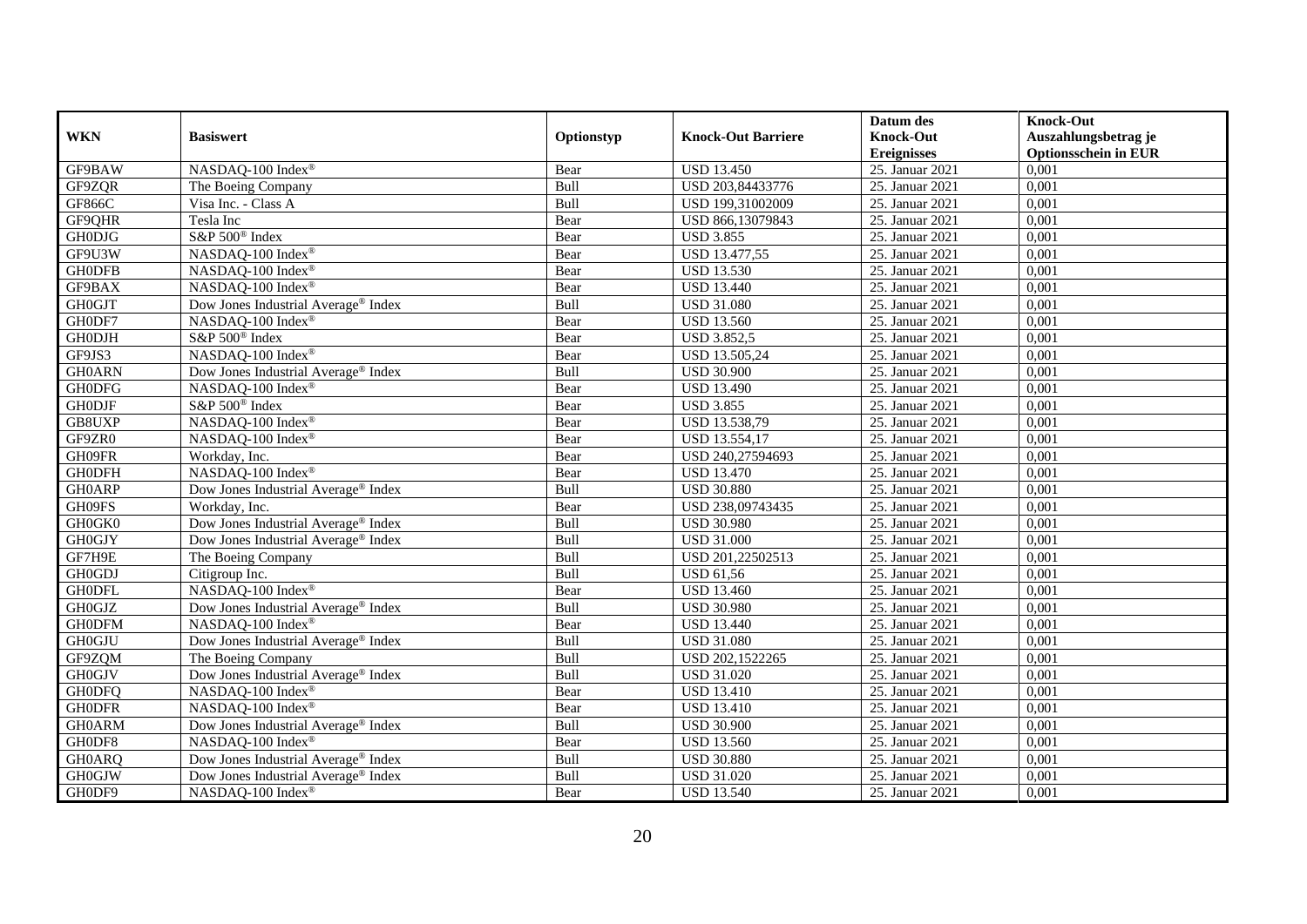|               |                                                 |            |                           | Datum des          | <b>Knock-Out</b>            |
|---------------|-------------------------------------------------|------------|---------------------------|--------------------|-----------------------------|
| <b>WKN</b>    | <b>Basiswert</b>                                | Optionstyp | <b>Knock-Out Barriere</b> | <b>Knock-Out</b>   | Auszahlungsbetrag je        |
|               |                                                 |            |                           | <b>Ereignisses</b> | <b>Optionsschein in EUR</b> |
| <b>GH0GJX</b> | Dow Jones Industrial Average® Index             | Bull       | <b>USD 31.000</b>         | 25. Januar 2021    | 0,001                       |
| GH01UL        | <b>Bank of America Corporation</b>              | Bull       | USD 30,98224934           | 25. Januar 2021    | 0,001                       |
| GF2E8W        | Nokia Ovi                                       | Bear       | EUR 3,80698625            | 25. Januar 2021    | 0,001                       |
| <b>GH0ART</b> | Dow Jones Industrial Average® Index             | Bull       | <b>USD 30.840</b>         | 25. Januar 2021    | 0,001                       |
| GF5EY0        | NextEra Energy, Inc.                            | Bear       | USD 85,60640636           | 25. Januar 2021    | 0,001                       |
| <b>GH0ARU</b> | Dow Jones Industrial Average <sup>®</sup> Index | Bull       | <b>USD 30.840</b>         | 25. Januar 2021    | 0,001                       |
| GF2E8X        | Nokia Ovi                                       | Bear       | EUR 3,87549235            | 25. Januar 2021    | 0,001                       |
| GF9B4Z        | Moderna Inc                                     | Bear       | USD 143,30802544          | 25. Januar 2021    | 0,001                       |
| GF6UR3        | Booking Holdings Inc.                           | Bull       | USD 1.976,13456072        | 25. Januar 2021    | 0,001                       |
| <b>GH0ARV</b> | Dow Jones Industrial Average <sup>®</sup> Index | Bull       | <b>USD 30.820</b>         | 25. Januar 2021    | 0,001                       |
| <b>GH0ARW</b> | Dow Jones Industrial Average <sup>®</sup> Index | Bull       | <b>USD 30.820</b>         | 25. Januar 2021    | 0,001                       |
| <b>GH0GDM</b> | Citigroup Inc.                                  | Bull       | <b>USD 60,19</b>          | 25. Januar 2021    | 0,001                       |
| <b>GH0ARR</b> | Dow Jones Industrial Average® Index             | Bull       | <b>USD 30.850</b>         | 25. Januar 2021    | 0,001                       |
| GC2BMG        | Illumina, Inc.                                  | Bear       | USD 411,60003627          | 25. Januar 2021    | 0,001                       |
| <b>GHOARS</b> | Dow Jones Industrial Average® Index             | Bull       | <b>USD 30.850</b>         | 25. Januar 2021    | 0,001                       |
| GF7EZS        | Beyond Meat, Inc.                               | Bear       | USD 151,92596932          | 25. Januar 2021    | 0,001                       |
| GF9QHQ        | Tesla Inc                                       | Bear       | USD 868,54289153          | 25. Januar 2021    | 0,001                       |
| <b>GH0DXF</b> | <b>General Motors Company</b>                   | Bull       | USD 53,59047379           | 25. Januar 2021    | 0,001                       |
| GF9X76        | Tesla Inc                                       | Bear       | USD 873,97489278          | 25. Januar 2021    | 0,001                       |
| GF9QHN        | Tesla Inc                                       | Bear       | USD 871,15433115          | 25. Januar 2021    | 0,001                       |
| GF9X6H        | Tesla Inc                                       | Bear       | USD 875,36099902          | 25. Januar 2021    | 0,001                       |
| GH06EK        | Dow Jones Industrial Average® Index             | Bull       | <b>USD 30.800</b>         | 25. Januar 2021    | 0,001                       |
| GH06EL        | Dow Jones Industrial Average® Index             | Bull       | <b>USD 30.800</b>         | 25. Januar 2021    | 0,001                       |
| GF7EZR        | Beyond Meat, Inc.                               | Bear       | USD 154,02224657          | 25. Januar 2021    | 0,001                       |
| GF9QHU        | Tesla Inc                                       | Bear       | USD 877,0749233           | 25. Januar 2021    | 0.001                       |
| GF6MQJ        | Anheuser-Busch InBev N.V.                       | Bull       | EUR 53,01563598           | 25. Januar 2021    | 0,001                       |
| GH0E09        | HeidelbergCement AG                             | Bull       | EUR 62,12023498           | 25. Januar 2021    | 0,001                       |
| GF8YKJ        | ArcelorMittal S.A.                              | Bull       | EUR 18,17557546           | 25. Januar 2021    | 0,001                       |
| GF9ZEM        | Tesla Inc                                       | Bear       | USD 879,20626448          | 25. Januar 2021    | 0,001                       |
| <b>GH0GDN</b> | Citigroup Inc.                                  | Bull       | <b>USD 59,74</b>          | 25. Januar 2021    | 0,001                       |
| GF9ZB9        | Tesla Inc                                       | Bear       | USD 879,62518586          | 25. Januar 2021    | 0,001                       |
| GF9JY1        | Tesla Inc                                       | Bear       | USD 881,1047238           | 25. Januar 2021    | 0.001                       |
| GF9X6N        | Tesla Inc                                       | Bear       | USD 887,95561912          | 25. Januar 2021    | 0,001                       |
| GF9QHT        | Tesla Inc                                       | Bear       | USD 892,79339767          | 25. Januar 2021    | 0,001                       |
| GF9X6L        | Tesla Inc                                       | Bear       | USD 898,58575771          | 25. Januar 2021    | 0,001                       |
| GF9X6G        | Tesla Inc                                       | Bear       | USD 883,73746846          | 25. Januar 2021    | 0,001                       |
| GF9X6J        | Tesla Inc                                       | Bear       | USD 890,30900816          | 25. Januar 2021    | 0,001                       |
| GH0763        | Square Inc                                      | Bull       | USD 216,09308051          | 25. Januar 2021    | 0,001                       |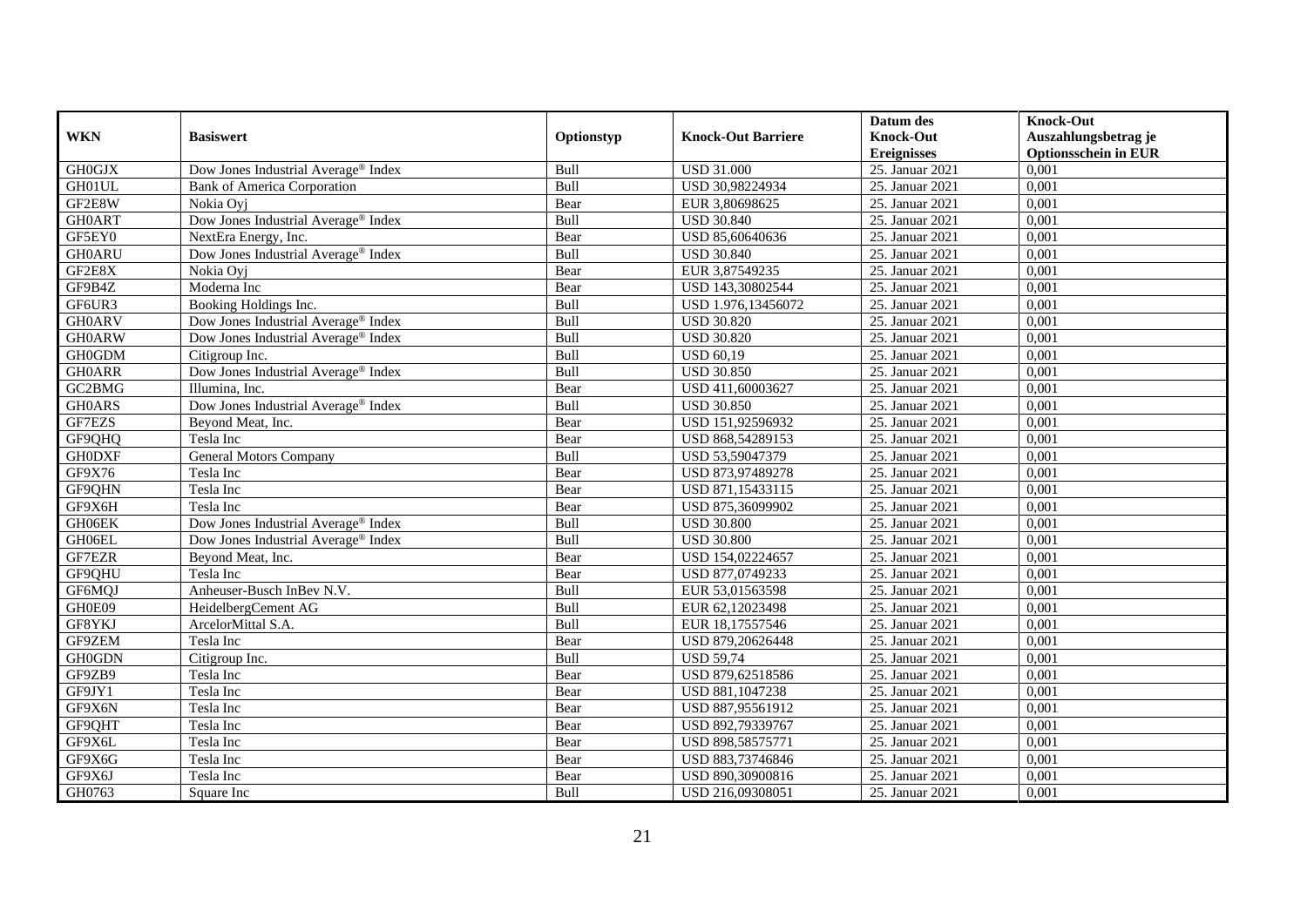|               |                                                 |             |                           | Datum des          | <b>Knock-Out</b>            |
|---------------|-------------------------------------------------|-------------|---------------------------|--------------------|-----------------------------|
| <b>WKN</b>    | <b>Basiswert</b>                                | Optionstyp  | <b>Knock-Out Barriere</b> | <b>Knock-Out</b>   | Auszahlungsbetrag je        |
|               |                                                 |             |                           | <b>Ereignisses</b> | <b>Optionsschein in EUR</b> |
| GF7ZDE        | Visa Inc. - Class A                             | Bull        | USD 198,63444467          | 25. Januar 2021    | 0,001                       |
| GH0GPZ        | NASDAQ-100 Index®                               | Bull        | <b>USD 13.400</b>         | 25. Januar 2021    | 0,001                       |
| GF9MA1        | Square Inc                                      | Bull        | USD 214,65489444          | 25. Januar 2021    | 0,001                       |
| GH06EV        | Dow Jones Industrial Average® Index             | Bull        | <b>USD 30.700</b>         | 25. Januar 2021    | 0,001                       |
| GH0G4Q        | Amazon.com, Inc.                                | Bull        | USD 3.277,09              | 25. Januar 2021    | 0,001                       |
| GH0GQ0        | NASDAQ-100 Index®                               | Bull        | <b>USD 13.400</b>         | 25. Januar 2021    | 0,001                       |
| GH06EQ        | Dow Jones Industrial Average <sup>®</sup> Index | Bull        | <b>USD 30.750</b>         | 25. Januar 2021    | 0,001                       |
| <b>GH0DGG</b> | NASDAQ-100 Index®                               | Bull        | <b>USD 13.230</b>         | 25. Januar 2021    | 0,001                       |
| <b>GH07B8</b> | JPMorgan Chase & Co.                            | Bull        | USD 130,37618148          | 25. Januar 2021    | 0,001                       |
| GH0765        | Square Inc                                      | Bull        | USD 211,54923083          | 25. Januar 2021    | 0,001                       |
| GF5YLZ        | The JM Smucker Company                          | Bear        | USD 120,39185328          | 25. Januar 2021    | 0,001                       |
| <b>GH0DGH</b> | NASDAQ-100 Index®                               | Bull        | <b>USD 13.230</b>         | 25. Januar 2021    | 0,001                       |
| <b>GH0GFR</b> | LVMH Moët Hennessy Louis Vuitton SE             | Bull        | EUR 503,53                | 25. Januar 2021    | 0,001                       |
| GH01XF        | <b>BNP</b> Paribas S.A.                         | <b>Bull</b> | EUR 41,10320678           | 25. Januar 2021    | 0.001                       |
| GF2FNR        | The Clorox Company                              | Bear        | USD 220,51307758          | 25. Januar 2021    | 0,001                       |
| GH07GK        | Commerzbank AG                                  | Bull        | EUR 5,51221238            | 25. Januar 2021    | 0,001                       |
| GH07BR        | JPMorgan Chase & Co.                            | Bull        | USD 131,06647894          | 25. Januar 2021    | 0,001                       |
| GF9ZQT        | The Boeing Company                              | Bull        | USD 200,46011524          | 25. Januar 2021    | 0,001                       |
| <b>GH0DGE</b> | NASDAQ-100 Index®                               | Bull        | <b>USD 13.240</b>         | 25. Januar 2021    | 0,001                       |
| GH06F0        | Dow Jones Industrial Average® Index             | Bull        | <b>USD 30.650</b>         | 25. Januar 2021    | 0,001                       |
| GF9ZMB        | Continental AG                                  | Bull        | EUR 114,50428227          | 25. Januar 2021    | 0,001                       |
| GH07GL        | Commerzbank AG                                  | Bull        | EUR 5,48220034            | 25. Januar 2021    | 0,001                       |
| <b>GF9UHQ</b> | $DAX^{\circledR}$ (Performance Index)           | Bull        | EUR 13.600                | 25. Januar 2021    | 0,001                       |
| GH075Z        | Square Inc                                      | Bull        | USD 217,22403869          | 25. Januar 2021    | 0,001                       |
| <b>GH0DXC</b> | <b>General Motors Company</b>                   | Bull        | USD 52,78016422           | 25. Januar 2021    | 0,001                       |
| GH06F1        | Dow Jones Industrial Average <sup>®</sup> Index | Bull        | <b>USD 30.640</b>         | 25. Januar 2021    | 0,001                       |
| <b>GH0DGF</b> | NASDAQ-100 Index®                               | Bull        | <b>USD 13.240</b>         | 25. Januar 2021    | 0,001                       |
| GF867G        | Visa Inc. - Class A                             | Bull        | USD 197,3531471           | 25. Januar 2021    | 0,001                       |
| GF7F1D        | Beyond Meat, Inc.                               | Bear        | USD 156,10868204          | 25. Januar 2021    | 0,001                       |
| GH01S7        | <b>Bank of America Corporation</b>              | Bull        | USD 30,7020481            | 25. Januar 2021    | 0,001                       |
| <b>GH0DXG</b> | <b>General Motors Company</b>                   | Bull        | USD 51,15954507           | 25. Januar 2021    | 0,001                       |
| <b>GH0DGL</b> | NASDAQ-100 Index®                               | Bull        | <b>USD 13.210</b>         | 25. Januar 2021    | 0,001                       |
| GF9ZPQ        | Continental AG                                  | Bull        | EUR 114,09398026          | 25. Januar 2021    | 0,001                       |
| GF9JPJ        | DAX <sup>®</sup> (Performance Index)            | Bull        | EUR 13.600                | 25. Januar 2021    | 0,001                       |
| GH0DG6        | NASDAQ-100 Index®                               | Bull        | <b>USD 13.280</b>         | 25. Januar 2021    | 0,001                       |
| GH09J7        | <b>BP</b> Plc                                   | Bull        | GBP 2,79117728            | 25. Januar 2021    | 0,001                       |
| GH0GDQ        | Citigroup Inc.                                  | Bull        | <b>USD 59,29</b>          | 25. Januar 2021    | 0,001                       |
| <b>GH0DKC</b> | S&P 500 <sup>®</sup> Index                      | Bull        | <b>USD 3.817,5</b>        | 25. Januar 2021    | 0,001                       |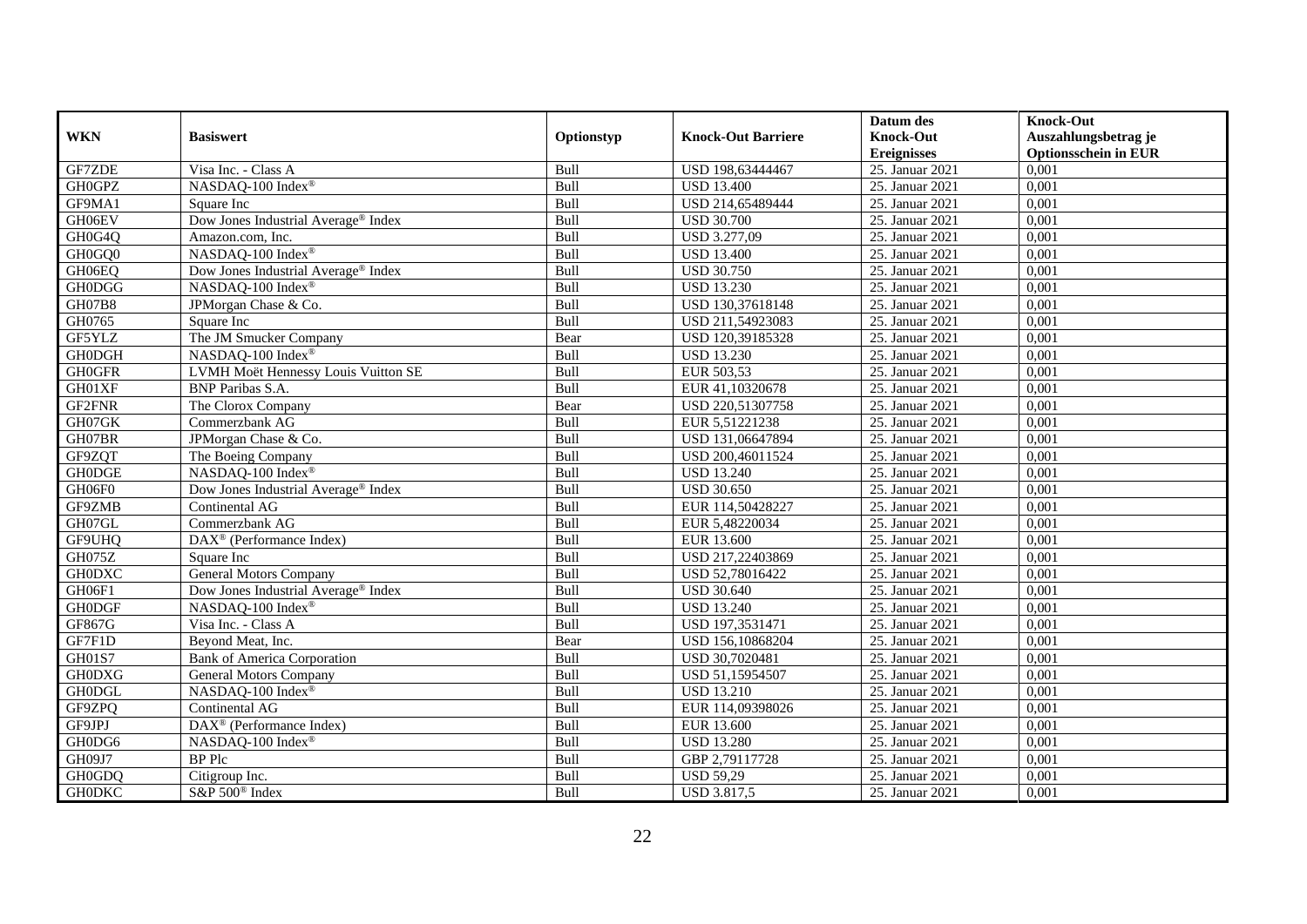|               |                                                                  |            |                           | Datum des          | <b>Knock-Out</b>            |
|---------------|------------------------------------------------------------------|------------|---------------------------|--------------------|-----------------------------|
| <b>WKN</b>    | <b>Basiswert</b>                                                 | Optionstyp | <b>Knock-Out Barriere</b> | <b>Knock-Out</b>   | Auszahlungsbetrag je        |
|               |                                                                  |            |                           | <b>Ereignisses</b> | <b>Optionsschein in EUR</b> |
| <b>GF866J</b> | Visa Inc. - Class A                                              | Bull       | USD 195,87796597          | 25. Januar 2021    | 0,001                       |
| GF9QS4        | Dow Jones Industrial Average® Index                              | Bull       | <b>USD 30.600</b>         | 25. Januar 2021    | 0,001                       |
| GF7EZU        | Beyond Meat, Inc.                                                | Bear       | USD 161,84637983          | 25. Januar 2021    | 0,001                       |
| GF9FK0        | DAX <sup>®</sup> (Performance Index)/ X-DAX <sup>®</sup>         | Bull       | EUR 13.600                | 25. Januar 2021    | 0,001                       |
| <b>GH0DXJ</b> | General Motors Company                                           | Bull       | USD 51,96985465           | 25. Januar 2021    | 0,001                       |
| <b>GH0DGM</b> | NASDAQ-100 Index®                                                | Bull       | <b>USD 13.210</b>         | 25. Januar 2021    | 0,001                       |
| GF9JPK        | DAX <sup>®</sup> (Performance Index)                             | Bull       | EUR 13.600                | 25. Januar 2021    | 0,001                       |
| GH0DG7        | NASDAQ-100 Index®                                                | Bull       | <b>USD 13.280</b>         | 25. Januar 2021    | 0,001                       |
| <b>GH0DKD</b> | S&P 500 <sup>®</sup> Index                                       | Bull       | <b>USD 3.815</b>          | 25. Januar 2021    | 0,001                       |
| GF9MY1        | $\text{DAX}^{\circledR}$ (Performance Index)/ X-DAX <sup>®</sup> | Bull       | EUR 13.600                | 25. Januar 2021    | 0,001                       |
| GF7EZV        | Beyond Meat, Inc.                                                | Bear       | USD 158,54941801          | 25. Januar 2021    | 0,001                       |
| GF9MP0        | Dow Jones Industrial Average <sup>®</sup> Index                  | Bull       | <b>USD 30.580</b>         | 25. Januar 2021    | 0,001                       |
| GF88ST        | NIKE, Inc.                                                       | Bull       | USD 136,21986412          | 25. Januar 2021    | 0,001                       |
| GH0GQ2        | NASDAQ-100 Index®                                                | Bull       | <b>USD 13.380</b>         | 25. Januar 2021    | 0,001                       |
| GH09FY        | $K+SAG$                                                          | Bull       | EUR 9,64791375            | 25. Januar 2021    | 0,001                       |
| GC98W8        | <b>Waters Corporation</b>                                        | Bear       | USD 275,38357457          | 25. Januar 2021    | 0,001                       |
| GH0G4L        | Volkswagen AG                                                    | Bull       | <b>EUR 158,68</b>         | 25. Januar 2021    | 0,001                       |
| GH0DG4        | NASDAQ-100 Index®                                                | Bull       | <b>USD 13.290</b>         | 25. Januar 2021    | 0,001                       |
| GH073W        | ING Groep N.V.                                                   | Bull       | EUR 7,36295519            | 25. Januar 2021    | 0,001                       |
| GF9JPL        | $\overline{\text{DAX}^{\otimes}}$ (Performance Index)            | Bull       | EUR 13.600                | 25. Januar 2021    | 0,001                       |
| GH0G89        | HelloFresh SE                                                    | Bear       | <b>EUR 74,17</b>          | 25. Januar 2021    | 0,001                       |
| <b>GH0DKN</b> | S&P 500 <sup>®</sup> Index                                       | Bull       | <b>USD 3.805</b>          | 25. Januar 2021    | 0,001                       |
| GF9ULD        | DAX <sup>®</sup> (Performance Index)/ X-DAX <sup>®</sup>         | Bull       | EUR 13.600                | 25. Januar 2021    | 0,001                       |
| <b>GH0GCU</b> | Evotec AG                                                        | Bear       | EUR 29,93                 | 25. Januar 2021    | 0,001                       |
| GH0G7W        | Covestro AG                                                      | Bull       | EUR 55,2                  | 25. Januar 2021    | 0,001                       |
| <b>GH0DYR</b> | HeidelbergCement AG                                              | Bull       | EUR 61,45001666           | 25. Januar 2021    | 0,001                       |
| GF9QS6        | Dow Jones Industrial Average® Index                              | Bull       | <b>USD 30.580</b>         | 25. Januar 2021    | 0,001                       |
| GH0G8Q        | Snap Inc.                                                        | Bull       | <b>USD 53,63</b>          | 25. Januar 2021    | 0,001                       |
| GF7F1K        | Valeo SA                                                         | Bull       | EUR 29,86246637           | 25. Januar 2021    | 0,001                       |
| GH06EW        | Dow Jones Industrial Average® Index                              | Bull       | <b>USD 30.700</b>         | 25. Januar 2021    | 0.001                       |
| GH0GQ3        | NASDAQ-100 Index®                                                | Bull       | <b>USD 13.360</b>         | 25. Januar 2021    | 0,001                       |
| GH0GF8        | Talanx AG                                                        | Bull       | EUR 31,38                 | 25. Januar 2021    | 0,001                       |
| GH09FW        | $K+SAG$                                                          | Bull       | EUR 9,5978727             | 25. Januar 2021    | 0,001                       |
| GH0G91        | HelloFresh SE                                                    | Bear       | EUR 73,83                 | 25. Januar 2021    | 0,001                       |
| GH0DG5        | NASDAQ-100 Index®                                                | Bull       | <b>USD 13.290</b>         | 25. Januar 2021    | 0,001                       |
| <b>GH0GQL</b> | S&P 500 <sup>®</sup> Index                                       | Bull       | <b>USD 3.802,5</b>        | 25. Januar 2021    | 0,001                       |
| GF9JPM        | $\text{DAX}^{\otimes}$ (Performance Index)                       | Bull       | EUR 13.600                | 25. Januar 2021    | 0,001                       |
| <b>GH0DHS</b> | $\text{DAX}^{\circledR}$ (Performance Index)/ X-DAX <sup>®</sup> | Bull       | EUR 13.600                | 25. Januar 2021    | 0,001                       |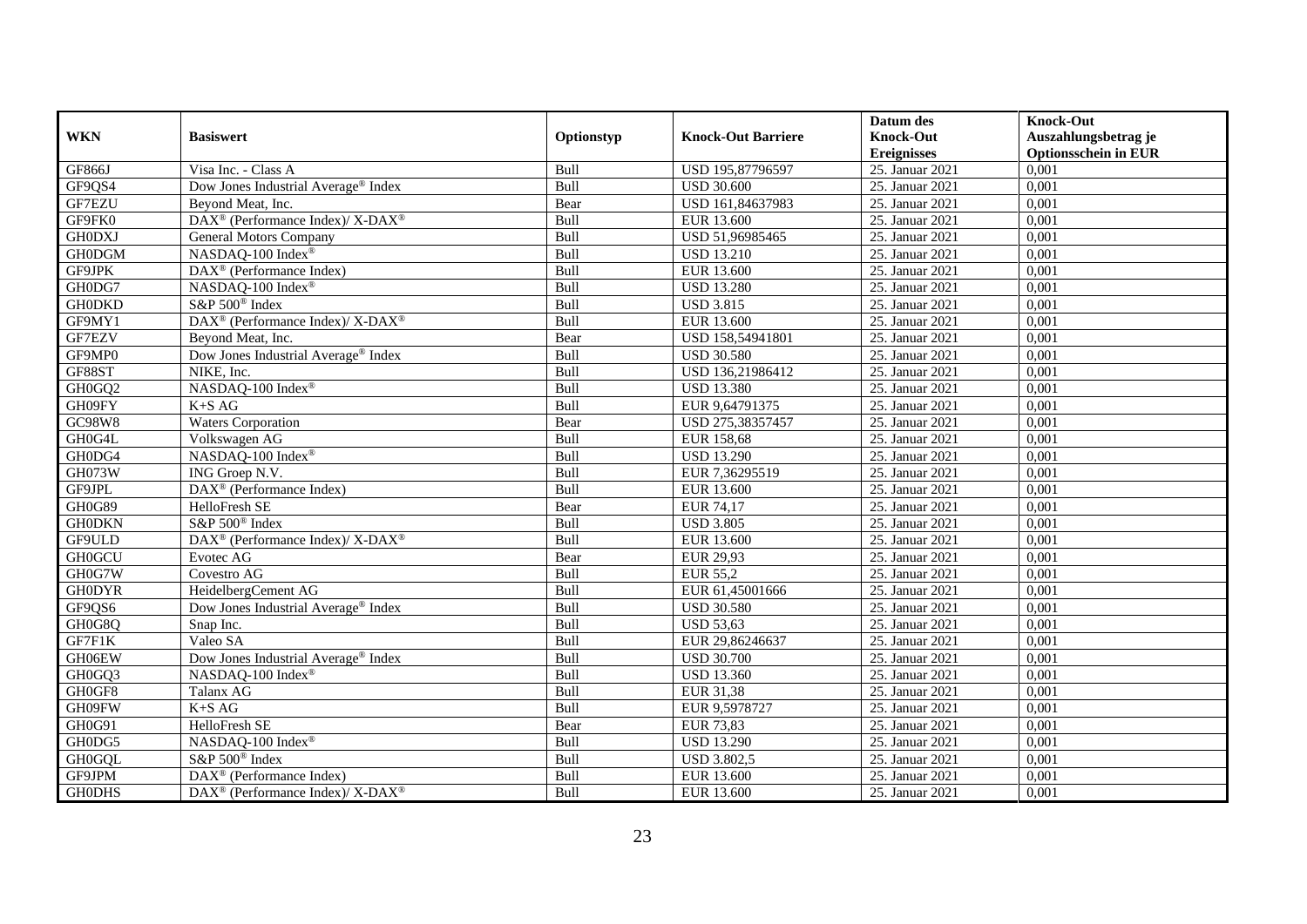|               |                                                 |            |                           | Datum des          | <b>Knock-Out</b>            |
|---------------|-------------------------------------------------|------------|---------------------------|--------------------|-----------------------------|
| <b>WKN</b>    | <b>Basiswert</b>                                | Optionstyp | <b>Knock-Out Barriere</b> | <b>Knock-Out</b>   | Auszahlungsbetrag je        |
|               |                                                 |            |                           | <b>Ereignisses</b> | <b>Optionsschein in EUR</b> |
| <b>GH0GED</b> | Evotec AG                                       | Bear       | <b>EUR 30,08</b>          | 25. Januar 2021    | 0,001                       |
| GH09PT        | CAC 40 <sup>®</sup> Index                       | Bull       | EUR 5.458,08              | 25. Januar 2021    | 0,001                       |
| <b>GH0DZL</b> | HeidelbergCement AG                             | Bull       | EUR 61,78012419           | 25. Januar 2021    | 0,001                       |
| GF9QQN        | Accenture plc                                   | Bull       | USD 250,52261753          | 25. Januar 2021    | 0,001                       |
| <b>GH0GBT</b> | Mercadolibre Inc.                               | Bull       | USD 1.897,16              | 25. Januar 2021    | 0,001                       |
| GH0G8J        | Snap Inc.                                       | Bull       | <b>USD 52,93</b>          | 25. Januar 2021    | 0,001                       |
| GF7HA8        | adidas AG                                       | Bull       | EUR 269,13223577          | 25. Januar 2021    | 0,001                       |
| GF4RNK        | eBav Inc.                                       | Bear       | USD 57,78074145           | 25. Januar 2021    | 0,001                       |
| GH06EX        | Dow Jones Industrial Average® Index             | Bull       | <b>USD 30.680</b>         | 25. Januar 2021    | 0,001                       |
| GH0GQ6        | NASDAQ-100 Index®                               | Bull       | <b>USD 13.350</b>         | 25. Januar 2021    | 0,001                       |
| <b>GH0GQM</b> | S&P 500 <sup>®</sup> Index                      | Bull       | <b>USD 3.800</b>          | 25. Januar 2021    | 0,001                       |
| GF867C        | Visa Inc. - Class A                             | Bull       | USD 197,83483895          | 25. Januar 2021    | 0,001                       |
| <b>GH0GBU</b> | Mercadolibre Inc.                               | Bull       | USD 1.877,56              | 25. Januar 2021    | 0,001                       |
| GH0DG8        | NASDAQ-100 Index®                               | Bull       | <b>USD 13.270</b>         | 25. Januar 2021    | 0,001                       |
| GH0G87        | Snap Inc.                                       | Bull       | <b>USD 52,23</b>          | 25. Januar 2021    | 0,001                       |
| GH06F4        | Dow Jones Industrial Average® Index             | Bull       | <b>USD 30.620</b>         | 25. Januar 2021    | 0,001                       |
| GH0GQ7        | NASDAQ-100 Index®                               | Bull       | <b>USD 13.340</b>         | 25. Januar 2021    | 0,001                       |
| <b>GH0AVX</b> | S&P 500 <sup>®</sup> Index                      | Bull       | <b>USD 3.797,5</b>        | 25. Januar 2021    | 0,001                       |
| GF9F1C        | Deutsche Bank AG                                | Bull       | EUR 8,63006481            | 25. Januar 2021    | 0,001                       |
| GF5EY1        | NextEra Energy, Inc.                            | Bear       | USD 87,39568537           | 25. Januar 2021    | 0,001                       |
| <b>GH0GBY</b> | Mercadolibre Inc.                               | Bull       | USD 1.916,75              | 25. Januar 2021    | 0,001                       |
| GH0G8C        | Snap Inc.                                       | Bull       | <b>USD 51,54</b>          | 25. Januar 2021    | 0,001                       |
| GH06ES        | Dow Jones Industrial Average® Index             | Bull       | <b>USD 30.740</b>         | 25. Januar 2021    | 0,001                       |
| <b>GH0DGC</b> | NASDAQ-100 Index®                               | Bull       | <b>USD 13.250</b>         | 25. Januar 2021    | 0,001                       |
| GH0DK8        | S&P 500 <sup>®</sup> Index                      | Bull       | <b>USD 3.822,5</b>        | 25. Januar 2021    | 0,001                       |
| GF9F1G        | Deutsche Bank AG                                | Bull       | EUR 8,62004153            | 25. Januar 2021    | 0,001                       |
| GC8V7Z        | Electronic Arts Inc.                            | Bear       | USD 149,17095261          | 25. Januar 2021    | 0,001                       |
| GH06ET        | Dow Jones Industrial Average <sup>®</sup> Index | Bull       | <b>USD 30.720</b>         | 25. Januar 2021    | 0,001                       |
| GH0DK9        | S&P 500 <sup>®</sup> Index                      | Bull       | <b>USD 3.820</b>          | 25. Januar 2021    | 0,001                       |
| <b>GH0DGD</b> | NASDAQ-100 Index <sup>®</sup>                   | Bull       | <b>USD 13.250</b>         | 25. Januar 2021    | 0,001                       |
| GF9F18        | Deutsche Bank AG                                | Bull       | EUR 8,64008814            | 25. Januar 2021    | 0,001                       |
| GH06F2        | Dow Jones Industrial Average <sup>®</sup> Index | Bull       | <b>USD 30.640</b>         | 25. Januar 2021    | 0,001                       |
| <b>GH0DKL</b> | S&P 500 <sup>®</sup> Index                      | Bull       | <b>USD 3.807,5</b>        | 25. Januar 2021    | 0,001                       |
| GH0GQ4        | NASDAQ-100 Index®                               | Bull       | <b>USD 13.360</b>         | 25. Januar 2021    | 0,001                       |
| <b>GH0DXN</b> | Cadence Design Systems Inc.                     | Bull       | USD 136,98803836          | 25. Januar 2021    | 0,001                       |
| GH06F3        | Dow Jones Industrial Average <sup>®</sup> Index | Bull       | <b>USD 30.620</b>         | 25. Januar 2021    | 0,001                       |
| <b>GH0DKM</b> | S&P 500 <sup>®</sup> Index                      | Bull       | <b>USD 3.805</b>          | 25. Januar 2021    | 0,001                       |
| GH0GQ5        | NASDAQ-100 Index®                               | Bull       | <b>USD 13.350</b>         | 25. Januar 2021    | 0,001                       |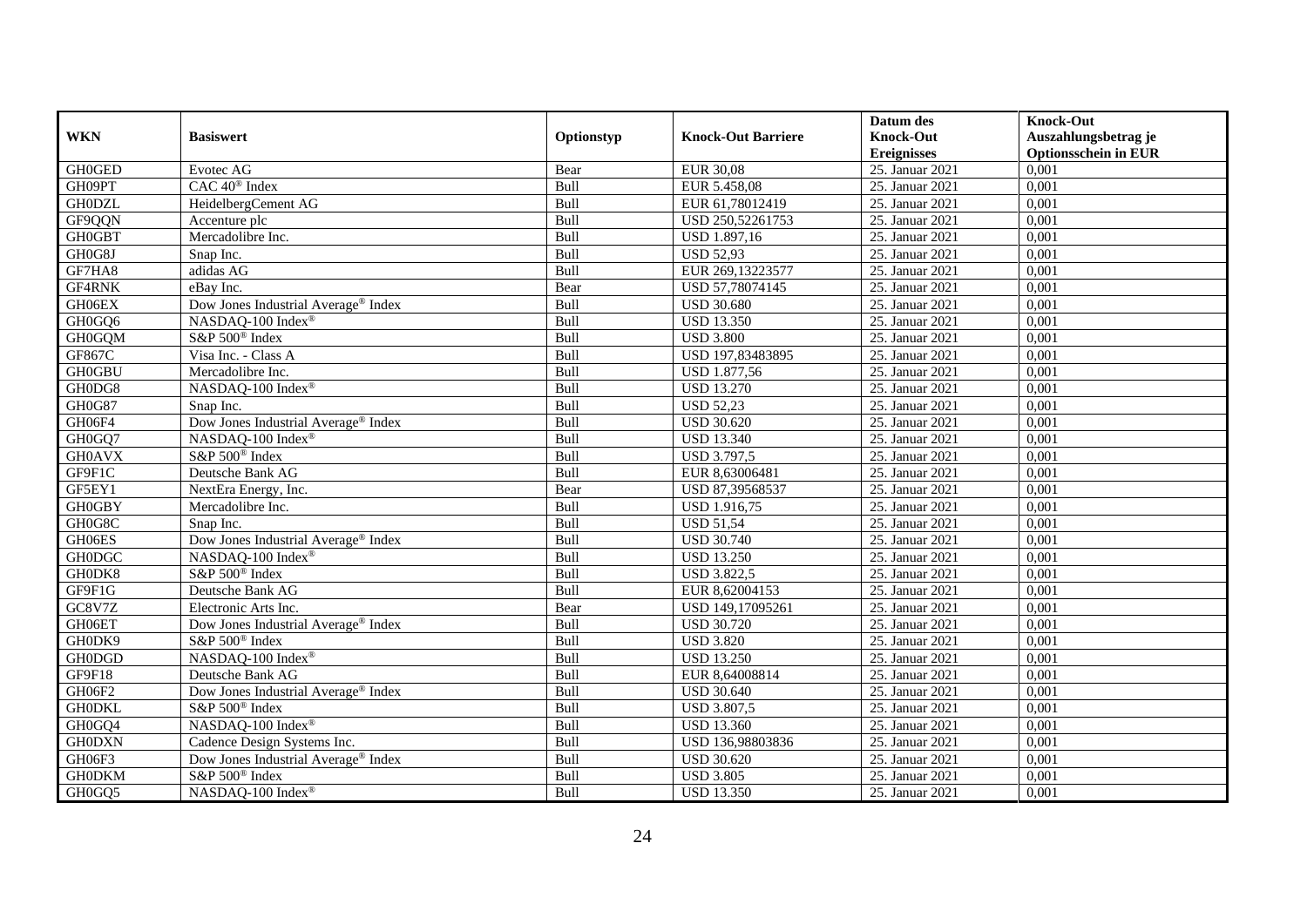|               |                                                 |            |                           | Datum des          | <b>Knock-Out</b>            |
|---------------|-------------------------------------------------|------------|---------------------------|--------------------|-----------------------------|
| <b>WKN</b>    | <b>Basiswert</b>                                | Optionstyp | <b>Knock-Out Barriere</b> | <b>Knock-Out</b>   | Auszahlungsbetrag je        |
|               |                                                 |            |                           | <b>Ereignisses</b> | <b>Optionsschein in EUR</b> |
| <b>GH0DWA</b> | Cadence Design Systems Inc.                     | Bull       | USD 135,44738562          | 25. Januar 2021    | 0,001                       |
| GH06EU        | Dow Jones Industrial Average® Index             | Bull       | <b>USD 30.720</b>         | 25. Januar 2021    | 0,001                       |
| <b>GH0GQK</b> | S&P 500 <sup>®</sup> Index                      | Bull       | <b>USD 3.802,5</b>        | 25. Januar 2021    | 0,001                       |
| GH0DG9        | NASDAQ-100 Index®                               | Bull       | <b>USD 13.270</b>         | 25. Januar 2021    | 0,001                       |
| GH06EY        | Dow Jones Industrial Average <sup>®</sup> Index | Bull       | <b>USD 30.680</b>         | 25. Januar 2021    | 0,001                       |
| <b>GH0DKJ</b> | S&P 500 <sup>®</sup> Index                      | Bull       | <b>USD 3.810</b>          | 25. Januar 2021    | 0,001                       |
| <b>GH0DGJ</b> | NASDAQ-100 Index®                               | Bull       | <b>USD 13.220</b>         | 25. Januar 2021    | 0,001                       |
| <b>GH0DKK</b> | S&P 500 <sup>®</sup> Index                      | Bull       | <b>USD 3.807,5</b>        | 25. Januar 2021    | 0,001                       |
| GH06EZ        | Dow Jones Industrial Average® Index             | Bull       | <b>USD 30.650</b>         | 25. Januar 2021    | 0,001                       |
| <b>GH0DGK</b> | NASDAQ-100 Index®                               | Bull       | <b>USD 13.220</b>         | 25. Januar 2021    | 0,001                       |
| GH0DK6        | S&P 500 <sup>®</sup> Index                      | Bull       | <b>USD 3.825</b>          | 25. Januar 2021    | 0,001                       |
| GH0GQ1        | NASDAQ-100 Index®                               | Bull       | <b>USD 13.380</b>         | 25. Januar 2021    | 0,001                       |
| GH06ER        | Dow Jones Industrial Average® Index             | Bull       | <b>USD 30.740</b>         | 25. Januar 2021    | 0,001                       |
| GH0DK7        | S&P 500 <sup>®</sup> Index                      | Bull       | <b>USD 3.822,5</b>        | 25. Januar 2021    | 0.001                       |
| <b>GH0DGA</b> | NASDAQ-100 Index®                               | Bull       | <b>USD 13.260</b>         | 25. Januar 2021    | 0,001                       |
| GH06EM        | Dow Jones Industrial Average <sup>®</sup> Index | Bull       | <b>USD 30.780</b>         | 25. Januar 2021    | 0,001                       |
| <b>GH0DKA</b> | S&P 500 <sup>®</sup> Index                      | Bull       | <b>USD 3.820</b>          | 25. Januar 2021    | 0,001                       |
| <b>GH0DGB</b> | NASDAQ-100 Index®                               | Bull       | <b>USD 13.260</b>         | 25. Januar 2021    | 0,001                       |
| GH06EN        | Dow Jones Industrial Average® Index             | Bull       | <b>USD 30.780</b>         | 25. Januar 2021    | 0,001                       |
| <b>GH0DKB</b> | S&P 500 <sup>®</sup> Index                      | Bull       | USD 3.817,5               | 25. Januar 2021    | 0,001                       |
| <b>GH0DJD</b> | S&P 500 <sup>®</sup> Index                      | Bear       | <b>USD 3.857,5</b>        | 25. Januar 2021    | 0,001                       |
| GH06EP        | Dow Jones Industrial Average® Index             | Bull       | <b>USD 30.750</b>         | 25. Januar 2021    | 0,001                       |
| GF6HVA        | Visa Inc. - Class A                             | Bull       | USD 196,90305494          | 25. Januar 2021    | 0,001                       |
| <b>GHODKE</b> | S&P 500 <sup>®</sup> Index                      | Bull       | <b>USD 3.815</b>          | 25. Januar 2021    | 0,001                       |
| <b>GHODKF</b> | S&P 500 <sup>®</sup> Index                      | Bull       | <b>USD 3.812,5</b>        | 25. Januar 2021    | 0,001                       |
| <b>GH0GQN</b> | S&P 500 <sup>®</sup> Index                      | Bull       | <b>USD 3.800</b>          | 25. Januar 2021    | 0,001                       |
| GH0DK3        | S&P 500 <sup>®</sup> Index                      | Bull       | <b>USD 3.827,5</b>        | 25. Januar 2021    | 0,001                       |
| GH0DK4        | S&P 500 <sup>®</sup> Index                      | Bull       | <b>USD 3.827,5</b>        | 25. Januar 2021    | 0,001                       |
| GH0DK5        | S&P 500 <sup>®</sup> Index                      | Bull       | <b>USD 3.825</b>          | 25. Januar 2021    | 0,001                       |
| <b>GH0DJE</b> | S&P 500 <sup>®</sup> Index                      | Bear       | <b>USD 3.857,5</b>        | 25. Januar 2021    | 0,001                       |
| <b>GH0DKG</b> | S&P 500 <sup>®</sup> Index                      | Bull       | <b>USD 3.812,5</b>        | 25. Januar 2021    | 0,001                       |
| <b>GH0DKH</b> | S&P 500 <sup>®</sup> Index                      | Bull       | <b>USD 3.810</b>          | 25. Januar 2021    | 0,001                       |
| <b>GH0AVY</b> | S&P 500 <sup>®</sup> Index                      | Bull       | <b>USD 3.797,5</b>        | 25. Januar 2021    | 0,001                       |
| GH0DK1        | S&P 500 <sup>®</sup> Index                      | Bull       | <b>USD 3.830</b>          | 25. Januar 2021    | 0,001                       |
| GH0DK2        | S&P 500 <sup>®</sup> Index                      | Bull       | <b>USD 3.830</b>          | 25. Januar 2021    | 0,001                       |
| GF8YCG        | MTU Aero Engines AG                             | Bull       | EUR 195,31841518          | 25. Januar 2021    | 0,001                       |
| GF9ZME        | Continental AG                                  | Bull       | EUR 113,68367827          | 25. Januar 2021    | 0,001                       |
| GF9F1H        | Deutsche Bank AG                                | Bull       | EUR 8,569925              | 25. Januar 2021    | 0,001                       |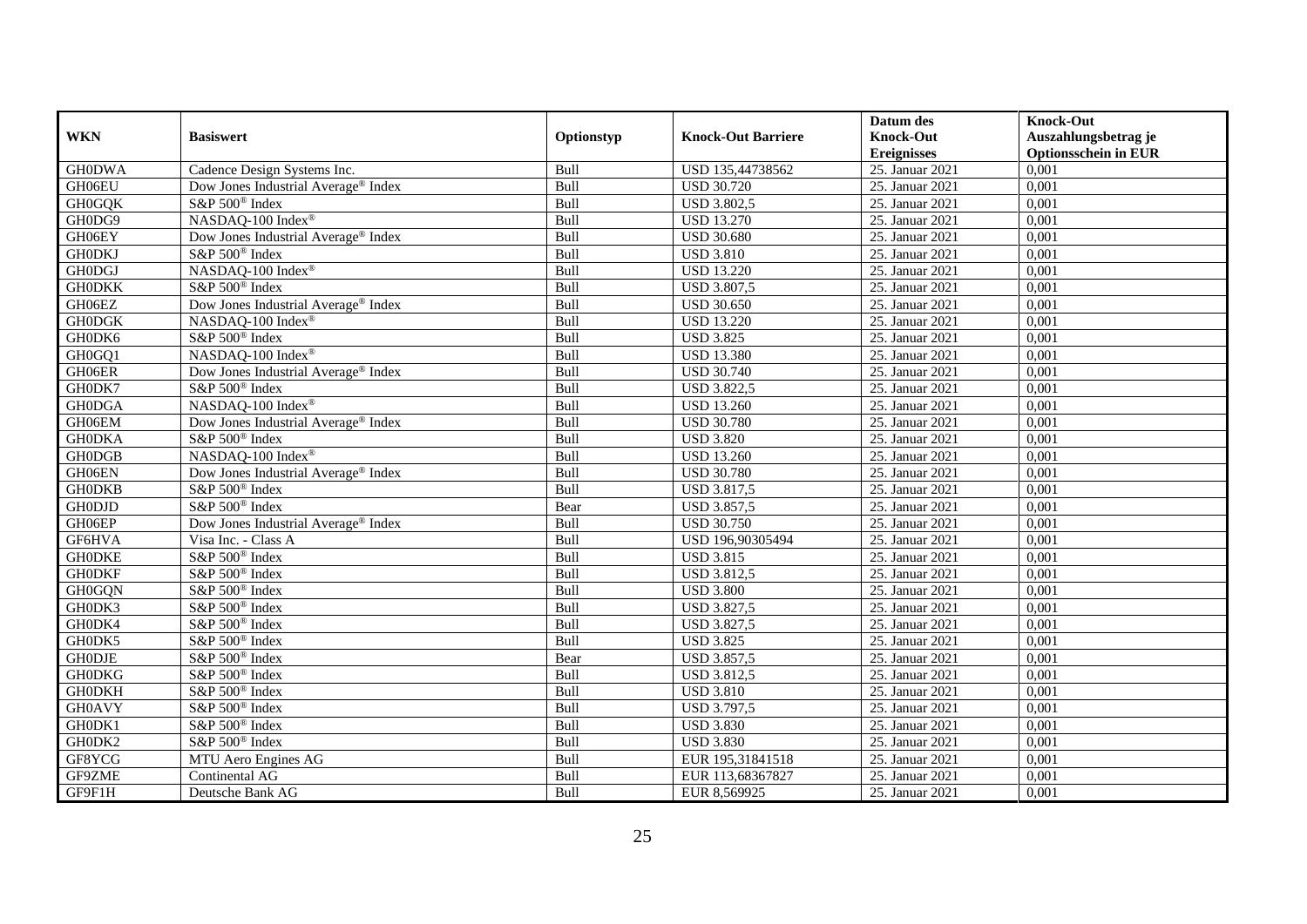| <b>WKN</b>    | <b>Basiswert</b>                                                  | Optionstyp  | <b>Knock-Out Barriere</b> | Datum des<br><b>Knock-Out</b> | <b>Knock-Out</b><br>Auszahlungsbetrag je |
|---------------|-------------------------------------------------------------------|-------------|---------------------------|-------------------------------|------------------------------------------|
|               |                                                                   |             |                           | <b>Ereignisses</b>            | <b>Optionsschein in EUR</b>              |
| GH09GV        | $K+SAG$                                                           | Bull        | EUR 9,55783987            | 25. Januar 2021               | 0,001                                    |
| <b>GH078X</b> | Kion Group AG                                                     | <b>Bull</b> | EUR 72,80741082           | 25. Januar 2021               | 0,001                                    |
| GH0G4X        | $AEX-Index^{\circledR}$                                           | Bull        | EUR 655,56                | 25. Januar 2021               | 0,001                                    |
| <b>GH0GEA</b> | Talanx AG                                                         | Bull        | EUR 31,18                 | 25. Januar 2021               | 0,001                                    |
| GH09H2        | Royal Dutch Shell plc                                             | Bull        | EUR 15,57845518           | 25. Januar 2021               | 0,001                                    |
| GH09G0        | $K+SAG$                                                           | Bull        | EUR 9,50779881            | 25. Januar 2021               | 0,001                                    |
| GH0DQ4        | Renault S.A.                                                      | Bull        | EUR 32,88481928           | 25. Januar 2021               | 0,001                                    |
| GH0GQ8        | NASDAQ-100 Index®                                                 | Bull        | <b>USD 13.340</b>         | 25. Januar 2021               | 0,001                                    |
| GF9MAH        | Square Inc                                                        | Bull        | USD 212,68015762          | 25. Januar 2021               | 0,001                                    |
| GF9QS5        | Dow Jones Industrial Average® Index                               | Bull        | <b>USD 30.600</b>         | 25. Januar 2021               | 0,001                                    |
| GF71T8        | The Boeing Company                                                | Bull        | USD 199,39974994          | 25. Januar 2021               | 0.001                                    |
| GH06NZ        | DAX <sup>®</sup> (Performance Index)                              | Bull        | EUR 13.600                | 25. Januar 2021               | 0,001                                    |
| GF6HGH        | adidas AG                                                         | Bull        | EUR 268,74661462          | 25. Januar 2021               | 0,001                                    |
| GF8BUK        | Intuitive Surgical, Inc.                                          | Bull        | USD 738,45805511          | 25. Januar 2021               | 0,001                                    |
| GF8YCD        | MTU Aero Engines AG                                               | Bull        | EUR 194,39544561          | 25. Januar 2021               | 0,001                                    |
| GF4NT4        | eBay Inc.                                                         | Bear        | USD 58,37770201           | 25. Januar 2021               | 0,001                                    |
| GC7TY4        | ResMed Inc.                                                       | Bear        | USD 223,99705889          | 25. Januar 2021               | 0,001                                    |
| GF10W5        | Gilead Sciences, Inc.                                             | Bear        | USD 68,18104545           | 25. Januar 2021               | 0,001                                    |
| GH0JQ2        | DAX <sup>®</sup> (Performance Index)/ X-DAX <sup>®</sup>          | Bull        | <b>EUR 13.800</b>         | 26. Januar 2021               | 0,001                                    |
| GH0JQ3        | $DAX^{\circledast}$ (Performance Index)/ X-DAX <sup>®</sup>       | Bull        | <b>EUR 13.700</b>         | 26. Januar 2021               | 0,001                                    |
| GH0JX3        | DAX <sup>®</sup> (Performance Index)/ X-DAX <sup>®</sup>          | Bull        | EUR 13.975                | 26. Januar 2021               | 0,001                                    |
| GH0JX4        | DAX <sup>®</sup> (Performance Index)/ X-DAX <sup>®</sup>          | Bull        | <b>EUR 13.980</b>         | 26. Januar 2021               | 0,001                                    |
| <b>GH0JXT</b> | DAX <sup>®</sup> (Performance Index)/ X-DAX <sup>®</sup>          | Bull        | EUR 14.135                | 26. Januar 2021               | 0,001                                    |
| <b>GH0JWW</b> | DAX <sup>®</sup> (Performance Index)/ X-DAX <sup>®</sup>          | Bull        | <b>EUR 14.010</b>         | 26. Januar 2021               | 0,001                                    |
| <b>GH0JYG</b> | $DAX^{\circledcirc}$ (Performance Index)/X-DAX <sup>®</sup>       | Bull        | <b>EUR 14.180</b>         | 26. Januar 2021               | 0.001                                    |
| <b>GH0JWT</b> | DAX <sup>®</sup> (Performance Index)/ X-DAX <sup>®</sup>          | Bull        | EUR 14.030                | 26. Januar 2021               | 0,001                                    |
| <b>GH0BPS</b> | 10-Year U.S. Treasury Note Future (Generic Front<br>Month Future) | Bear        | <b>USD 137,45</b>         | 26. Januar 2021               | 0,001                                    |
| GF9T00        | Cotton No. 2 Future (Generic Front Month Future)                  | Bull        | <b>USD 0.82</b>           | 26. Januar 2021               | 0.001                                    |
| <b>GH0JWV</b> | DAX <sup>®</sup> (Performance Index)/ X-DAX <sup>®</sup>          | Bull        | <b>EUR 14.020</b>         | 26. Januar 2021               | 0,001                                    |
| GH0JX9        | DAX <sup>®</sup> (Performance Index)/ X-DAX <sup>®</sup>          | Bull        | <b>EUR 14.085</b>         | 26. Januar 2021               | 0,001                                    |
| <b>GH0JXA</b> | DAX <sup>®</sup> (Performance Index)/ X-DAX <sup>®</sup>          | Bull        | <b>EUR 14.080</b>         | 26. Januar 2021               | 0,001                                    |
| GH0JX5        | DAX <sup>®</sup> (Performance Index)/ X-DAX <sup>®</sup>          | Bull        | EUR 13.970                | 26. Januar 2021               | 0,001                                    |
| GH0JX6        | $DAX^{\circledast}$ (Performance Index)/ X-DAX <sup>®</sup>       | Bull        | EUR 13.965                | 26. Januar 2021               | 0,001                                    |
| <b>GH0JWM</b> | DAX <sup>®</sup> (Performance Index)/ X-DAX <sup>®</sup>          | Bull        | EUR 13.930                | 26. Januar 2021               | 0,001                                    |
| <b>GH0JWN</b> | DAX <sup>®</sup> (Performance Index)/ X-DAX <sup>®</sup>          | Bull        | EUR 13.925                | 26. Januar 2021               | 0,001                                    |
| <b>GH0JXP</b> | $DAX^{\circledast}$ (Performance Index)/ X-DAX <sup>®</sup>       | Bull        | EUR 14.150                | 26. Januar 2021               | 0,001                                    |
| <b>GH0JXQ</b> | DAX <sup>®</sup> (Performance Index)/ X-DAX <sup>®</sup>          | Bull        | EUR 14.145                | 26. Januar 2021               | 0,001                                    |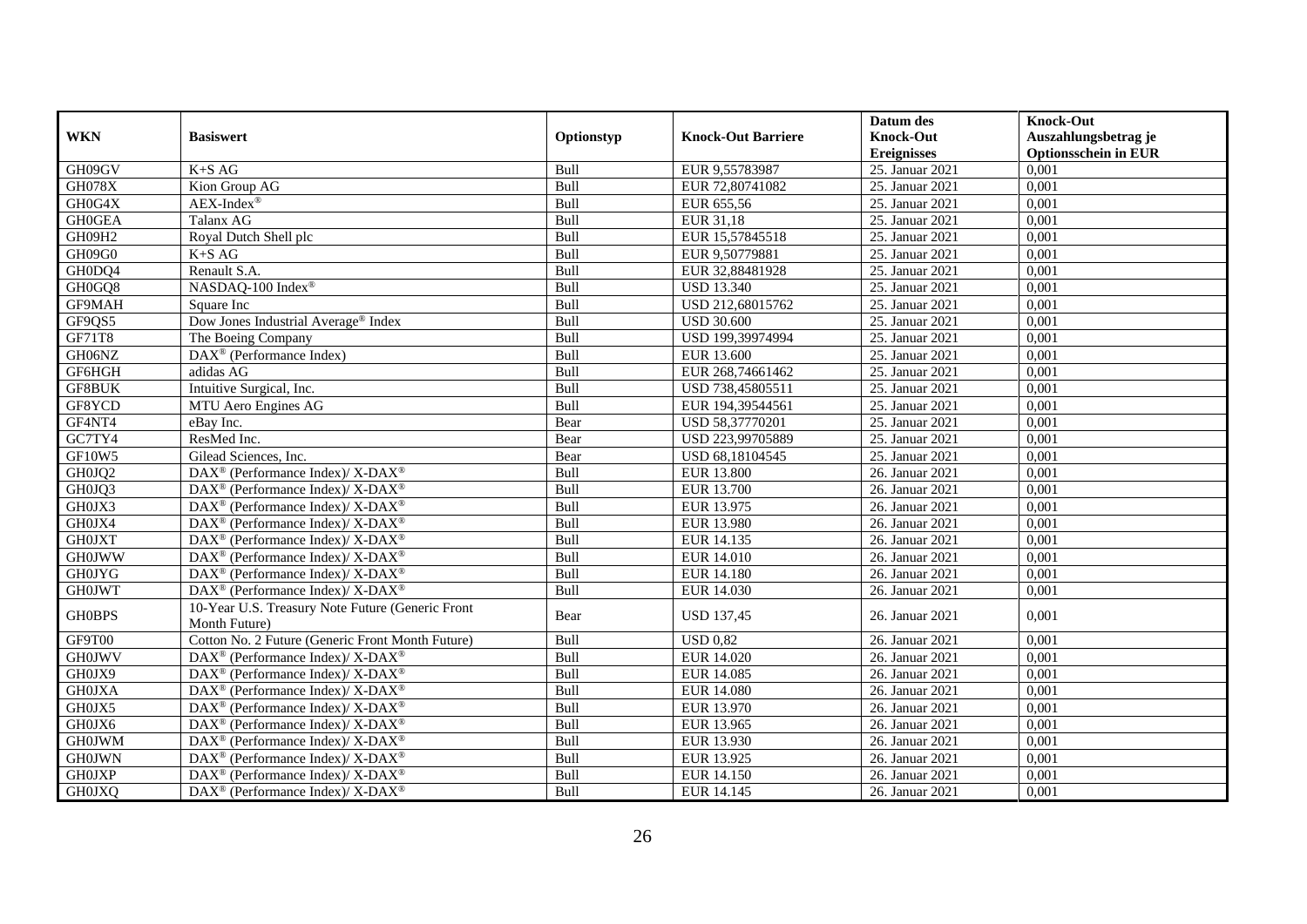|               |                                                                          |            |                           | Datum des          | <b>Knock-Out</b>            |
|---------------|--------------------------------------------------------------------------|------------|---------------------------|--------------------|-----------------------------|
| <b>WKN</b>    | <b>Basiswert</b>                                                         | Optionstyp | <b>Knock-Out Barriere</b> | <b>Knock-Out</b>   | Auszahlungsbetrag je        |
|               |                                                                          |            |                           | <b>Ereignisses</b> | <b>Optionsschein in EUR</b> |
| <b>GH0JWU</b> | DAX <sup>®</sup> (Performance Index)/X-DAX <sup>®</sup>                  | Bull       | EUR 14.025                | 26. Januar 2021    | 0,001                       |
| <b>GH0JXV</b> | $\text{DAX}^{\circledast}$ (Performance Index)/ X-DAX <sup>®</sup>       | Bull       | EUR 14.125                | 26. Januar 2021    | 0,001                       |
| <b>GH0JXW</b> | $DAX^{\circledcirc}$ (Performance Index)/X-DAX <sup>®</sup>              | Bull       | EUR 14.115                | 26. Januar 2021    | 0,001                       |
| <b>GH0JZZ</b> | $\text{DAX}^{\circledR}$ (Performance Index)/ X-DAX <sup>®</sup>         | Bear       | EUR 13.645                | 26. Januar 2021    | 0,001                       |
| <b>GH0JWH</b> | DAX <sup>®</sup> (Performance Index)/ X-DAX <sup>®</sup>                 | Bull       | EUR 13.955                | 26. Januar 2021    | 0,001                       |
| <b>GH0JWJ</b> | DAX <sup>®</sup> (Performance Index)/ X-DAX <sup>®</sup>                 | Bull       | EUR 13.935                | 26. Januar 2021    | 0,001                       |
| <b>GH0JXK</b> | $\text{DAX}^{\circledR}$ (Performance Index)/ X-DAX <sup>®</sup>         | Bull       | EUR 14.160                | 26. Januar 2021    | 0,001                       |
| <b>GH0JXL</b> | DAX <sup>®</sup> (Performance Index)/ X-DAX <sup>®</sup>                 | Bull       | EUR 14.165                | 26. Januar 2021    | 0,001                       |
| <b>GH0JZQ</b> | $DAX^{\circledcirc}$ (Performance Index)/X-DAX <sup>®</sup>              | Bear       | EUR 13.640                | 26. Januar 2021    | 0.001                       |
| GH0JX0        | $\overline{\text{DAX}^{\otimes}}$ (Performance Index)/X-DAX <sup>®</sup> | Bull       | <b>EUR 14.005</b>         | 26. Januar 2021    | 0,001                       |
| GH0JY1        | $\text{DAX}^{\circledast}$ (Performance Index)/ X-DAX <sup>®</sup>       | Bull       | EUR 14.095                | 26. Januar 2021    | 0,001                       |
| GH0JZ3        | $\text{DAX}^{\circledR}$ (Performance Index)/ X-DAX <sup>®</sup>         | Bear       | EUR 13.650                | 26. Januar 2021    | 0,001                       |
| <b>GH0JWP</b> | $\text{DAX}^{\circledast}$ (Performance Index)/ X-DAX <sup>®</sup>       | Bull       | EUR 13.940                | 26. Januar 2021    | 0,001                       |
| <b>GH0JWQ</b> | $\text{DAX}^{\circledast}$ (Performance Index)/ X-DAX <sup>®</sup>       | Bull       | EUR 13.920                | 26. Januar 2021    | 0,001                       |
| <b>GH0JXR</b> | DAX <sup>®</sup> (Performance Index)/ X-DAX <sup>®</sup>                 | Bull       | EUR 14.140                | 26. Januar 2021    | 0,001                       |
| <b>GH0JXS</b> | DAX <sup>®</sup> (Performance Index)/ X-DAX <sup>®</sup>                 | Bull       | <b>EUR 14.130</b>         | 26. Januar 2021    | 0,001                       |
| <b>GH0JXE</b> | $DAX^{\circledcirc}$ (Performance Index)/ X-DAX <sup>®</sup>             | Bull       | EUR 14.065                | 26. Januar 2021    | 0,001                       |
| <b>GH0JXF</b> | $\text{DAX}^{\circledast}$ (Performance Index)/ X-DAX <sup>®</sup>       | Bull       | <b>EUR 14.060</b>         | 26. Januar 2021    | 0,001                       |
| <b>GH0JYF</b> | $\text{DAX}^{\circledast}$ (Performance Index)/ X-DAX <sup>®</sup>       | Bull       | EUR 14.185                | 26. Januar 2021    | 0,001                       |
| <b>GH0JWR</b> | $\text{DAX}^{\circledast}$ (Performance Index)/ X-DAX <sup>®</sup>       | Bull       | EUR 13.915                | 26. Januar 2021    | 0,001                       |
| <b>GH0JXU</b> | DAX <sup>®</sup> (Performance Index)/ X-DAX <sup>®</sup>                 | Bull       | EUR 14.120                | 26. Januar 2021    | 0.001                       |
| <b>GH0JWY</b> | $\text{DAX}^{\circledast}$ (Performance Index)/ X-DAX <sup>®</sup>       | Bull       | <b>EUR 14.000</b>         | 26. Januar 2021    | 0,001                       |
| GH0JY0        | $\text{DAX}^{\circledR}$ (Performance Index)/ X-DAX <sup>®</sup>         | Bull       | EUR 14.105                | 26. Januar 2021    | 0,001                       |
| GH0JZ2        | $\text{DAX}^{\circledast}$ (Performance Index)/X-DAX <sup>®</sup>        | Bull       | EUR 13.990                | 26. Januar 2021    | 0,001                       |
| GH0JX7        | $\text{DAX}^{\circledast}$ (Performance Index)/ X-DAX <sup>®</sup>       | Bull       | EUR 13.960                | 26. Januar 2021    | 0,001                       |
| GH0JX8        | DAX <sup>®</sup> (Performance Index)/ X-DAX <sup>®</sup>                 | Bull       | <b>EUR 14.090</b>         | 26. Januar 2021    | 0,001                       |
| GH0JX1        | $\text{DAX}^{\circledast}$ (Performance Index)/ X-DAX <sup>®</sup>       | Bull       | EUR 13.995                | 26. Januar 2021    | 0.001                       |
| GH0JX2        | DAX <sup>®</sup> (Performance Index)/ X-DAX <sup>®</sup>                 | Bull       | EUR 14.015                | 26. Januar 2021    | 0,001                       |
| GH0JZ5        | $\text{DAX}^{\circledast}$ (Performance Index)/X-DAX <sup>®</sup>        | Bull       | EUR 13.985                | 26. Januar 2021    | 0,001                       |
| <b>GH0JXB</b> | DAX <sup>®</sup> (Performance Index)/ X-DAX <sup>®</sup>                 | Bull       | EUR 14.075                | 26. Januar 2021    | 0,001                       |
| <b>GH0JXC</b> | $\text{DAX}^{\circledast}$ (Performance Index)/ X-DAX <sup>®</sup>       | Bull       | EUR 14.070                | 26. Januar 2021    | 0,001                       |
| <b>GH0JXM</b> | DAX <sup>®</sup> (Performance Index)/ X-DAX <sup>®</sup>                 | Bull       | EUR 14.155                | 26. Januar 2021    | 0,001                       |
| <b>GH0JXN</b> | $\text{DAX}^{\circledast}$ (Performance Index)/ X-DAX <sup>®</sup>       | Bull       | EUR 14.170                | 26. Januar 2021    | 0,001                       |
| <b>GH0JWF</b> | DAX <sup>®</sup> (Performance Index)/ X-DAX <sup>®</sup>                 | Bull       | EUR 13.950                | 26. Januar 2021    | 0,001                       |
| <b>GH0JWG</b> | $\text{DAX}^{\circledR}$ (Performance Index)/ X-DAX <sup>®</sup>         | Bull       | EUR 13.945                | 26. Januar 2021    | 0,001                       |
| <b>GH0JXG</b> | DAX <sup>®</sup> (Performance Index)/ X-DAX <sup>®</sup>                 | Bull       | EUR 14.045                | 26. Januar 2021    | 0,001                       |
| <b>GH0JXH</b> | DAX <sup>®</sup> (Performance Index)/ X-DAX <sup>®</sup>                 | Bull       | EUR 14.035                | 26. Januar 2021    | 0,001                       |
| <b>GH0JXJ</b> | $\text{DAX}^{\circledast}$ (Performance Index)/ X-DAX <sup>®</sup>       | Bull       | EUR 14.040                | 26. Januar 2021    | 0,001                       |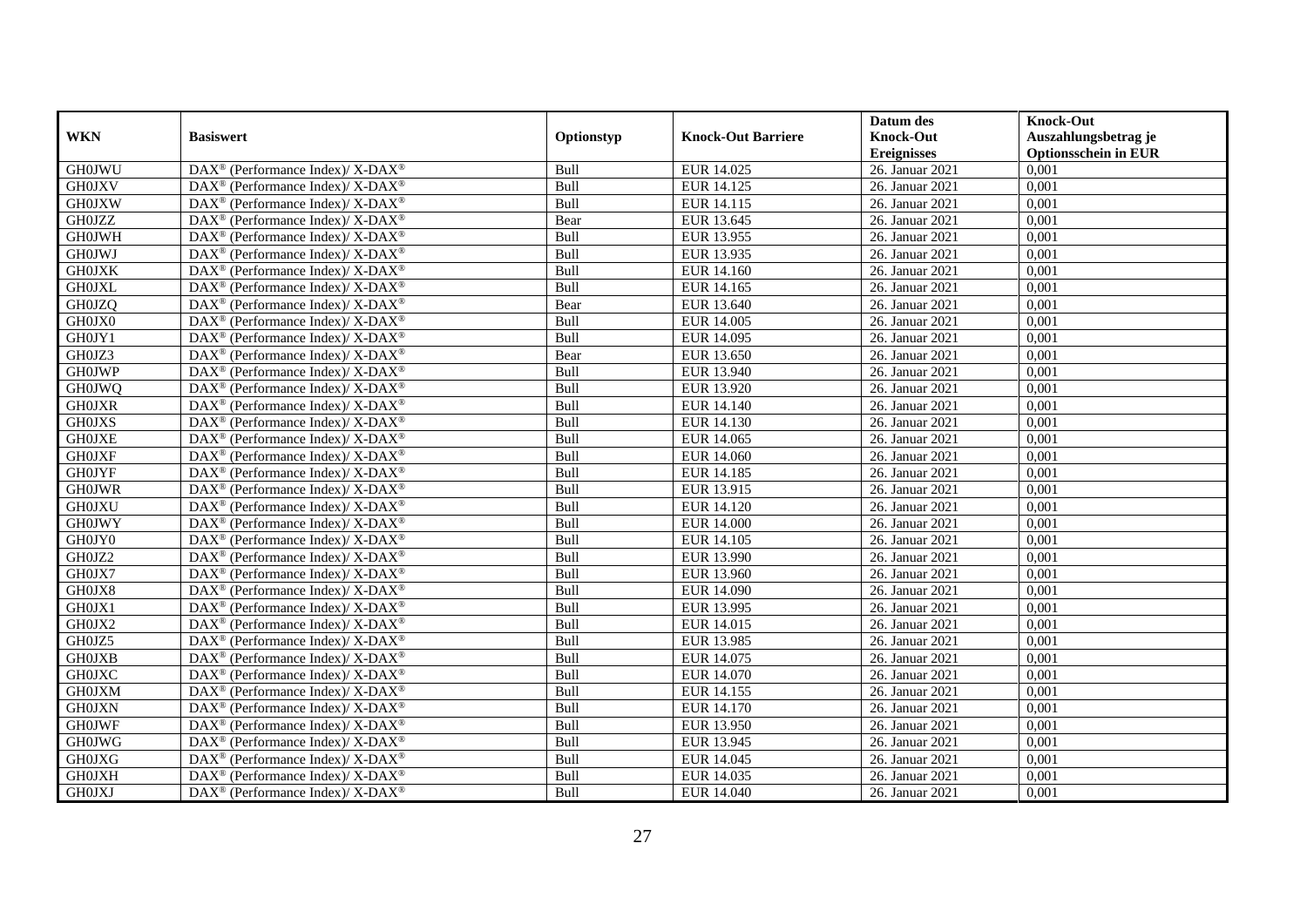|               |                                                                    |            |                           | Datum des          | <b>Knock-Out</b>            |
|---------------|--------------------------------------------------------------------|------------|---------------------------|--------------------|-----------------------------|
| <b>WKN</b>    | <b>Basiswert</b>                                                   | Optionstyp | <b>Knock-Out Barriere</b> | <b>Knock-Out</b>   | Auszahlungsbetrag je        |
|               |                                                                    |            |                           | <b>Ereignisses</b> | <b>Optionsschein in EUR</b> |
| <b>GH0JZL</b> | DAX <sup>®</sup> (Performance Index)/ X-DAX <sup>®</sup>           | Bull       | EUR 14.055                | 26. Januar 2021    | 0,001                       |
| <b>GH0JZM</b> | $DAX^{\circledcirc}$ (Performance Index)/X-DAX <sup>®</sup>        | Bull       | <b>EUR 14.050</b>         | 26. Januar 2021    | 0,001                       |
| <b>GH0JYB</b> | $\text{DAX}^{\circledast}$ (Performance Index)/X-DAX <sup>®</sup>  | Bull       | EUR 14.175                | 26. Januar 2021    | 0,001                       |
| <b>GH0JXX</b> | $\text{DAX}^{\circledast}$ (Performance Index)/ X-DAX <sup>®</sup> | Bull       | EUR 14.110                | 26. Januar 2021    | 0,001                       |
| <b>GH0JXY</b> | DAX <sup>®</sup> (Performance Index)/ X-DAX <sup>®</sup>           | Bull       | EUR 14.100                | 26. Januar 2021    | 0,001                       |
| GH0JZ0        | $DAX^{\circledcirc}$ (Performance Index)/ X-DAX <sup>®</sup>       | Bear       | EUR 13.655                | 26. Januar 2021    | 0,001                       |
| GH0JZ8        | $DAX^{\circledcirc}$ (Performance Index)/ X-DAX <sup>®</sup>       | Bear       | EUR 13.665                | 26. Januar 2021    | 0,001                       |
| <b>GH0JYZ</b> | $\text{DAX}^{\circledast}$ (Performance Index)/ X-DAX <sup>®</sup> | Bear       | EUR 13.660                | 26. Januar 2021    | 0,001                       |
| <b>GH0JWZ</b> | $\text{DAX}^{\textcircled{n}}$ (Performance Index)                 | Bull       | EUR 13.970                | 26. Januar 2021    | 0,001                       |
| <b>GH0JUC</b> | DAX <sup>®</sup> (Performance Index)                               | Bear       | EUR 13.715                | 26. Januar 2021    | 0,001                       |
| GH0G68        | Safran S.A.                                                        | Bull       | EUR 104,68991512          | 26. Januar 2021    | 0,001                       |
| <b>GH0JTJ</b> | DAX <sup>®</sup> (Performance Index)                               | Bull       | EUR 13.960                | 26. Januar 2021    | 0,001                       |
| GH0J1B        | Ørsted A/S                                                         | Bull       | DKK 1.237,83              | 26. Januar 2021    | 0,001                       |
| <b>GH0JTM</b> | $DAX^{\circledR}$ (Performance Index)                              | Bull       | EUR 13.945                | 26. Januar 2021    | 0.001                       |
| GH0G6Z        | Safran S.A.                                                        | Bull       | EUR 106,0200411           | 26. Januar 2021    | 0,001                       |
| GH0JU1        | DAX <sup>®</sup> (Performance Index)                               | Bull       | EUR 14.020                | 26. Januar 2021    | 0,001                       |
| <b>GH0JPG</b> | DAX <sup>®</sup> (Performance Index)                               | Bull       | EUR 13.680                | 26. Januar 2021    | 0,001                       |
| GH0JZ9        | $\text{DAX}^{\circledR}$ (Performance Index)/ X-DAX <sup>®</sup>   | Bear       | EUR 13.670                | 26. Januar 2021    | 0,001                       |
| GH0JU2        | $\text{DAX}^{\circledast}$ (Performance Index)                     | Bull       | EUR 14.060                | 26. Januar 2021    | 0,001                       |
| <b>GH0JZU</b> | $\text{DAX}^{\circledast}$ (Performance Index)/X-DAX <sup>®</sup>  | Bear       | EUR 13.685                | 26. Januar 2021    | 0,001                       |
| GH0JU5        | DAX <sup>®</sup> (Performance Index)                               | Bear       | EUR 13.705                | 26. Januar 2021    | 0,001                       |
| <b>GH0GFO</b> | LVMH Moët Hennessy Louis Vuitton SE                                | Bull       | EUR 501,02049394          | 26. Januar 2021    | 0,001                       |
| GH0JZ4        | $\text{DAX}^{\circledR}$ (Performance Index)/ X-DAX <sup>®</sup>   | Bear       | EUR 13.675                | 26. Januar 2021    | 0,001                       |
| <b>GF1VEN</b> | Nokia Ovi                                                          | Bear       | EUR 3,97943897            | 26. Januar 2021    | 0,001                       |
| <b>GH0JTV</b> | $\text{DAX}^{\textcircled{p}}$ (Performance Index)                 | Bull       | <b>EUR 14.080</b>         | 26. Januar 2021    | 0,001                       |
| GH076A        | Puma SE                                                            | Bull       | EUR 80,64910249           | 26. Januar 2021    | 0,001                       |
| GF9ZMK        | Continental AG                                                     | Bull       | EUR 112,87062937          | 26. Januar 2021    | 0,001                       |
| <b>GH0JZW</b> | DAX <sup>®</sup> (Performance Index)/X-DAX <sup>®</sup>            | Bear       | EUR 13.705                | 26. Januar 2021    | 0,001                       |
| GH0J5F        | <b>AIXTRON SE</b>                                                  | Bull       | EUR 16,12                 | 26. Januar 2021    | 0,001                       |
| <b>GH0HXM</b> | Deutsche Lufthansa AG                                              | Bull       | <b>EUR 9,78</b>           | 26. Januar 2021    | 0,001                       |
| <b>GH0JTW</b> | DAX <sup>®</sup> (Performance Index)                               | Bull       | EUR 14.025                | 26. Januar 2021    | 0,001                       |
| GF7F06        | Valeo SA                                                           | Bull       | EUR 29,32200473           | 26. Januar 2021    | 0,001                       |
| GH0G5V        | Volkswagen AG                                                      | Bull       | EUR 157,08487741          | 26. Januar 2021    | 0,001                       |
| <b>GH0HZC</b> | Novartis AG                                                        | Bull       | CHF 85,27                 | 26. Januar 2021    | 0,001                       |
| GH0JN5        | $\text{DAX}^{\circledast}$ (Performance Index)                     | Bull       | EUR 13.870                | 26. Januar 2021    | 0,001                       |
| GH0766        | Puma SE                                                            | Bull       | EUR 81,22959987           | 26. Januar 2021    | 0,001                       |
| GH0J44        | Lanxess AG                                                         | Bull       | EUR 62,76                 | 26. Januar 2021    | 0,001                       |
| <b>GH0GCF</b> | Evotec AG                                                          | Bear       | EUR 31,09214712           | 26. Januar 2021    | 0,001                       |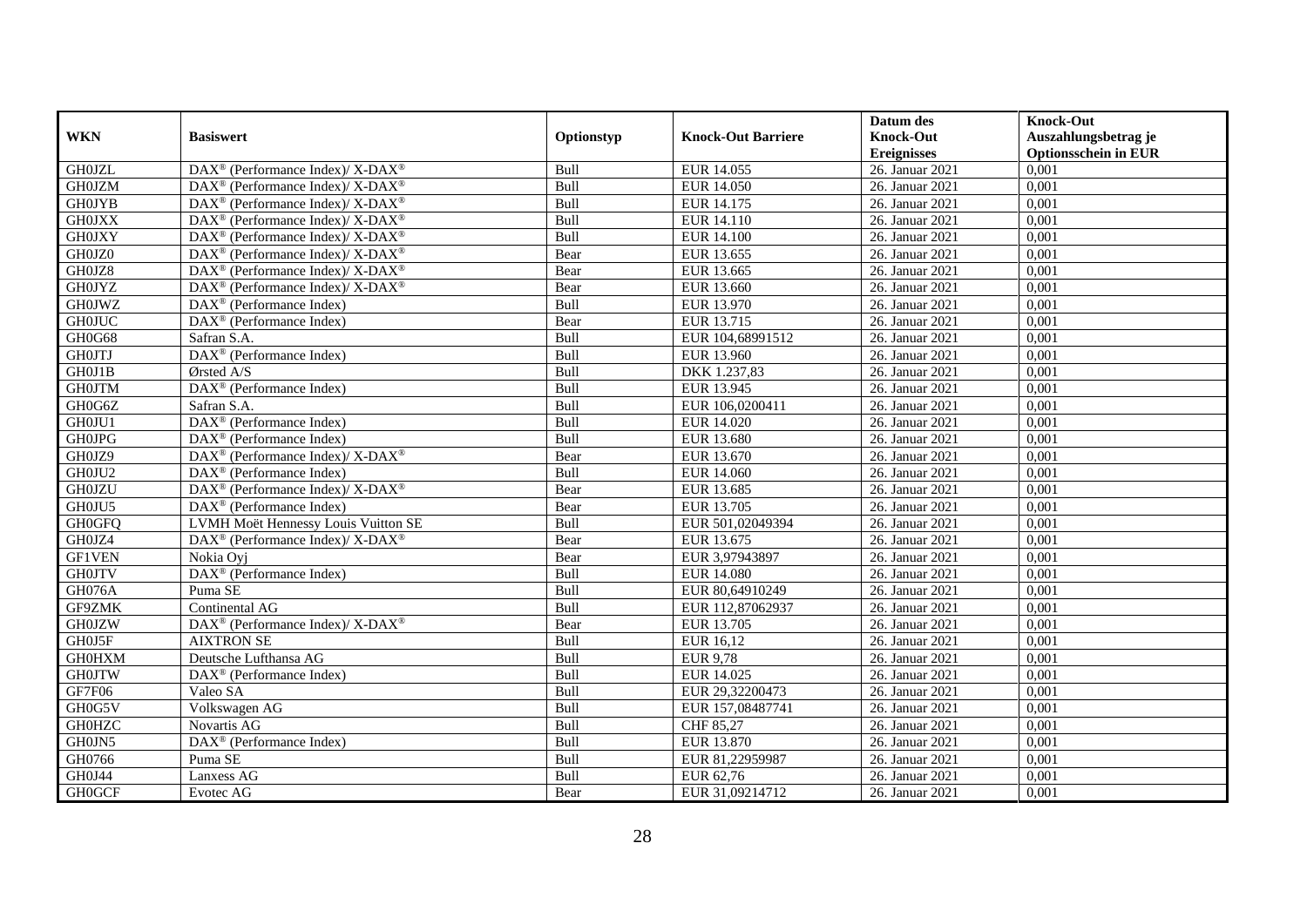|               |                                                                                         |             |                           | Datum des          | <b>Knock-Out</b>            |
|---------------|-----------------------------------------------------------------------------------------|-------------|---------------------------|--------------------|-----------------------------|
| <b>WKN</b>    | <b>Basiswert</b>                                                                        | Optionstyp  | <b>Knock-Out Barriere</b> | <b>Knock-Out</b>   | Auszahlungsbetrag je        |
|               |                                                                                         |             |                           | <b>Ereignisses</b> | <b>Optionsschein in EUR</b> |
| <b>GH0JZH</b> | $\text{DAX}^{\circledR}$ (Performance Index)/ X-DAX <sup>®</sup>                        | Bear        | EUR 13.715                | 26. Januar 2021    | 0,001                       |
| <b>GH0JTP</b> | $\overline{\text{DAX}^{\otimes}}$ (Performance Index)                                   | Bull        | EUR 13.995                | 26. Januar 2021    | 0,001                       |
| GH0HY4        | Deutsche Lufthansa AG                                                                   | Bull        | <b>EUR</b> 9,58           | 26. Januar 2021    | 0,001                       |
| GH0G5J        | Volkswagen AG                                                                           | Bull        | EUR 157,89495414          | 26. Januar 2021    | 0.001                       |
| <b>GF1VEQ</b> | Nokia Oyj                                                                               | Bear        | EUR 4,0576589             | 26. Januar 2021    | 0,001                       |
| <b>GH0HZD</b> | Novartis AG                                                                             | Bull        | CHF 84,79                 | 26. Januar 2021    | 0,001                       |
| <b>GH076R</b> | Puma SE                                                                                 | Bull        | EUR 81,82010582           | 26. Januar 2021    | 0,001                       |
| GH0J43        | Lanxess AG                                                                              | Bull        | EUR 63,35                 | 26. Januar 2021    | 0,001                       |
| GH0JN6        | DAX <sup>®</sup> (Performance Index)                                                    | Bull        | EUR 13.870                | 26. Januar 2021    | 0,001                       |
| GH0GC9        | Evotec AG                                                                               | Bear        | EUR 30,51229358           | 26. Januar 2021    | 0,001                       |
| <b>GH0JTQ</b> | DAX <sup>®</sup> (Performance Index)                                                    | Bull        | EUR 13.955                | 26. Januar 2021    | 0,001                       |
| <b>GH0JZB</b> | DAX <sup>®</sup> (Performance Index)/ X-DAX <sup>®</sup>                                | Bear        | EUR 13.690                | 26. Januar 2021    | 0,001                       |
| <b>GH0HXQ</b> | Deutsche Lufthansa AG                                                                   | Bull        | <b>EUR 9,68</b>           | 26. Januar 2021    | 0,001                       |
| GH0G7X        | Covestro AG                                                                             | Bull        | EUR 54,92749027           | 26. Januar 2021    | 0,001                       |
| GC9BXV        | Evotec AG                                                                               | Bear        | EUR 31,42290135           | 26. Januar 2021    | 0,001                       |
| GH0HZ0        | <b>BNP</b> Paribas S.A.                                                                 | Bull        | <b>EUR 42,82</b>          | 26. Januar 2021    | 0,001                       |
| GH0JP7        | DAX <sup>®</sup> (Performance Index)                                                    | Bull        | EUR 13.810                | 26. Januar 2021    | 0,001                       |
| GH076Q        | Puma SE                                                                                 | <b>Bull</b> | EUR 82,41061179           | 26. Januar 2021    | 0,001                       |
| <b>GF1VER</b> | Nokia Oyj                                                                               | Bear        | EUR 4,09676884            | 26. Januar 2021    | 0,001                       |
| <b>GH0HZE</b> | Novartis AG                                                                             | Bull        | CHF 83,37                 | 26. Januar 2021    | 0,001                       |
| <b>GH0GCA</b> | Evotec AG                                                                               | Bear        | EUR 30,95218247           | 26. Januar 2021    | 0,001                       |
| <b>GH0JUR</b> | DAX <sup>®</sup> (Performance Index)                                                    | Bull        | <b>EUR 14.005</b>         | 26. Januar 2021    | 0,001                       |
| GH0HY0        | Deutsche Lufthansa AG                                                                   | Bull        | <b>EUR 9,53</b>           | 26. Januar 2021    | 0,001                       |
| GH0JZ6        | $\text{DAX}^{\circledR}$ (Performance Index)/ X-DAX <sup>®</sup>                        | Bear        | <b>EUR 13.680</b>         | 26. Januar 2021    | 0,001                       |
| GH0J5L        | <b>AIXTRON SE</b>                                                                       | Bull        | EUR 16,03                 | 26. Januar 2021    | 0.001                       |
| GH0HZ1        | <b>BNP</b> Paribas S.A.                                                                 | Bull        | EUR 41,48                 | 26. Januar 2021    | 0,001                       |
| <b>GH0JBQ</b> | Covestro AG                                                                             | Bull        | EUR 56,07                 | 26. Januar 2021    | 0,001                       |
| GF9ZMG        | Continental AG                                                                          | Bull        | EUR 113,28095883          | 26. Januar 2021    | 0,001                       |
| GH0JP8        | DAX <sup>®</sup> (Performance Index)                                                    | Bull        | <b>EUR 13.810</b>         | 26. Januar 2021    | 0,001                       |
| GH0JU7        | $\text{DAX}^{\otimes}$ (Performance Index)                                              | Bear        | EUR 13.690                | 26. Januar 2021    | 0,001                       |
| <b>GH0HXX</b> | Deutsche Lufthansa AG                                                                   | Bull        | <b>EUR 9,88</b>           | 26. Januar 2021    | 0,001                       |
| <b>GH0DZF</b> | Porsche Automobil Holding SE                                                            | Bull        | EUR 57,81869026           | 26. Januar 2021    | 0,001                       |
| <b>GH0JZF</b> | $\text{DAX}^{\textcircled{\tiny{\textcircled{\tiny \dag}}}}$ (Performance Index)/X-DAX® | Bear        | <b>EUR 13.700</b>         | 26. Januar 2021    | 0,001                       |
| <b>GH0JNP</b> | DAX <sup>®</sup> (Performance Index)                                                    | Bull        | EUR 13.840                | 26. Januar 2021    | 0,001                       |
| <b>GH0HFT</b> | 1 Feinunze Silber, Feinheit mind. 0,999                                                 | Bull        | <b>USD 25,21</b>          | 26. Januar 2021    | 0,001                       |
| <b>GH0JZG</b> | DAX <sup>®</sup> (Performance Index)/X-DAX <sup>®</sup>                                 | Bear        | EUR 13.710                | 26. Januar 2021    | 0,001                       |
| GH0JU8        | $DAX^{\circledast}$ (Performance Index)                                                 | Bear        | EUR 13.695                | 26. Januar 2021    | 0,001                       |
| <b>GH0HZF</b> | Novartis AG                                                                             | Bull        | CHF 84,32                 | 26. Januar 2021    | 0,001                       |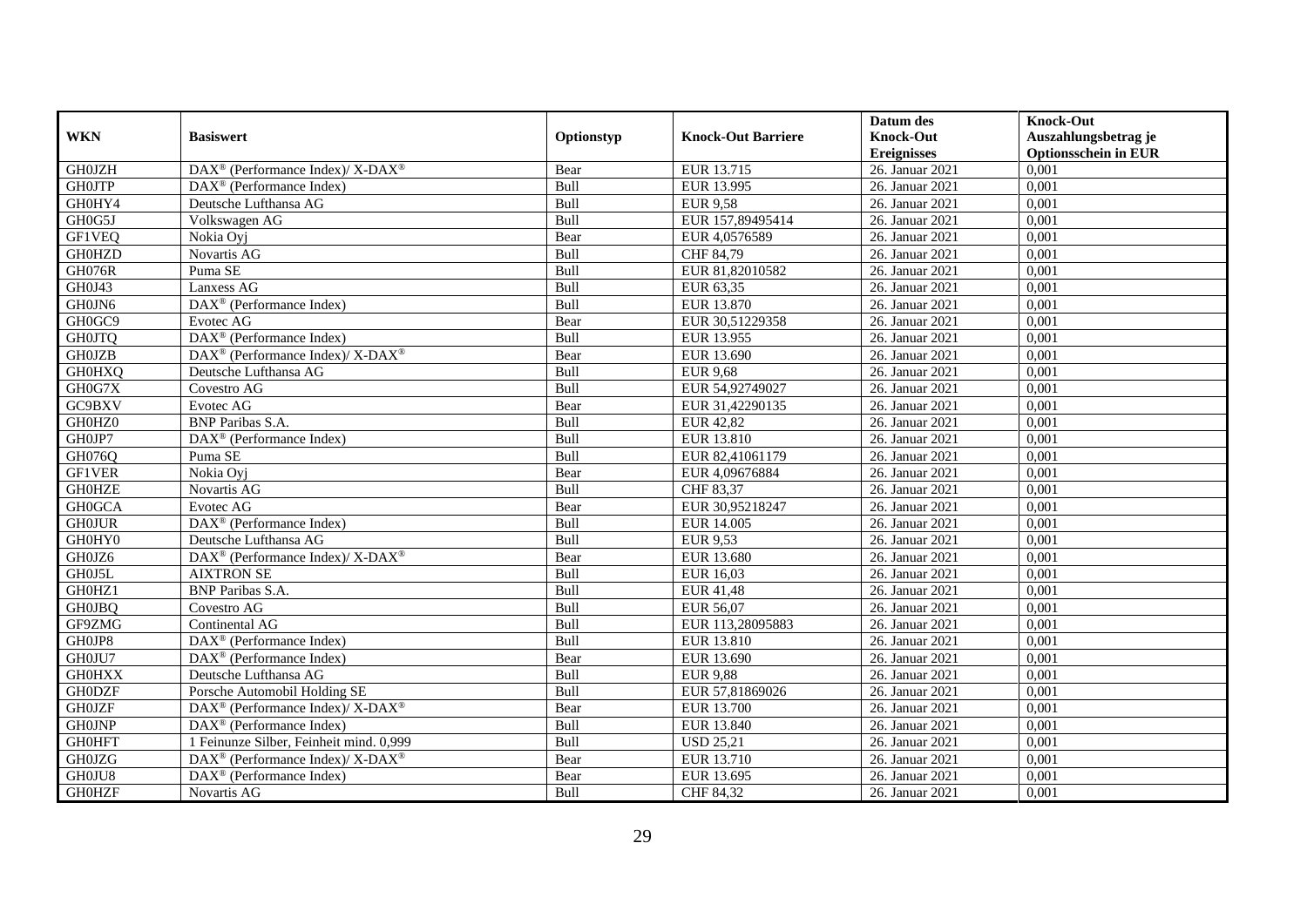|               |                                                              |            |                           | Datum des          | <b>Knock-Out</b>            |
|---------------|--------------------------------------------------------------|------------|---------------------------|--------------------|-----------------------------|
| <b>WKN</b>    | <b>Basiswert</b>                                             | Optionstyp | <b>Knock-Out Barriere</b> | <b>Knock-Out</b>   | Auszahlungsbetrag je        |
|               |                                                              |            |                           | <b>Ereignisses</b> | <b>Optionsschein in EUR</b> |
| GH0GC8        | Evotec AG                                                    | Bear       | EUR 30,36233145           | 26. Januar 2021    | 0,001                       |
| GH076M        | Puma SE                                                      | Bull       | EUR 82,99110918           | 26. Januar 2021    | 0,001                       |
| GH0HY2        | Deutsche Lufthansa AG                                        | Bull       | <b>EUR 9,83</b>           | 26. Januar 2021    | 0,001                       |
| <b>GH0JNQ</b> | DAX <sup>®</sup> (Performance Index)                         | Bull       | EUR 13.840                | 26. Januar 2021    | 0,001                       |
| GH0JU9        | $\overline{\text{DAX}}^{\textcircled{}}$ (Performance Index) | Bear       | EUR 13.700                | 26. Januar 2021    | 0,001                       |
| <b>GH0HZG</b> | Novartis AG                                                  | Bull       | CHF 83,84                 | 26. Januar 2021    | 0,001                       |
| GH0J5G        | <b>AIXTRON SE</b>                                            | Bull       | <b>EUR 15,95</b>          | 26. Januar 2021    | 0,001                       |
| <b>GH0GCD</b> | Evotec AG                                                    | Bear       | EUR 30,2223668            | 26. Januar 2021    | 0,001                       |
| <b>GH0JZD</b> | DAX <sup>®</sup> (Performance Index)/ X-DAX <sup>®</sup>     | Bear       | EUR 13.695                | 26. Januar 2021    | 0,001                       |
| <b>GH0HXS</b> | Deutsche Lufthansa AG                                        | Bull       | EUR 9,63                  | 26. Januar 2021    | 0,001                       |
| <b>GH0JNH</b> | $\overline{\text{DAX}^{\otimes}}$ (Performance Index)        | Bull       | EUR 13.850                | 26. Januar 2021    | 0,001                       |
| GH0J4K        | Deutsche Wohnen AG                                           | Bear       | EUR 42,16                 | 26. Januar 2021    | 0,001                       |
| <b>GH0JTK</b> | $\text{DAX}^{\textcircled{n}}$ (Performance Index)           | Bull       | EUR 13.965                | 26. Januar 2021    | 0,001                       |
| <b>GH0HYU</b> | Deutsche Lufthansa AG                                        | Bull       | EUR 9,73                  | 26. Januar 2021    | 0.001                       |
| <b>GH0GCE</b> | Evotec AG                                                    | Bear       | EUR 31,68199815           | 26. Januar 2021    | 0,001                       |
| <b>GH0JTL</b> | $\overline{\text{DAX}^{\otimes}}$ (Performance Index)        | Bull       | EUR 13.920                | 26. Januar 2021    | 0,001                       |
| <b>GH0JNJ</b> | DAX <sup>®</sup> (Performance Index)                         | Bull       | EUR 13.850                | 26. Januar 2021    | 0,001                       |
| <b>GH0JUM</b> | DAX <sup>®</sup> (Performance Index)                         | Bull       | <b>EUR 14.010</b>         | 26. Januar 2021    | 0,001                       |
| <b>GH078Y</b> | Kion Group AG                                                | Bull       | EUR 71,87460357           | 26. Januar 2021    | 0,001                       |
| <b>GH0JNB</b> | DAX <sup>®</sup> (Performance Index)                         | Bull       | EUR 13.860                | 26. Januar 2021    | 0,001                       |
| <b>GH0JUN</b> | DAX <sup>®</sup> (Performance Index)                         | Bull       | EUR 14.075                | 26. Januar 2021    | 0,001                       |
| <b>GH0GCB</b> | Evotec AG                                                    | Bear       | EUR 30,6622557            | 26. Januar 2021    | 0,001                       |
| <b>GH0JNC</b> | $\overline{\text{DAX}}^{\textcircled{}}$ (Performance Index) | Bull       | EUR 13.860                | 26. Januar 2021    | 0,001                       |
| <b>GH0JBS</b> | AEX-Index®                                                   | Bull       | EUR 657,21                | 26. Januar 2021    | 0,001                       |
| <b>GH0JTX</b> | $\text{DAX}^{\textcircled{p}}$ (Performance Index)           | Bull       | EUR 14.065                | 26. Januar 2021    | 0,001                       |
| <b>GH0JPD</b> | $\overline{\text{DAX}^{\otimes}}$ (Performance Index)        | Bull       | EUR 13.750                | 26. Januar 2021    | 0,001                       |
| <b>GH0GCC</b> | Evotec $\overline{AG}$                                       | Bear       | EUR 31,24210925           | 26. Januar 2021    | 0,001                       |
| <b>GH0JTY</b> | DAX <sup>®</sup> (Performance Index)                         | Bull       | EUR 14.015                | 26. Januar 2021    | 0,001                       |
| <b>GH0JBT</b> | $AEX-Index^{\circledR}$                                      | Bull       | EUR 656,54                | 26. Januar 2021    | 0,001                       |
| <b>GHOJPE</b> | DAX <sup>®</sup> (Performance Index)                         | Bull       | EUR 13.750                | 26. Januar 2021    | 0,001                       |
| <b>GH0GCQ</b> | Evotec AG                                                    | Bear       | EUR 30,80222035           | 26. Januar 2021    | 0,001                       |
| <b>GH0JTR</b> | DAX <sup>®</sup> (Performance Index)                         | Bull       | EUR 13.975                | 26. Januar 2021    | 0,001                       |
| GH0JN1        | DAX <sup>®</sup> (Performance Index)                         | Bull       | <b>EUR 13.870</b>         | 26. Januar 2021    | 0,001                       |
| GH0JC3        | $AEX-Index^{\circledR}$                                      | Bull       | EUR 657,88                | 26. Januar 2021    | 0,001                       |
| <b>GH0JTS</b> | $\overline{\text{DAX}}^{\textcirc}$ (Performance Index)      | Bull       | EUR 13.930                | 26. Januar 2021    | 0,001                       |
| GH0JP3        | DAX <sup>®</sup> (Performance Index)                         | Bull       | EUR 13.820                | 26. Januar 2021    | 0,001                       |
| GH0JU3        | $\text{DAX}^{\otimes}$ (Performance Index)                   | Bull       | <b>EUR 14.000</b>         | 26. Januar 2021    | 0,001                       |
| GH0JP4        | $\text{DAX}^{\textcircled{n}}$ (Performance Index)           | Bull       | EUR 13.810                | 26. Januar 2021    | 0,001                       |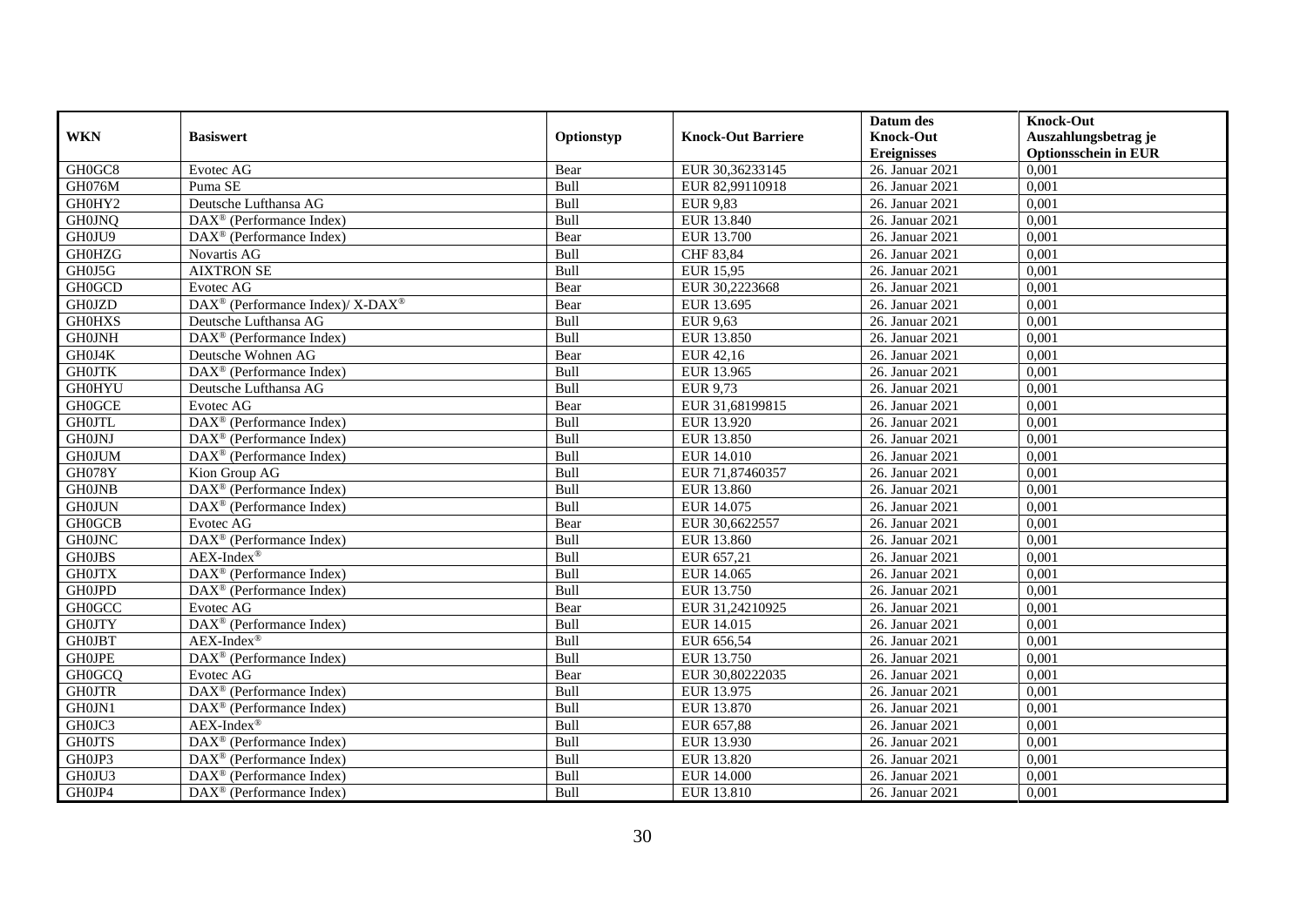|               |                                                         |            |                           | Datum des          | <b>Knock-Out</b>            |
|---------------|---------------------------------------------------------|------------|---------------------------|--------------------|-----------------------------|
| <b>WKN</b>    | <b>Basiswert</b>                                        | Optionstyp | <b>Knock-Out Barriere</b> | <b>Knock-Out</b>   | Auszahlungsbetrag je        |
|               |                                                         |            |                           | <b>Ereignisses</b> | <b>Optionsschein in EUR</b> |
| GH0JU4        | DAX <sup>®</sup> (Performance Index)                    | Bull       | EUR 13.980                | 26. Januar 2021    | 0,001                       |
| GH0JN7        | $DAX^{\circledR}$ (Performance Index)                   | Bull       | <b>EUR 13.860</b>         | 26. Januar 2021    | 0,001                       |
| <b>GH0JUA</b> | DAX <sup>®</sup> (Performance Index)                    | Bear       | EUR 13.710                | 26. Januar 2021    | 0,001                       |
| GH0JP9        | $\text{DAX}^{\otimes}$ (Performance Index)              | Bull       | <b>EUR 13.780</b>         | 26. Januar 2021    | 0,001                       |
| <b>GH0JVL</b> | DAX <sup>®</sup> (Performance Index)                    | Bull       | EUR 14.125                | 26. Januar 2021    | 0,001                       |
| <b>GH0JPA</b> | $\text{DAX}^{\circledast}$ (Performance Index)          | Bull       | EUR 13.750                | 26. Januar 2021    | 0,001                       |
| <b>GH0JTZ</b> | $\text{DAX}^{\textcircled{n}}$ (Performance Index)      | Bull       | EUR 14.085                | 26. Januar 2021    | 0,001                       |
| <b>GH0JMV</b> | $\text{DAX}^{\textcircled{}}$ (Performance Index)       | Bull       | EUR 13.875                | 26. Januar 2021    | 0,001                       |
| GH0JU0        | $\text{DAX}^{\textcircled{D}}$ (Performance Index)      | Bull       | EUR 14.055                | 26. Januar 2021    | 0,001                       |
| <b>GH0JNX</b> | $DAX^{\otimes}$ (Performance Index)                     | Bull       | EUR 13.825                | 26. Januar 2021    | 0,001                       |
| <b>GH0JTT</b> | DAX <sup>®</sup> (Performance Index)                    | Bull       | EUR 13.940                | 26. Januar 2021    | 0,001                       |
| <b>GH0JNY</b> | $\overline{\text{DAX}^{\otimes}}$ (Performance Index)   | Bull       | EUR 13.825                | 26. Januar 2021    | 0,001                       |
| <b>GH0JTU</b> | $\text{DAX}^{\circledast}$ (Performance Index)          | Bull       | EUR 13.915                | 26. Januar 2021    | 0,001                       |
| <b>GH0JNZ</b> | DAX <sup>®</sup> (Performance Index)                    | Bull       | EUR 13.820                | 26. Januar 2021    | 0,001                       |
| <b>GH0JVM</b> | DAX <sup>®</sup> (Performance Index)                    | Bull       | <b>EUR 14.100</b>         | 26. Januar 2021    | 0,001                       |
| GH0JN9        | DAX <sup>®</sup> (Performance Index)                    | Bull       | EUR 13.860                | 26. Januar 2021    | 0,001                       |
| <b>GH0JVN</b> | DAX <sup>®</sup> (Performance Index)                    | Bull       | EUR 14.135                | 26. Januar 2021    | 0,001                       |
| <b>GH0JNA</b> | $\overline{\text{DAX}}^{\textcirc}$ (Performance Index) | Bull       | EUR 13.860                | 26. Januar 2021    | 0,001                       |
| <b>GH0JTN</b> | DAX <sup>®</sup> (Performance Index)                    | Bull       | EUR 13.925                | 26. Januar 2021    | 0,001                       |
| <b>GH0JPB</b> | DAX <sup>®</sup> (Performance Index)                    | Bull       | EUR 13.750                | 26. Januar 2021    | 0,001                       |
| <b>GH0JUP</b> | DAX <sup>®</sup> (Performance Index)                    | Bull       | EUR 14.045                | 26. Januar 2021    | 0,001                       |
| <b>GH0JPC</b> | $\overline{\text{DAX}^{\otimes}}$ (Performance Index)   | Bull       | EUR 13.750                | 26. Januar 2021    | 0,001                       |
| <b>GH0JVR</b> | $\text{DAX}^{\circledast}$ (Performance Index)          | Bull       | EUR 14.175                | 26. Januar 2021    | 0,001                       |
| <b>GH0JMK</b> | DAX <sup>®</sup> (Performance Index)                    | Bull       | EUR 13.890                | 26. Januar 2021    | 0,001                       |
| <b>GH0JVS</b> | DAX <sup>®</sup> (Performance Index)                    | Bull       | EUR 14.170                | 26. Januar 2021    | 0,001                       |
| <b>GH0JNM</b> | $\text{DAX}^{\otimes}$ (Performance Index)              | Bull       | EUR 13.840                | 26. Januar 2021    | 0,001                       |
| <b>GH0JWB</b> | $\text{DAX}^{\circledast}$ (Performance Index)          | Bear       | EUR 13.665                | 26. Januar 2021    | 0,001                       |
| <b>GH0JNN</b> | $\text{DAX}^{\textcircled{p}}$ (Performance Index)      | Bull       | EUR 13.840                | 26. Januar 2021    | 0.001                       |
| <b>GH0JWC</b> | $\text{DAX}^{\textcircled{p}}$ (Performance Index)      | Bear       | EUR 13.670                | 26. Januar 2021    | 0,001                       |
| <b>GH0JMD</b> | $DAX^{\otimes}$ (Performance Index)                     | Bull       | <b>EUR 13.900</b>         | 26. Januar 2021    | 0,001                       |
| <b>GH0JWD</b> | DAX <sup>®</sup> (Performance Index)                    | Bear       | EUR 13.675                | 26. Januar 2021    | 0,001                       |
| <b>GH0JNF</b> | DAX <sup>®</sup> (Performance Index)                    | Bull       | <b>EUR 13.850</b>         | 26. Januar 2021    | 0.001                       |
| <b>GH0JXD</b> | $\overline{\text{DAX}^{\otimes}}$ (Performance Index)   | Bull       | EUR 13.950                | 26. Januar 2021    | 0,001                       |
| <b>GH0JNG</b> | DAX <sup>®</sup> (Performance Index)                    | Bull       | EUR 13.850                | 26. Januar 2021    | 0,001                       |
| <b>GH0JVP</b> | $\text{DAX}^{\textcircled{n}}$ (Performance Index)      | Bull       | EUR 14.110                | 26. Januar 2021    | 0,001                       |
| <b>GH0JNR</b> | $\text{DAX}^{\textcircled{n}}$ (Performance Index)      | Bull       | EUR 13.830                | 26. Januar 2021    | 0,001                       |
| <b>GH0JVQ</b> | $\text{DAX}^{\otimes}$ (Performance Index)              | Bull       | EUR 14.030                | 26. Januar 2021    | 0,001                       |
| <b>GH0JWS</b> | $\overline{\text{DAX}}^{\textcirc}$ (Performance Index) | Bear       | EUR 13.645                | 26. Januar 2021    | 0,001                       |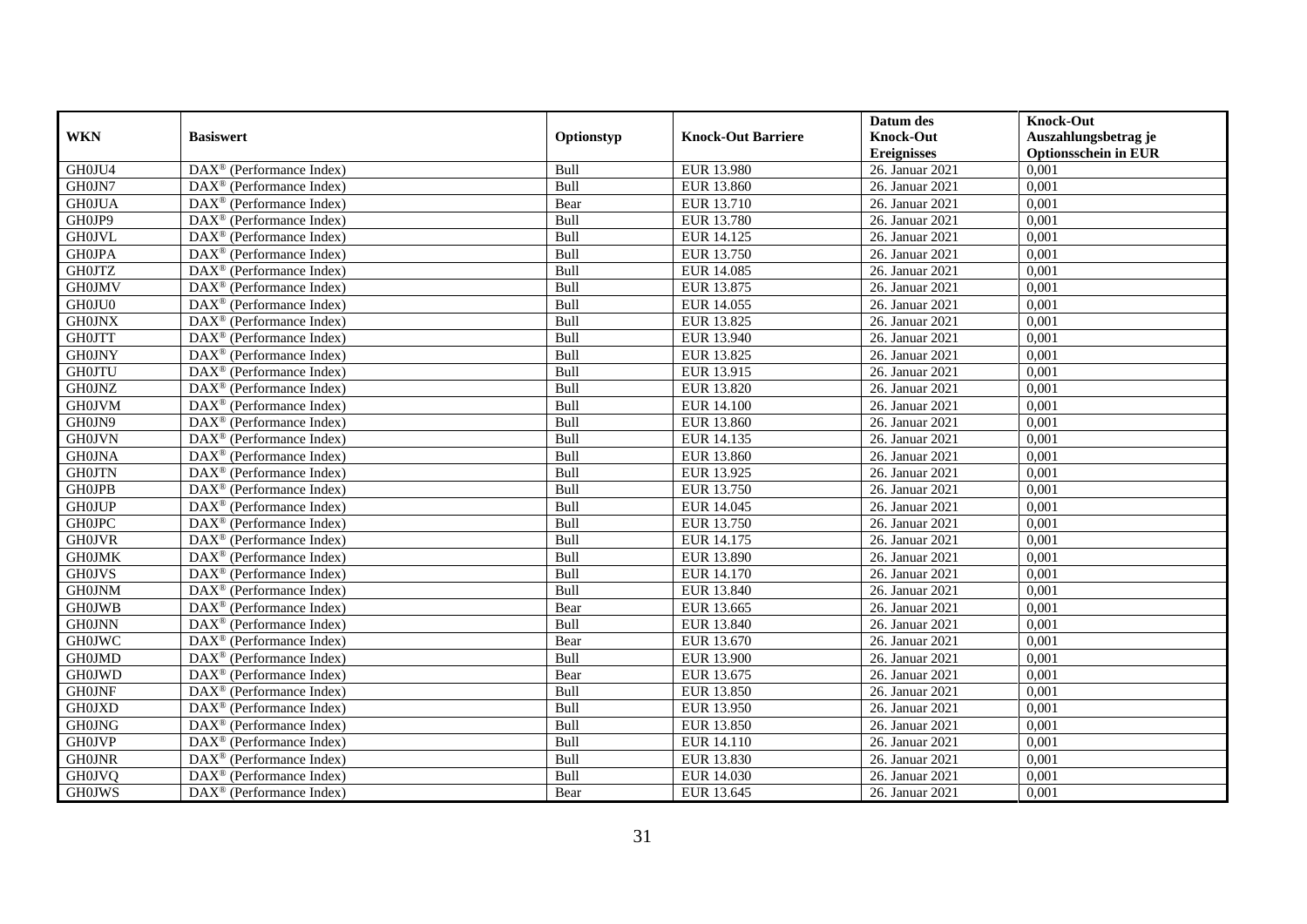|               |                                                         |            |                           | Datum des          | <b>Knock-Out</b>            |
|---------------|---------------------------------------------------------|------------|---------------------------|--------------------|-----------------------------|
| <b>WKN</b>    | <b>Basiswert</b>                                        | Optionstyp | <b>Knock-Out Barriere</b> | <b>Knock-Out</b>   | Auszahlungsbetrag je        |
|               |                                                         |            |                           | <b>Ereignisses</b> | <b>Optionsschein in EUR</b> |
| <b>GH0JNS</b> | DAX <sup>®</sup> (Performance Index)                    | Bull       | EUR 13.830                | 26. Januar 2021    | 0,001                       |
| GH0JW1        | $DAX^{\circledR}$ (Performance Index)                   | Bull       | EUR 13.935                | 26. Januar 2021    | 0,001                       |
| <b>GH0JNV</b> | DAX <sup>®</sup> (Performance Index)                    | Bull       | EUR 13.825                | 26. Januar 2021    | 0,001                       |
| GH0JW2        | $\text{DAX}^{\otimes}$ (Performance Index)              | Bull       | EUR 14.140                | 26. Januar 2021    | 0,001                       |
| <b>GH0JNW</b> | DAX <sup>®</sup> (Performance Index)                    | Bull       | EUR 13.825                | 26. Januar 2021    | 0,001                       |
| <b>GH0JVV</b> | $\text{DAX}^{\circledast}$ (Performance Index)          | Bull       | EUR 14.160                | 26. Januar 2021    | 0,001                       |
| <b>GH0JNK</b> | $\text{DAX}^{\textcircled{n}}$ (Performance Index)      | Bull       | EUR 13.840                | 26. Januar 2021    | 0,001                       |
| <b>GH0JVW</b> | $\text{DAX}^{\textcircled{}}$ (Performance Index)       | Bull       | <b>EUR 14.180</b>         | 26. Januar 2021    | 0,001                       |
| GH0JN3        | $\text{DAX}^{\textcircled{p}}$ (Performance Index)      | Bull       | EUR 13.870                | 26. Januar 2021    | 0,001                       |
| <b>GH0JWX</b> | $DAX^{\otimes}$ (Performance Index)                     | Bull       | EUR 14.130                | 26. Januar 2021    | 0,001                       |
| GH0JN4        | DAX <sup>®</sup> (Performance Index)                    | Bull       | EUR 13.870                | 26. Januar 2021    | 0,001                       |
| GH0JW5        | $\overline{\text{DAX}^{\otimes}}$ (Performance Index)   | Bull       | <b>EUR 14.090</b>         | 26. Januar 2021    | 0,001                       |
| GH0JP5        | $\text{DAX}^{\circledast}$ (Performance Index)          | Bull       | EUR 13.810                | 26. Januar 2021    | 0,001                       |
| GH0JW6        | DAX <sup>®</sup> (Performance Index)                    | Bull       | EUR 14.070                | 26. Januar 2021    | 0,001                       |
| GH0JP6        | DAX <sup>®</sup> (Performance Index)                    | Bull       | EUR 13.810                | 26. Januar 2021    | 0,001                       |
| <b>GH0JMR</b> | DAX <sup>®</sup> (Performance Index)                    | Bull       | <b>EUR 13.880</b>         | 26. Januar 2021    | 0,001                       |
| GH0JW9        | DAX <sup>®</sup> (Performance Index)                    | Bear       | EUR 13.655                | 26. Januar 2021    | 0,001                       |
| <b>GH0JNT</b> | $\overline{\text{DAX}}^{\textcirc}$ (Performance Index) | Bull       | EUR 13.830                | 26. Januar 2021    | 0,001                       |
| <b>GH0JWA</b> | DAX <sup>®</sup> (Performance Index)                    | Bear       | EUR 13.650                | 26. Januar 2021    | 0,001                       |
| <b>GH0JVZ</b> | DAX <sup>®</sup> (Performance Index)                    | Bull       | EUR 14.150                | 26. Januar 2021    | 0,001                       |
| <b>GH0JNU</b> | DAX <sup>®</sup> (Performance Index)                    | Bull       | EUR 13.825                | 26. Januar 2021    | 0,001                       |
| GH0JW0        | $\overline{\text{DAX}^{\otimes}}$ (Performance Index)   | Bull       | EUR 14.035                | 26. Januar 2021    | 0,001                       |
| <b>GH0JND</b> | $\text{DAX}^{\circledast}$ (Performance Index)          | Bull       | EUR 13.850                | 26. Januar 2021    | 0,001                       |
| <b>GH0JVH</b> | DAX <sup>®</sup> (Performance Index)                    | Bull       | EUR 14.185                | 26. Januar 2021    | 0,001                       |
| <b>GH0JPF</b> | DAX <sup>®</sup> (Performance Index)                    | Bull       | EUR 13.730                | 26. Januar 2021    | 0,001                       |
| <b>GH0JWL</b> | $\text{DAX}^{\otimes}$ (Performance Index)              | Bull       | EUR 14.095                | 26. Januar 2021    | 0,001                       |
| GH0JP0        | $\text{DAX}^{\circledast}$ (Performance Index)          | Bull       | EUR 13.820                | 26. Januar 2021    | 0,001                       |
| GH0JP1        | $\text{DAX}^{\textcircled{p}}$ (Performance Index)      | Bull       | EUR 13.820                | 26. Januar 2021    | 0.001                       |
| <b>GH0JZS</b> | $\text{DAX}^{\textcircled{p}}$ (Performance Index)      | Bull       | EUR 14.105                | 26. Januar 2021    | 0,001                       |
| GH0JP2        | $\text{DAX}^{\textcircled{p}}$ (Performance Index)      | Bull       | EUR 13.820                | 26. Januar 2021    | 0,001                       |
| <b>GH0JVT</b> | DAX <sup>®</sup> (Performance Index)                    | Bull       | <b>EUR 14.050</b>         | 26. Januar 2021    | 0,001                       |
| <b>GH0JVU</b> | DAX <sup>®</sup> (Performance Index)                    | Bull       | EUR 14.165                | 26. Januar 2021    | 0.001                       |
| GH0JW7        | $\overline{\text{DAX}^{\otimes}}$ (Performance Index)   | Bear       | EUR 13.685                | 26. Januar 2021    | 0,001                       |
| GH0JW8        | DAX <sup>®</sup> (Performance Index)                    | Bear       | EUR 13.660                | 26. Januar 2021    | 0,001                       |
| <b>GH0JZE</b> | $\text{DAX}^{\textcircled{n}}$ (Performance Index)      | Bull       | EUR 14.040                | 26. Januar 2021    | 0,001                       |
| <b>GH0JWE</b> | $\text{DAX}^{\textcircled{n}}$ (Performance Index)      | Bear       | EUR 13.680                | 26. Januar 2021    | 0,001                       |
| GH0JW3        | $\text{DAX}^{\otimes}$ (Performance Index)              | Bull       | EUR 14.120                | 26. Januar 2021    | 0,001                       |
| GH0JW4        | $\overline{\text{DAX}}^{\textcirc}$ (Performance Index) | Bull       | EUR 14.115                | 26. Januar 2021    | 0,001                       |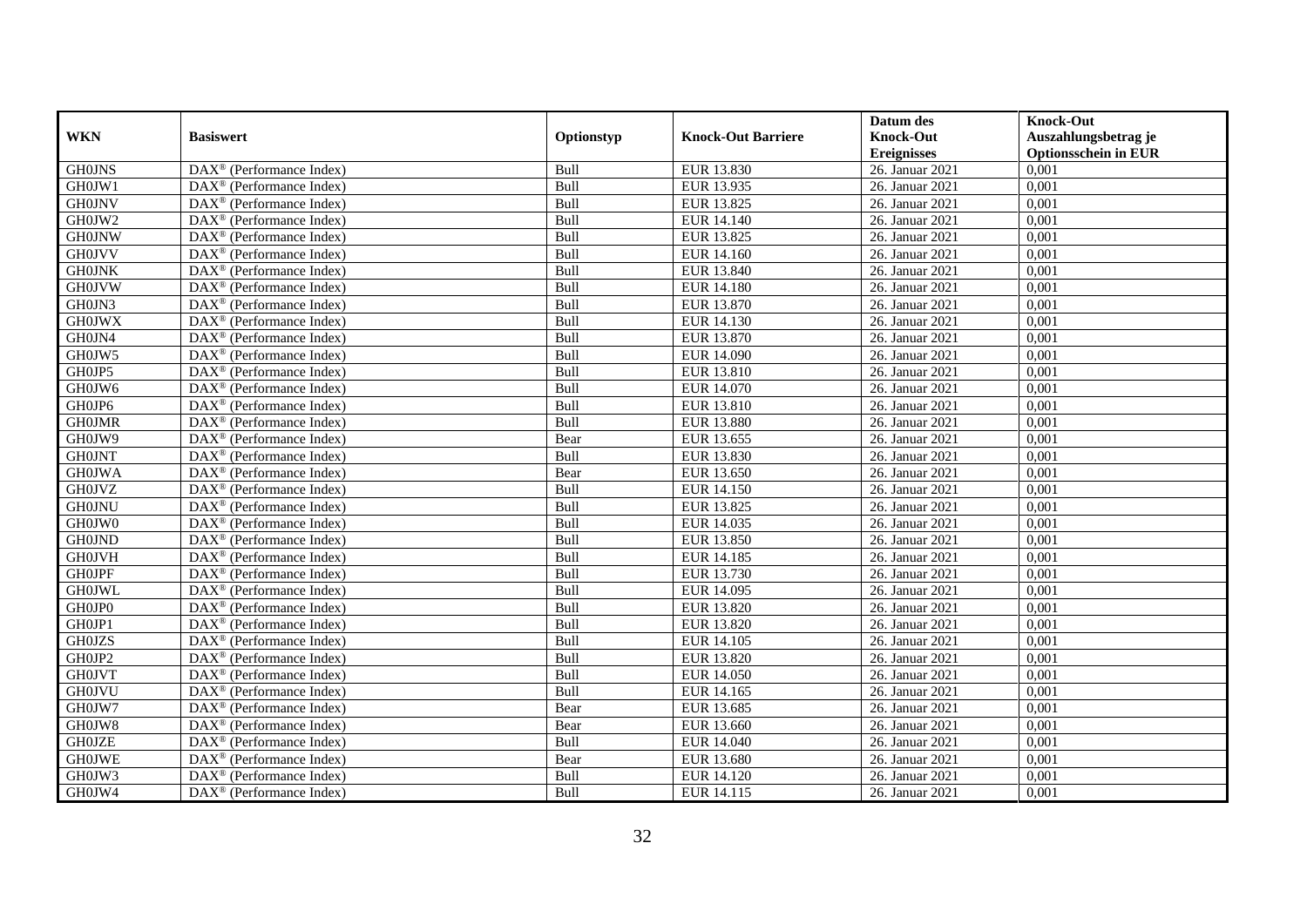|               |                                                                    |            |                           | Datum des          | <b>Knock-Out</b>            |
|---------------|--------------------------------------------------------------------|------------|---------------------------|--------------------|-----------------------------|
| <b>WKN</b>    | <b>Basiswert</b>                                                   | Optionstyp | <b>Knock-Out Barriere</b> | <b>Knock-Out</b>   | Auszahlungsbetrag je        |
|               |                                                                    |            |                           | <b>Ereignisses</b> | <b>Optionsschein in EUR</b> |
| <b>GH0JZA</b> | $\overline{\text{DAX}}^{\textcirc}$ (Performance Index)            | Bull       | EUR 13.990                | 26. Januar 2021    | 0,001                       |
| <b>GH0JVX</b> | $DAX^{\circledR}$ (Performance Index)                              | Bull       | EUR 14.155                | 26. Januar 2021    | 0,001                       |
| <b>GH0JVY</b> | DAX <sup>®</sup> (Performance Index)                               | Bull       | EUR 14.145                | 26. Januar 2021    | 0,001                       |
| <b>GH0JZV</b> | $\text{DAX}^{\textcircled{n}}$ (Performance Index)                 | Bear       | EUR 13.640                | 26. Januar 2021    | 0,001                       |
| <b>GH0JYY</b> | DAX <sup>®</sup> (Performance Index)                               | Bull       | EUR 13.985                | 26. Januar 2021    | 0,001                       |
| <b>GH0JUV</b> | DAX <sup>®</sup> (Performance Index)                               | Bear       | EUR 13.770                | 26. Januar 2021    | 0,001                       |
| GH0JU6        | $\text{DAX}^{\textcircled{n}}$ (Performance Index)                 | Bear       | EUR 13.740                | 26. Januar 2021    | 0,001                       |
| <b>GH0JYM</b> | $DAX^{\circledcirc}$ (Performance Index)/ X-DAX <sup>®</sup>       | Bear       | <b>EUR 13.780</b>         | 26. Januar 2021    | 0,001                       |
| <b>GH0JUX</b> | $DAX^{\circledR}$ (Performance Index)                              | Bear       | EUR 13.780                | 26. Januar 2021    | 0,001                       |
| <b>GH0JYN</b> | DAX <sup>®</sup> (Performance Index)/ X-DAX <sup>®</sup>           | Bear       | EUR 13.775                | 26. Januar 2021    | 0,001                       |
| <b>GH0JUT</b> | $\overline{\text{DAX}}^{\textcirc}$ (Performance Index)            | Bear       | EUR 13.760                | 26. Januar 2021    | 0,001                       |
| <b>GH0JZP</b> | $\text{DAX}^{\circledR}$ (Performance Index)/ X-DAX <sup>®</sup>   | Bear       | EUR 13.740                | 26. Januar 2021    | 0,001                       |
| <b>GH0JUU</b> | $\text{DAX}^{\circledast}$ (Performance Index)                     | Bear       | EUR 13.765                | 26. Januar 2021    | 0,001                       |
| <b>GH0JYH</b> | $\text{DAX}^{\circledast}$ (Performance Index)/ X-DAX <sup>®</sup> | Bear       | EUR 13.750                | 26. Januar 2021    | 0,001                       |
| <b>GH0JUF</b> | $\text{DAX}^{\circledast}$ (Performance Index)                     | Bear       | EUR 13.745                | 26. Januar 2021    | 0,001                       |
| <b>GH0JZJ</b> | DAX <sup>®</sup> (Performance Index)/ X-DAX <sup>®</sup>           | Bear       | EUR 13.720                | 26. Januar 2021    | 0,001                       |
| <b>GH0JUG</b> | DAX <sup>®</sup> (Performance Index)                               | Bear       | EUR 13.755                | 26. Januar 2021    | 0,001                       |
| <b>GH0JZK</b> | $DAX^{\circledcirc}$ (Performance Index)/X-DAX <sup>®</sup>        | Bear       | EUR 13.725                | 26. Januar 2021    | 0,001                       |
| <b>GH0JUB</b> | $\text{DAX}^{\textcircled{n}}$ (Performance Index)                 | Bear       | EUR 13.720                | 26. Januar 2021    | 0,001                       |
| <b>GH0JZX</b> | $\text{DAX}^{\circledR}$ (Performance Index)/ X-DAX <sup>®</sup>   | Bear       | EUR 13.735                | 26. Januar 2021    | 0,001                       |
| <b>GH0JUJ</b> | DAX <sup>®</sup> (Performance Index)                               | Bear       | EUR 13.775                | 26. Januar 2021    | 0,001                       |
| <b>GH0JZY</b> | $\text{DAX}^{\circledR}$ (Performance Index)/ X-DAX <sup>®</sup>   | Bear       | EUR 13.745                | 26. Januar 2021    | 0,001                       |
| <b>GH0JUW</b> | $\text{DAX}^{\circledast}$ (Performance Index)                     | Bear       | EUR 13.750                | 26. Januar 2021    | 0,001                       |
| <b>GH0JZR</b> | $\text{DAX}^{\circledR}$ (Performance Index)/ X-DAX <sup>®</sup>   | Bear       | EUR 13.770                | 26. Januar 2021    | 0,001                       |
| <b>GH0JUD</b> | $\text{DAX}^{\circledast}$ (Performance Index)                     | Bear       | EUR 13.730                | 26. Januar 2021    | 0,001                       |
| <b>GH0JYJ</b> | DAX <sup>®</sup> (Performance Index)/X-DAX <sup>®</sup>            | Bear       | EUR 13.755                | 26. Januar 2021    | 0,001                       |
| GF8Y6J        | Airbus SE                                                          | Bull       | EUR 84,06841725           | 26. Januar 2021    | 0,001                       |
| <b>GH0JUE</b> | $\text{DAX}^{\textcircled{p}}$ (Performance Index)                 | Bear       | EUR 13.735                | 26. Januar 2021    | 0.001                       |
| <b>GH0JYK</b> | $DAX^{\circledcirc}$ (Performance Index)/ X-DAX <sup>®</sup>       | Bear       | EUR 13.760                | 26. Januar 2021    | 0,001                       |
| <b>GH0JUL</b> | $DAX^{\circledR}$ (Performance Index)                              | Bear       | EUR 13.725                | 26. Januar 2021    | 0,001                       |
| <b>GH0JYL</b> | DAX <sup>®</sup> (Performance Index)/ X-DAX <sup>®</sup>           | Bear       | EUR 13.765                | 26. Januar 2021    | 0,001                       |
| <b>GH0JZN</b> | $\text{DAX}^{\circledast}$ (Performance Index)/X-DAX <sup>®</sup>  | Bear       | EUR 13.730                | 26. Januar 2021    | 0.001                       |
| <b>GH0JUZ</b> | $\text{DAX}^{\textcircled{D}}$ (Performance Index)                 | Bear       | EUR 13.790                | 26. Januar 2021    | 0,001                       |
| <b>GH0JYR</b> | $\text{DAX}^{\circledR}$ (Performance Index)/ X-DAX <sup>®</sup>   | Bear       | <b>EUR 13.800</b>         | 26. Januar 2021    | 0,001                       |
| <b>GH0JUH</b> | $\text{DAX}^{\circledast}$ (Performance Index)                     | Bear       | EUR 13.785                | 26. Januar 2021    | 0,001                       |
| <b>GH0JYU</b> | DAX <sup>®</sup> (Performance Index)/X-DAX <sup>®</sup>            | Bear       | EUR 13.790                | 26. Januar 2021    | 0,001                       |
| GH09K7        | Infineon Technologies AG                                           | Bull       | EUR 33,67913039           | 26. Januar 2021    | 0,001                       |
| <b>GH0JUK</b> | DAX <sup>®</sup> (Performance Index)                               | Bear       | EUR 13.795                | 26. Januar 2021    | 0,001                       |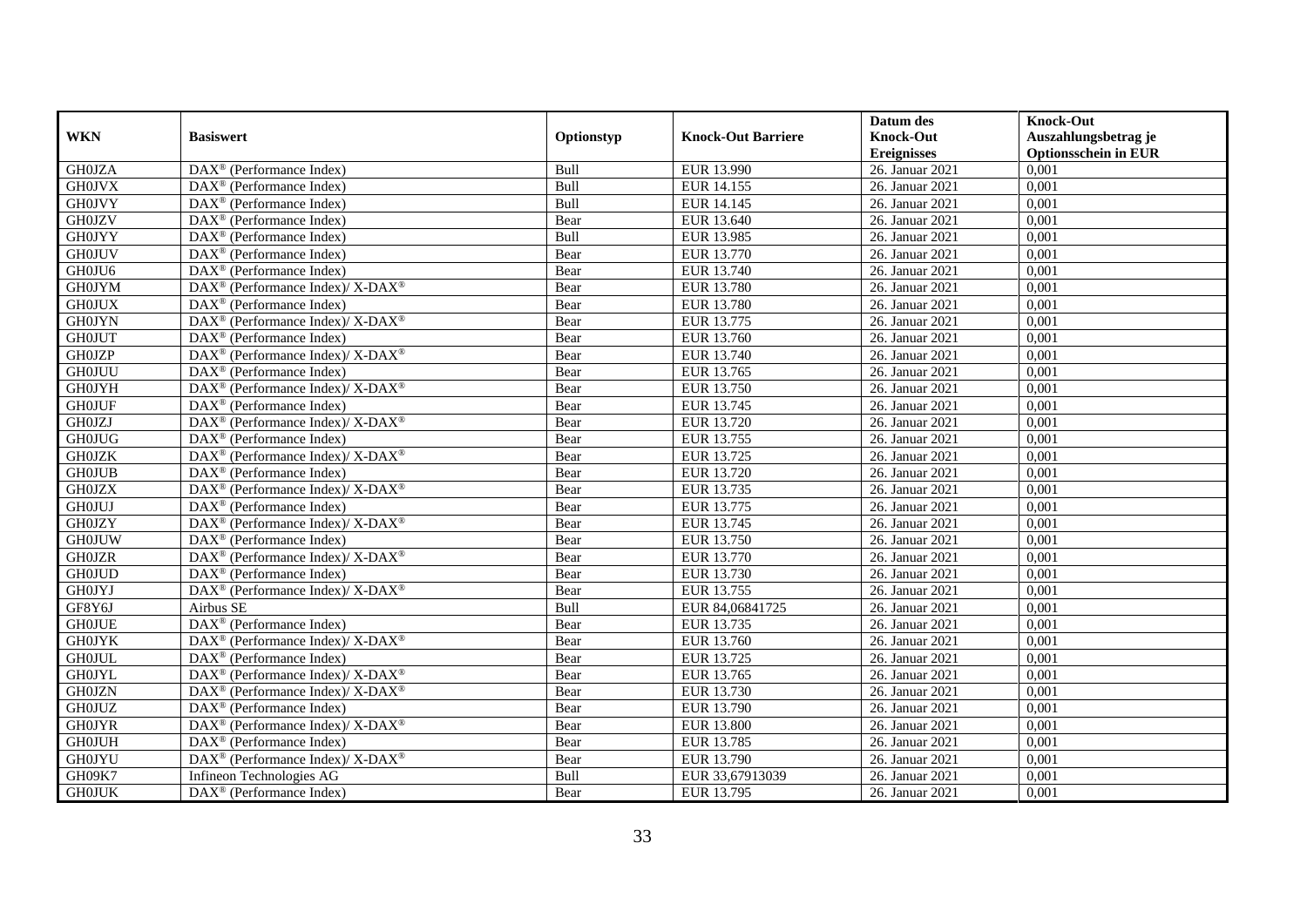|               |                                                                           |            |                           | Datum des          | <b>Knock-Out</b>            |
|---------------|---------------------------------------------------------------------------|------------|---------------------------|--------------------|-----------------------------|
| <b>WKN</b>    | <b>Basiswert</b>                                                          | Optionstyp | <b>Knock-Out Barriere</b> | <b>Knock-Out</b>   | Auszahlungsbetrag je        |
|               |                                                                           |            |                           | <b>Ereignisses</b> | <b>Optionsschein in EUR</b> |
| <b>GH0JYP</b> | DAX <sup>®</sup> (Performance Index)/ X-DAX <sup>®</sup>                  | Bear       | EUR 13.785                | 26. Januar 2021    | 0,001                       |
| <b>GH0JWK</b> | $DAX^{\circledR}$ (Performance Index)                                     | Bear       | <b>EUR 13.800</b>         | 26. Januar 2021    | 0,001                       |
| <b>GH0JYQ</b> | $DAX^{\circledast}$ (Performance Index)/ X-DAX <sup>®</sup>               | Bear       | EUR 13.795                | 26. Januar 2021    | 0,001                       |
| GF9X4W        | <b>SAP SE</b>                                                             | Bear       | EUR 107,05240737          | 26. Januar 2021    | 0,001                       |
| GF9X4X        | SAP <sub>SE</sub>                                                         | Bear       | EUR 107,10232454          | 26. Januar 2021    | 0,001                       |
| GH0J5H        | <b>AIXTRON SE</b>                                                         | Bull       | EUR 15,87                 | 26. Januar 2021    | 0.001                       |
| GF9X43        | <b>SAP SE</b>                                                             | Bear       | EUR 107,63144679          | 26. Januar 2021    | 0,001                       |
| <b>GH0JYS</b> | DAX <sup>®</sup> (Performance Index)/X-DAX <sup>®</sup>                   | Bear       | EUR 13.810                | 26. Januar 2021    | 0,001                       |
| <b>GH0JUY</b> | $\text{DAX}^{\textcircled{}}$ (Performance Index)                         | Bear       | EUR 13.810                | 26. Januar 2021    | 0,001                       |
| GF9X4B        | <b>SAP SE</b>                                                             | Bear       | EUR 107,68136396          | 26. Januar 2021    | 0,001                       |
| <b>GH0JZT</b> | DAX <sup>®</sup> (Performance Index)/ X-DAX <sup>®</sup>                  | Bear       | <b>EUR 13.805</b>         | 26. Januar 2021    | 0,001                       |
| <b>GH0JUS</b> | DAX <sup>®</sup> (Performance Index)                                      | Bear       | EUR 13.820                | 26. Januar 2021    | 0,001                       |
| <b>GH0JYT</b> | DAX <sup>®</sup> (Performance Index)/X-DAX <sup>®</sup>                   | Bear       | EUR 13.815                | 26. Januar 2021    | 0,001                       |
| GH0JV1        | $DAX^{\circledR}$ (Performance Index)                                     | Bear       | EUR 13.815                | 26. Januar 2021    | 0,001                       |
| <b>GH0JYV</b> | DAX <sup>®</sup> (Performance Index)/X-DAX <sup>®</sup>                   | Bear       | EUR 13.820                | 26. Januar 2021    | 0,001                       |
| <b>GH0JUQ</b> | $\text{DAX}^{\textcircled{}}$ (Performance Index)                         | Bear       | EUR 13.805                | 26. Januar 2021    | 0,001                       |
| GH0JV3        | $\text{DAX}^{\textcircled{}}$ (Performance Index)                         | Bear       | EUR 13.845                | 26. Januar 2021    | 0,001                       |
| <b>GH0JYX</b> | $DAX^{\circledast}$ (Performance Index)/ $\overline{X-DAX^{\circledast}}$ | Bear       | EUR 13.825                | 26. Januar 2021    | 0,001                       |
| <b>GH0JNL</b> | $DAX^{\circledR}$ (Performance Index)                                     | Bear       | EUR 13.840                | 26. Januar 2021    | 0,001                       |
| GH0JV4        | $DAX^{\circledR}$ (Performance Index)                                     | Bear       | EUR 13.830                | 26. Januar 2021    | 0,001                       |
| GH0JY2        | $DAX^{\circledast}$ (Performance Index)/ $\overline{X-DAX^{\circledast}}$ | Bear       | EUR 13.845                | 26. Januar 2021    | 0,001                       |
| GH0JV7        | $DAX^{\circledR}$ (Performance Index)                                     | Bear       | EUR 13.835                | 26. Januar 2021    | 0,001                       |
| <b>GH0JYW</b> | DAX <sup>®</sup> (Performance Index)/ X-DAX <sup>®</sup>                  | Bear       | EUR 13.835                | 26. Januar 2021    | 0,001                       |
| GH0JV0        | $\text{DAX}^{\textcircled{n}}$ (Performance Index)                        | Bear       | EUR 13.825                | 26. Januar 2021    | 0,001                       |
| <b>GH0JXZ</b> | $DAX^{\circledast}$ (Performance Index)/ X-DAX <sup>®</sup>               | Bear       | EUR 13.840                | 26. Januar 2021    | 0,001                       |
| GH0JV2        | DAX <sup>®</sup> (Performance Index)                                      | Bear       | EUR 13.840                | 26. Januar 2021    | 0,001                       |
| GH0JZ1        | $DAX^{\circledast}$ (Performance Index)/ X-DAX <sup>®</sup>               | Bear       | EUR 13.830                | 26. Januar 2021    | 0,001                       |
| GF9X3G        | <b>SAP SE</b>                                                             | Bear       | EUR 108,05075119          | 26. Januar 2021    | 0.001                       |
| GH0G9S        | Symrise AG                                                                | Bear       | EUR 103,71533332          | 26. Januar 2021    | 0,001                       |
| GF9X4U        | <b>SAPSE</b>                                                              | Bear       | EUR 108,160569            | 26. Januar 2021    | 0,001                       |
| GH0JV9        | $\text{DAX}^{\circledast}$ (Performance Index)                            | Bear       | EUR 13.850                | 26. Januar 2021    | 0,001                       |
| <b>GHOJNE</b> | $DAX^{\circledR}$ (Performance Index)                                     | Bear       | EUR 13.850                | 26. Januar 2021    | 0.001                       |
| GH0JY3        | DAX <sup>®</sup> (Performance Index)/ X-DAX <sup>®</sup>                  | Bear       | EUR 13.850                | 26. Januar 2021    | 0,001                       |
| GH0J5J        | <b>AIXTRON SE</b>                                                         | Bull       | EUR 15,79                 | 26. Januar 2021    | 0,001                       |
| <b>GH0JVA</b> | $\text{DAX}^{\textcircled{}}$ (Performance Index)                         | Bear       | EUR 13.855                | 26. Januar 2021    | 0,001                       |
| GH0JY4        | DAX <sup>®</sup> (Performance Index)/X-DAX <sup>®</sup>                   | Bear       | EUR 13.855                | 26. Januar 2021    | 0,001                       |
| GH0J1A        | Ørsted A/S                                                                | Bull       | DKK 1.231,56              | 26. Januar 2021    | 0,001                       |
| GC691G        | Umicore N.V.                                                              | Bear       | EUR 49,09709801           | 26. Januar 2021    | 0,001                       |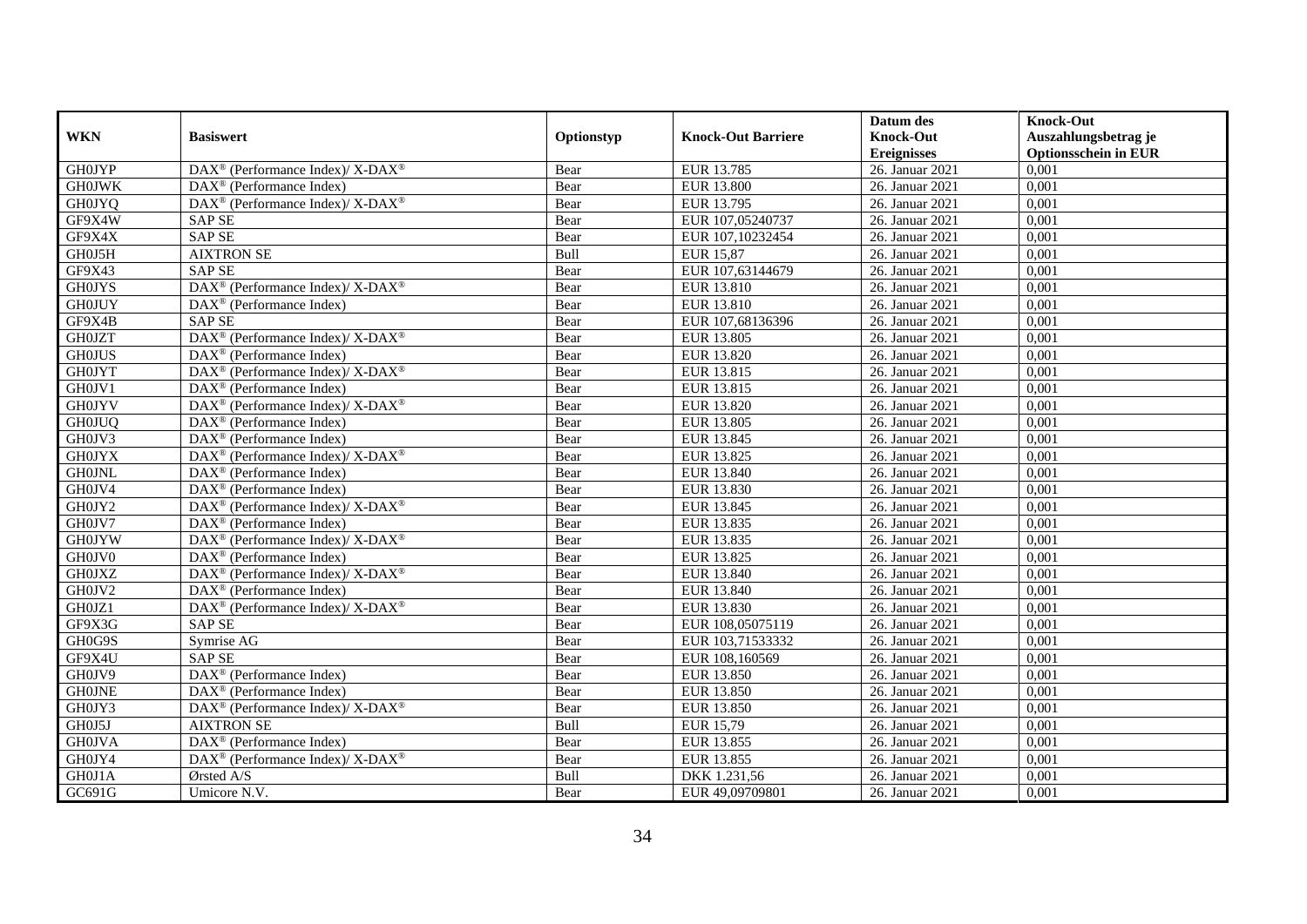|               |                                                                    |            |                           | Datum des          | <b>Knock-Out</b>            |
|---------------|--------------------------------------------------------------------|------------|---------------------------|--------------------|-----------------------------|
| <b>WKN</b>    | <b>Basiswert</b>                                                   | Optionstyp | <b>Knock-Out Barriere</b> | <b>Knock-Out</b>   | Auszahlungsbetrag je        |
|               |                                                                    |            |                           | <b>Ereignisses</b> | <b>Optionsschein in EUR</b> |
| <b>GF1VES</b> | Nokia Oyj                                                          | Bear       | EUR 4,16521127            | 26. Januar 2021    | 0,001                       |
| <b>GH0JVE</b> | $\overline{\text{DAX}^{\otimes}}$ (Performance Index)              | Bear       | EUR 13.895                | 26. Januar 2021    | 0,001                       |
| <b>GH0JYE</b> | DAX <sup>®</sup> (Performance Index)/ X-DAX <sup>®</sup>           | Bear       | EUR 13.900                | 26. Januar 2021    | 0,001                       |
| <b>GH0JMA</b> | $\text{DAX}^{\textcircled{n}}$ (Performance Index)                 | Bear       | EUR 13.910                | 26. Januar 2021    | 0,001                       |
| GH0JV5        | DAX <sup>®</sup> (Performance Index)                               | Bear       | <b>EUR 13.860</b>         | 26. Januar 2021    | 0,001                       |
| GH0JQ0        | DAX <sup>®</sup> (Performance Index)/ X-DAX <sup>®</sup>           | Bear       | EUR 13.900                | 26. Januar 2021    | 0,001                       |
| GH0JY7        | $\text{DAX}^{\circledast}$ (Performance Index)/ X-DAX <sup>®</sup> | Bear       | EUR 13.880                | 26. Januar 2021    | 0,001                       |
| <b>GH0JMM</b> | $\text{DAX}^{\textcircled{D}}$ (Performance Index)                 | Bear       | EUR 13.890                | 26. Januar 2021    | 0,001                       |
| GH0JV6        | $\text{DAX}^{\textcircled{D}}$ (Performance Index)                 | Bear       | EUR 13.905                | 26. Januar 2021    | 0,001                       |
| GH0JQ1        | DAX <sup>®</sup> (Performance Index)/ X-DAX <sup>®</sup>           | Bear       | <b>EUR 13.900</b>         | 26. Januar 2021    | 0,001                       |
| GH0JY8        | DAX <sup>®</sup> (Performance Index)/ X-DAX <sup>®</sup>           | Bear       | <b>EUR 13.860</b>         | 26. Januar 2021    | 0,001                       |
| <b>GH0JMN</b> | $\overline{\text{DAX}^{\otimes}}$ (Performance Index)              | Bear       | EUR 13.890                | 26. Januar 2021    | 0,001                       |
| <b>GH0JVC</b> | $\text{DAX}^{\circledast}$ (Performance Index)                     | Bear       | EUR 13.875                | 26. Januar 2021    | 0,001                       |
| GH0JY5        | DAX <sup>®</sup> (Performance Index)/ X-DAX <sup>®</sup>           | Bear       | EUR 13.865                | 26. Januar 2021    | 0,001                       |
| <b>GH0JVD</b> | $\text{DAX}^{\otimes}$ (Performance Index)                         | Bear       | <b>EUR 13.880</b>         | 26. Januar 2021    | 0,001                       |
| <b>GH0JMF</b> | DAX <sup>®</sup> (Performance Index)                               | Bear       | <b>EUR 13.900</b>         | 26. Januar 2021    | 0,001                       |
| GH0JY6        | DAX <sup>®</sup> (Performance Index)/X-DAX <sup>®</sup>            | Bear       | EUR 13.870                | 26. Januar 2021    | 0,001                       |
| <b>GH0JVK</b> | $DAX^{\circledR}$ (Performance Index)                              | Bear       | EUR 13.910                | 26. Januar 2021    | 0,001                       |
| <b>GH0JMG</b> | DAX <sup>®</sup> (Performance Index)                               | Bear       | <b>EUR 13.900</b>         | 26. Januar 2021    | 0,001                       |
| GH0JZ7        | $\text{DAX}^{\circledR}$ (Performance Index)/ X-DAX <sup>®</sup>   | Bear       | EUR 13.875                | 26. Januar 2021    | 0,001                       |
| <b>GH0JVF</b> | DAX <sup>®</sup> (Performance Index)                               | Bear       | EUR 13.890                | 26. Januar 2021    | 0,001                       |
| GH0JM9        | $\overline{\text{DAX}^{\otimes}}$ (Performance Index)              | Bear       | EUR 13.910                | 26. Januar 2021    | 0,001                       |
| GH0JY9        | DAX <sup>®</sup> (Performance Index)/ X-DAX <sup>®</sup>           | Bear       | EUR 13.885                | 26. Januar 2021    | 0,001                       |
| <b>GH0JVG</b> | DAX <sup>®</sup> (Performance Index)                               | Bear       | EUR 13.885                | 26. Januar 2021    | 0,001                       |
| GH0JN2        | $\overline{\text{DAX}^{\otimes}}$ (Performance Index)              | Bear       | EUR 13.870                | 26. Januar 2021    | 0,001                       |
| <b>GH0JYA</b> | $DAX^{\circledast}$ (Performance Index)/ X-DAX <sup>®</sup>        | Bear       | EUR 13.890                | 26. Januar 2021    | 0,001                       |
| <b>GH0JVB</b> | DAX <sup>®</sup> (Performance Index)                               | Bear       | EUR 13.865                | 26. Januar 2021    | 0,001                       |
| GH0JN8        | $\text{DAX}^{\textcircled{p}}$ (Performance Index)                 | Bear       | EUR 13.860                | 26. Januar 2021    | 0.001                       |
| <b>GH0JZC</b> | $DAX^{\circledcirc}$ (Performance Index)/X-DAX <sup>®</sup>        | Bear       | EUR 13.895                | 26. Januar 2021    | 0,001                       |
| GH0JV8        | $\text{DAX}^{\textcircled{p}}$ (Performance Index)                 | Bear       | EUR 13.870                | 26. Januar 2021    | 0,001                       |
| <b>GH0JMW</b> | $\text{DAX}^{\textcircled{p}}$ (Performance Index)                 | Bear       | EUR 13.875                | 26. Januar 2021    | 0,001                       |
| <b>GH0JYD</b> | DAX <sup>®</sup> (Performance Index)/ X-DAX <sup>®</sup>           | Bear       | EUR 13.910                | 26. Januar 2021    | 0,001                       |
| <b>GH0JVJ</b> | $\overline{\text{DAX}^{\otimes}}$ (Performance Index)              | Bear       | <b>EUR 13.900</b>         | 26. Januar 2021    | 0,001                       |
| <b>GH0JMX</b> | DAX <sup>®</sup> (Performance Index)                               | Bear       | EUR 13.875                | 26. Januar 2021    | 0,001                       |
| <b>GH0JYC</b> | $\text{DAX}^{\circledast}$ (Performance Index)/ X-DAX <sup>®</sup> | Bear       | EUR 13.905                | 26. Januar 2021    | 0,001                       |
| GH0JM8        | DAX <sup>®</sup> (Performance Index)                               | Bear       | EUR 13.910                | 26. Januar 2021    | 0,001                       |
| <b>GH0JML</b> | $\text{DAX}^{\otimes}$ (Performance Index)                         | Bear       | EUR 13.890                | 26. Januar 2021    | 0,001                       |
| <b>GH0JME</b> | $\text{DAX}^{\textcircled{n}}$ (Performance Index)                 | Bear       | EUR 13.900                | 26. Januar 2021    | 0,001                       |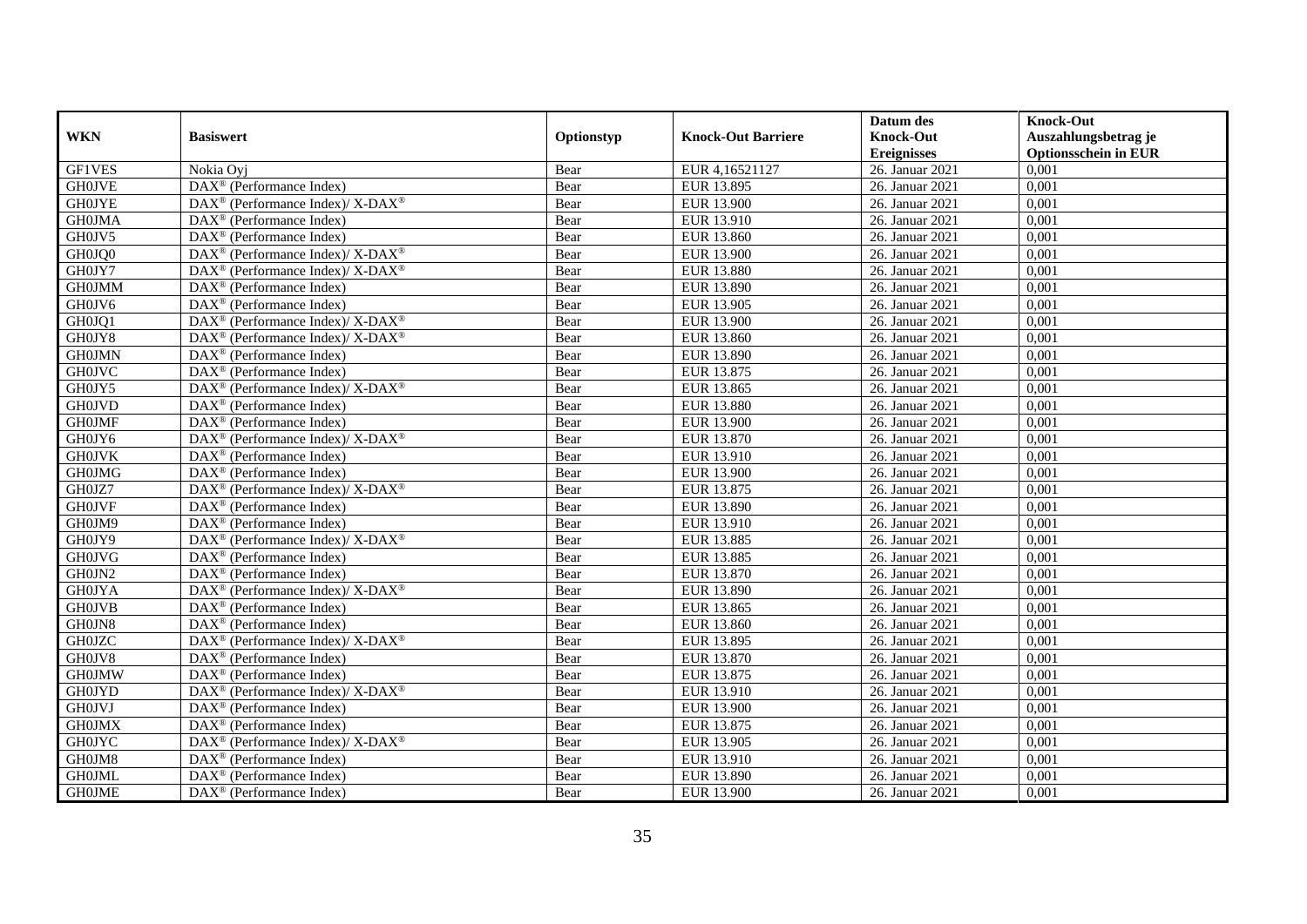|               |                                                              |            |                           | Datum des          | <b>Knock-Out</b>            |
|---------------|--------------------------------------------------------------|------------|---------------------------|--------------------|-----------------------------|
| <b>WKN</b>    | <b>Basiswert</b>                                             | Optionstyp | <b>Knock-Out Barriere</b> | <b>Knock-Out</b>   | Auszahlungsbetrag je        |
|               |                                                              |            |                           | <b>Ereignisses</b> | <b>Optionsschein in EUR</b> |
| <b>GH0JMP</b> | $\overline{\text{DAX}}^{\textcirc}$ (Performance Index)      | Bear       | <b>EUR 13.890</b>         | 26. Januar 2021    | 0,001                       |
| <b>GH0JMQ</b> | $DAX^{\circledast}$ (Performance Index)                      | Bear       | EUR 13.890                | 26. Januar 2021    | 0,001                       |
| <b>GH0JMT</b> | $DAX^{\circledR}$ (Performance Index)                        | Bear       | <b>EUR 13.880</b>         | 26. Januar 2021    | 0,001                       |
| <b>GH0JMU</b> | $DAX^{\circledast}$ (Performance Index)                      | Bear       | EUR 13.880                | 26. Januar 2021    | 0,001                       |
| <b>GH0JMH</b> | $DAX^{\circledast}$ (Performance Index)                      | Bear       | EUR 13.900                | 26. Januar 2021    | 0,001                       |
| <b>GH0JMJ</b> | $\text{DAX}^{\circledast}$ (Performance Index)               | Bear       | <b>EUR 13.900</b>         | 26. Januar 2021    | 0,001                       |
| <b>GH0JMS</b> | $DAX^{\circledR}$ (Performance Index)                        | Bear       | EUR 13.880                | 26. Januar 2021    | 0,001                       |
| <b>GH0JMB</b> | $DAX^{\circledR}$ (Performance Index)                        | Bear       | EUR 13.910                | 26. Januar 2021    | 0,001                       |
| <b>GH0JMC</b> | $DAX^{\circledast}$ (Performance Index)                      | Bear       | EUR 13.910                | 26. Januar 2021    | 0,001                       |
| <b>GH0JMY</b> | DAX <sup>®</sup> (Performance Index)                         | Bear       | EUR 13.875                | 26. Januar 2021    | 0.001                       |
| <b>GH0JMZ</b> | $DAX^{\circledR}$ (Performance Index)                        | Bear       | EUR 13.875                | 26. Januar 2021    | 0,001                       |
| GH0JN0        | $\overline{\text{DAX}}^{\textcircled{}}$ (Performance Index) | Bear       | EUR 13.875                | 26. Januar 2021    | 0,001                       |
| GF9X2U        | <b>SAP SE</b>                                                | Bear       | EUR 108,61980716          | 26. Januar 2021    | 0,001                       |
| GH0J3X        | Deutsche Wohnen AG                                           | Bear       | EUR 42,39                 | 26. Januar 2021    | 0.001                       |
| GH09K4        | Infineon Technologies AG                                     | Bull       | EUR 33,50903377           | 26. Januar 2021    | 0,001                       |
| GH0J0Z        | Ørsted A/S                                                   | Bull       | DKK 1.225,29              | 26. Januar 2021    | 0,001                       |
| GF9X2Y        | <b>SAP SE</b>                                                | Bear       | EUR 108,65974091          | 26. Januar 2021    | 0,001                       |
| GH0J0Y        | Ørsted A/S                                                   | Bull       | DKK 1.219,03              | 26. Januar 2021    | 0,001                       |
| GF6B5F        | <b>SAP SE</b>                                                | Bear       | EUR 108,77739727          | 26. Januar 2021    | 0,001                       |
| GH0E06        | Lanxess AG                                                   | Bull       | EUR 61,77368654           | 26. Januar 2021    | 0,001                       |
| GH0JM3        | DAX <sup>®</sup> (Performance Index)                         | Bear       | EUR 13.920                | 26. Januar 2021    | 0,001                       |
| <b>GH0GCK</b> | Evotec AG                                                    | Bear       | EUR 31,83196027           | 26. Januar 2021    | 0,001                       |
| GH0JM4        | $\overline{\text{DAX}^{\otimes}}$ (Performance Index)        | Bear       | EUR 13.920                | 26. Januar 2021    | 0,001                       |
| <b>GH0JLZ</b> | $DAX^{\circledR}$ (Performance Index)                        | Bear       | EUR 13.925                | 26. Januar 2021    | 0,001                       |
| GH0JM0        | $DAX^{\circledR}$ (Performance Index)                        | Bear       | EUR 13.925                | 26. Januar 2021    | 0,001                       |
| GH0JM5        | DAX <sup>®</sup> (Performance Index)                         | Bear       | EUR 13.920                | 26. Januar 2021    | 0.001                       |
| GH0JM6        | $\overline{\text{DAX}}^{\textcirc}$ (Performance Index)      | Bear       | EUR 13.920                | 26. Januar 2021    | 0,001                       |
| GH0JM7        | DAX <sup>®</sup> (Performance Index)                         | Bear       | EUR 13.920                | 26. Januar 2021    | 0,001                       |
| GH0JM1        | $DAX^{\circledast}$ (Performance Index)                      | Bear       | EUR 13.925                | 26. Januar 2021    | 0,001                       |
| GH0JM2        | $\overline{\text{DAX}}^{\textcirc}$ (Performance Index)      | Bear       | EUR 13.925                | 26. Januar 2021    | 0,001                       |
| <b>GHOJLY</b> | DAX <sup>®</sup> (Performance Index)                         | Bear       | EUR 13.925                | 26. Januar 2021    | 0,001                       |
| GF6MNV        | Evotec AG                                                    | Bear       | EUR 32,70323903           | 26. Januar 2021    | 0.001                       |
| GC41S2        | Dassault Systemes S.A.                                       | Bear       | EUR 169,50776213          | 26. Januar 2021    | 0,001                       |
| GH0J11        | Ørsted A/S                                                   | Bull       | DKK 1.212,76              | 26. Januar 2021    | 0,001                       |
| GH0GE3        | <b>VERBUND AG</b>                                            | Bull       | EUR 77,5262659            | 26. Januar 2021    | 0,001                       |
| <b>GH0GCH</b> | Evotec AG                                                    | Bear       | EUR 31,97192492           | 26. Januar 2021    | 0,001                       |
| <b>GH0GEU</b> | <b>VERBUND AG</b>                                            | Bull       | EUR 78,04630793           | 26. Januar 2021    | 0,001                       |
| <b>GH0GCJ</b> | Evotec AG                                                    | Bear       | EUR 32,12188705           | 26. Januar 2021    | 0,001                       |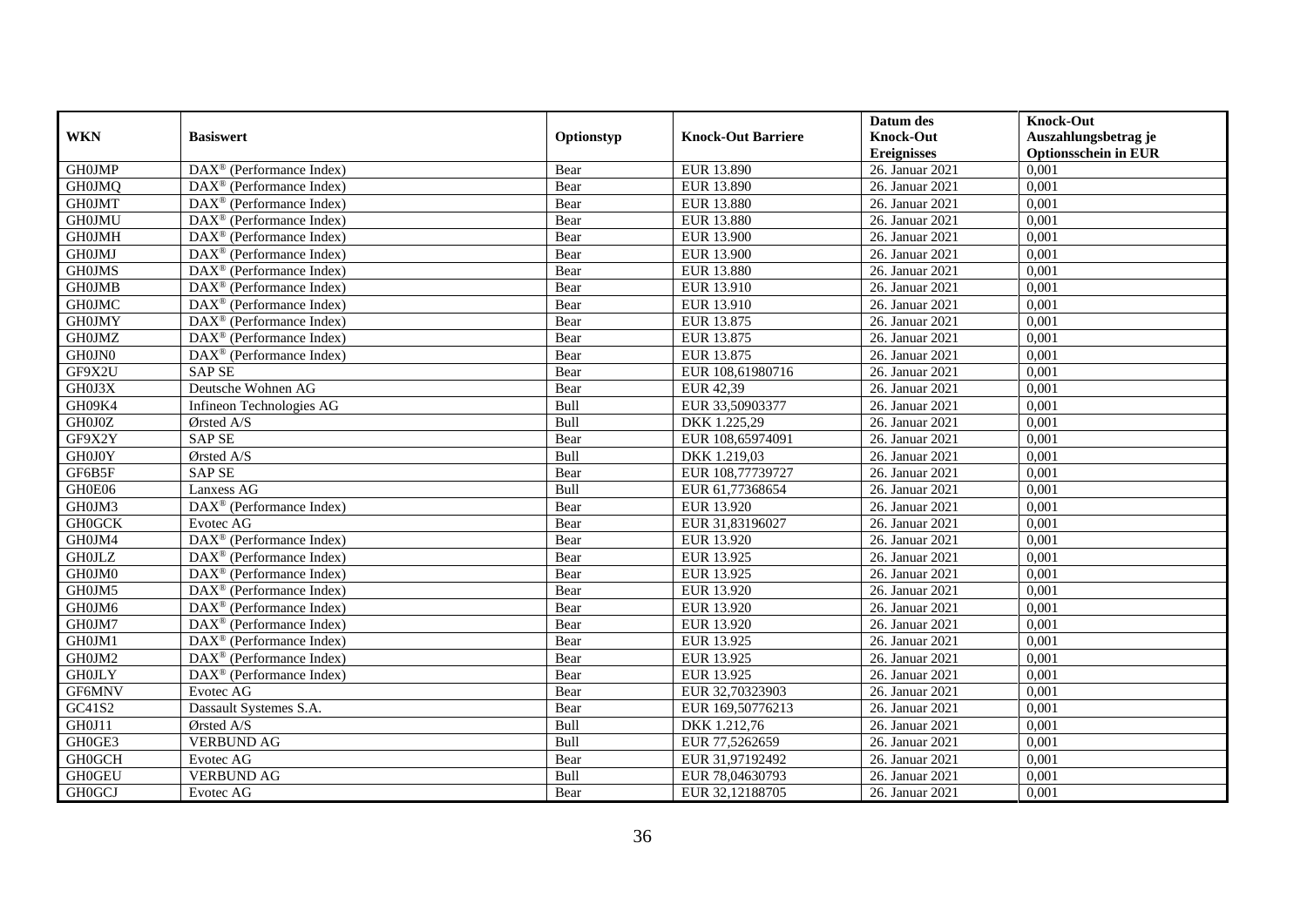|               |                                                 |            |                           | Datum des          | <b>Knock-Out</b>            |
|---------------|-------------------------------------------------|------------|---------------------------|--------------------|-----------------------------|
| <b>WKN</b>    | <b>Basiswert</b>                                | Optionstyp | <b>Knock-Out Barriere</b> | <b>Knock-Out</b>   | Auszahlungsbetrag je        |
|               |                                                 |            |                           | <b>Ereignisses</b> | <b>Optionsschein in EUR</b> |
| GH0GDA        | Evotec AG                                       | Bear       | EUR 32,26185169           | 26. Januar 2021    | 0,001                       |
| <b>GH0GBX</b> | Evotec AG                                       | Bear       | EUR 32,43180877           | 26. Januar 2021    | 0,001                       |
| GC4B3P        | Nokia Ovi                                       | Bear       | EUR 4,2550011             | 26. Januar 2021    | 0,001                       |
| GF80MM        | S&P 500 <sup>®</sup> Index                      | Bear       | <b>USD 3.870</b>          | 26. Januar 2021    | 0,001                       |
| GH0J10        | Ørsted A/S                                      | Bull       | DKK 1.206,5               | 26. Januar 2021    | 0,001                       |
| GF8ETQ        | <b>SAP SE</b>                                   | Bear       | EUR 109,02509266          | 26. Januar 2021    | 0,001                       |
| GF5F18        | Microsoft Corporation                           | Bear       | USD 230,03536128          | 26. Januar 2021    | 0,001                       |
| GF74HH        | $S\&P 500^{\circ}$ Index                        | Bear       | USD 3.864,32969554        | 26. Januar 2021    | 0,001                       |
| GH0JQ9        | S&P 500 <sup>®</sup> Index                      | Bear       | <b>USD 3.847,5</b>        | 26. Januar 2021    | 0,001                       |
| GF71NM        | Marathon Petroleum Corporation                  | Bear       | USD 47,08556964           | 26. Januar 2021    | 0,001                       |
| GC4DLE        | Johnson & Johnson                               | Bear       | USD 167,99563471          | 26. Januar 2021    | 0,001                       |
| GF7EZZ        | Beyond Meat, Inc.                               | Bear       | USD 208,03799652          | 26. Januar 2021    | 0,001                       |
| <b>GH0JQA</b> | S&P 500 <sup>®</sup> Index                      | Bear       | <b>USD 3.845</b>          | 26. Januar 2021    | 0,001                       |
| GF92H5        | Microsoft Corporation                           | Bear       | USD 231,29202613          | 26. Januar 2021    | 0,001                       |
| <b>GH0GQJ</b> | S&P 500 <sup>®</sup> Index                      | Bear       | <b>USD 3.860</b>          | 26. Januar 2021    | 0,001                       |
| GF3SVA        | Johnson & Johnson                               | Bear       | USD 173,19414113          | 26. Januar 2021    | 0,001                       |
| GF92H6        | Microsoft Corporation                           | Bear       | USD 230,55371148          | 26. Januar 2021    | 0,001                       |
| GH0JQ6        | S&P 500 <sup>®</sup> Index                      | Bear       | <b>USD 3.850</b>          | 26. Januar 2021    | 0,001                       |
| GC9GKE        | Johnson & Johnson                               | Bear       | USD 170,96085888          | 26. Januar 2021    | 0,001                       |
| <b>GH0JBX</b> | Adobe Inc.                                      | Bull       | <b>USD 470,15</b>         | 26. Januar 2021    | 0,001                       |
| <b>GH0DUL</b> | Twitter, Inc.                                   | Bear       | USD 49,66629469           | 26. Januar 2021    | 0,001                       |
| <b>GH0JQB</b> | S&P 500 <sup>®</sup> Index                      | Bear       | <b>USD 3.845</b>          | 26. Januar 2021    | 0.001                       |
| <b>GH0JQC</b> | S&P 500 <sup>®</sup> Index                      | Bear       | <b>USD 3.842,5</b>        | 26. Januar 2021    | 0,001                       |
| <b>GH0DUH</b> | Twitter, Inc.                                   | Bear       | USD 48,95691892           | 26. Januar 2021    | 0,001                       |
| <b>GH0JQD</b> | S&P 500 <sup>®</sup> Index                      | Bear       | <b>USD 3.842,5</b>        | 26. Januar 2021    | 0,001                       |
| GF7F1G        | Beyond Meat, Inc.                               | Bear       | USD 173,36499706          | 26. Januar 2021    | 0,001                       |
| <b>GH0DUQ</b> | Twitter, Inc.                                   | Bear       | USD 49,42650569           | 26. Januar 2021    | 0,001                       |
| GF61ST        | Microsoft Corporation                           | Bear       | USD 230,96489984          | 26. Januar 2021    | 0,001                       |
| <b>GH0GQH</b> | S&P 500 <sup>®</sup> Index                      | Bear       | <b>USD 3.860</b>          | 26. Januar 2021    | 0,001                       |
| GH01RY        | Moderna Inc                                     | Bear       | USD 148.34980699          | 26. Januar 2021    | 0.001                       |
| <b>GH0DUF</b> | Twitter, Inc.                                   | Bear       | USD 49,1867167            | 26. Januar 2021    | 0,001                       |
| GH0JL7        | Dow Jones Industrial Average <sup>®</sup> Index | Bear       | <b>USD 31.120</b>         | 26. Januar 2021    | 0,001                       |
| GF67CE        | Microsoft Corporation                           | Bear       | USD 232,38000686          | 26. Januar 2021    | 0,001                       |
| <b>GH0JPJ</b> | NASDAQ-100 Index®                               | Bear       | <b>USD 13.390</b>         | 26. Januar 2021    | 0,001                       |
| GH0JQ7        | S&P 500 <sup>®</sup> Index                      | Bear       | <b>USD 3.850</b>          | 26. Januar 2021    | 0,001                       |
| GH0JL8        | Dow Jones Industrial Average <sup>®</sup> Index | Bear       | <b>USD 31.100</b>         | 26. Januar 2021    | 0,001                       |
| GF9ML4        | Lululemon Athletica Inc.                        | Bull       | USD 334,88422231          | 26. Januar 2021    | 0,001                       |
| <b>GH0JPM</b> | NASDAQ-100 Index®                               | Bear       | <b>USD 13.370</b>         | 26. Januar 2021    | 0,001                       |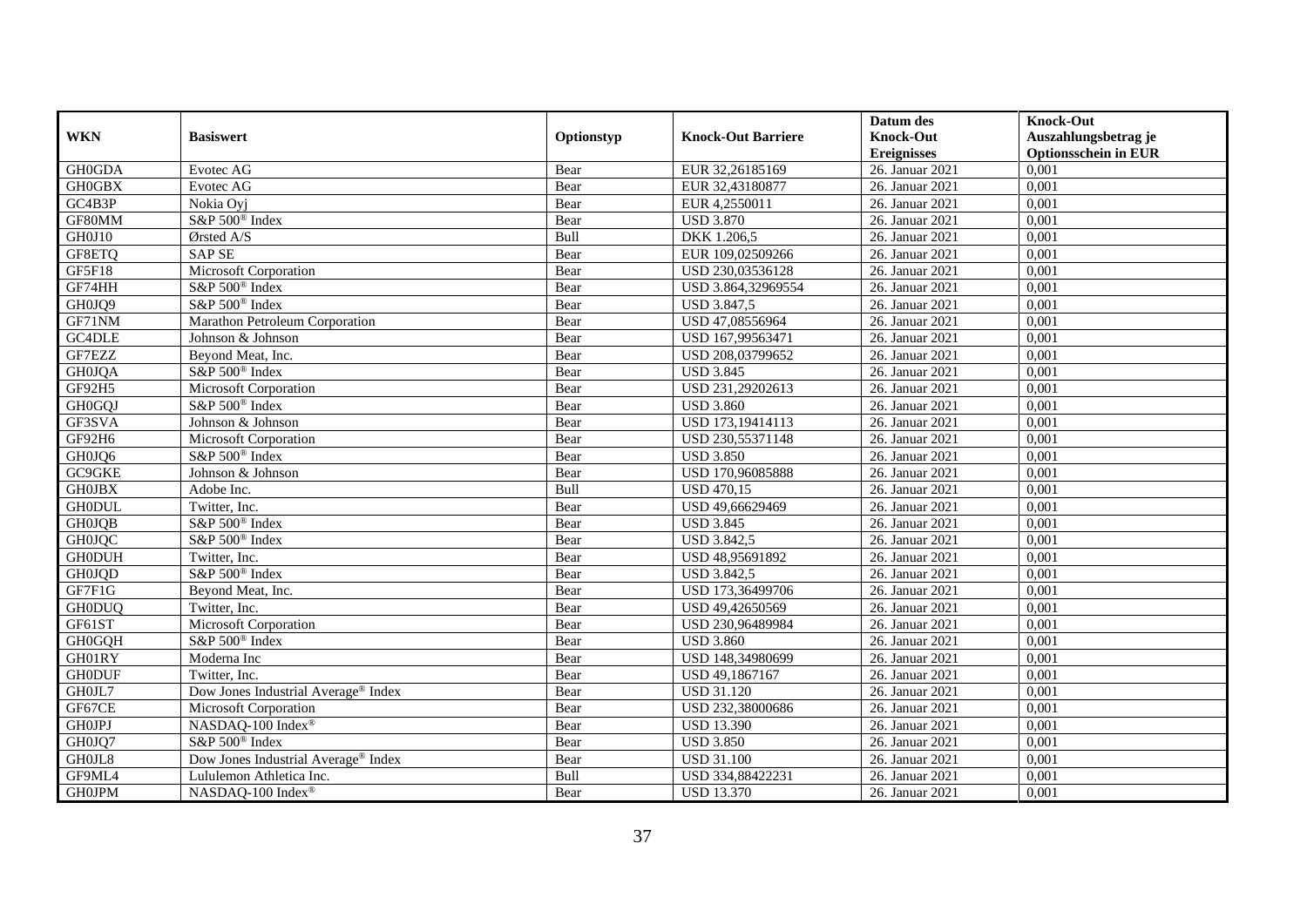|               |                                                 |            |                           | Datum des          | <b>Knock-Out</b>            |
|---------------|-------------------------------------------------|------------|---------------------------|--------------------|-----------------------------|
| <b>WKN</b>    | <b>Basiswert</b>                                | Optionstyp | <b>Knock-Out Barriere</b> | <b>Knock-Out</b>   | Auszahlungsbetrag je        |
|               |                                                 |            |                           | <b>Ereignisses</b> | <b>Optionsschein in EUR</b> |
| GF8HTR        | MSCI Inc.                                       | Bull       | USD 398,79607422          | 26. Januar 2021    | 0,001                       |
| GH0JQ8        | S&P 500 <sup>®</sup> Index                      | Bear       | <b>USD 3.847,5</b>        | 26. Januar 2021    | 0,001                       |
| GF7EZW        | Beyond Meat, Inc.                               | Bear       | USD 184,92594319          | 26. Januar 2021    | 0,001                       |
| GH0JL6        | Dow Jones Industrial Average <sup>®</sup> Index | Bear       | <b>USD 31.120</b>         | 26. Januar 2021    | 0,001                       |
| GF8CRU        | S&P 500 <sup>®</sup> Index                      | Bear       | <b>USD 3.865</b>          | 26. Januar 2021    | 0,001                       |
| <b>GHOJPK</b> | NASDAQ-100 Index®                               | Bear       | <b>USD 13.390</b>         | 26. Januar 2021    | 0,001                       |
| GF7EZX        | Beyond Meat, Inc.                               | Bear       | USD 166,42842935          | 26. Januar 2021    | 0,001                       |
| GF92G6        | Microsoft Corporation                           | Bear       | USD 232,81854152          | 26. Januar 2021    | 0,001                       |
| GH0JL9        | Dow Jones Industrial Average® Index             | Bear       | <b>USD 31.100</b>         | 26. Januar 2021    | 0,001                       |
| <b>GH0JPL</b> | NASDAQ-100 Index <sup>®</sup>                   | Bear       | <b>USD 13.370</b>         | 26. Januar 2021    | 0,001                       |
| GF9BFY        | S&P 500 <sup>®</sup> Index                      | Bear       | <b>USD 3.870</b>          | 26. Januar 2021    | 0,001                       |
| <b>GH0JLA</b> | Dow Jones Industrial Average <sup>®</sup> Index | Bear       | <b>USD 31.050</b>         | 26. Januar 2021    | 0,001                       |
| GF92H7        | Microsoft Corporation                           | Bear       | USD 231,99043185          | 26. Januar 2021    | 0,001                       |
| GF9QZZ        | S&P 500 <sup>®</sup> Index                      | Bear       | USD 3.867,5               | 26. Januar 2021    | 0,001                       |
| GF9BFZ        | S&P 500 <sup>®</sup> Index                      | Bear       | <b>USD 3.865</b>          | 26. Januar 2021    | 0,001                       |
| <b>GH0JLD</b> | Dow Jones Industrial Average® Index             | Bear       | <b>USD 31.040</b>         | 26. Januar 2021    | 0,001                       |
| GF9R00        | S&P 500 <sup>®</sup> Index                      | Bear       | <b>USD 3.867,5</b>        | 26. Januar 2021    | 0,001                       |
| <b>GHOJLB</b> | Dow Jones Industrial Average® Index             | Bear       | <b>USD 31.050</b>         | 26. Januar 2021    | 0,001                       |
| GF9R01        | S&P 500 <sup>®</sup> Index                      | Bear       | <b>USD 3.862,5</b>        | 26. Januar 2021    | 0,001                       |
| <b>GH0JLC</b> | Dow Jones Industrial Average® Index             | Bear       | <b>USD 31.040</b>         | 26. Januar 2021    | 0,001                       |
| GF9R02        | S&P 500 <sup>®</sup> Index                      | Bear       | USD 3.862,5               | 26. Januar 2021    | 0,001                       |
| GF92HG        | Microsoft Corporation                           | Bear       | USD 231,63125178          | 26. Januar 2021    | 0,001                       |
| GF92K2        | Facebook, Inc.                                  | Bear       | USD 280,98598658          | 26. Januar 2021    | 0,001                       |
| GF92K0        | Facebook, Inc.                                  | Bear       | USD 280,25902398          | 26. Januar 2021    | 0,001                       |
| GH0J51        | Baidu, Inc.                                     | Bear       | <b>USD 255,06</b>         | 26. Januar 2021    | 0,001                       |
| GF92HH        | Facebook, Inc.                                  | Bear       | USD 280,60756768          | 26. Januar 2021    | 0,001                       |
| GH0J53        | Baidu, Inc.                                     | Bear       | <b>USD 256,32</b>         | 26. Januar 2021    | 0,001                       |
| <b>GH0GGH</b> | <b>VERBUND AG</b>                               | Bull       | EUR 77,01622468           | 26. Januar 2021    | 0.001                       |
| GF74EF        | S&P 500 <sup>®</sup> Index                      | Bear       | USD 3.866,77638144        | 26. Januar 2021    | 0,001                       |
| GF9X30        | <b>SAP SE</b>                                   | Bear       | EUR 109,24876377          | 26. Januar 2021    | 0,001                       |
| GB9DX1        | S&P 500 <sup>®</sup> Index                      | Bear       | USD 3.870,28798069        | 26. Januar 2021    | 0,001                       |
| <b>GH0DUM</b> | Twitter, Inc.                                   | Bear       | USD 50,37567045           | 26. Januar 2021    | 0,001                       |
| <b>GH0DUN</b> | Twitter, Inc.                                   | Bear       | USD 50,61545944           | 26. Januar 2021    | 0,001                       |
| <b>GH0DUJ</b> | Twitter, Inc.                                   | Bear       | USD 49,90608367           | 26. Januar 2021    | 0,001                       |
| GH0J2Z        | The Walt Disney Company                         | Bull       | <b>USD 171,39</b>         | 26. Januar 2021    | 0,001                       |
| GC710Q        | Eli Lilly and Company                           | Bear       | USD 213,19731197          | 26. Januar 2021    | 0,001                       |
| <b>GH0DUK</b> | Twitter, Inc.                                   | Bear       | USD 50,13588145           | 26. Januar 2021    | 0,001                       |
| <b>GH0DUU</b> | Twitter, Inc.                                   | Bear       | USD 51,79442198           | 26. Januar 2021    | 0,001                       |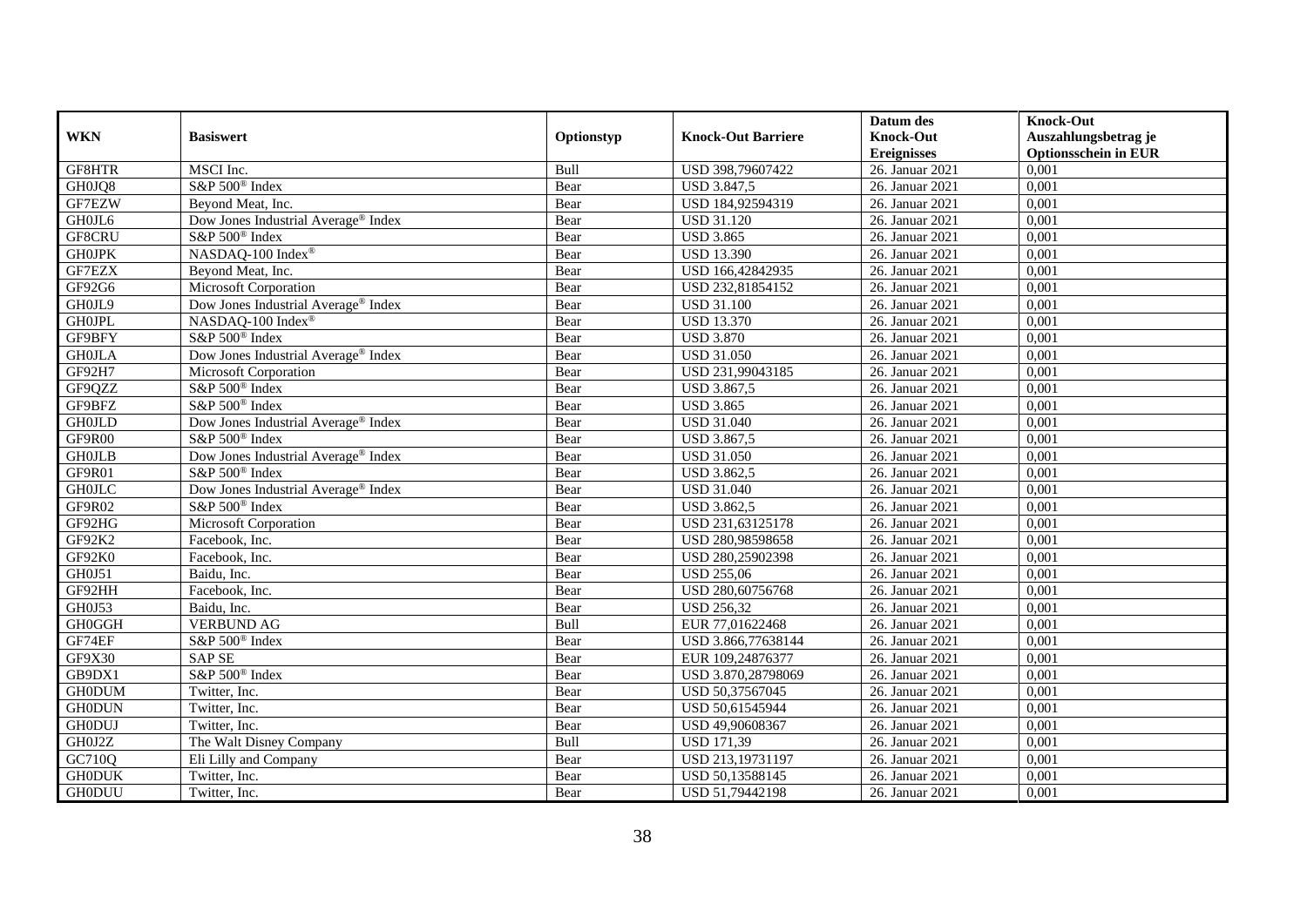|               |                                     |            |                           | Datum des          | <b>Knock-Out</b>            |
|---------------|-------------------------------------|------------|---------------------------|--------------------|-----------------------------|
| <b>WKN</b>    | <b>Basiswert</b>                    | Optionstyp | <b>Knock-Out Barriere</b> | <b>Knock-Out</b>   | Auszahlungsbetrag je        |
|               |                                     |            |                           | <b>Ereignisses</b> | <b>Optionsschein in EUR</b> |
| <b>GH0DUV</b> | Twitter, Inc.                       | Bear       | USD 51,3248352            | 26. Januar 2021    | 0,001                       |
| <b>GH0DUY</b> | Twitter, Inc.                       | Bear       | USD 52,03421096           | 26. Januar 2021    | 0,001                       |
| <b>GH0DUS</b> | Twitter, Inc.                       | Bear       | USD 51,08504621           | 26. Januar 2021    | 0,001                       |
| <b>GH0DUT</b> | Twitter, Inc.                       | Bear       | USD 51,5646242            | 26. Januar 2021    | 0,001                       |
| <b>GH0DWU</b> | Twitter, Inc.                       | Bear       | USD 50,85524843           | 26. Januar 2021    | 0,001                       |
| GH01RZ        | Moderna Inc                         | Bear       | USD 154,53104895          | 26. Januar 2021    | 0,001                       |
| <b>GH0GEC</b> | <b>VERBUND AG</b>                   | Bull       | EUR 76,50618346           | 26. Januar 2021    | 0,001                       |
| GF92HK        | Facebook, Inc.                      | Bear       | USD 281,38432226          | 26. Januar 2021    | 0,001                       |
| GF9X34        | <b>SAP SE</b>                       | Bear       | EUR 109,63811787          | 26. Januar 2021    | 0,001                       |
| GF9AYM        | <b>SAP SE</b>                       | Bear       | EUR 109,8595178           | 26. Januar 2021    | 0,001                       |
| <b>GH0GBW</b> | Mercadolibre Inc.                   | Bull       | USD 1.858,31563579        | 26. Januar 2021    | 0,001                       |
| GF92K6        | Facebook, Inc.                      | Bear       | USD 282,29053591          | 26. Januar 2021    | 0,001                       |
| GF3HQZ        | <b>Microsoft Corporation</b>        | Bear       | USD 233,12807418          | 26. Januar 2021    | 0,001                       |
| GF9ML1        | Lululemon Athletica Inc.            | Bull       | USD 330,50874971          | 26. Januar 2021    | 0,001                       |
| GH0J48        | Ford Motor Company                  | Bull       | <b>USD 11,26</b>          | 26. Januar 2021    | 0,001                       |
| GF92HL        | Facebook, Inc.                      | Bear       | USD 281,8224915           | 26. Januar 2021    | 0,001                       |
| GF92HM        | Facebook, Inc.                      | Bear       | USD 282,8083723           | 26. Januar 2021    | 0,001                       |
| GF92HP        | Facebook. Inc.                      | Bear       | USD 283,37600064          | 26. Januar 2021    | 0,001                       |
| <b>GH0JLH</b> | Dow Jones Industrial Average® Index | Bull       | <b>USD 30.940</b>         | 26. Januar 2021    | 0,001                       |
| <b>GH0DUA</b> | Peloton Interactive Inc.            | Bull       | USD 153,31764428          | 26. Januar 2021    | 0,001                       |
| GF92G4        | Microsoft Corporation               | Bear       | USD 233,81626401          | 26. Januar 2021    | 0,001                       |
| <b>GH0GBZ</b> | Mercadolibre Inc.                   | Bull       | USD 1.838,73178254        | 26. Januar 2021    | 0.001                       |
| GH0J3U        | The Walt Disney Company             | Bull       | <b>USD 169,66</b>         | 26. Januar 2021    | 0,001                       |
| <b>GH0GBS</b> | Evotec AG                           | Bear       | EUR 33,04165474           | 26. Januar 2021    | 0,001                       |
| <b>GHOJLF</b> | Dow Jones Industrial Average® Index | Bull       | <b>USD 30.950</b>         | 26. Januar 2021    | 0,001                       |
| GF92G2        | Microsoft Corporation               | Bear       | USD 234,09562629          | 26. Januar 2021    | 0,001                       |
| <b>GH0DUB</b> | Peloton Interactive Inc.            | Bull       | USD 151,43595494          | 26. Januar 2021    | 0,001                       |
| GH0J2F        | The Walt Disney Company             | Bull       | <b>USD 170,53</b>         | 26. Januar 2021    | 0,001                       |
| <b>GH0JLG</b> | Dow Jones Industrial Average® Index | Bull       | <b>USD 30.940</b>         | 26. Januar 2021    | 0,001                       |
| GF92H3        | <b>Microsoft Corporation</b>        | Bear       | USD 233,54687894          | 26. Januar 2021    | 0.001                       |
| <b>GHOJLE</b> | Dow Jones Industrial Average® Index | Bull       | <b>USD 30.950</b>         | 26. Januar 2021    | 0,001                       |
| GH0GE4        | <b>VERBUND AG</b>                   | Bull       | EUR 75,98614143           | 26. Januar 2021    | 0,001                       |
| GF92HQ        | Facebook, Inc.                      | Bear       | USD 284,67059158          | 26. Januar 2021    | 0,001                       |
| GF92HN        | Facebook, Inc.                      | Bear       | USD 283,99342094          | 26. Januar 2021    | 0,001                       |
| <b>GH0GBP</b> | Mercadolibre Inc.                   | Bull       | USD 1.819,13792732        | 26. Januar 2021    | 0,001                       |
| <b>GH0DUC</b> | Peloton Interactive Inc.            | Bull       | USD 149,5642746           | 26. Januar 2021    | 0,001                       |
| <b>GH0DXP</b> | Cadence Design Systems Inc.         | Bull       | USD 133,91564019          | 26. Januar 2021    | 0,001                       |
| <b>GH0DUD</b> | Peloton Interactive Inc.            | Bull       | USD 147,68258528          | 26. Januar 2021    | 0,001                       |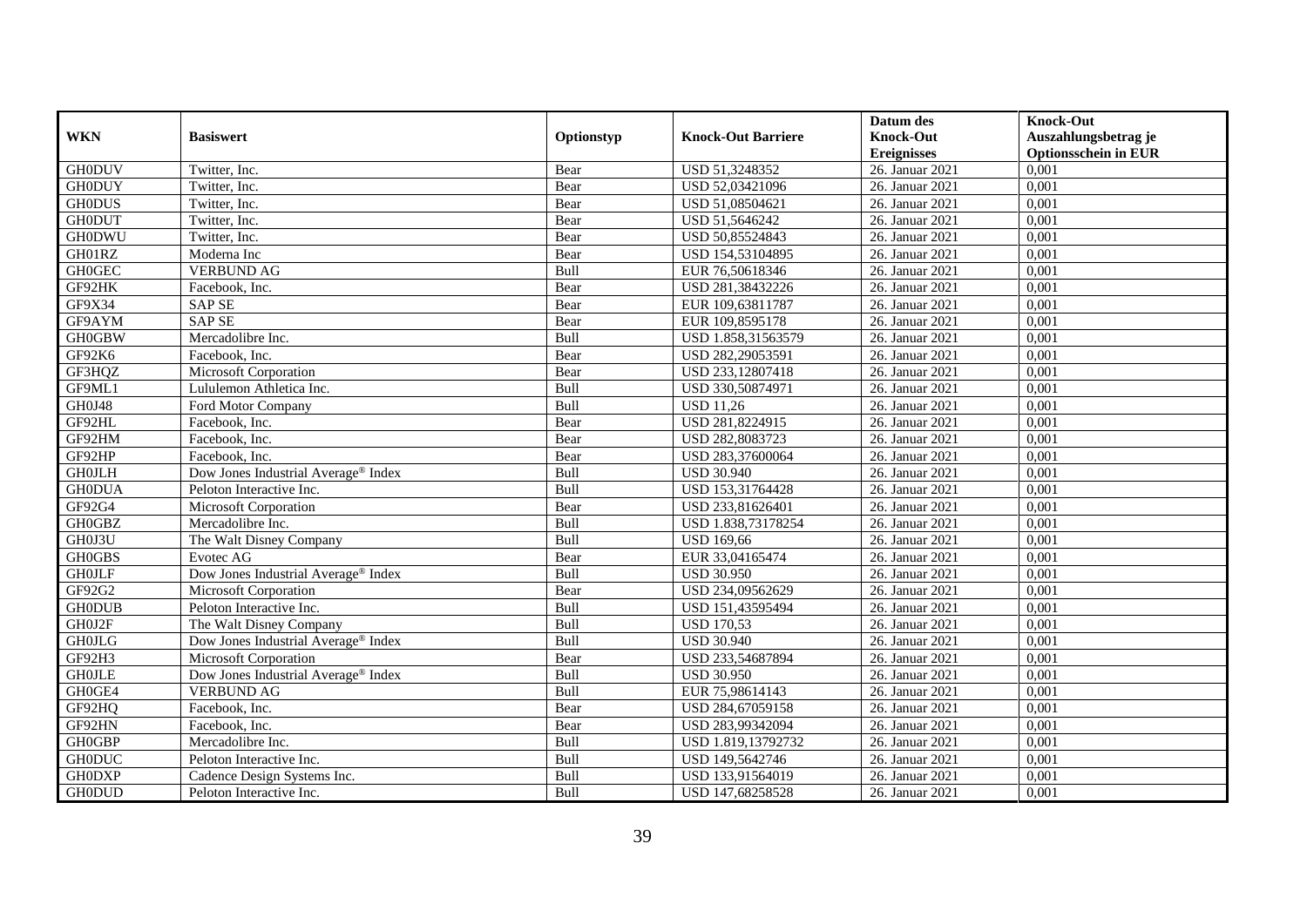|               |                                                                    |            |                           | Datum des          | <b>Knock-Out</b>            |
|---------------|--------------------------------------------------------------------|------------|---------------------------|--------------------|-----------------------------|
| <b>WKN</b>    | <b>Basiswert</b>                                                   | Optionstyp | <b>Knock-Out Barriere</b> | <b>Knock-Out</b>   | Auszahlungsbetrag je        |
|               |                                                                    |            |                           | <b>Ereignisses</b> | <b>Optionsschein in EUR</b> |
| <b>GH0GBV</b> | Mercadolibre Inc.                                                  | Bull       | USD 1.799,58407997        | 26. Januar 2021    | 0,001                       |
| <b>GC120M</b> | Lockheed Martin Corporation                                        | Bull       | USD 332,56407659          | 26. Januar 2021    | 0,001                       |
| GC4DQ7        | Amgen Inc.                                                         | Bear       | USD 257,74246027          | 26. Januar 2021    | 0,001                       |
| GA96CC        | The JM Smucker Company                                             | Bear       | <b>USD 122,201</b>        | 26. Januar 2021    | 0,001                       |
| <b>GHOHYE</b> | AT&T Inc.                                                          | Bear       | <b>USD 29,7</b>           | 26. Januar 2021    | 0,001                       |
| GH0KH1        | LVMH Moët Hennessy Louis Vuitton SE                                | Bear       | EUR 511,72                | 27. Januar 2021    | 0,001                       |
| GF8QUR        | Square Inc                                                         | Bull       | USD 209,65115609          | 26. Januar 2021    | 0,001                       |
| <b>GH0KGX</b> | LVMH Moët Hennessy Louis Vuitton SE                                | Bear       | EUR 516,77                | 27. Januar 2021    | 0,001                       |
| <b>GH0KJK</b> | LVMH Moët Hennessy Louis Vuitton SE                                | Bear       | EUR 514,24                | 27. Januar 2021    | 0,001                       |
| <b>GH0GCG</b> | Evotec AG                                                          | Bear       | EUR 34,13275615           | 27. Januar 2021    | 0,001                       |
| GH0L2D        | $\overline{\text{DAX}^{\circledast}}$ (Performance Index)          | Bear       | EUR 13.830                | 27. Januar 2021    | 0,001                       |
| GH0L9Z        | DAX <sup>®</sup> (Performance Index)                               | Bull       | EUR 13.795                | 27. Januar 2021    | 0,001                       |
| GH0L2E        | $\text{DAX}^{\circledast}$ (Performance Index)                     | Bull       | EUR 13.830                | 27. Januar 2021    | 0,001                       |
| <b>GH0LDZ</b> | $DAX^{\circledcirc}$ (Performance Index)/X-DAX <sup>®</sup>        | Bull       | EUR 13.945                | 27. Januar 2021    | 0.001                       |
| GH0J4W        | <b>AIXTRON SE</b>                                                  | Bull       | EUR 15,22313273           | 27. Januar 2021    | 0,001                       |
| <b>GHOLCA</b> | DAX <sup>®</sup> (Performance Index)                               | Bull       | EUR 13.810                | 27. Januar 2021    | 0,001                       |
| GH07D6        | Wacker Chemie AG                                                   | Bull       | EUR 116,02936658          | 27. Januar 2021    | 0,001                       |
| GH0LG3        | DAX <sup>®</sup> (Performance Index)/X-DAX <sup>®</sup>            | Bear       | EUR 13.460                | 27. Januar 2021    | 0,001                       |
| GH0L28        | $\text{DAX}^{\circledast}$ (Performance Index)                     | Bull       | EUR 13.840                | 27. Januar 2021    | 0,001                       |
| GH0J5Q        | <b>AIXTRON SE</b>                                                  | Bull       | EUR 15,46318213           | 27. Januar 2021    | 0,001                       |
| <b>GHOLAS</b> | DAX <sup>®</sup> (Performance Index)                               | Bear       | <b>EUR 13.520</b>         | 27. Januar 2021    | 0,001                       |
| <b>GH0KWG</b> | Covestro AG                                                        | Bear       | EUR 56.46                 | 27. Januar 2021    | 0.001                       |
| GH0LG4        | DAX <sup>®</sup> (Performance Index)/ X-DAX <sup>®</sup>           | Bear       | EUR 13.450                | 27. Januar 2021    | 0,001                       |
| <b>GH0GDC</b> | Evotec AG                                                          | Bear       | EUR 36,57152409           | 27. Januar 2021    | 0,001                       |
| GF9T01        | Cotton No. 2 Future (Generic Front Month Future)                   | Bull       | <b>USD 0.82</b>           | 27. Januar 2021    | 0,001                       |
| GH0L2V        | DAX <sup>®</sup> (Performance Index)                               | Bull       | EUR 13.810                | 27. Januar 2021    | 0,001                       |
| GH0LC5        | $\overline{\text{DAX}^{\otimes}}$ (Performance Index)              | Bull       | EUR 13.930                | 27. Januar 2021    | 0,001                       |
| <b>GH0LFT</b> | $\text{DAX}^{\circledR}$ (Performance Index)/ X-DAX <sup>®</sup>   | Bear       | EUR 13.415                | 27. Januar 2021    | 0,001                       |
| GH0L8M        | $DAX^{\circledast}$ (Performance Index)/X-DAX <sup>®</sup>         | Bull       | <b>EUR 13.800</b>         | 27. Januar 2021    | 0,001                       |
| <b>GH0DTP</b> | ASML Holding N.V.                                                  | Bull       | EUR 445,0816113           | 27. Januar 2021    | 0,001                       |
| GH0G5E        | $AEX-Index^{\circledR}$                                            | Bull       | EUR 652,99741525          | 27. Januar 2021    | 0,001                       |
| <b>GHOLCS</b> | DAX <sup>®</sup> (Performance Index)                               | Bear       | EUR 13.420                | 27. Januar 2021    | 0,001                       |
| GH0L2W        | $\text{DAX}^{\textcircled{D}}$ (Performance Index)                 | Bull       | EUR 13.810                | 27. Januar 2021    | 0,001                       |
| GH0G9V        | Symrise AG                                                         | Bear       | EUR 104,70038595          | 27. Januar 2021    | 0,001                       |
| <b>GHOLEA</b> | $\text{DAX}^{\circledast}$ (Performance Index)/ X-DAX <sup>®</sup> | Bull       | EUR 13.905                | 27. Januar 2021    | 0,001                       |
| GC7FD2        | Evotec AG                                                          | Bear       | EUR 35,66306789           | 27. Januar 2021    | 0,001                       |
| <b>GH0KKS</b> | Vinci S.A.                                                         | Bull       | <b>EUR 77,55</b>          | 27. Januar 2021    | 0,001                       |
| GH0J5K        | <b>AIXTRON SE</b>                                                  | Bull       | EUR 15,71323359           | 27. Januar 2021    | 0,001                       |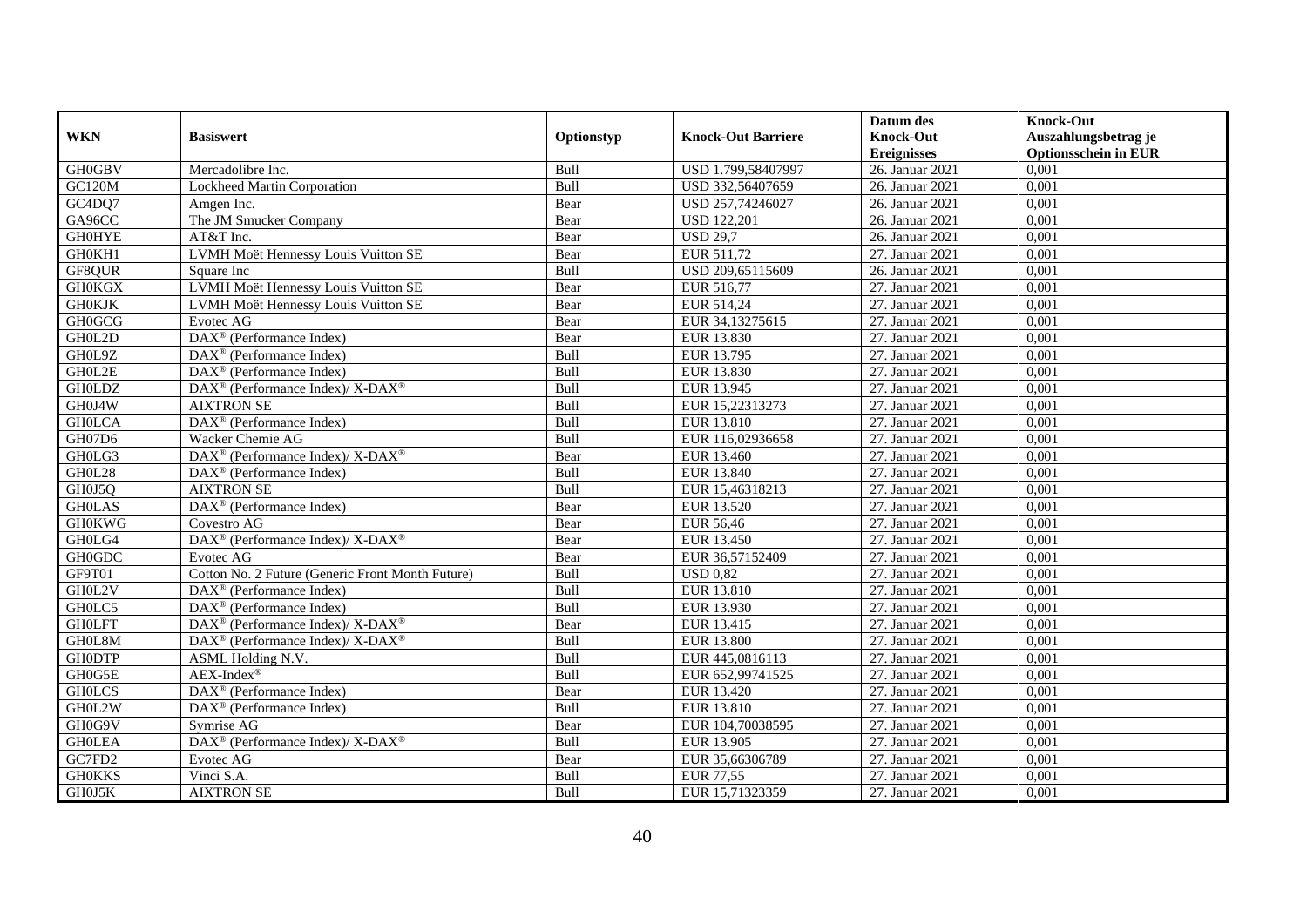|               |                                                             |             |                           | Datum des          | <b>Knock-Out</b>            |
|---------------|-------------------------------------------------------------|-------------|---------------------------|--------------------|-----------------------------|
| <b>WKN</b>    | <b>Basiswert</b>                                            | Optionstyp  | <b>Knock-Out Barriere</b> | <b>Knock-Out</b>   | Auszahlungsbetrag je        |
|               |                                                             |             |                           | <b>Ereignisses</b> | <b>Optionsschein in EUR</b> |
| GH0L9V        | DAX <sup>®</sup> (Performance Index)                        | Bull        | EUR 13.855                | 27. Januar 2021    | 0,001                       |
| GH0G4V        | AEX-Index®                                                  | Bull        | EUR 654,31759198          | 27. Januar 2021    | 0,001                       |
| GH0L8L        | $DAX^{\circledast}$ (Performance Index)/X-DAX <sup>®</sup>  | Bull        | <b>EUR 13.800</b>         | 27. Januar 2021    | 0,001                       |
| <b>GH0DXD</b> | Dialog Semiconductor PLC                                    | Bull        | EUR 50,64154393           | 27. Januar 2021    | 0,001                       |
| GH0G9W        | Symrise AG                                                  | Bear        | EUR 105,70010319          | 27. Januar 2021    | 0,001                       |
| GH0J12        | Ørsted A/S                                                  | Bull        | DKK 1.194,10388689        | 27. Januar 2021    | 0,001                       |
| GH0L2Z        | $DAX^{\circledR}$ (Performance Index)                       | Bull        | EUR 13.800                | 27. Januar 2021    | 0,001                       |
| <b>GHOLEC</b> | DAX <sup>®</sup> (Performance Index)/X-DAX <sup>®</sup>     | Bull        | EUR 13.895                | 27. Januar 2021    | 0,001                       |
| <b>GH0KKT</b> | Vinci S.A.                                                  | Bull        | EUR 76,86                 | 27. Januar 2021    | 0,001                       |
| <b>GH0LAW</b> | DAX <sup>®</sup> (Performance Index)                        | Bear        | EUR 13.575                | 27. Januar 2021    | 0,001                       |
| GH0G4U        | $AEX$ -Index®                                               | Bull        | EUR 654,98768168          | 27. Januar 2021    | 0,001                       |
| GH0G9T        | Symrise AG                                                  | Bear        | EUR 104,20052734          | 27. Januar 2021    | 0,001                       |
| <b>GH0DVZ</b> | Dialog Semiconductor PLC                                    | Bull        | EUR 48,56984441           | 27. Januar 2021    | 0,001                       |
| <b>GH0LED</b> | $DAX^{\circledcirc}$ (Performance Index)/X-DAX <sup>®</sup> | <b>Bull</b> | EUR 13.890                | 27. Januar 2021    | 0.001                       |
| <b>GC1YVY</b> | Evotec AG                                                   | Bear        | EUR 40,19495479           | 27. Januar 2021    | 0.001                       |
| GH0J13        | Ørsted A/S                                                  | Bull        | DKK 1.187,85308134        | 27. Januar 2021    | 0,001                       |
| <b>GH0KLC</b> | Vinci S.A.                                                  | Bull        | <b>EUR 78,24</b>          | 27. Januar 2021    | 0,001                       |
| GH0L30        | $\overline{\text{DAX}^{\otimes}}$ (Performance Index)       | Bull        | <b>EUR 13.800</b>         | 27. Januar 2021    | 0,001                       |
| <b>GH0LAX</b> | $DAX^{\circledast}$ (Performance Index)                     | Bear        | EUR 13.610                | 27. Januar 2021    | 0,001                       |
| GH0G5W        | $AEX-Index^{\circledR}$                                     | Bull        | EUR 652,32732555          | 27. Januar 2021    | 0,001                       |
| GH0J5S        | <b>AIXTRON SE</b>                                           | Bull        | EUR 15,3031492            | 27. Januar 2021    | 0,001                       |
| GH0G9U        | Symrise AG                                                  | Bear        | EUR 105,20024457          | 27. Januar 2021    | 0.001                       |
| <b>GH0DVW</b> | Dialog Semiconductor PLC                                    | Bull        | EUR 49,09027134           | 27. Januar 2021    | 0,001                       |
| GH0LD6        | DAX <sup>®</sup> (Performance Index)/X-DAX <sup>®</sup>     | Bull        | EUR 13.795                | 27. Januar 2021    | 0,001                       |
| GB5JQU        | TecDAX <sup>®</sup> (Performance Index)                     | Bear        | EUR 3.407,51              | 27. Januar 2021    | 0,001                       |
| GH0GC0        | Evotec AG                                                   | Bear        | EUR 33,44310456           | 27. Januar 2021    | 0,001                       |
| <b>GHOLBY</b> | $\overline{\text{DAX}^{\otimes}}$ (Performance Index)       | Bear        | EUR 13.650                | 27. Januar 2021    | 0,001                       |
| GH0G56        | $AEX-Index^{\circledR}$                                     | Bull        | EUR 653,65750361          | 27. Januar 2021    | 0,001                       |
| GH0L2N        | DAX <sup>®</sup> (Performance Index)                        | Bull        | EUR 13.820                | 27. Januar 2021    | 0,001                       |
| GH0J5T        | <b>AIXTRON SE</b>                                           | Bull        | EUR 15,63321712           | 27. Januar 2021    | 0,001                       |
| GH0J1D        | Ørsted A/S                                                  | Bull        | DKK 1.200,38469632        | 27. Januar 2021    | 0,001                       |
| <b>GH0DVX</b> | Dialog Semiconductor PLC                                    | Bull        | EUR 49,61069827           | 27. Januar 2021    | 0,001                       |
| GH0LD7        | DAX <sup>®</sup> (Performance Index)/X-DAX <sup>®</sup>     | Bull        | EUR 13.790                | 27. Januar 2021    | 0,001                       |
| <b>GHOLBZ</b> | $\overline{\text{DAX}^{\otimes}}$ (Performance Index)       | Bull        | EUR 13.945                | 27. Januar 2021    | 0,001                       |
| <b>GH0DVV</b> | Dialog Semiconductor PLC                                    | Bull        | EUR 50,121117             | 27. Januar 2021    | 0,001                       |
| GH0L2P        | DAX <sup>®</sup> (Performance Index)                        | Bear        | EUR 13.820                | 27. Januar 2021    | 0,001                       |
| GH0LD9        | DAX <sup>®</sup> (Performance Index)/ X-DAX <sup>®</sup>    | Bull        | EUR 13.785                | 27. Januar 2021    | 0,001                       |
| GB5JQS        | TecDAX <sup>®</sup> (Performance Index)                     | Bear        | EUR 3.422                 | 27. Januar 2021    | 0,001                       |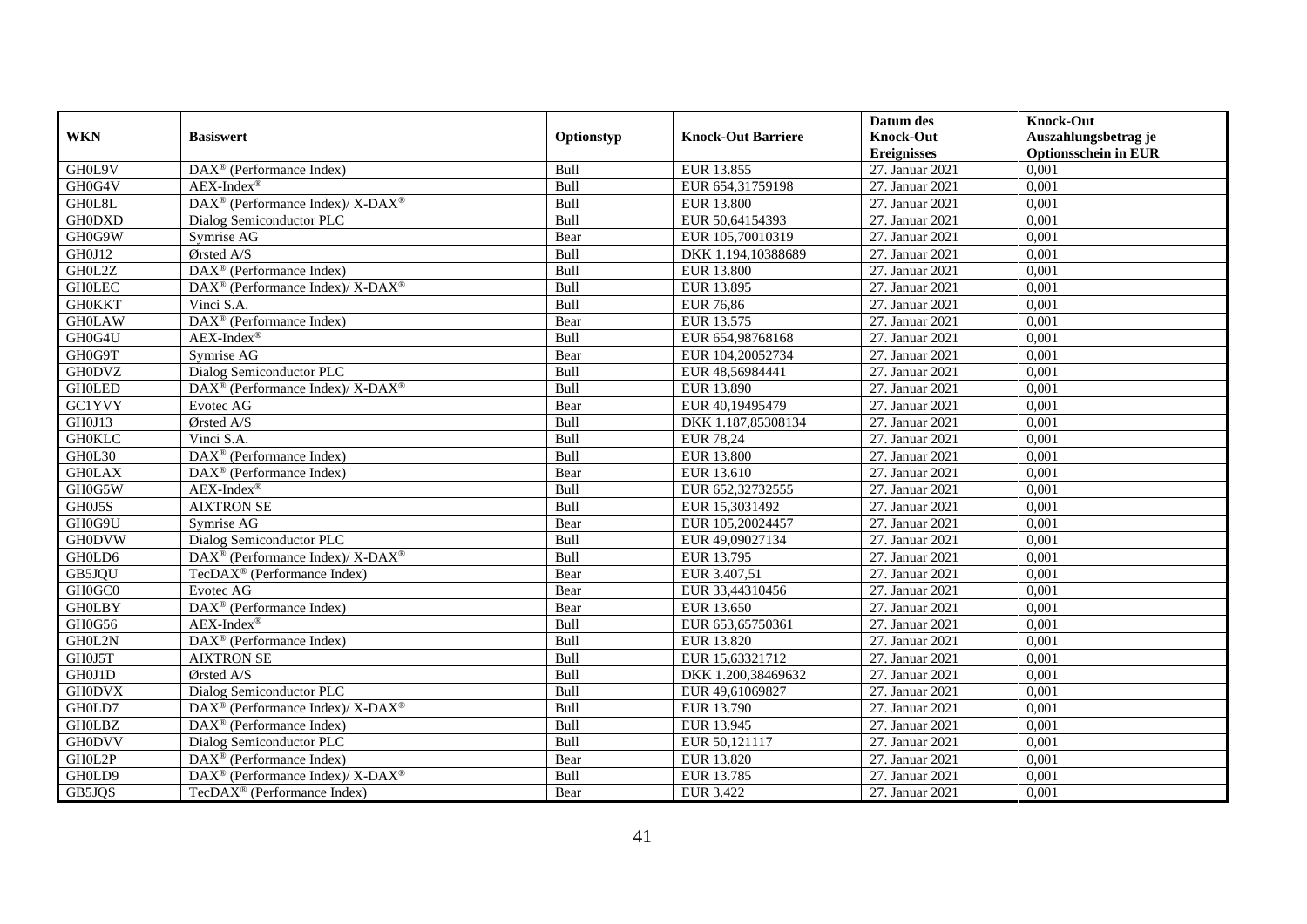|               |                                                                  |             |                           | Datum des          | <b>Knock-Out</b>            |
|---------------|------------------------------------------------------------------|-------------|---------------------------|--------------------|-----------------------------|
| <b>WKN</b>    | <b>Basiswert</b>                                                 | Optionstyp  | <b>Knock-Out Barriere</b> | <b>Knock-Out</b>   | Auszahlungsbetrag je        |
|               |                                                                  |             |                           | <b>Ereignisses</b> | <b>Optionsschein in EUR</b> |
| GH09K5        | Infineon Technologies AG                                         | Bull        | EUR 32,99186288           | 27. Januar 2021    | 0,001                       |
| GH0LA3        | $\overline{\text{DAX}}^{\textcircled{}}$ (Performance Index)     | Bull        | EUR 13.790                | 27. Januar 2021    | 0,001                       |
| GH0J4Y        | <b>AIXTRON SE</b>                                                | Bull        | EUR 15,14311626           | 27. Januar 2021    | 0,001                       |
| <b>GH0LDL</b> | $\text{DAX}^{\circledR}$ (Performance Index)/ X-DAX <sup>®</sup> | Bull        | EUR 13.855                | 27. Januar 2021    | 0,001                       |
| GF9AWB        | <b>SAP SE</b>                                                    | Bear        | EUR 110,74310389          | 27. Januar 2021    | 0,001                       |
| GH0L2Q        | DAX <sup>®</sup> (Performance Index)                             | Bull        | EUR 13.820                | 27. Januar 2021    | 0,001                       |
| GH0LA4        | $\text{DAX}^{\textcircled{D}}$ (Performance Index)               | Bull        | EUR 13.845                | 27. Januar 2021    | 0,001                       |
| <b>GH0LDM</b> | $\text{DAX}^{\circledR}$ (Performance Index)/ X-DAX <sup>®</sup> | Bull        | EUR 13.860                | 27. Januar 2021    | 0,001                       |
| GH09K8        | Infineon Technologies AG                                         | Bull        | EUR 33,33208835           | 27. Januar 2021    | 0,001                       |
| GH0LB6        | DAX <sup>®</sup> (Performance Index)                             | Bear        | EUR 13.660                | 27. Januar 2021    | 0,001                       |
| GB5JQT        | TecDAX <sup>®</sup> (Performance Index)                          | Bear        | EUR 3.417,12              | 27. Januar 2021    | 0,001                       |
| GH0L25        | DAX <sup>®</sup> (Performance Index)                             | Bull        | EUR 13.850                | 27. Januar 2021    | 0,001                       |
| GF9AVN        | <b>SAP SE</b>                                                    | Bear        | EUR 110,82288996          | 27. Januar 2021    | 0,001                       |
| <b>GH0LDP</b> | $DAX^{\circledcirc}$ (Performance Index)/ X-DAX <sup>®</sup>     | Bull        | EUR 13.835                | 27. Januar 2021    | 0.001                       |
| GH0J5N        | <b>AIXTRON SE</b>                                                | Bull        | EUR 15,38316566           | 27. Januar 2021    | 0,001                       |
| GH09K9        | Infineon Technologies AG                                         | Bull        | EUR 32,47151807           | 27. Januar 2021    | 0,001                       |
| GH0LB7        | DAX <sup>®</sup> (Performance Index)                             | Bear        | EUR 13.480                | 27. Januar 2021    | 0,001                       |
| <b>GH0DWP</b> | <b>GEA Group AG</b>                                              | Bull        | EUR 28,85766765           | 27. Januar 2021    | 0,001                       |
| GH0L26        | DAX <sup>®</sup> (Performance Index)                             | Bull        | EUR 13.840                | 27. Januar 2021    | 0,001                       |
| GF6HR8        | Hugo Boss AG                                                     | Bear        | EUR 29,48017706           | 27. Januar 2021    | 0,001                       |
| <b>GH0LDS</b> | DAX <sup>®</sup> (Performance Index)/ X-DAX <sup>®</sup>         | Bull        | EUR 13.820                | 27. Januar 2021    | 0,001                       |
| GH0J5P        | <b>AIXTRON SE</b>                                                | <b>Bull</b> | EUR 15,54319859           | 27. Januar 2021    | 0.001                       |
| GH0LC7        | DAX <sup>®</sup> (Performance Index)                             | Bull        | EUR 13.850                | 27. Januar 2021    | 0,001                       |
| GH0L37        | $\text{DAX}^{\textcircled{D}}$ (Performance Index)               | Bull        | EUR 13.790                | 27. Januar 2021    | 0,001                       |
| <b>GH0LDU</b> | $DAX^{\circledcirc}$ (Performance Index)/ X-DAX <sup>®</sup>     | Bull        | EUR 13.815                | 27. Januar 2021    | 0,001                       |
| <b>GH0DWQ</b> | <b>GEA Group AG</b>                                              | Bull        | EUR 29,09781468           | 27. Januar 2021    | 0,001                       |
| GH0LC8        | DAX <sup>®</sup> (Performance Index)                             | Bull        | EUR 13.840                | 27. Januar 2021    | 0,001                       |
| GH0J0U        | <b>Comcast Corporation</b>                                       | Bear        | <b>USD 50,18</b>          | 26. Januar 2021    | 0,001                       |
| GH0L38        | DAX <sup>®</sup> (Performance Index)                             | Bull        | EUR 13.790                | 27. Januar 2021    | 0,001                       |
| <b>GH0LDH</b> | $\text{DAX}^{\circledR}$ (Performance Index)/ X-DAX <sup>®</sup> | Bull        | EUR 13.850                | 27. Januar 2021    | 0,001                       |
| <b>GH0KPV</b> | Ceconomy AG                                                      | Bull        | <b>EUR 5,28</b>           | 27. Januar 2021    | 0,001                       |
| GH0LC9        | DAX <sup>®</sup> (Performance Index)                             | Bull        | EUR 13.865                | 27. Januar 2021    | 0,001                       |
| GH0L2H        | DAX <sup>®</sup> (Performance Index)                             | Bear        | EUR 13.825                | 27. Januar 2021    | 0,001                       |
| <b>GH0LDQ</b> | $DAX^{\circledcirc}$ (Performance Index)/X-DAX <sup>®</sup>      | Bull        | EUR 13.825                | 27. Januar 2021    | 0,001                       |
| GH0L9W        | $\text{DAX}^{\textcircled{n}}$ (Performance Index)               | Bull        | EUR 13.875                | 27. Januar 2021    | 0,001                       |
| GH0L2J        | DAX <sup>®</sup> (Performance Index)                             | Bull        | EUR 13.825                | 27. Januar 2021    | 0,001                       |
| <b>GH0LDR</b> | DAX <sup>®</sup> (Performance Index)/ X-DAX <sup>®</sup>         | Bull        | EUR 13.830                | 27. Januar 2021    | 0,001                       |
| GH0LC0        | $\text{DAX}^{\textcircled{n}}$ (Performance Index)               | Bull        | EUR 13.940                | 27. Januar 2021    | 0,001                       |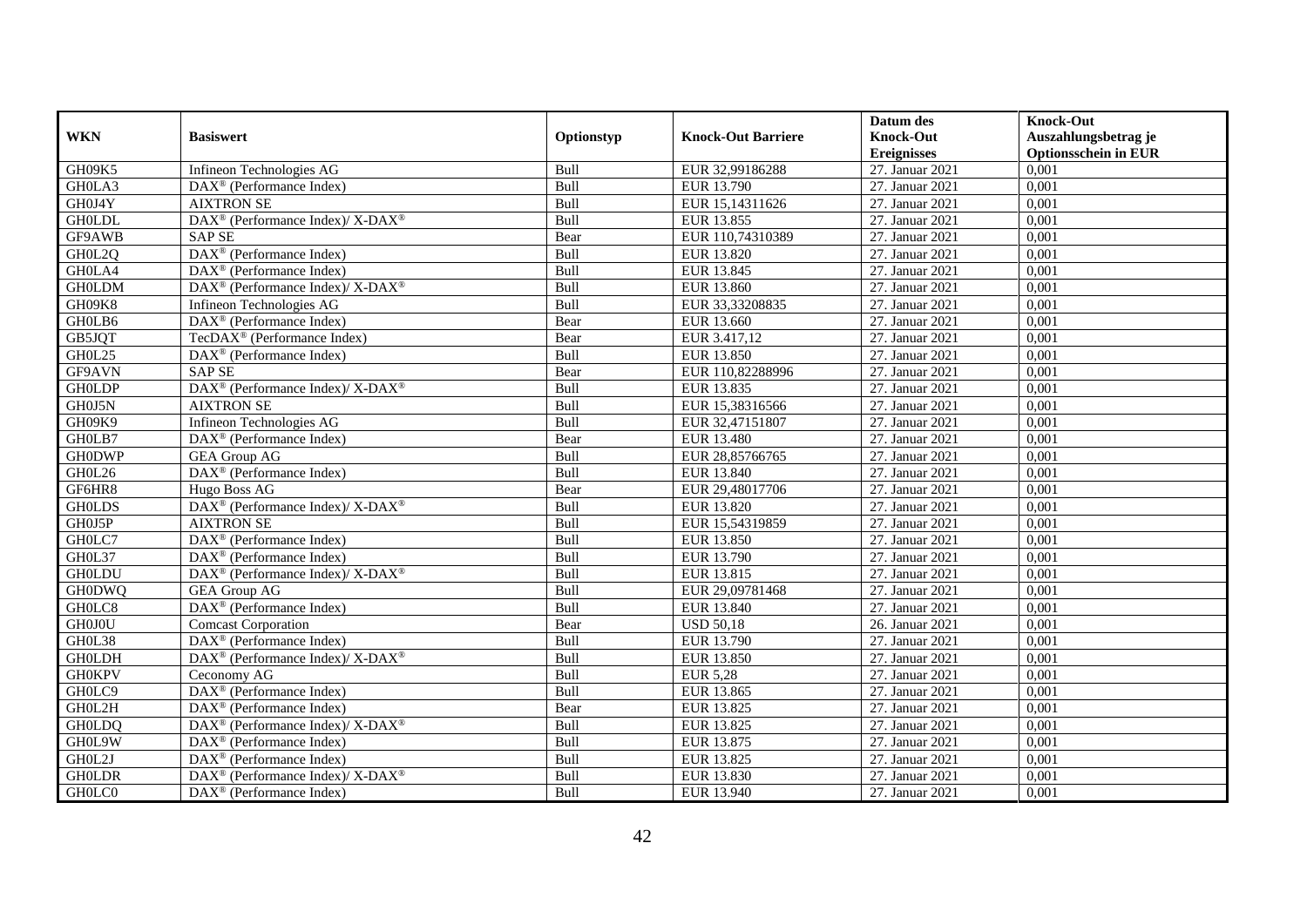|               |                                                                    |             |                           | Datum des          | <b>Knock-Out</b>            |
|---------------|--------------------------------------------------------------------|-------------|---------------------------|--------------------|-----------------------------|
| <b>WKN</b>    | <b>Basiswert</b>                                                   | Optionstyp  | <b>Knock-Out Barriere</b> | <b>Knock-Out</b>   | Auszahlungsbetrag je        |
|               |                                                                    |             |                           | <b>Ereignisses</b> | <b>Optionsschein in EUR</b> |
| GF9AWF        | <b>SAP SE</b>                                                      | Bear        | EUR 110,16465466          | 27. Januar 2021    | 0,001                       |
| GH0L2T        | $\text{DAX}^{\textcircled{p}}$ (Performance Index)                 | Bull        | EUR 13.820                | 27. Januar 2021    | 0,001                       |
| <b>GH0LDW</b> | $\text{DAX}^{\circledR}$ (Performance Index)/ X-DAX <sup>®</sup>   | Bull        | EUR 13.810                | 27. Januar 2021    | 0,001                       |
| GH0LC1        | $\text{DAX}^{\circledast}$ (Performance Index)                     | Bear        | EUR 13.635                | 27. Januar 2021    | 0,001                       |
| <b>GH0KTQ</b> | Aurubis AG                                                         | Bull        | EUR 68,07                 | 27. Januar 2021    | 0,001                       |
| <b>GH0LDX</b> | DAX <sup>®</sup> (Performance Index)/ X-DAX <sup>®</sup>           | Bear        | EUR 13.665                | 27. Januar 2021    | 0,001                       |
| GH0L2U        | $\text{DAX}^{\textcircled{n}}$ (Performance Index)                 | Bull        | EUR 13.810                | 27. Januar 2021    | 0,001                       |
| <b>GH0LAC</b> | $DAX^{\otimes}$ (Performance Index)                                | Bull        | <b>EUR 13.880</b>         | 27. Januar 2021    | 0,001                       |
| GH09LC        | Infineon Technologies AG                                           | Bull        | EUR 32,81174352           | 27. Januar 2021    | 0,001                       |
| GH0L2F        | $\text{DAX}^{\textcircled{D}}$ (Performance Index)                 | Bull        | EUR 13.830                | 27. Januar 2021    | 0,001                       |
| <b>GH0LDY</b> | $\text{DAX}^{\circledR}$ (Performance Index)/ X-DAX <sup>®</sup>   | Bull        | <b>EUR 13.800</b>         | 27. Januar 2021    | 0,001                       |
| <b>GH0LAD</b> | $\overline{\text{DAX}^{\otimes}}$ (Performance Index)              | Bear        | EUR 13.510                | 27. Januar 2021    | 0,001                       |
| <b>GH0KFV</b> | Deutsche Bank AG                                                   | Bear        | <b>EUR 8,68</b>           | 27. Januar 2021    | 0,001                       |
| GH0L2G        | $\text{DAX}^{\circledast}$ (Performance Index)                     | Bull        | EUR 13.825                | 27. Januar 2021    | 0,001                       |
| GH0LE4        | DAX <sup>®</sup> (Performance Index)/ X-DAX <sup>®</sup>           | Bull        | EUR 13.930                | 27. Januar 2021    | 0,001                       |
| <b>GHOLBE</b> | $\text{DAX}^{\circledast}$ (Performance Index)                     | Bear        | EUR 13.595                | 27. Januar 2021    | 0,001                       |
| <b>GH0KGN</b> | Deutsche Bank AG                                                   | Bear        | EUR 8,73                  | 27. Januar 2021    | 0,001                       |
| GH09KC        | Infineon Technologies AG                                           | <b>Bull</b> | EUR 32,2913987            | 27. Januar 2021    | 0,001                       |
| GH0L2X        | $\text{DAX}^{\textcircled{n}}$ (Performance Index)                 | Bull        | EUR 13.810                | 27. Januar 2021    | 0,001                       |
| GH0LE5        | $\text{DAX}^{\circledR}$ (Performance Index)/ X-DAX <sup>®</sup>   | Bull        | EUR 13.940                | 27. Januar 2021    | 0,001                       |
| <b>GHOLBF</b> | $\text{DAX}^{\textcircled{D}}$ (Performance Index)                 | Bear        | EUR 13.620                | 27. Januar 2021    | 0,001                       |
| GH0L2Y        | $\overline{\text{DAX}^{\otimes}}$ (Performance Index)              | Bull        | EUR 13.810                | 27. Januar 2021    | 0,001                       |
| <b>GH0KLN</b> | Delivery Hero AG                                                   | Bull        | EUR 136,47                | 27. Januar 2021    | 0,001                       |
| GH09KD        | Infineon Technologies AG                                           | Bull        | EUR 32,64163079           | 27. Januar 2021    | 0,001                       |
| <b>GH0LDV</b> | $\text{DAX}^{\circledast}$ (Performance Index)/ X-DAX <sup>®</sup> | Bull        | <b>EUR 13.805</b>         | 27. Januar 2021    | 0,001                       |
| <b>GH0LCG</b> | $\text{DAX}^{\otimes}$ (Performance Index)                         | Bull        | EUR 13.890                | 27. Januar 2021    | 0,001                       |
| GH0L22        | DAX <sup>®</sup> (Performance Index)                               | Bull        | <b>EUR 13.850</b>         | 27. Januar 2021    | 0,001                       |
| GH0LE2        | $\text{DAX}^{\circledR}$ (Performance Index)/ X-DAX <sup>®</sup>   | Bull        | EUR 13.935                | 27. Januar 2021    | 0.001                       |
| GH0KL4        | Delivery Hero AG                                                   | Bull        | EUR 133,02                | 27. Januar 2021    | 0,001                       |
| <b>GH0LCH</b> | $\text{DAX}^{\textcircled{D}}$ (Performance Index)                 | Bull        | <b>EUR 13.900</b>         | 27. Januar 2021    | 0,001                       |
| GH09K6        | Infineon Technologies AG                                           | Bull        | EUR 33,16197561           | 27. Januar 2021    | 0,001                       |
| GH0L33        | DAX <sup>®</sup> (Performance Index)                               | Bull        | <b>EUR 13.800</b>         | 27. Januar 2021    | 0,001                       |
| GH0LE3        | $DAX^{\circledcirc}$ (Performance Index)/X-DAX <sup>®</sup>        | Bear        | EUR 13.675                | 27. Januar 2021    | 0,001                       |
| <b>GH0LDK</b> | DAX <sup>®</sup> (Performance Index)                               | Bear        | <b>EUR 13.500</b>         | 27. Januar 2021    | 0,001                       |
| GH0KL5        | Delivery Hero AG                                                   | Bull        | EUR 130,95                | 27. Januar 2021    | 0,001                       |
| GH0LE6        | $\text{DAX}^{\circledR}$ (Performance Index)/ X-DAX <sup>®</sup>   | Bull        | EUR 13.925                | 27. Januar 2021    | 0,001                       |
| GH0L9Y        | DAX <sup>®</sup> (Performance Index)                               | Bull        | EUR 13.830                | 27. Januar 2021    | 0,001                       |
| GH09L9        | Infineon Technologies AG                                           | Bull        | EUR 32,12128597           | 27. Januar 2021    | 0,001                       |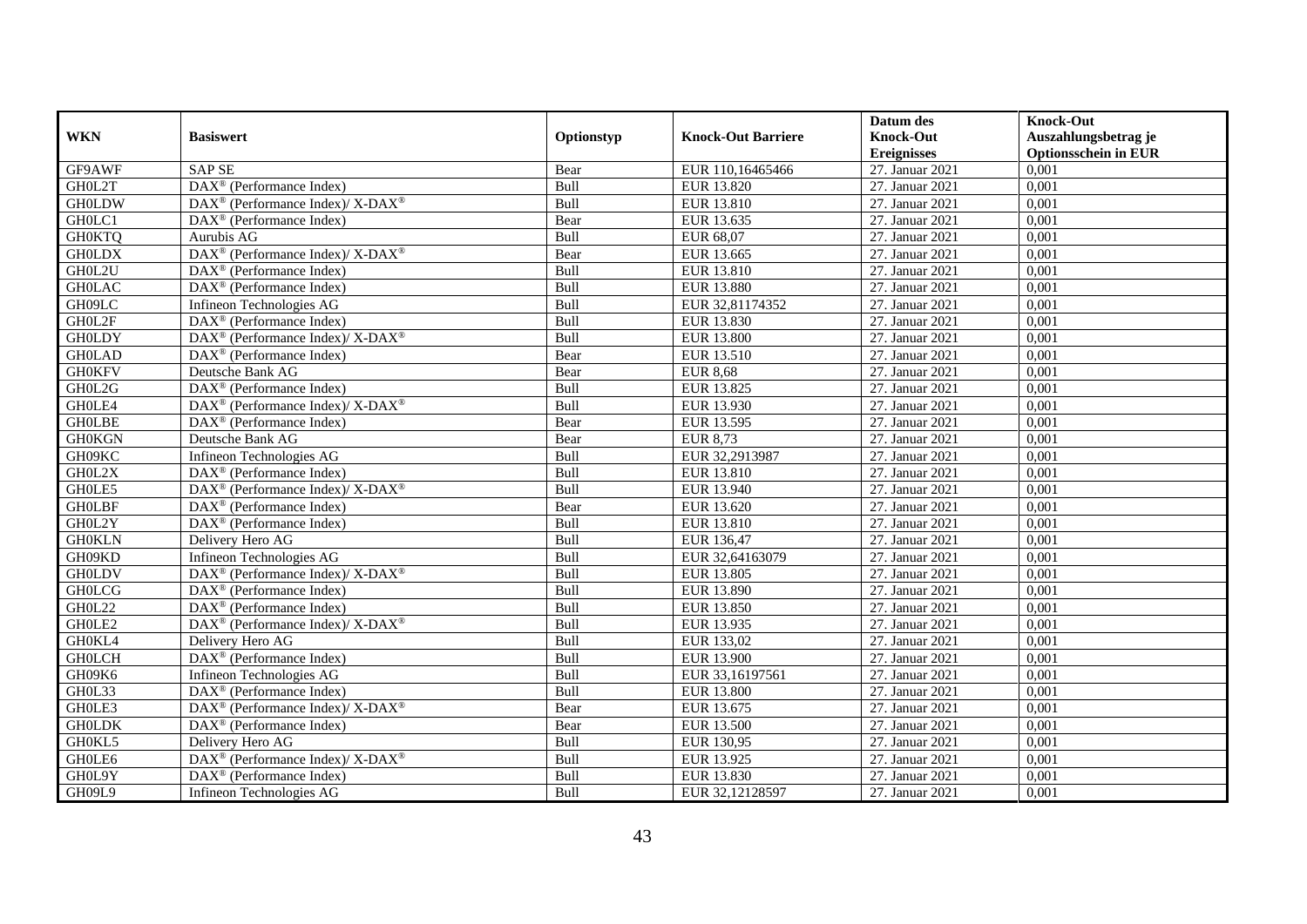|               |                                                                                                 |            |                           | Datum des          | <b>Knock-Out</b>            |
|---------------|-------------------------------------------------------------------------------------------------|------------|---------------------------|--------------------|-----------------------------|
| <b>WKN</b>    | <b>Basiswert</b>                                                                                | Optionstyp | <b>Knock-Out Barriere</b> | <b>Knock-Out</b>   | Auszahlungsbetrag je        |
|               |                                                                                                 |            |                           | <b>Ereignisses</b> | <b>Optionsschein in EUR</b> |
| GH0L34        | $\overline{\text{DAX}}^{\textcircled{}}$ (Performance Index)                                    | Bull       | EUR 13.790                | 27. Januar 2021    | 0,001                       |
| <b>GH0KLB</b> | Delivery Hero AG                                                                                | Bull       | EUR 131,63                | 27. Januar 2021    | 0,001                       |
| GH0LE8        | $\text{DAX}^{\circledR}$ (Performance Index)/ X-DAX <sup>®</sup>                                | Bull       | EUR 13.920                | 27. Januar 2021    | 0,001                       |
| GH0LB1        | $DAX^{\otimes}$ (Performance Index)                                                             | Bull       | EUR 13.860                | 27. Januar 2021    | 0.001                       |
| <b>GH0KMW</b> | Delivery Hero AG                                                                                | Bull       | EUR 135,09                | 27. Januar 2021    | 0,001                       |
| GH0L29        | $\overline{\text{DAX}^{\otimes}}$ (Performance Index)                                           | Bull       | EUR 13.840                | 27. Januar 2021    | 0,001                       |
| GH0LC2        | $\text{DAX}^{\textcircled{D}}$ (Performance Index)                                              | Bull       | EUR 13.870                | 27. Januar 2021    | 0,001                       |
| GH0LE9        | $\text{DAX}^{\circledR}$ (Performance Index)/ X-DAX <sup>®</sup>                                | Bull       | EUR 13.915                | 27. Januar 2021    | 0,001                       |
| GH0KL7        | Delivery Hero AG                                                                                | Bull       | EUR 134,4                 | 27. Januar 2021    | 0,001                       |
| GH0L2A        | DAX <sup>®</sup> (Performance Index)                                                            | Bull       | EUR 13.840                | 27. Januar 2021    | 0,001                       |
| GH0LC3        | $\text{DAX}^{\textcircled{D}}$ (Performance Index)                                              | Bull       | EUR 13.935                | 27. Januar 2021    | 0,001                       |
| <b>GHOLEG</b> | $\text{DAX}^{\circledR}$ (Performance Index)/ X-DAX <sup>®</sup>                                | Bull       | EUR 13.885                | 27. Januar 2021    | 0,001                       |
| GH0KL9        | Delivery Hero AG                                                                                | Bull       | EUR 132,33                | 27. Januar 2021    | 0,001                       |
| GH0L2B        | DAX <sup>®</sup> (Performance Index)                                                            | Bull       | EUR 13.840                | 27. Januar 2021    | 0,001                       |
| <b>GH0LAJ</b> | $\text{DAX}^{\otimes}$ (Performance Index)                                                      | Bear       | EUR 13.450                | 27. Januar 2021    | 0,001                       |
| <b>GHOLEH</b> | DAX <sup>®</sup> (Performance Index)/ X-DAX <sup>®</sup>                                        | Bull       | EUR 13.870                | 27. Januar 2021    | 0,001                       |
| GH0KL0        | Delivery Hero AG                                                                                | Bull       | EUR 135,78                | 27. Januar 2021    | 0,001                       |
| <b>GH0LAK</b> | $\text{DAX}^{\textcircled{p}}$ (Performance Index)                                              | Bear       | EUR 13.485                | 27. Januar 2021    | 0,001                       |
| GH0L2C        | DAX <sup>®</sup> (Performance Index)                                                            | Bull       | EUR 13.830                | 27. Januar 2021    | 0,001                       |
| <b>GHOLEJ</b> | $\text{DAX}^{\circledR}$ (Performance Index)/ X-DAX <sup>®</sup>                                | Bull       | EUR 13.875                | 27. Januar 2021    | 0,001                       |
| GH0KL2        | Delivery Hero AG                                                                                | Bull       | EUR 133,71                | 27. Januar 2021    | 0,001                       |
| <b>GHOLBL</b> | DAX <sup>®</sup> (Performance Index)                                                            | Bear       | EUR 13.565                | 27. Januar 2021    | 0,001                       |
| GH0L2K        | $\overline{\text{DAX}^{\otimes}}$ (Performance Index)                                           | Bull       | EUR 13.825                | 27. Januar 2021    | 0,001                       |
| <b>GHOLEK</b> | $\text{DAX}^{\circledR}$ (Performance Index)/ X-DAX <sup>®</sup>                                | Bear       | EUR 13.580                | 27. Januar 2021    | 0,001                       |
| <b>GH0LBM</b> | $DAX^{\circledR}$ (Performance Index)                                                           | Bear       | EUR 13.570                | 27. Januar 2021    | 0.001                       |
| GH0L2L        | DAX <sup>®</sup> (Performance Index)                                                            | Bull       | EUR 13.825                | 27. Januar 2021    | 0,001                       |
| <b>GHOLEE</b> | DAX <sup>®</sup> (Performance Index)/X-DAX <sup>®</sup>                                         | Bull       | EUR 13.910                | 27. Januar 2021    | 0,001                       |
| <b>GH0LCN</b> | $\text{DAX}^{\textcircled{p}}$ (Performance Index)                                              | Bear       | EUR 13.445                | 27. Januar 2021    | 0,001                       |
| GH0L2M        | $\overline{\text{DAX}^{\otimes}}$ (Performance Index)                                           | Bull       | EUR 13.825                | 27. Januar 2021    | 0,001                       |
| <b>GHOLEF</b> | $\text{DAX}^{\circledast}$ (Performance Index)/ X-DAX <sup>®</sup>                              | Bull       | EUR 13.880                | 27. Januar 2021    | 0,001                       |
| <b>GHOLCP</b> | $\text{DAX}^{\textcircled{n}}$ (Performance Index)                                              | Bear       | EUR 13.410                | 27. Januar 2021    | 0,001                       |
| <b>GHOLEB</b> | $\text{DAX}^{\textcircled{p}}$ (Performance Index)/ $\overline{\text{X-DAX}^{\textcircled{p}}}$ | Bull       | EUR 13.900                | 27. Januar 2021    | 0.001                       |
| GH0L2R        | $\overline{\text{DAX}^{\otimes}}$ (Performance Index)                                           | Bull       | EUR 13.820                | 27. Januar 2021    | 0,001                       |
| <b>GH0LAT</b> | DAX <sup>®</sup> (Performance Index)                                                            | Bear       | EUR 13.550                | 27. Januar 2021    | 0,001                       |
| <b>GHOLEL</b> | $\text{DAX}^{\circledR}$ (Performance Index)/ X-DAX <sup>®</sup>                                | Bear       | EUR 13.585                | 27. Januar 2021    | 0,001                       |
| <b>GH0LBU</b> | $\text{DAX}^{\textcircled{n}}$ (Performance Index)                                              | Bear       | EUR 13.645                | 27. Januar 2021    | 0,001                       |
| GH0L2S        | $\text{DAX}^{\circledast}$ (Performance Index)                                                  | Bull       | EUR 13.820                | 27. Januar 2021    | 0,001                       |
| <b>GHOLES</b> | $\text{DAX}^{\circledR}$ (Performance Index)/ X-DAX <sup>®</sup>                                | Bear       | EUR 13.620                | 27. Januar 2021    | 0,001                       |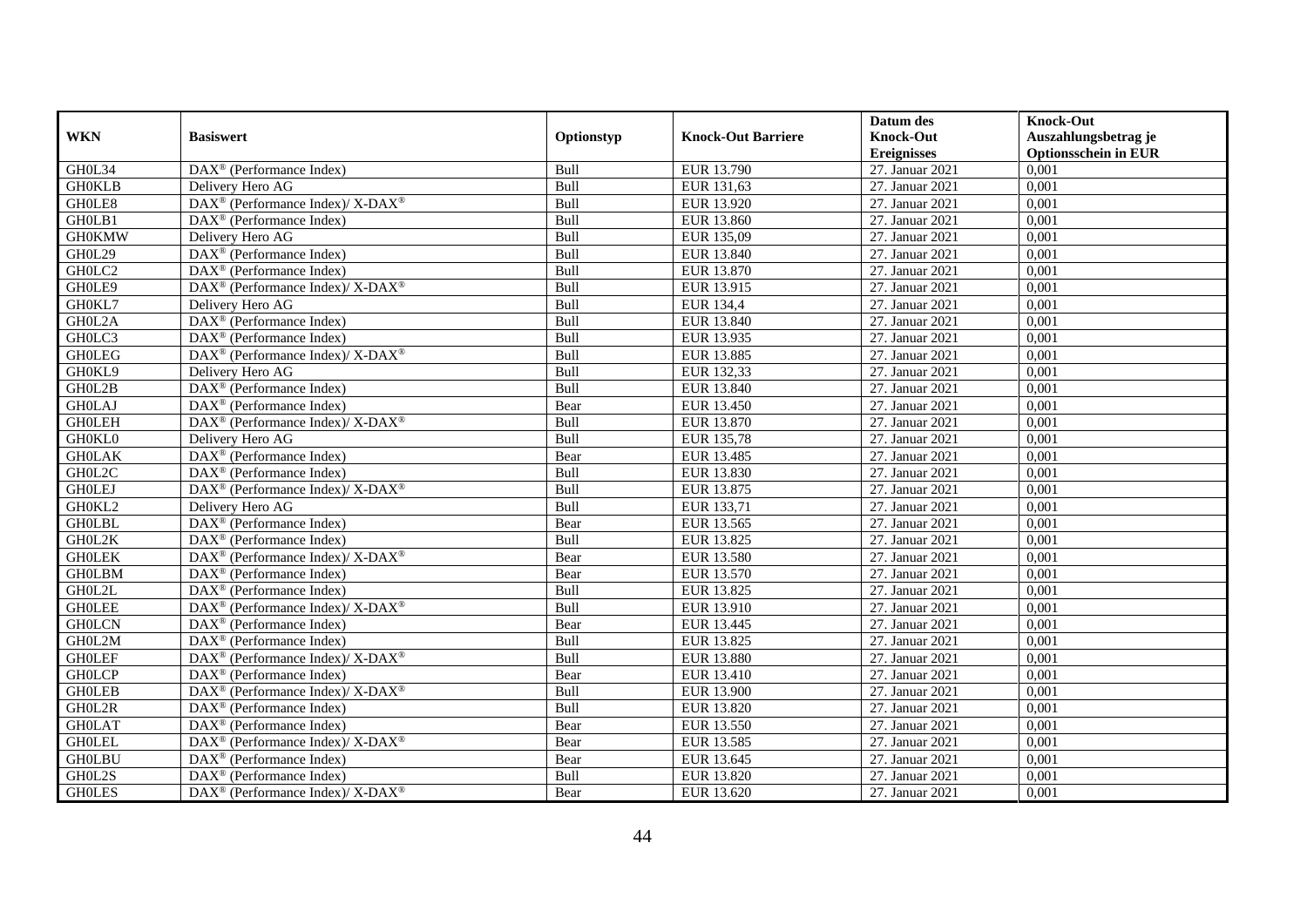|               |                                                                           |             |                           | Datum des          | <b>Knock-Out</b>            |
|---------------|---------------------------------------------------------------------------|-------------|---------------------------|--------------------|-----------------------------|
| <b>WKN</b>    | <b>Basiswert</b>                                                          | Optionstyp  | <b>Knock-Out Barriere</b> | <b>Knock-Out</b>   | Auszahlungsbetrag je        |
|               |                                                                           |             |                           | <b>Ereignisses</b> | <b>Optionsschein in EUR</b> |
| <b>GH0LBV</b> | $\overline{\text{DAX}}^{\textcirc}$ (Performance Index)                   | Bear        | EUR 13.640                | 27. Januar 2021    | 0,001                       |
| GH0L23        | $DAX^{\circledcirc}$ (Performance Index)                                  | Bull        | EUR 13.850                | 27. Januar 2021    | 0,001                       |
| <b>GHOLCX</b> | $DAX^{\circledcirc}$ (Performance Index)                                  | Bear        | EUR 13.625                | 27. Januar 2021    | 0,001                       |
| <b>GHOLEN</b> | DAX <sup>®</sup> (Performance Index)/ X-DAX <sup>®</sup>                  | Bear        | EUR 13.590                | 27. Januar 2021    | 0,001                       |
| GH0L24        | DAX <sup>®</sup> (Performance Index)                                      | Bull        | EUR 13.850                | 27. Januar 2021    | 0,001                       |
| <b>GH0LAU</b> | DAX <sup>®</sup> (Performance Index)                                      | Bear        | EUR 13.525                | 27. Januar 2021    | 0,001                       |
| <b>GHOLEP</b> | DAX <sup>®</sup> (Performance Index)/ X-DAX <sup>®</sup>                  | Bear        | EUR 13.595                | 27. Januar 2021    | 0,001                       |
| GH0L35        | $DAX^{\circledR}$ (Performance Index)                                     | Bull        | EUR 13.790                | 27. Januar 2021    | 0,001                       |
| <b>GHOLEY</b> | DAX <sup>®</sup> (Performance Index)/ X-DAX <sup>®</sup>                  | Bear        | EUR 13.650                | 27. Januar 2021    | 0,001                       |
| <b>GH0LAV</b> | $DAX^{\circledR}$ (Performance Index)                                     | Bear        | EUR 13.540                | 27. Januar 2021    | 0,001                       |
| GH0L36        | DAX <sup>®</sup> (Performance Index)                                      | Bull        | EUR 13.790                | 27. Januar 2021    | 0,001                       |
| <b>GHOLEZ</b> | DAX <sup>®</sup> (Performance Index)/ X-DAX <sup>®</sup>                  | Bear        | EUR 13.640                | 27. Januar 2021    | 0,001                       |
| <b>GH0LBW</b> | DAX <sup>®</sup> (Performance Index)                                      | Bear        | EUR 13.670                | 27. Januar 2021    | 0,001                       |
| GH0L31        | $DAX^{\circledcirc}$ (Performance Index)                                  | Bull        | <b>EUR 13.800</b>         | 27. Januar 2021    | 0,001                       |
| <b>GHOLBX</b> | $DAX^{\circledast}$ (Performance Index)                                   | Bear        | EUR 13.675                | 27. Januar 2021    | 0,001                       |
| <b>GHOLEQ</b> | $DAX^{\circledast}$ (Performance Index)/ X-DAX <sup>®</sup>               | Bear        | EUR 13.600                | 27. Januar 2021    | 0,001                       |
| GH0LA1        | DAX <sup>®</sup> (Performance Index)                                      | Bull        | EUR 13.805                | 27. Januar 2021    | 0,001                       |
| GH0L32        | $DAX^{\circledR}$ (Performance Index)                                     | <b>Bull</b> | EUR 13.800                | 27. Januar 2021    | 0,001                       |
| <b>GHOLER</b> | DAX <sup>®</sup> (Performance Index)/ X-DAX <sup>®</sup>                  | Bear        | EUR 13.605                | 27. Januar 2021    | 0,001                       |
| GH0LA2        | $\overline{\text{DAX}^{\otimes}}$ (Performance Index)                     | Bull        | <b>EUR 13.800</b>         | 27. Januar 2021    | 0,001                       |
| GH0LF0        | DAX <sup>®</sup> (Performance Index)/ X-DAX <sup>®</sup>                  | Bear        | EUR 13.655                | 27. Januar 2021    | 0,001                       |
| GH0LF1        | DAX <sup>®</sup> (Performance Index)/ X-DAX <sup>®</sup>                  | Bear        | EUR 13.660                | 27. Januar 2021    | 0,001                       |
| GH0LB2        | $\text{DAX}^{\textcircled{}}$ (Performance Index)                         | Bull        | EUR 13.885                | 27. Januar 2021    | 0,001                       |
| <b>GH0LEU</b> | DAX <sup>®</sup> (Performance Index)/ X-DAX <sup>®</sup>                  | Bear        | EUR 13.625                | 27. Januar 2021    | 0,001                       |
| GH0LB4        | DAX <sup>®</sup> (Performance Index)                                      | Bear        | EUR 13.590                | 27. Januar 2021    | 0,001                       |
| <b>GHOLEV</b> | DAX <sup>®</sup> (Performance Index)/ X-DAX <sup>®</sup>                  | Bear        | EUR 13.635                | 27. Januar 2021    | 0,001                       |
| GH0LC4        | $DAX^{\circledast}$ (Performance Index)                                   | Bull        | EUR 13.905                | 27. Januar 2021    | 0,001                       |
| <b>GHOLEW</b> | $DAX^{\circledast}$ (Performance Index)/ $\overline{X-DAX^{\circledast}}$ | Bear        | EUR 13.630                | 27. Januar 2021    | 0.001                       |
| <b>GH0LAF</b> | $DAX^{\circledR}$ (Performance Index)                                     | Bear        | EUR 13.515                | 27. Januar 2021    | 0,001                       |
| <b>GHOLEX</b> | $DAX^{\circledast}$ (Performance Index)/X-DAX <sup>®</sup>                | Bear        | EUR 13.645                | 27. Januar 2021    | 0,001                       |
| <b>GH0LBG</b> | DAX <sup>®</sup> (Performance Index)                                      | Bear        | EUR 13.665                | 27. Januar 2021    | 0,001                       |
| <b>GHOLBH</b> | DAX <sup>®</sup> (Performance Index)                                      | Bear        | EUR 13.545                | 27. Januar 2021    | 0.001                       |
| GH0LF4        | DAX <sup>®</sup> (Performance Index)/ X-DAX <sup>®</sup>                  | Bear        | EUR 13.485                | 27. Januar 2021    | 0,001                       |
| <b>GHOLCJ</b> | DAX <sup>®</sup> (Performance Index)                                      | Bear        | EUR 13.435                | 27. Januar 2021    | 0,001                       |
| GH0LF5        | $DAX^{\circledast}$ (Performance Index)/ X-DAX <sup>®</sup>               | Bear        | EUR 13.480                | 27. Januar 2021    | 0,001                       |
| <b>GHOLCK</b> | $DAX^{\circledast}$ (Performance Index)                                   | Bull        | EUR 13.920                | 27. Januar 2021    | 0,001                       |
| GH0LF8        | DAX <sup>®</sup> (Performance Index)/ X-DAX <sup>®</sup>                  | Bear        | EUR 13.515                | 27. Januar 2021    | 0,001                       |
| <b>GH0LAR</b> | $\text{DAX}^{\textcircled{}}$ (Performance Index)                         | Bear        | EUR 13.505                | 27. Januar 2021    | 0,001                       |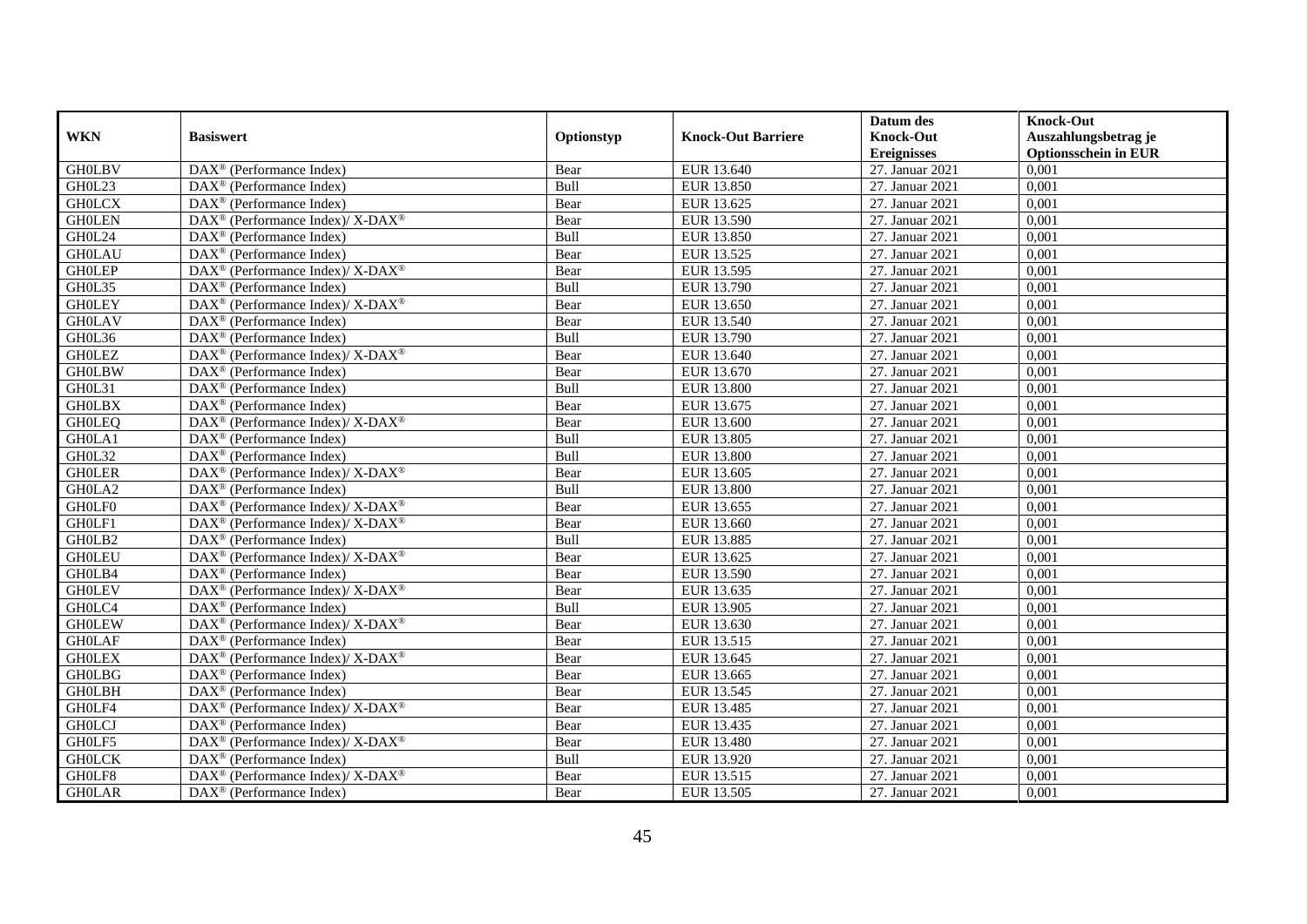|               |                                                                    |            |                           | Datum des          | <b>Knock-Out</b>            |
|---------------|--------------------------------------------------------------------|------------|---------------------------|--------------------|-----------------------------|
| <b>WKN</b>    | <b>Basiswert</b>                                                   | Optionstyp | <b>Knock-Out Barriere</b> | <b>Knock-Out</b>   | Auszahlungsbetrag je        |
|               |                                                                    |            |                           | <b>Ereignisses</b> | <b>Optionsschein in EUR</b> |
| GH0LF9        | DAX <sup>®</sup> (Performance Index)/ X-DAX <sup>®</sup>           | Bear       | EUR 13.510                | 27. Januar 2021    | 0,001                       |
| <b>GHOLBS</b> | $DAX^{\circledR}$ (Performance Index)                              | Bear       | EUR 13.605                | 27. Januar 2021    | 0,001                       |
| <b>GHOLET</b> | $\text{DAX}^{\circledast}$ (Performance Index)/ X-DAX <sup>®</sup> | Bear       | EUR 13.615                | 27. Januar 2021    | 0,001                       |
| <b>GHOLBT</b> | $\text{DAX}^{\circledast}$ (Performance Index)                     | Bear       | EUR 13.630                | 27. Januar 2021    | 0,001                       |
| GH0LF2        | $\text{DAX}^{\circledR}$ (Performance Index)/ X-DAX <sup>®</sup>   | Bear       | EUR 13.465                | 27. Januar 2021    | 0,001                       |
| <b>GH0LAG</b> | $\text{DAX}^{\textcircled{n}}$ (Performance Index)                 | Bear       | EUR 13.460                | 27. Januar 2021    | 0,001                       |
| GH0LF3        | $\text{DAX}^{\circledast}$ (Performance Index)/ X-DAX <sup>®</sup> | Bear       | EUR 13.475                | 27. Januar 2021    | 0,001                       |
| <b>GH0LAH</b> | $\text{DAX}^{\textcircled{p}}$ (Performance Index)                 | Bear       | EUR 13.465                | 27. Januar 2021    | 0,001                       |
| <b>GHOLFA</b> | $\text{DAX}^{\circledR}$ (Performance Index)/ X-DAX <sup>®</sup>   | Bear       | EUR 13.495                | 27. Januar 2021    | 0,001                       |
| <b>GHOLBJ</b> | $\text{DAX}^{\circledR}$ (Performance Index)                       | Bear       | EUR 13.555                | 27. Januar 2021    | 0,001                       |
| <b>GHOLFB</b> | $\text{DAX}^{\circledR}$ (Performance Index)/ X-DAX <sup>®</sup>   | Bear       | EUR 13.505                | 27. Januar 2021    | 0,001                       |
| <b>GHOLBK</b> | $\overline{\text{DAX}^{\otimes}}$ (Performance Index)              | Bear       | EUR 13.560                | 27. Januar 2021    | 0,001                       |
| <b>GH0LFC</b> | $\text{DAX}^{\circledast}$ (Performance Index)/ X-DAX <sup>®</sup> | Bear       | EUR 13.535                | 27. Januar 2021    | 0,001                       |
| <b>GHOLCL</b> | $\text{DAX}^{\circledast}$ (Performance Index)                     | Bull       | EUR 13.925                | 27. Januar 2021    | 0,001                       |
| GH0LF6        | DAX <sup>®</sup> (Performance Index)/X-DAX <sup>®</sup>            | Bear       | EUR 13.490                | 27. Januar 2021    | 0,001                       |
| <b>GH0LCM</b> | DAX <sup>®</sup> (Performance Index)                               | Bear       | EUR 13.440                | 27. Januar 2021    | 0,001                       |
| GH0LF7        | DAX <sup>®</sup> (Performance Index)/X-DAX <sup>®</sup>            | Bear       | EUR 13.500                | 27. Januar 2021    | 0,001                       |
| <b>GH0LDN</b> | $DAX^{\circledR}$ (Performance Index)                              | Bull       | EUR 13.835                | 27. Januar 2021    | 0,001                       |
| <b>GHOLFJ</b> | $\text{DAX}^{\circledR}$ (Performance Index)/ X-DAX <sup>®</sup>   | Bear       | EUR 13.550                | 27. Januar 2021    | 0,001                       |
| GH0LA8        | $\text{DAX}^{\circledast}$ (Performance Index)                     | Bear       | EUR 13.455                | 27. Januar 2021    | 0,001                       |
| <b>GHOLFK</b> | $\text{DAX}^{\circledR}$ (Performance Index)/ X-DAX <sup>®</sup>   | Bull       | EUR 13.865                | 27. Januar 2021    | 0,001                       |
| <b>GHOLBA</b> | $\overline{\text{DAX}^{\otimes}}$ (Performance Index)              | Bull       | EUR 13.820                | 27. Januar 2021    | 0,001                       |
| <b>GHOLFL</b> | $\text{DAX}^{\circledast}$ (Performance Index)/ X-DAX <sup>®</sup> | Bear       | EUR 13.565                | 27. Januar 2021    | 0,001                       |
| <b>GHOLBB</b> | DAX <sup>®</sup> (Performance Index)                               | Bear       | EUR 13.655                | 27. Januar 2021    | 0,001                       |
| <b>GH0LFM</b> | $\text{DAX}^{\circledast}$ (Performance Index)/ X-DAX <sup>®</sup> | Bear       | EUR 13.570                | 27. Januar 2021    | 0,001                       |
| GH0LB8        | $\text{DAX}^{\otimes}$ (Performance Index)                         | Bull       | EUR 13.785                | 27. Januar 2021    | 0,001                       |
| <b>GHOLFG</b> | DAX <sup>®</sup> (Performance Index)/ X-DAX <sup>®</sup>           | Bear       | EUR 13.540                | 27. Januar 2021    | 0,001                       |
| GH0LB9        | $\text{DAX}^{\textcircled{p}}$ (Performance Index)                 | Bear       | EUR 13.615                | 27. Januar 2021    | 0.001                       |
| <b>GHOLFH</b> | $DAX^{\circledcirc}$ (Performance Index)/X-DAX <sup>®</sup>        | Bear       | EUR 13.520                | 27. Januar 2021    | 0,001                       |
| <b>GHOLCB</b> | $DAX^{\circledR}$ (Performance Index)                              | Bull       | EUR 13.825                | 27. Januar 2021    | 0,001                       |
| <b>GH0LFD</b> | $\text{DAX}^{\circledR}$ (Performance Index)/ X-DAX <sup>®</sup>   | Bear       | EUR 13.530                | 27. Januar 2021    | 0,001                       |
| <b>GH0LAN</b> | $\text{DAX}^{\textcircled{n}}$ (Performance Index)                 | Bear       | EUR 13.490                | 27. Januar 2021    | 0.001                       |
| <b>GHOLFE</b> | $\text{DAX}^{\circledR}$ (Performance Index)/ X-DAX <sup>®</sup>   | Bear       | EUR 13.525                | 27. Januar 2021    | 0,001                       |
| <b>GH0LAP</b> | $\text{DAX}^{\circledast}$ (Performance Index)                     | Bear       | EUR 13.495                | 27. Januar 2021    | 0,001                       |
| <b>GHOLFF</b> | $\text{DAX}^{\otimes}$ (Performance Index)/X-DAX <sup>®</sup>      | Bear       | EUR 13.545                | 27. Januar 2021    | 0,001                       |
| <b>GH0LBQ</b> | $\text{DAX}^{\circledast}$ (Performance Index)                     | Bear       | EUR 13.585                | 27. Januar 2021    | 0,001                       |
| <b>GH0LFN</b> | $DAX^{\circledast}$ (Performance Index)/X-DAX <sup>®</sup>         | Bear       | EUR 13.575                | 27. Januar 2021    | 0,001                       |
| <b>GHOLBR</b> | $\text{DAX}^{\textcircled{n}}$ (Performance Index)                 | Bear       | EUR 13.600                | 27. Januar 2021    | 0,001                       |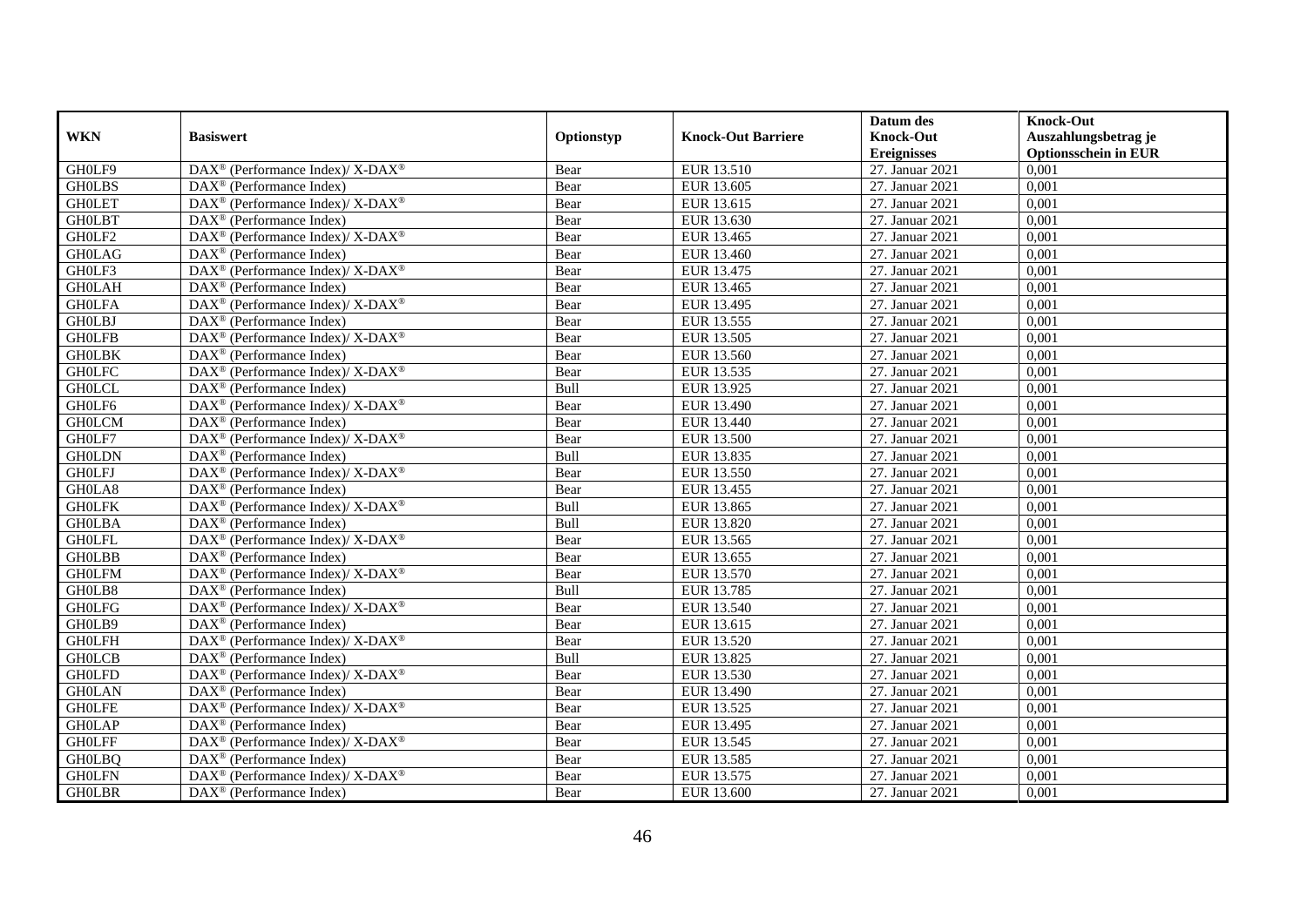|               |                                                                    |            |                           | Datum des          | <b>Knock-Out</b>            |
|---------------|--------------------------------------------------------------------|------------|---------------------------|--------------------|-----------------------------|
| <b>WKN</b>    | <b>Basiswert</b>                                                   | Optionstyp | <b>Knock-Out Barriere</b> | <b>Knock-Out</b>   | Auszahlungsbetrag je        |
|               |                                                                    |            |                           | <b>Ereignisses</b> | <b>Optionsschein in EUR</b> |
| <b>GHOLFP</b> | DAX <sup>®</sup> (Performance Index)/ X-DAX <sup>®</sup>           | Bear       | EUR 13.555                | 27. Januar 2021    | 0,001                       |
| <b>GHOLCT</b> | $DAX^{\circledR}$ (Performance Index)                              | Bear       | EUR 13.430                | 27. Januar 2021    | 0,001                       |
| <b>GH0LFU</b> | $\text{DAX}^{\circledast}$ (Performance Index)/ X-DAX <sup>®</sup> | Bear       | EUR 13.420                | 27. Januar 2021    | 0,001                       |
| <b>GHOLAA</b> | $\text{DAX}^{\circledast}$ (Performance Index)                     | Bear       | EUR 13.470                | 27. Januar 2021    | 0,001                       |
| <b>GH0LFV</b> | DAX <sup>®</sup> (Performance Index)/ X-DAX <sup>®</sup>           | Bear       | EUR 13.425                | 27. Januar 2021    | 0,001                       |
| <b>GH0LBC</b> | $\text{DAX}^{\textcircled{n}}$ (Performance Index)                 | Bear       | EUR 13.530                | 27. Januar 2021    | 0,001                       |
| <b>GH0LBD</b> | $\text{DAX}^{\textcircled{n}}$ (Performance Index)                 | Bear       | EUR 13.535                | 27. Januar 2021    | 0,001                       |
| <b>GH0LFQ</b> | $DAX^{\circledast}$ (Performance Index)/ X-DAX <sup>®</sup>        | Bear       | EUR 13.560                | 27. Januar 2021    | 0,001                       |
| <b>GHOLCE</b> | $DAX^{\circledR}$ (Performance Index)                              | Bull       | EUR 13.910                | 27. Januar 2021    | 0,001                       |
| <b>GH0LFR</b> | $DAX^{\circledcirc}$ (Performance Index)/X-DAX <sup>®</sup>        | Bull       | EUR 13.840                | 27. Januar 2021    | 0,001                       |
| <b>GHOLCF</b> | $\overline{\text{DAX}}^{\textcirc}$ (Performance Index)            | Bull       | EUR 13.915                | 27. Januar 2021    | 0,001                       |
| <b>GHOLFS</b> | DAX <sup>®</sup> (Performance Index)/ X-DAX <sup>®</sup>           | Bear       | EUR 13.410                | 27. Januar 2021    | 0,001                       |
| <b>GH0LAL</b> | $\text{DAX}^{\circledast}$ (Performance Index)                     | Bear       | EUR 13.475                | 27. Januar 2021    | 0,001                       |
| <b>GH0LFW</b> | $\text{DAX}^{\circledast}$ (Performance Index)/ X-DAX <sup>®</sup> | Bull       | EUR 13.845                | 27. Januar 2021    | 0,001                       |
| <b>GH0LAM</b> | $\text{DAX}^{\circledast}$ (Performance Index)                     | Bull       | EUR 13.815                | 27. Januar 2021    | 0,001                       |
| <b>GHOLFX</b> | DAX <sup>®</sup> (Performance Index)/ X-DAX <sup>®</sup>           | Bear       | EUR 13.430                | 27. Januar 2021    | 0,001                       |
| <b>GH0LBN</b> | DAX <sup>®</sup> (Performance Index)                               | Bear       | EUR 13.580                | 27. Januar 2021    | 0,001                       |
| <b>GHOLFY</b> | $DAX^{\circledcirc}$ (Performance Index)/X-DAX <sup>®</sup>        | Bear       | EUR 13.440                | 27. Januar 2021    | 0,001                       |
| <b>GHOLBP</b> | DAX <sup>®</sup> (Performance Index)                               | Bull       | EUR 13.895                | 27. Januar 2021    | 0,001                       |
| <b>GH0LFZ</b> | $\text{DAX}^{\circledR}$ (Performance Index)/ X-DAX <sup>®</sup>   | Bear       | EUR 13.435                | 27. Januar 2021    | 0,001                       |
| <b>GH0LCQ</b> | DAX <sup>®</sup> (Performance Index)                               | Bear       | EUR 13.415                | 27. Januar 2021    | 0,001                       |
| GH0LG0        | DAX <sup>®</sup> (Performance Index)/ X-DAX <sup>®</sup>           | Bear       | EUR 13.610                | 27. Januar 2021    | 0,001                       |
| <b>GHOLCR</b> | $\text{DAX}^{\circledast}$ (Performance Index)                     | Bear       | EUR 13.425                | 27. Januar 2021    | 0,001                       |
| GH0LG1        | DAX <sup>®</sup> (Performance Index)/ X-DAX <sup>®</sup>           | Bear       | EUR 13.445                | 27. Januar 2021    | 0,001                       |
| GH0LG5        | $\text{DAX}^{\circledast}$ (Performance Index)/ X-DAX <sup>®</sup> | Bear       | EUR 13.670                | 27. Januar 2021    | 0,001                       |
| GH0LG2        | DAX <sup>®</sup> (Performance Index)/ X-DAX <sup>®</sup>           | Bear       | EUR 13.455                | 27. Januar 2021    | 0,001                       |
| GH0LG6        | $\text{DAX}^{\circledast}$ (Performance Index)/ X-DAX <sup>®</sup> | Bear       | EUR 13.470                | 27. Januar 2021    | 0,001                       |
| <b>GH0DTQ</b> | ASML Holding N.V.                                                  | Bull       | EUR 442,83038924          | 27. Januar 2021    | 0.001                       |
| GH0J50        | <b>AIXTRON SE</b>                                                  | Bull       | EUR 14,97308127           | 27. Januar 2021    | 0,001                       |
| GF8C15        | Hugo Boss AG                                                       | Bear       | EUR 29,96126074           | 27. Januar 2021    | 0,001                       |
| <b>GH0DYQ</b> | HeidelbergCement AG                                                | Bull       | EUR 61,12318056           | 27. Januar 2021    | 0,001                       |
| GH0G94        | Symrise AG                                                         | Bear       | EUR 106,69982042          | 27. Januar 2021    | 0.001                       |
| GH0J16        | Ørsted A/S                                                         | Bull       | DKK 1.175,31146507        | 27. Januar 2021    | 0,001                       |
| <b>GH0DWN</b> | <b>GEA Group AG</b>                                                | Bull       | EUR 28,62752676           | 27. Januar 2021    | 0,001                       |
| <b>GH0KRN</b> | Aurubis AG                                                         | Bull       | EUR 67,72                 | 27. Januar 2021    | 0,001                       |
| GH0GA0        | Symrise AG                                                         | Bear       | EUR 106,1999618           | 27. Januar 2021    | 0,001                       |
| GH0J14        | Ørsted A/S                                                         | Bull       | DKK 1.181,57227192        | 27. Januar 2021    | 0,001                       |
| GH078Z        | Kion Group AG                                                      | Bull       | EUR 71,41200126           | 27. Januar 2021    | 0,001                       |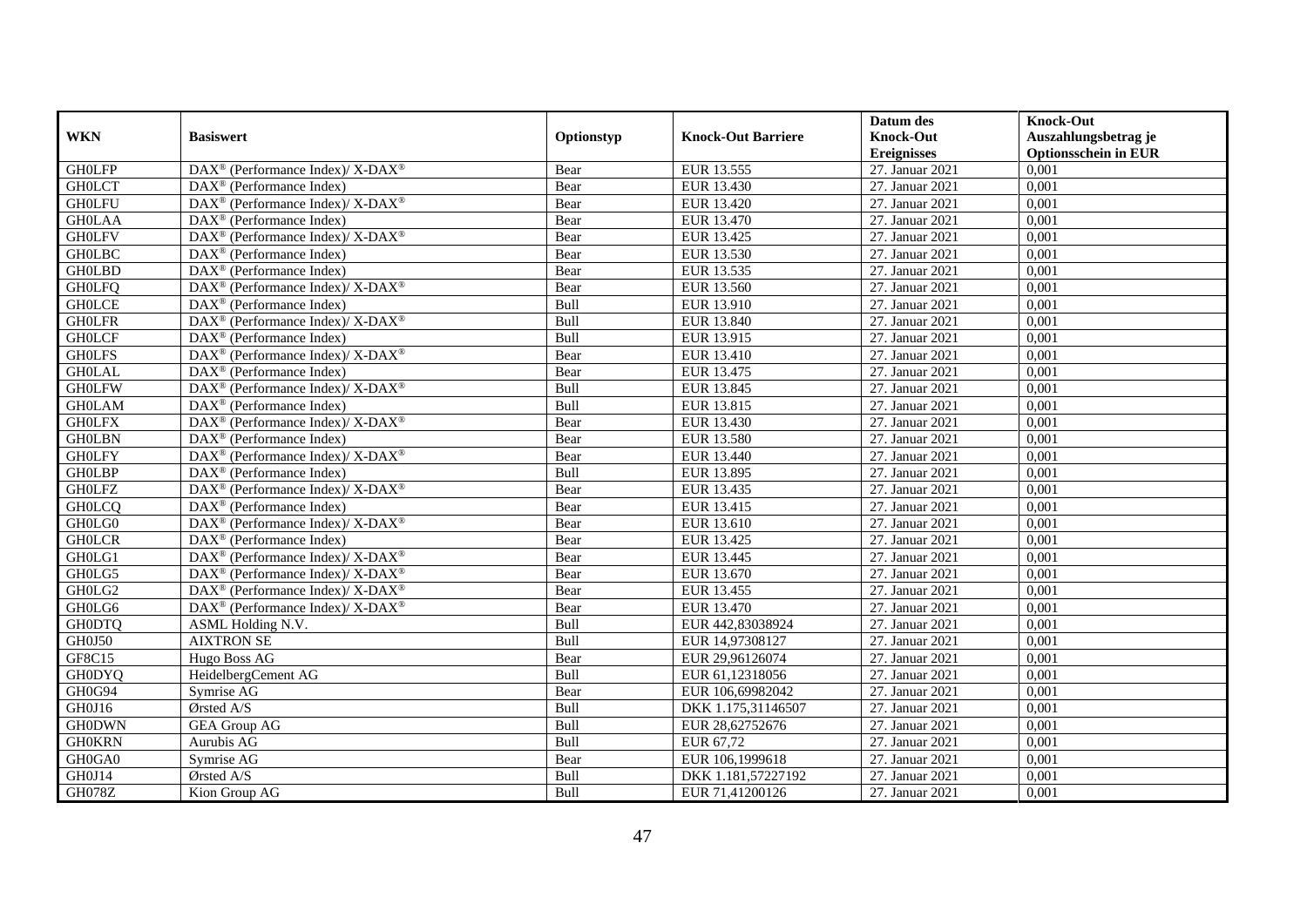|               |                                                                    |            |                           | Datum des          | <b>Knock-Out</b>            |
|---------------|--------------------------------------------------------------------|------------|---------------------------|--------------------|-----------------------------|
| <b>WKN</b>    | <b>Basiswert</b>                                                   | Optionstyp | <b>Knock-Out Barriere</b> | <b>Knock-Out</b>   | Auszahlungsbetrag je        |
|               |                                                                    |            |                           | <b>Ereignisses</b> | <b>Optionsschein in EUR</b> |
| GH0J18        | Ørsted A/S                                                         | Bull       | DKK 1.169,01065307        | 27. Januar 2021    | 0,001                       |
| GF71X9        | Hugo Boss AG                                                       | Bear       | EUR 30,55104827           | 27. Januar 2021    | 0,001                       |
| GH0L27        | $\text{DAX}^{\circledast}$ (Performance Index)                     | Bear       | EUR 13.840                | 27. Januar 2021    | 0,001                       |
| GF9X36        | <b>SAP SE</b>                                                      | Bear       | EUR 111,26121367          | 27. Januar 2021    | 0,001                       |
| GH0J1C        | Ørsted A/S                                                         | Bull       | DKK 1.162,74984623        | 27. Januar 2021    | 0,001                       |
| GF9AXM        | <b>SAP SE</b>                                                      | Bear       | EUR 111,61077769          | 27. Januar 2021    | 0,001                       |
| GH0KL6        | Delivery Hero AG                                                   | Bull       | EUR 129,56                | 27. Januar 2021    | 0,001                       |
| GH0KL8        | Delivery Hero AG                                                   | Bull       | EUR 128,87                | 27. Januar 2021    | 0,001                       |
| GH0J0D        | Zalando SE                                                         | Bull       | EUR 97,85606169           | 27. Januar 2021    | 0,001                       |
| GH0L21        | DAX <sup>®</sup> (Performance Index)                               | Bear       | EUR 13.850                | 27. Januar 2021    | 0,001                       |
| GH0793        | Kion Group AG                                                      | Bull       | EUR 70,94159285           | 27. Januar 2021    | 0,001                       |
| GH07DA        | Wacker Chemie AG                                                   | Bull       | EUR 115,31851276          | 27. Januar 2021    | 0,001                       |
| GH0J0J        | Ørsted A/S                                                         | Bull       | DKK 1.156,47903809        | 27. Januar 2021    | 0,001                       |
| GH0GE5        | <b>VERBUND AG</b>                                                  | Bull       | EUR 75,4822009            | 27. Januar 2021    | 0,001                       |
| GH07DC        | Wacker Chemie AG                                                   | Bull       | EUR 114,59764689          | 27. Januar 2021    | 0,001                       |
| GH09NV        | Delivery Hero AG                                                   | Bull       | EUR 126,41060112          | 27. Januar 2021    | 0,001                       |
| GC9X5K        | Umicore N.V.                                                       | Bear       | EUR 49,90666671           | 27. Januar 2021    | 0,001                       |
| GH09QA        | Delivery Hero AG                                                   | Bull       | EUR 127,0712314           | 27. Januar 2021    | 0,001                       |
| GH0GB8        | Deutsche Lufthansa AG                                              | Bear       | EUR 10,39763693           | 27. Januar 2021    | 0,001                       |
| <b>GH0KRR</b> | Aurubis AG                                                         | Bull       | EUR 67,38                 | 27. Januar 2021    | 0,001                       |
| <b>GH0KPD</b> | Delivery Hero AG                                                   | Bull       | EUR 128,18                | 27. Januar 2021    | 0,001                       |
| <b>GH0GBA</b> | Deutsche Lufthansa AG                                              | Bear       | EUR 10,44762557           | 27. Januar 2021    | 0,001                       |
| GH0792        | Kion Group AG                                                      | Bull       | EUR 70,47118441           | 27. Januar 2021    | 0,001                       |
| <b>GH0J0L</b> | Ørsted A/S                                                         | Bull       | DKK 1.150,22823254        | 27. Januar 2021    | 0,001                       |
| GH09NU        | Delivery Hero AG                                                   | Bull       | EUR 125,74997087          | 27. Januar 2021    | 0,001                       |
| GH07DD        | Wacker Chemie AG                                                   | Bull       | EUR 113,88679307          | 27. Januar 2021    | 0,001                       |
| GF9F3W        | <b>RWE AG</b>                                                      | Bull       | EUR 35,24926604           | 27. Januar 2021    | 0,001                       |
| GH07DH        | Wacker Chemie AG                                                   | Bull       | EUR 113,17593924          | 27. Januar 2021    | 0.001                       |
| GF9AVD        | <b>SAP SE</b>                                                      | Bear       | EUR 111,86010926          | 27. Januar 2021    | 0,001                       |
| <b>GH0KRQ</b> | Aurubis AG                                                         | Bull       | EUR 67,03                 | 27. Januar 2021    | 0,001                       |
| GH0L3A        | $\text{DAX}^{\textcircled{D}}$ (Performance Index)                 | Bull       | EUR 13.780                | 27. Januar 2021    | 0,001                       |
| GH0LA5        | DAX <sup>®</sup> (Performance Index)                               | Bull       | EUR 13.770                | 27. Januar 2021    | 0.001                       |
| GH07FM        | ADYEN N.V.                                                         | Bull       | EUR 1.765,80095956        | 27. Januar 2021    | 0,001                       |
| <b>GH0LDC</b> | DAX <sup>®</sup> (Performance Index)/ X-DAX <sup>®</sup>           | Bull       | EUR 13.765                | 27. Januar 2021    | 0,001                       |
| GH07AY        | Siemens Gamesa Renewable Energy, S.A.                              | Bull       | EUR 33,59917146           | 27. Januar 2021    | 0,001                       |
| <b>GH0LDA</b> | $\text{DAX}^{\circledast}$ (Performance Index)/ X-DAX <sup>®</sup> | Bull       | EUR 13.775                | 27. Januar 2021    | 0,001                       |
| GH0G8H        | Covestro AG                                                        | Bull       | EUR 54,64490245           | 27. Januar 2021    | 0,001                       |
| <b>GH0LAZ</b> | $\overline{\text{DAX}}^{\textcircled{}}$ (Performance Index)       | Bull       | EUR 13.735                | 27. Januar 2021    | 0,001                       |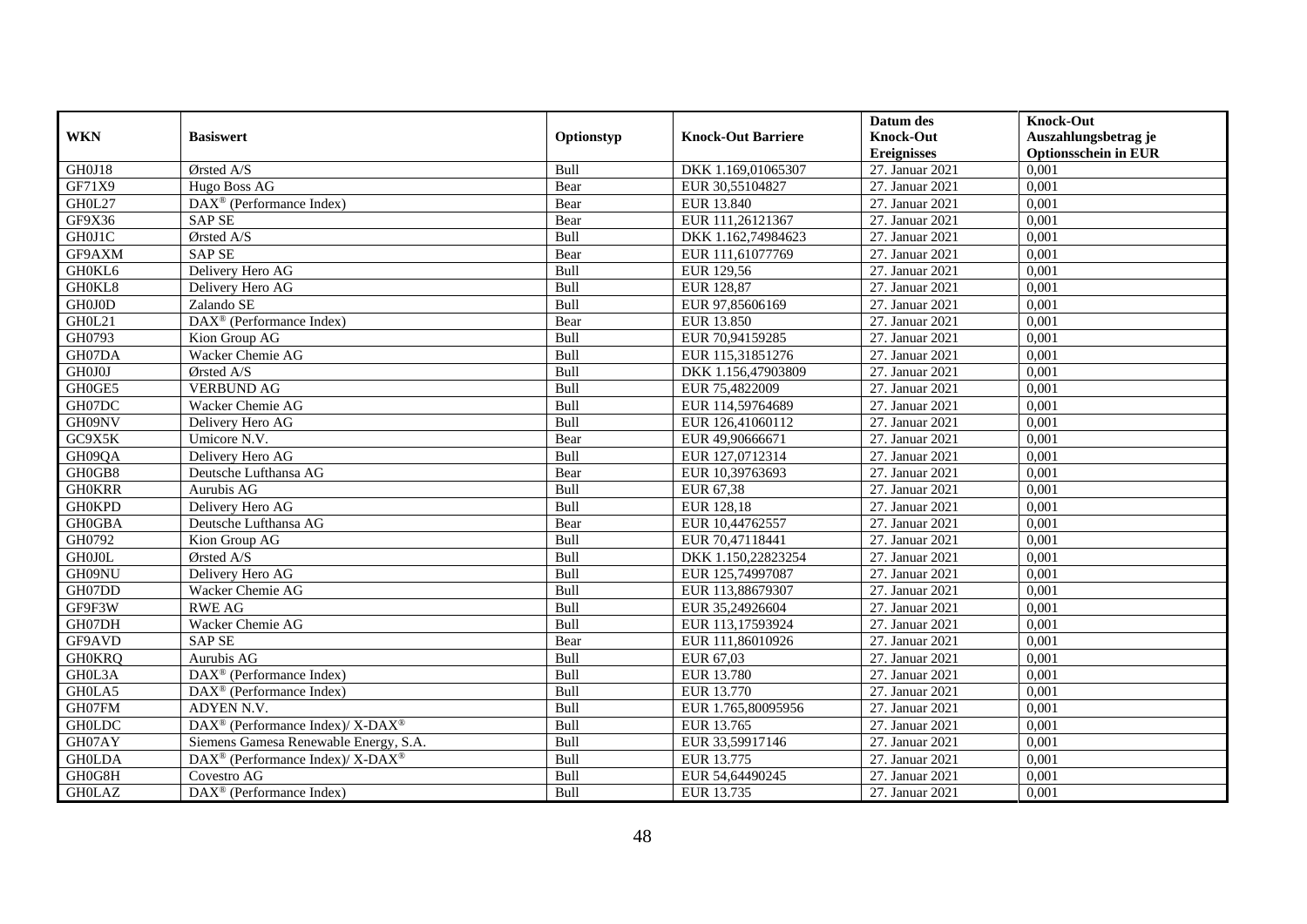|               |                                                                          |             |                           | Datum des          | <b>Knock-Out</b>            |
|---------------|--------------------------------------------------------------------------|-------------|---------------------------|--------------------|-----------------------------|
| <b>WKN</b>    | <b>Basiswert</b>                                                         | Optionstyp  | <b>Knock-Out Barriere</b> | <b>Knock-Out</b>   | Auszahlungsbetrag je        |
|               |                                                                          |             |                           | <b>Ereignisses</b> | <b>Optionsschein in EUR</b> |
| GH0GE7        | <b>VERBUND AG</b>                                                        | Bull        | EUR 73,94195194           | 27. Januar 2021    | 0,001                       |
| GF8HHK        | Alstom S.A.                                                              | Bull        | EUR 44,38496138           | 27. Januar 2021    | 0,001                       |
| <b>GH0DYS</b> | HeidelbergCement AG                                                      | Bull        | EUR 60,79300133           | 27. Januar 2021    | 0,001                       |
| GH0767        | Puma SE                                                                  | Bull        | EUR 80,06840338           | 27. Januar 2021    | 0,001                       |
| GH0LE7        | $\overline{\text{DAX}^{\otimes}}$ (Performance Index)/X-DAX <sup>®</sup> | Bull        | EUR 13.710                | 27. Januar 2021    | 0,001                       |
| GF67FH        | adidas AG                                                                | Bull        | EUR 267,60871608          | 27. Januar 2021    | 0,001                       |
| <b>GH0J0N</b> | Ørsted A/S                                                               | Bull        | DKK 1.137,68661627        | 27. Januar 2021    | 0,001                       |
| GH0L4K        | DAX <sup>®</sup> (Performance Index)                                     | Bull        | EUR 13.710                | 27. Januar 2021    | 0,001                       |
| GF4HBA        | Hugo Boss AG                                                             | Bear        | EUR 31,50738795           | 27. Januar 2021    | 0,001                       |
| <b>GF7PUS</b> | adidas AG                                                                | Bull        | EUR 265,89143957          | 27. Januar 2021    | 0,001                       |
| <b>GH0DYX</b> | HeidelbergCement AG                                                      | Bull        | EUR 60,45281665           | 27. Januar 2021    | 0,001                       |
| <b>GH0LDD</b> | DAX <sup>®</sup> (Performance Index)/X-DAX <sup>®</sup>                  | Bull        | EUR 13.770                | 27. Januar 2021    | 0,001                       |
| <b>GF6LHT</b> | Puma SE                                                                  | Bull        | EUR 79,58829451           | 27. Januar 2021    | 0,001                       |
| GH0L4L        | DAX <sup>®</sup> (Performance Index)                                     | <b>Bull</b> | EUR 13.710                | 27. Januar 2021    | 0.001                       |
| GH0GE8        | <b>VERBUND AG</b>                                                        | Bull        | EUR 74,462036             | 27. Januar 2021    | 0.001                       |
| GH0G5P        | $AEX-Index^{\circledR}$                                                  | Bull        | EUR 651,66723718          | 27. Januar 2021    | 0,001                       |
| GF9K41        | Delivery Hero AG                                                         | Bull        | EUR 124,49914671          | 27. Januar 2021    | 0,001                       |
| <b>GHOLEM</b> | DAX <sup>®</sup> (Performance Index)/X-DAX <sup>®</sup>                  | Bull        | EUR 13.760                | 27. Januar 2021    | 0,001                       |
| GF9F41        | <b>RWE AG</b>                                                            | Bull        | EUR 35,17918796           | 27. Januar 2021    | 0,001                       |
| GH0796        | Kion Group AG                                                            | Bull        | EUR 69,99076732           | 27. Januar 2021    | 0,001                       |
| <b>GH0J0K</b> | Ørsted A/S                                                               | Bull        | DKK 1.143,97742698        | 27. Januar 2021    | 0,001                       |
| GH0LB5        | DAX <sup>®</sup> (Performance Index)                                     | <b>Bull</b> | EUR 13.715                | 27. Januar 2021    | 0.001                       |
| GH0GE6        | <b>VERBUND AG</b>                                                        | Bull        | EUR 74,97211845           | 27. Januar 2021    | 0,001                       |
| GH0L8N        | DAX <sup>®</sup> (Performance Index)/ X-DAX <sup>®</sup>                 | Bull        | <b>EUR 13.700</b>         | 27. Januar 2021    | 0,001                       |
| <b>GH0KLR</b> | <b>Baver AG</b>                                                          | Bull        | <b>EUR 50,7</b>           | 27. Januar 2021    | 0,001                       |
| GH0L9X        | DAX <sup>®</sup> (Performance Index)                                     | Bull        | EUR 13.700                | 27. Januar 2021    | 0,001                       |
| <b>GH0KMC</b> | Ceconomy AG                                                              | Bull        | <b>EUR 5,21</b>           | 27. Januar 2021    | 0,001                       |
| <b>GH0HFV</b> | 1 Feinunze Silber, Feinheit mind. 0,999                                  | Bull        | USD 25,14250266           | 27. Januar 2021    | 0,001                       |
| GH0L4D        | DAX <sup>®</sup> (Performance Index)                                     | Bull        | EUR 13.720                | 27. Januar 2021    | 0,001                       |
| GF7HA9        | adidas AG                                                                | Bull        | EUR 266,9209335           | 27. Januar 2021    | 0,001                       |
| GH01YB        | Iberdrola S.A.                                                           | Bull        | EUR 11,33910422           | 27. Januar 2021    | 0,001                       |
| <b>GH0LCU</b> | DAX <sup>®</sup> (Performance Index)/ X-DAX <sup>®</sup>                 | Bull        | EUR 13.695                | 27. Januar 2021    | 0,001                       |
| GH0L8P        | DAX <sup>®</sup> (Performance Index)/ X-DAX <sup>®</sup>                 | Bull        | EUR 13.700                | 27. Januar 2021    | 0,001                       |
| <b>GH0HYD</b> | Zalando SE                                                               | Bull        | EUR 95,37565457           | 27. Januar 2021    | 0,001                       |
| GH0KM9        | Bayer AG                                                                 | Bull        | EUR 50,96                 | 27. Januar 2021    | 0,001                       |
| <b>GH0LAY</b> | DAX <sup>®</sup> (Performance Index)                                     | Bull        | EUR 13.695                | 27. Januar 2021    | 0,001                       |
| GH0J0Q        | Ørsted A/S                                                               | Bull        | DKK 1.131,47581587        | 27. Januar 2021    | 0,001                       |
| GH0L4E        | DAX <sup>®</sup> (Performance Index)                                     | Bull        | EUR 13.720                | 27. Januar 2021    | 0,001                       |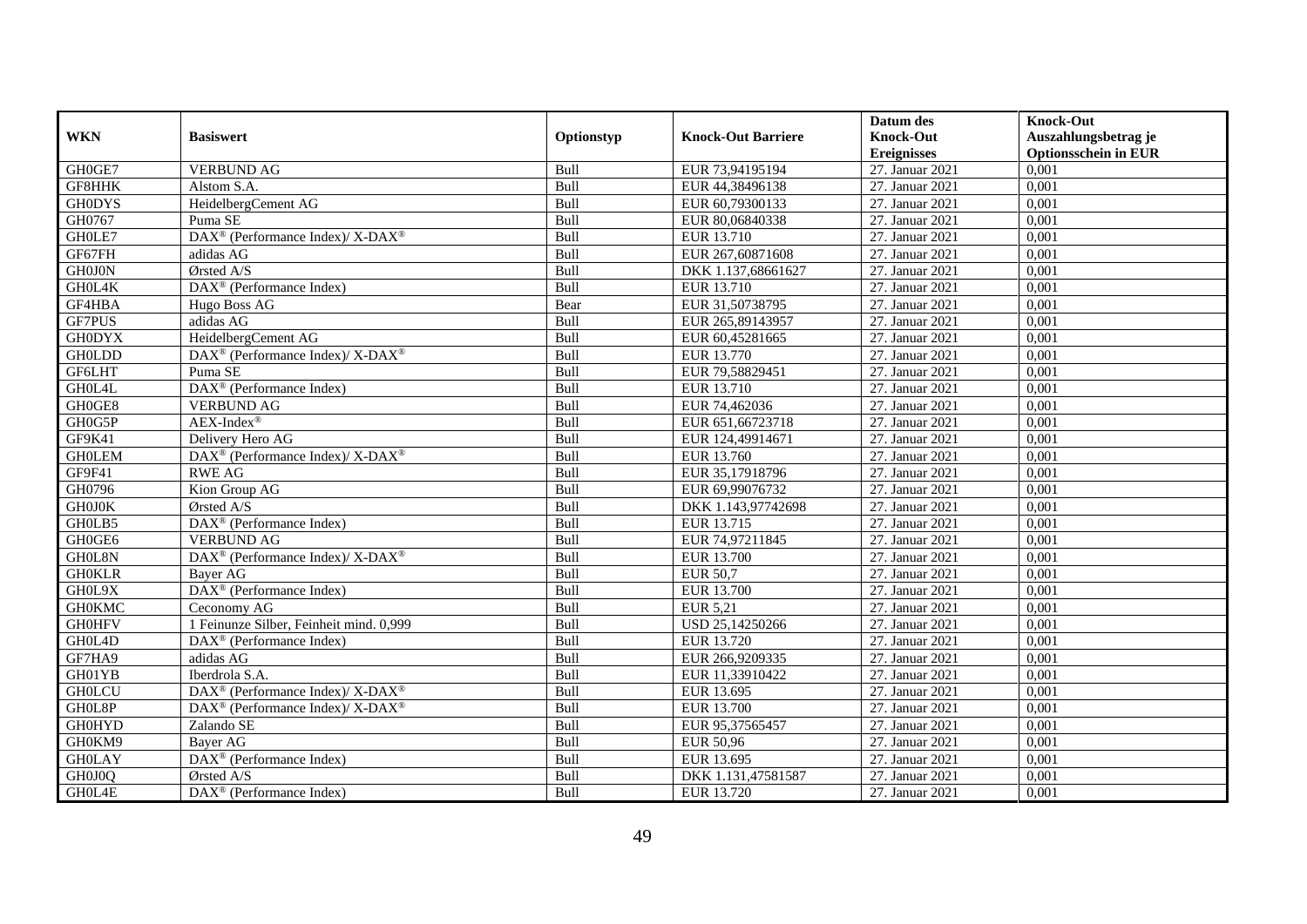|               |                                                                    |             |                           | Datum des          | <b>Knock-Out</b>            |
|---------------|--------------------------------------------------------------------|-------------|---------------------------|--------------------|-----------------------------|
| <b>WKN</b>    | <b>Basiswert</b>                                                   | Optionstyp  | <b>Knock-Out Barriere</b> | <b>Knock-Out</b>   | Auszahlungsbetrag je        |
|               |                                                                    |             |                           | <b>Ereignisses</b> | <b>Optionsschein in EUR</b> |
| <b>GH0HFU</b> | 1 Feinunze Silber, Feinheit mind. 0,999                            | Bull        | USD 25,17250564           | 27. Januar 2021    | 0,001                       |
| GH0KP4        | Deutsche Wohnen AG                                                 | Bull        | EUR 41,27                 | 27. Januar 2021    | 0,001                       |
| <b>GH0LCW</b> | DAX <sup>®</sup> (Performance Index)/ X-DAX <sup>®</sup>           | Bull        | EUR 13.690                | 27. Januar 2021    | 0,001                       |
| <b>GH078N</b> | STMicroelectronics N.V.                                            | Bull        | EUR 31,89477094           | 27. Januar 2021    | 0,001                       |
| GH0J0A        | Zalando SE                                                         | Bull        | EUR 95,87573665           | 27. Januar 2021    | 0,001                       |
| GH0LB0        | DAX <sup>®</sup> (Performance Index)                               | Bull        | EUR 13.765                | 27. Januar 2021    | 0,001                       |
| <b>GH0J0R</b> | $\sigma$ rsted A/S                                                 | Bull        | DKK 1.125,21500903        | 27. Januar 2021    | 0,001                       |
| GH01Y9        | Iberdrola S.A.                                                     | Bull        | EUR 11,43918458           | 27. Januar 2021    | 0,001                       |
| GH0L4M        | DAX <sup>®</sup> (Performance Index)                               | Bull        | <b>EUR 13.700</b>         | 27. Januar 2021    | 0,001                       |
| GH0LD0        | DAX <sup>®</sup> (Performance Index)/ X-DAX <sup>®</sup>           | Bull        | EUR 13.745                | 27. Januar 2021    | 0,001                       |
| GHOJOB        | Zalando SE                                                         | Bull        | EUR 96,37581873           | 27. Januar 2021    | 0,001                       |
| <b>GHOLEO</b> | DAX <sup>®</sup> (Performance Index)                               | Bull        | EUR 13.710                | 27. Januar 2021    | 0,001                       |
| GH0L4N        | $\text{DAX}^{\circledast}$ (Performance Index)                     | Bull        | <b>EUR 13.700</b>         | 27. Januar 2021    | 0,001                       |
| GH0LD1        | $DAX^{\circledcirc}$ (Performance Index)/X-DAX <sup>®</sup>        | Bull        | EUR 13.730                | 27. Januar 2021    | 0.001                       |
| GH0LE1        | $DAX^{\otimes}$ (Performance Index)                                | Bull        | EUR 13.740                | 27. Januar 2021    | 0,001                       |
| GH0LD4        | DAX <sup>®</sup> (Performance Index)/ X-DAX <sup>®</sup>           | Bull        | EUR 13.720                | 27. Januar 2021    | 0,001                       |
| GH0L4F        | DAX <sup>®</sup> (Performance Index)                               | Bull        | EUR 13.720                | 27. Januar 2021    | 0,001                       |
| GH07GW        | ADYEN N.V.                                                         | Bull        | EUR 1.754,83779135        | 27. Januar 2021    | 0,001                       |
| GH0LB3        | DAX <sup>®</sup> (Performance Index)                               | Bull        | EUR 13.780                | 27. Januar 2021    | 0,001                       |
| GH0LD5        | $\text{DAX}^{\circledast}$ (Performance Index)/ X-DAX <sup>®</sup> | Bull        | EUR 13.715                | 27. Januar 2021    | 0,001                       |
| GH0L4G        | DAX <sup>®</sup> (Performance Index)                               | Bull        | EUR 13.710                | 27. Januar 2021    | 0,001                       |
| GH0LC6        | $\text{DAX}^{\textcircled{D}}$ (Performance Index)                 | <b>Bull</b> | EUR 13.775                | 27. Januar 2021    | 0.001                       |
| <b>GHOLCY</b> | $DAX^{\circledcirc}$ (Performance Index)/X-DAX <sup>®</sup>        | Bull        | EUR 13.740                | 27. Januar 2021    | 0,001                       |
| GH0L4V        | $\text{DAX}^{\textcircled{D}}$ (Performance Index)                 | Bull        | EUR 13.690                | 27. Januar 2021    | 0,001                       |
| <b>GH0LAE</b> | $DAX^{\circledR}$ (Performance Index)                              | Bull        | EUR 13.705                | 27. Januar 2021    | 0,001                       |
| GF9F3M        | <b>RWE AG</b>                                                      | Bull        | EUR 34,88886456           | 27. Januar 2021    | 0,001                       |
| GH0LD8        | DAX <sup>®</sup> (Performance Index)/ X-DAX <sup>®</sup>           | Bull        | EUR 13.705                | 27. Januar 2021    | 0,001                       |
| GH0L4W        | DAX <sup>®</sup> (Performance Index)                               | Bull        | EUR 13.690                | 27. Januar 2021    | 0,001                       |
| <b>GH0LAQ</b> | $\text{DAX}^{\textcircled{n}}$ (Performance Index)                 | Bull        | EUR 13.730                | 27. Januar 2021    | 0,001                       |
| GF9F3F        | <b>RWE AG</b>                                                      | Bull        | EUR 35,0290207            | 27. Januar 2021    | 0,001                       |
| GH0LD2        | DAX <sup>®</sup> (Performance Index)/X-DAX <sup>®</sup>            | Bull        | EUR 13.735                | 27. Januar 2021    | 0,001                       |
| GH0L47        | DAX <sup>®</sup> (Performance Index)                               | Bull        | EUR 13.725                | 27. Januar 2021    | 0,001                       |
| GH0LA9        | DAX <sup>®</sup> (Performance Index)                               | Bull        | EUR 13.745                | 27. Januar 2021    | 0,001                       |
| GF9F3K        | <b>RWE AG</b>                                                      | Bull        | EUR 34,95894266           | 27. Januar 2021    | 0,001                       |
| GH0LD3        | DAX <sup>®</sup> (Performance Index)/ X-DAX <sup>®</sup>           | Bull        | EUR 13.725                | 27. Januar 2021    | 0,001                       |
| GH0L48        | DAX <sup>®</sup> (Performance Index)                               | Bull        | EUR 13.725                | 27. Januar 2021    | 0,001                       |
| <b>GHOLCC</b> | $\text{DAX}^{\circledast}$ (Performance Index)                     | Bull        | EUR 13.760                | 27. Januar 2021    | 0,001                       |
| GF9F3E        | <b>RWE AG</b>                                                      | Bull        | EUR 35,1091099            | 27. Januar 2021    | 0,001                       |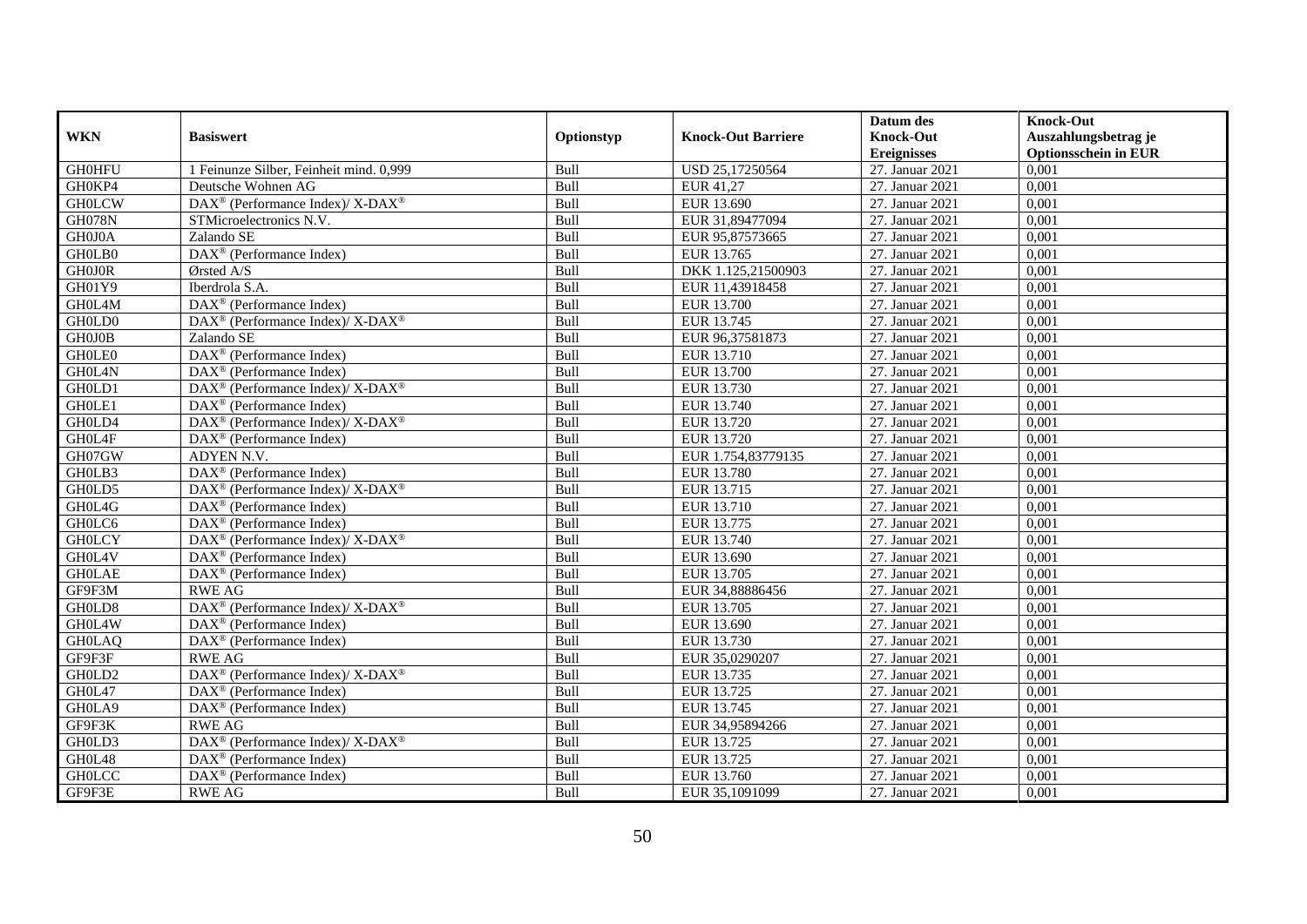|               |                                                          |             |                           | Datum des          | <b>Knock-Out</b>            |
|---------------|----------------------------------------------------------|-------------|---------------------------|--------------------|-----------------------------|
| <b>WKN</b>    | <b>Basiswert</b>                                         | Optionstyp  | <b>Knock-Out Barriere</b> | <b>Knock-Out</b>   | Auszahlungsbetrag je        |
|               |                                                          |             |                           | <b>Ereignisses</b> | <b>Optionsschein in EUR</b> |
| <b>GH0LDB</b> | DAX <sup>®</sup> (Performance Index)/X-DAX <sup>®</sup>  | Bull        | EUR 13.700                | 27. Januar 2021    | 0,001                       |
| <b>GH0LCD</b> | $\text{DAX}^{\circledast}$ (Performance Index)           | Bull        | EUR 13.755                | 27. Januar 2021    | 0,001                       |
| GH0L4H        | DAX <sup>®</sup> (Performance Index)                     | Bull        | EUR 13.710                | 27. Januar 2021    | 0,001                       |
| GH0L4J        | $\text{DAX}^{\otimes}$ (Performance Index)               | Bull        | EUR 13.710                | 27. Januar 2021    | 0,001                       |
| <b>GH0LDE</b> | DAX <sup>®</sup> (Performance Index)/ X-DAX <sup>®</sup> | Bull        | EUR 13.780                | 27. Januar 2021    | 0,001                       |
| <b>GH0LDF</b> | $\text{DAX}^{\textcircled{p}}$ (Performance Index)       | Bull        | EUR 13.750                | 27. Januar 2021    | 0,001                       |
| GH0LA6        | $DAX^{\otimes}$ (Performance Index)                      | Bull        | EUR 13.720                | 27. Januar 2021    | 0,001                       |
| GH0L3F        | $\text{DAX}^{\textcircled{n}}$ (Performance Index)       | Bull        | EUR 13.775                | 27. Januar 2021    | 0,001                       |
| <b>GH0LDG</b> | DAX <sup>®</sup> (Performance Index)/ X-DAX <sup>®</sup> | Bull        | EUR 13.755                | 27. Januar 2021    | 0,001                       |
| GH0LA7        | $\text{DAX}^{\otimes}$ (Performance Index)               | Bull        | EUR 13.725                | 27. Januar 2021    | 0,001                       |
| GH0L3G        | $\overline{\text{DAX}^{\otimes}}$ (Performance Index)    | Bull        | EUR 13.775                | 27. Januar 2021    | 0,001                       |
| <b>GH0LDJ</b> | DAX <sup>®</sup> (Performance Index)/ X-DAX <sup>®</sup> | Bull        | EUR 13.750                | 27. Januar 2021    | 0,001                       |
| GH0L4P        | DAX <sup>®</sup> (Performance Index)                     | Bull        | <b>EUR 13.700</b>         | 27. Januar 2021    | 0,001                       |
| GH0L4Q        | $\text{DAX}^{\textcircled{D}}$ (Performance Index)       | Bull        | <b>EUR 13.700</b>         | 27. Januar 2021    | 0,001                       |
| GH0L4R        | $\text{DAX}^{\otimes}$ (Performance Index)               | Bull        | <b>EUR 13.700</b>         | 27. Januar 2021    | 0,001                       |
| GH0L4B        | DAX <sup>®</sup> (Performance Index)                     | Bull        | EUR 13.720                | 27. Januar 2021    | 0,001                       |
| GH0L4C        | DAX <sup>®</sup> (Performance Index)                     | Bull        | EUR 13.720                | 27. Januar 2021    | 0,001                       |
| GH0L39        | $DAX^{\circledR}$ (Performance Index)                    | Bull        | EUR 13.780                | 27. Januar 2021    | 0,001                       |
| GH0L46        | $\overline{\text{DAX}}^{\textcirc}$ (Performance Index)  | Bull        | EUR 13.725                | 27. Januar 2021    | 0,001                       |
| GH0L3X        | DAX <sup>®</sup> (Performance Index)                     | Bull        | EUR 13.750                | 27. Januar 2021    | 0,001                       |
| GH0L3Y        | DAX <sup>®</sup> (Performance Index)                     | Bull        | EUR 13.740                | 27. Januar 2021    | 0,001                       |
| GH0L41        | $\overline{\text{DAX}^{\otimes}}$ (Performance Index)    | Bull        | EUR 13.740                | 27. Januar 2021    | 0,001                       |
| GH0L42        | DAX <sup>®</sup> (Performance Index)                     | Bull        | EUR 13.740                | 27. Januar 2021    | 0,001                       |
| GH0L3Q        | DAX <sup>®</sup> (Performance Index)                     | Bull        | EUR 13.760                | 27. Januar 2021    | 0,001                       |
| GH0L3R        | $DAX^{\circledR}$ (Performance Index)                    | Bull        | EUR 13.760                | 27. Januar 2021    | 0.001                       |
| GH0L3S        | DAX <sup>®</sup> (Performance Index)                     | Bull        | EUR 13.760                | 27. Januar 2021    | 0,001                       |
| GH0L4S        | DAX <sup>®</sup> (Performance Index)                     | Bull        | EUR 13.690                | 27. Januar 2021    | 0,001                       |
| GH0L4T        | $\text{DAX}^{\textcircled{p}}$ (Performance Index)       | Bull        | EUR 13.690                | 27. Januar 2021    | 0,001                       |
| GH0L4U        | $\overline{\text{DAX}^{\otimes}}$ (Performance Index)    | Bull        | EUR 13.690                | 27. Januar 2021    | 0,001                       |
| GH0L49        | $\text{DAX}^{\circledast}$ (Performance Index)           | Bull        | EUR 13.725                | 27. Januar 2021    | 0,001                       |
| GH0L4A        | $\text{DAX}^{\textcircled{n}}$ (Performance Index)       | Bull        | EUR 13.725                | 27. Januar 2021    | 0,001                       |
| GH0L3J        | $DAX^{\circledR}$ (Performance Index)                    | <b>Bull</b> | EUR 13.770                | 27. Januar 2021    | 0.001                       |
| GH0L3K        | $\overline{\text{DAX}^{\otimes}}$ (Performance Index)    | Bull        | EUR 13.770                | 27. Januar 2021    | 0,001                       |
| GH0L3L        | DAX <sup>®</sup> (Performance Index)                     | Bull        | EUR 13.770                | 27. Januar 2021    | 0,001                       |
| GH0L3V        | DAX <sup>®</sup> (Performance Index)                     | Bull        | EUR 13.750                | 27. Januar 2021    | 0,001                       |
| GH0L3W        | DAX <sup>®</sup> (Performance Index)                     | Bull        | EUR 13.750                | 27. Januar 2021    | 0,001                       |
| GH0L3H        | $\text{DAX}^{\otimes}$ (Performance Index)               | Bull        | EUR 13.770                | 27. Januar 2021    | 0,001                       |
| GH0L3Z        | DAX <sup>®</sup> (Performance Index)                     | Bull        | EUR 13.740                | 27. Januar 2021    | 0,001                       |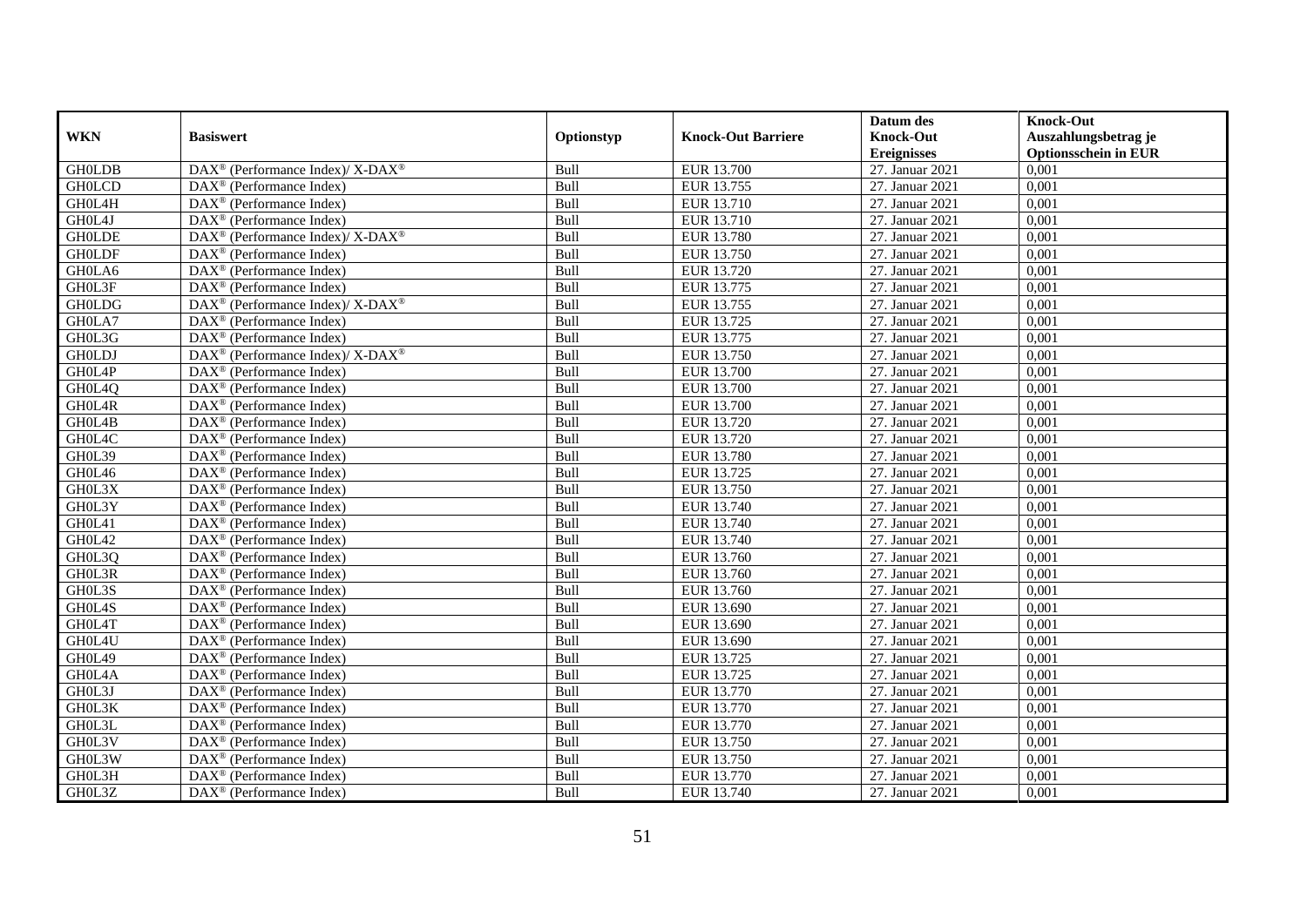|               |                                                              |             |                           | Datum des          | <b>Knock-Out</b>            |
|---------------|--------------------------------------------------------------|-------------|---------------------------|--------------------|-----------------------------|
| <b>WKN</b>    | <b>Basiswert</b>                                             | Optionstyp  | <b>Knock-Out Barriere</b> | <b>Knock-Out</b>   | Auszahlungsbetrag je        |
|               |                                                              |             |                           | <b>Ereignisses</b> | <b>Optionsschein in EUR</b> |
| GH0L40        | $\overline{\text{DAX}}^{\textcirc}$ (Performance Index)      | Bull        | EUR 13.740                | 27. Januar 2021    | 0,001                       |
| GH0L45        | $\text{DAX}^{\textcircled{D}}$ (Performance Index)           | Bull        | EUR 13.730                | 27. Januar 2021    | 0,001                       |
| GH0L3B        | DAX <sup>®</sup> (Performance Index)                         | Bull        | EUR 13.780                | 27. Januar 2021    | 0,001                       |
| GH0L3C        | $\text{DAX}^{\circledast}$ (Performance Index)               | Bull        | EUR 13.775                | 27. Januar 2021    | 0,001                       |
| GH0L3D        | DAX <sup>®</sup> (Performance Index)                         | Bull        | EUR 13.775                | 27. Januar 2021    | 0,001                       |
| GH0L3E        | DAX <sup>®</sup> (Performance Index)                         | Bull        | EUR 13.775                | 27. Januar 2021    | 0,001                       |
| GH0L3M        | $\text{DAX}^{\textcircled{n}}$ (Performance Index)           | Bull        | EUR 13.770                | 27. Januar 2021    | 0,001                       |
| GH0L3N        | $\text{DAX}^{\textcircled{p}}$ (Performance Index)           | Bull        | EUR 13.760                | 27. Januar 2021    | 0,001                       |
| GH0L3P        | $\text{DAX}^{\textcircled{D}}$ (Performance Index)           | Bull        | EUR 13.760                | 27. Januar 2021    | 0,001                       |
| GH0L3T        | $DAX^{\otimes}$ (Performance Index)                          | Bull        | EUR 13.750                | 27. Januar 2021    | 0,001                       |
| GH0L3U        | $\overline{\text{DAX}}^{\textcirc}$ (Performance Index)      | Bull        | EUR 13.750                | 27. Januar 2021    | 0,001                       |
| GH0L43        | $\overline{\text{DAX}^{\otimes}}$ (Performance Index)        | Bull        | EUR 13.730                | 27. Januar 2021    | 0,001                       |
| GH0L44        | DAX <sup>®</sup> (Performance Index)                         | Bull        | EUR 13.730                | 27. Januar 2021    | 0,001                       |
| <b>GH0LAB</b> | $\text{DAX}^{\circledast}$ (Performance Index)               | Bull        | EUR 13.690                | 27. Januar 2021    | 0,001                       |
| GF1L8N        | 1 Feinunze Platin, Feinheit mind. 0,9995                     | Bull        | USD 1.080,695             | 27. Januar 2021    | 0,001                       |
| GH0L5G        | DAX <sup>®</sup> (Performance Index)                         | Bull        | EUR 13.650                | 27. Januar 2021    | 0,001                       |
| GH09NG        | CAC 40 <sup>®</sup> Index                                    | Bull        | EUR 5.453,2               | 27. Januar 2021    | 0,001                       |
| GH0791        | Kion Group AG                                                | <b>Bull</b> | EUR 69.52035891           | 27. Januar 2021    | 0,001                       |
| <b>GHOLCV</b> | DAX <sup>®</sup> (Performance Index)/ X-DAX <sup>®</sup>     | Bull        | EUR 13.685                | 27. Januar 2021    | 0,001                       |
| GH0E04        | HeidelbergCement AG                                          | Bull        | EUR 60,12263742           | 27. Januar 2021    | 0,001                       |
| GH0L5M        | DAX <sup>®</sup> (Performance Index)                         | Bull        | EUR 13.640                | 27. Januar 2021    | 0,001                       |
| GH09J5        | <b>BP</b> Plc                                                | Bull        | GBP 2,7716366             | 27. Januar 2021    | 0,001                       |
| <b>GH0G58</b> | $AEX-Index^{\circledR}$                                      | Bull        | EUR 649,67697075          | 27. Januar 2021    | 0,001                       |
| GH0L5N        | DAX <sup>®</sup> (Performance Index)                         | Bull        | EUR 13.640                | 27. Januar 2021    | 0,001                       |
| GF9F3L        | <b>RWE AG</b>                                                | Bull        | EUR 34,7386973            | 27. Januar 2021    | 0,001                       |
| GH0L5F        | DAX <sup>®</sup> (Performance Index)                         | Bull        | EUR 13.650                | 27. Januar 2021    | 0,001                       |
| GH0G7Z        | Covestro AG                                                  | Bull        | EUR 54,08474969           | 27. Januar 2021    | 0,001                       |
| GH0G6T        | $AEX-Index^{\circledR}$                                      | Bull        | EUR 650,33705912          | 27. Januar 2021    | 0.001                       |
| GH0LA0        | $\text{DAX}^{\textcircled{D}}$ (Performance Index)           | Bull        | EUR 13.680                | 27. Januar 2021    | 0,001                       |
| GH0L5P        | $\text{DAX}^{\textcircled{D}}$ (Performance Index)           | Bull        | EUR 13.640                | 27. Januar 2021    | 0,001                       |
| <b>GHOLCZ</b> | DAX <sup>®</sup> (Performance Index)/ X-DAX <sup>®</sup>     | Bull        | EUR 13.680                | 27. Januar 2021    | 0,001                       |
| <b>GH0DWR</b> | <b>GEA Group AG</b>                                          | Bull        | EUR 28,39738586           | 27. Januar 2021    | 0.001                       |
| <b>GF6UBK</b> | adidas AG                                                    | Bull        | EUR 264,46155605          | 27. Januar 2021    | 0,001                       |
| GH0G5U        | $AEX-Index^{\circledR}$                                      | Bull        | EUR 650,99714748          | 27. Januar 2021    | 0,001                       |
| GH0L5Q        | $\text{DAX}^{\textcircled{n}}$ (Performance Index)           | Bull        | EUR 13.640                | 27. Januar 2021    | 0,001                       |
| <b>GHOLDT</b> | DAX <sup>®</sup> (Performance Index)                         | Bull        | EUR 13.685                | 27. Januar 2021    | 0,001                       |
| GH0L4X        | $\text{DAX}^{\textcircled{n}}$ (Performance Index)           | Bull        | EUR 13.680                | 27. Januar 2021    | 0,001                       |
| GH0L4Y        | $\overline{\text{DAX}}^{\textcircled{}}$ (Performance Index) | Bull        | EUR 13.680                | 27. Januar 2021    | 0,001                       |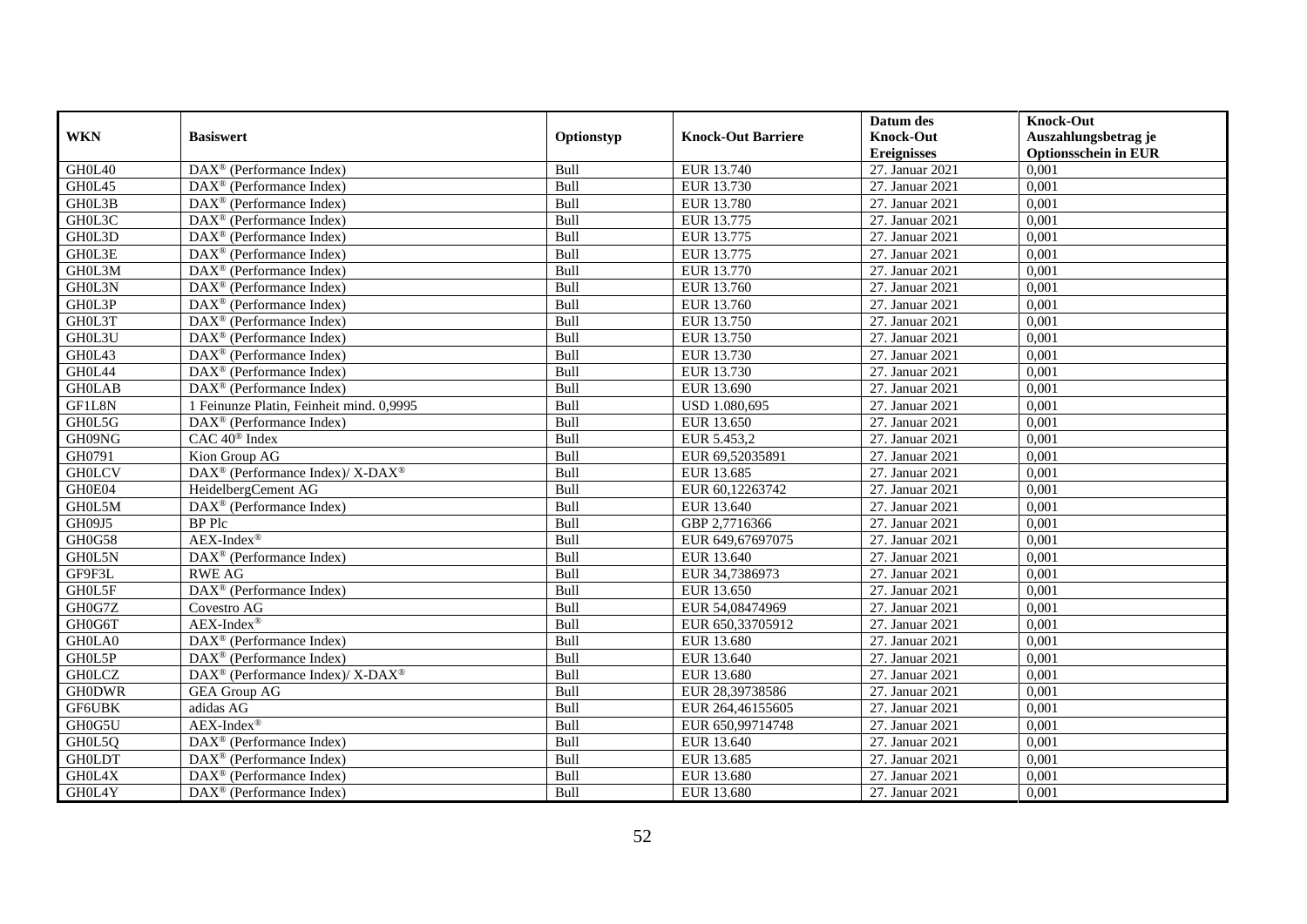|               |                                                         |             |                           | Datum des          | <b>Knock-Out</b>            |
|---------------|---------------------------------------------------------|-------------|---------------------------|--------------------|-----------------------------|
| <b>WKN</b>    | <b>Basiswert</b>                                        | Optionstyp  | <b>Knock-Out Barriere</b> | <b>Knock-Out</b>   | Auszahlungsbetrag je        |
|               |                                                         |             |                           | <b>Ereignisses</b> | <b>Optionsschein in EUR</b> |
| GH0L51        | DAX <sup>®</sup> (Performance Index)                    | Bull        | EUR 13.675                | 27. Januar 2021    | 0,001                       |
| GH0L52        | $DAX^{\circledR}$ (Performance Index)                   | Bull        | EUR 13.675                | 27. Januar 2021    | 0,001                       |
| GH0L5H        | $\text{DAX}^{\textcircled{D}}$ (Performance Index)      | Bull        | EUR 13.650                | 27. Januar 2021    | 0,001                       |
| GH0L5J        | DAX <sup>®</sup> (Performance Index)                    | Bull        | EUR 13.650                | 27. Januar 2021    | 0,001                       |
| GH0L59        | DAX <sup>®</sup> (Performance Index)                    | Bull        | EUR 13.670                | 27. Januar 2021    | 0,001                       |
| GH0L5A        | DAX <sup>®</sup> (Performance Index)                    | Bull        | EUR 13.660                | 27. Januar 2021    | 0,001                       |
| GH0L5K        | $\text{DAX}^{\textcircled{D}}$ (Performance Index)      | Bull        | EUR 13.650                | 27. Januar 2021    | 0,001                       |
| GH0L5L        | $\overline{\text{DAX}}^{\textcirc}$ (Performance Index) | Bull        | EUR 13.640                | 27. Januar 2021    | 0,001                       |
| GH0L5R        | DAX <sup>®</sup> (Performance Index)                    | Bull        | EUR 13.630                | 27. Januar 2021    | 0,001                       |
| GH0L5S        | DAX <sup>®</sup> (Performance Index)                    | Bull        | EUR 13.630                | 27. Januar 2021    | 0,001                       |
| GH0L5D        | $\overline{\text{DAX}^{\otimes}}$ (Performance Index)   | Bull        | EUR 13.660                | 27. Januar 2021    | 0,001                       |
| GH0L5E        | DAX <sup>®</sup> (Performance Index)                    | Bull        | EUR 13.660                | 27. Januar 2021    | 0,001                       |
| GH0L55        | $\text{DAX}^{\textcircled{n}}$ (Performance Index)      | Bull        | EUR 13.670                | 27. Januar 2021    | 0,001                       |
| GH0L56        | DAX <sup>®</sup> (Performance Index)                    | Bull        | EUR 13.670                | 27. Januar 2021    | 0.001                       |
| GH0L57        | $\overline{\text{DAX}^{\otimes}}$ (Performance Index)   | Bull        | EUR 13.670                | 27. Januar 2021    | 0,001                       |
| GH0L58        | DAX <sup>®</sup> (Performance Index)                    | Bull        | EUR 13.670                | 27. Januar 2021    | 0,001                       |
| GH0L4Z        | $\text{DAX}^{\textcircled{D}}$ (Performance Index)      | Bull        | EUR 13.680                | 27. Januar 2021    | 0,001                       |
| GH0L50        | DAX <sup>®</sup> (Performance Index)                    | Bull        | EUR 13.675                | 27. Januar 2021    | 0,001                       |
| GH0L53        | $\text{DAX}^{\textcircled{n}}$ (Performance Index)      | Bull        | EUR 13.675                | 27. Januar 2021    | 0,001                       |
| GH0L54        | $\text{DAX}^{\otimes}$ (Performance Index)              | Bull        | EUR 13.675                | 27. Januar 2021    | 0,001                       |
| GH0L5B        | DAX <sup>®</sup> (Performance Index)                    | Bull        | EUR 13.660                | 27. Januar 2021    | 0,001                       |
| GH0L5C        | $DAX^{\circledR}$ (Performance Index)                   | <b>Bull</b> | EUR 13.660                | 27. Januar 2021    | 0,001                       |
| GH0G7U        | Covestro AG                                             | Bull        | EUR 54,36482607           | 27. Januar 2021    | 0,001                       |
| <b>GH0HFW</b> | 1 Feinunze Silber, Feinheit mind. 0,999                 | Bull        | USD 25,10249868           | 27. Januar 2021    | 0,001                       |
| <b>GF6LHU</b> | Puma SE                                                 | Bull        | EUR 79,27543159           | 27. Januar 2021    | 0,001                       |
| GF9F3G        | <b>RWE AG</b>                                           | Bull        | EUR 34,80877536           | 27. Januar 2021    | 0,001                       |
| GF9ME1        | Bayer AG                                                | Bull        | EUR 50,33702643           | 27. Januar 2021    | 0,001                       |
| GF9ME2        | Bayer AG                                                | Bull        | EUR 50,37711964           | 27. Januar 2021    | 0,001                       |
| GF9F3H        | <b>RWE AG</b>                                           | Bull        | EUR 34,66861921           | 27. Januar 2021    | 0,001                       |
| <b>GH0JPH</b> | $\overline{\text{DAX}^{\otimes}}$ (Performance Index)   | Bull        | EUR 13.630                | 27. Januar 2021    | 0,001                       |
| GH0L61        | DAX <sup>®</sup> (Performance Index)                    | Bull        | EUR 13.620                | 27. Januar 2021    | 0,001                       |
| GH01W5        | <b>BNP</b> Paribas S.A.                                 | Bull        | EUR 40,45922102           | 27. Januar 2021    | 0,001                       |
| GH0L65        | DAX <sup>®</sup> (Performance Index)                    | Bull        | EUR 13.610                | 27. Januar 2021    | 0,001                       |
| <b>GH0DVQ</b> | ASML Holding N.V.                                       | Bull        | EUR 440,56916174          | 27. Januar 2021    | 0,001                       |
| GH0L5Z        | DAX <sup>®</sup> (Performance Index)                    | Bull        | EUR 13.620                | 27. Januar 2021    | 0,001                       |
| GH0G4H        | $AEX-Index^{\circledR}$                                 | Bull        | EUR 647,68670432          | 27. Januar 2021    | 0,001                       |
| GH07B0        | Siemens Gamesa Renewable Energy, S.A.                   | Bull        | EUR 33,19882386           | 27. Januar 2021    | 0,001                       |
| GH0L60        | DAX <sup>®</sup> (Performance Index)                    | Bull        | EUR 13.620                | 27. Januar 2021    | 0,001                       |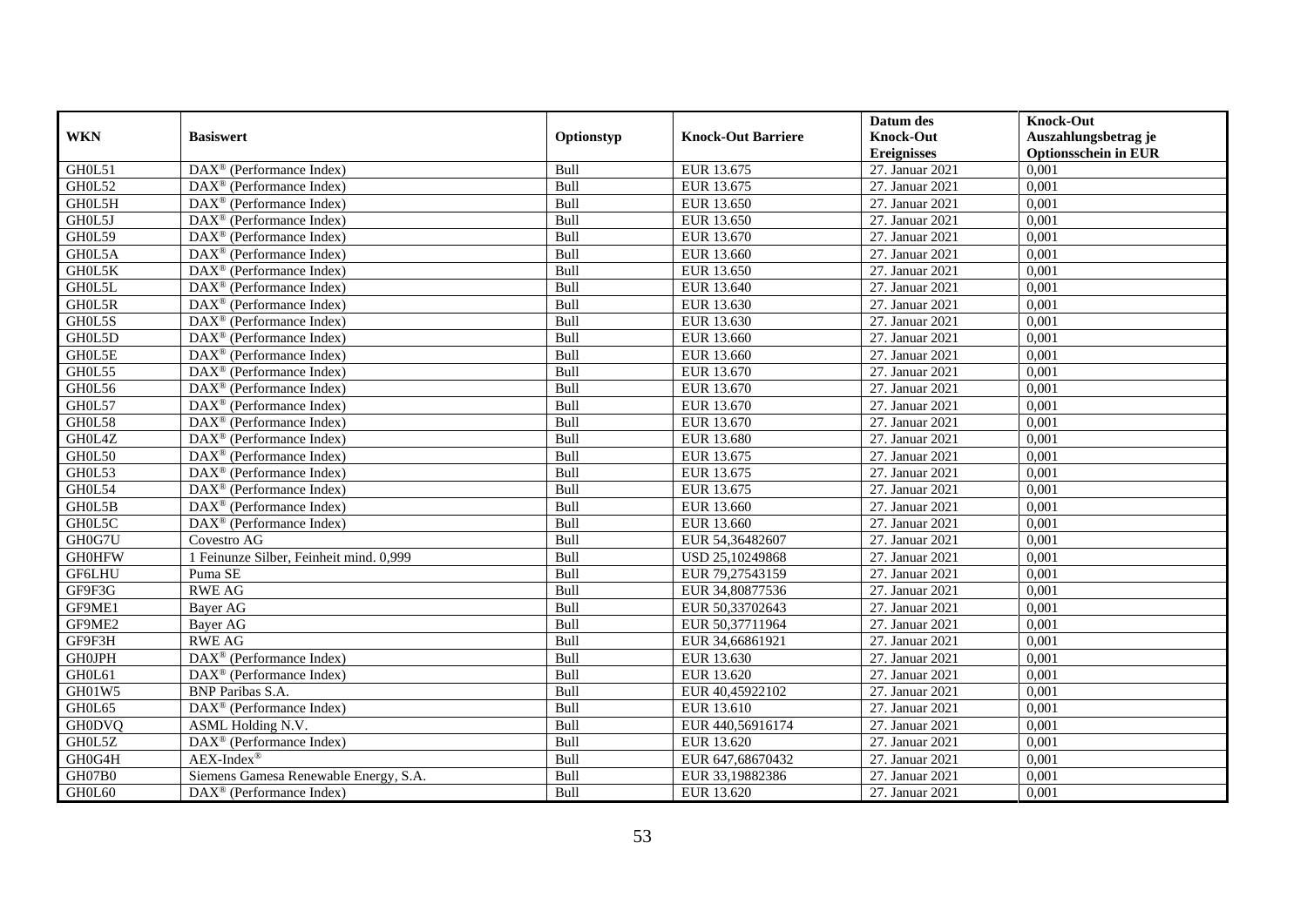|               |                                                              |             |                           | Datum des          | <b>Knock-Out</b>            |
|---------------|--------------------------------------------------------------|-------------|---------------------------|--------------------|-----------------------------|
| <b>WKN</b>    | <b>Basiswert</b>                                             | Optionstyp  | <b>Knock-Out Barriere</b> | <b>Knock-Out</b>   | Auszahlungsbetrag je        |
|               |                                                              |             |                           | <b>Ereignisses</b> | <b>Optionsschein in EUR</b> |
| GH0G5B        | $AEX-Index^{\circledR}$                                      | Bull        | EUR 649,00688105          | 27. Januar 2021    | 0,001                       |
| GF9F0D        | Deutsche Bank AG                                             | Bull        | EUR 8,54194741            | 27. Januar 2021    | 0,001                       |
| <b>GH0J0S</b> | Ørsted A/S                                                   | Bull        | DKK 1.110,55311952        | 27. Januar 2021    | 0,001                       |
| GH0J15        | Ørsted A/S                                                   | Bull        | DKK 1.118,27411454        | 27. Januar 2021    | 0,001                       |
| GH0L63        | DAX <sup>®</sup> (Performance Index)                         | Bull        | EUR 13.610                | 27. Januar 2021    | 0,001                       |
| GF6MZD        | Vinci S.A.                                                   | Bull        | EUR 76,07024321           | 27. Januar 2021    | 0,001                       |
| GF9ME3        | Bayer AG                                                     | Bull        | EUR 50,12653709           | 27. Januar 2021    | 0,001                       |
| GH09NL        | CAC 40 <sup>®</sup> Index                                    | Bull        | EUR 5.441,92              | 27. Januar 2021    | 0,001                       |
| GH09LA        | Infineon Technologies AG                                     | Bull        | EUR 31,95117324           | 27. Januar 2021    | 0,001                       |
| GF9F0E        | Deutsche Bank AG                                             | Bull        | EUR 8,53192167            | 27. Januar 2021    | 0,001                       |
| GH0G6G        | $AEX-Index^{\circledR}$                                      | Bull        | EUR 648,34679268          | 27. Januar 2021    | 0,001                       |
| GH0L64        | DAX <sup>®</sup> (Performance Index)                         | Bull        | EUR 13.610                | 27. Januar 2021    | 0,001                       |
| GH09NF        | $CAC 40^{\circledast}$ Index                                 | Bull        | EUR 5.447,55              | 27. Januar 2021    | 0,001                       |
| GH0L5X        | DAX <sup>®</sup> (Performance Index)                         | Bull        | EUR 13.625                | 27. Januar 2021    | 0,001                       |
| GH09NJ        | $CAC 40^{\circledast}$ Index                                 | Bull        | EUR 5.436,32              | 27. Januar 2021    | 0,001                       |
| GH09KE        | Infineon Technologies AG                                     | Bull        | EUR 31,77105389           | 27. Januar 2021    | 0,001                       |
| GH0L5Y        | DAX <sup>®</sup> (Performance Index)                         | Bull        | EUR 13.620                | 27. Januar 2021    | 0,001                       |
| GH0L6B        | $DAX^{\circledR}$ (Performance Index)                        | <b>Bull</b> | EUR 13.600                | 27. Januar 2021    | 0,001                       |
| GH0L6C        | $\overline{\text{DAX}}^{\textcircled{}}$ (Performance Index) | Bull        | EUR 13.600                | 27. Januar 2021    | 0,001                       |
| GH0L5T        | DAX <sup>®</sup> (Performance Index)                         | Bull        | EUR 13.625                | 27. Januar 2021    | 0,001                       |
| GH0L67        | DAX <sup>®</sup> (Performance Index)                         | Bull        | EUR 13.610                | 27. Januar 2021    | 0,001                       |
| GH0L68        | $\overline{\text{DAX}^{\otimes}}$ (Performance Index)        | Bull        | EUR 13.600                | 27. Januar 2021    | 0,001                       |
| GH0L69        | $\overline{\text{DAX}^{\otimes}}$ (Performance Index)        | Bull        | EUR 13.600                | 27. Januar 2021    | 0,001                       |
| GH0L6A        | DAX <sup>®</sup> (Performance Index)                         | Bull        | EUR 13.600                | 27. Januar 2021    | 0,001                       |
| GH0L62        | DAX <sup>®</sup> (Performance Index)                         | Bull        | EUR 13.620                | 27. Januar 2021    | 0,001                       |
| GH0L66        | $\text{DAX}^{\otimes}$ (Performance Index)                   | Bull        | EUR 13.610                | 27. Januar 2021    | 0,001                       |
| GH0L5U        | DAX <sup>®</sup> (Performance Index)                         | Bull        | EUR 13.625                | 27. Januar 2021    | 0,001                       |
| GH0L5V        | $\text{DAX}^{\textcircled{D}}$ (Performance Index)           | Bull        | EUR 13.625                | 27. Januar 2021    | 0.001                       |
| GH0L5W        | $\overline{\text{DAX}}^{\textcirc}$ (Performance Index)      | Bull        | EUR 13.625                | 27. Januar 2021    | 0,001                       |
| GH09NN        | $CAC 40$ <sup>®</sup> Index                                  | Bull        | EUR 5.430,67              | 27. Januar 2021    | 0,001                       |
| GH0G5Z        | $AEX-Index^{\circledR}$                                      | Bull        | EUR 647,01661462          | 27. Januar 2021    | 0,001                       |
| <b>GF94P8</b> | DAX <sup>®</sup> (Performance Index)                         | Bull        | EUR 13.582,26974137       | 27. Januar 2021    | 0.001                       |
| GH09NM        | CAC 40 <sup>®</sup> Index                                    | Bull        | EUR 5.425,05              | 27. Januar 2021    | 0,001                       |
| GF94Q7        | DAX <sup>®</sup> (Performance Index)                         | Bull        | EUR 13.577,25968248       | 27. Januar 2021    | 0,001                       |
| GH06P1        | $\text{DAX}^{\textcircled{n}}$ (Performance Index)           | Bull        | EUR 13.590                | 27. Januar 2021    | 0,001                       |
| GF9JPX        | DAX <sup>®</sup> (Performance Index)                         | Bull        | EUR 13.575                | 27. Januar 2021    | 0,001                       |
| GH06P2        | $\text{DAX}^{\otimes}$ (Performance Index)                   | Bull        | <b>EUR 13.580</b>         | 27. Januar 2021    | 0,001                       |
| GF9JPY        | $\overline{\text{DAX}}^{\textcircled{}}$ (Performance Index) | Bull        | EUR 13.575                | 27. Januar 2021    | 0,001                       |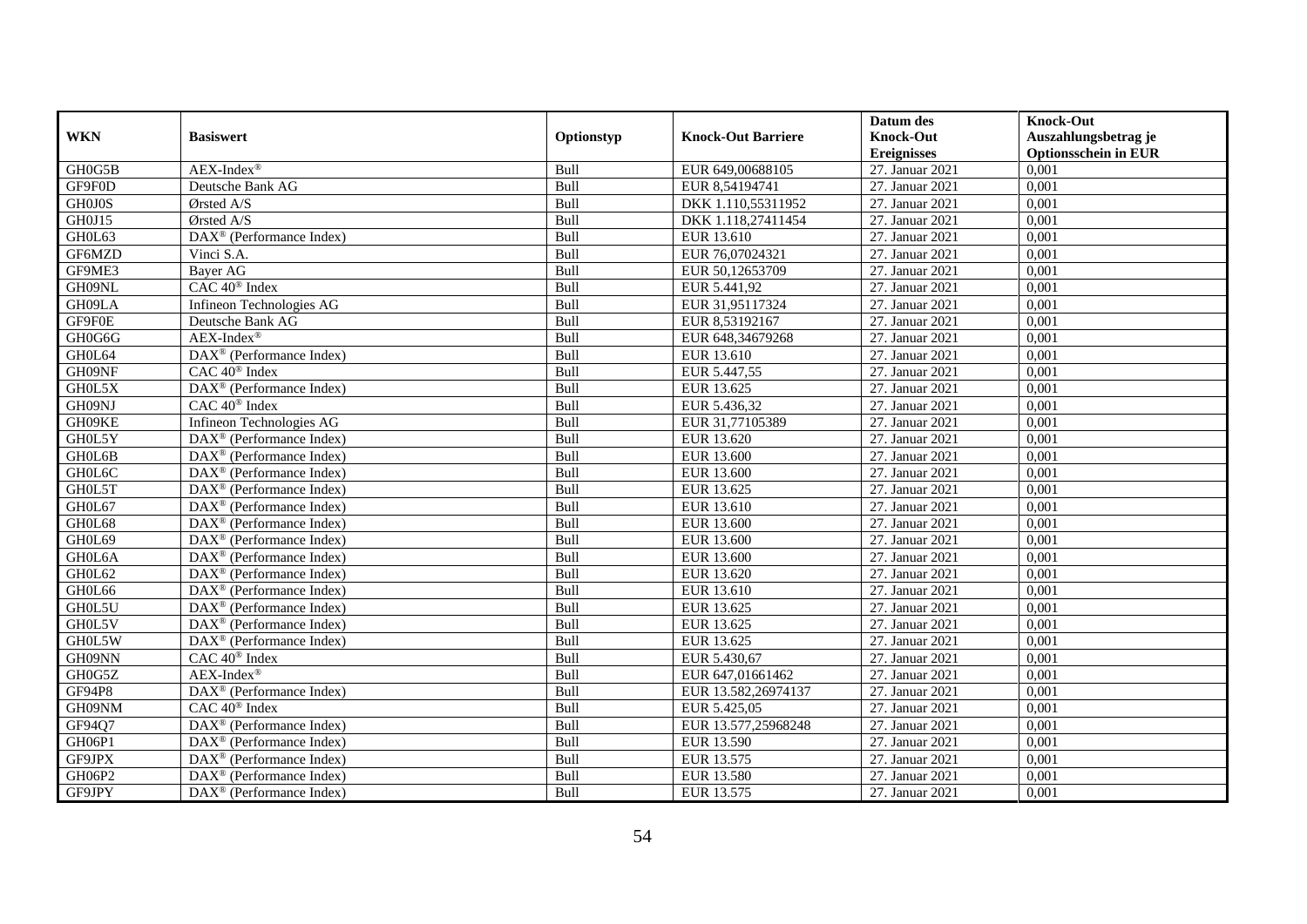|               |                                                                    |             |                           | Datum des          | <b>Knock-Out</b>            |
|---------------|--------------------------------------------------------------------|-------------|---------------------------|--------------------|-----------------------------|
| <b>WKN</b>    | <b>Basiswert</b>                                                   | Optionstyp  | <b>Knock-Out Barriere</b> | <b>Knock-Out</b>   | Auszahlungsbetrag je        |
|               |                                                                    |             |                           | <b>Ereignisses</b> | <b>Optionsschein in EUR</b> |
| GH06P3        | DAX <sup>®</sup> (Performance Index)                               | Bull        | EUR 13.580                | 27. Januar 2021    | 0,001                       |
| GF9JPZ        | $\text{DAX}^{\circledast}$ (Performance Index)                     | Bull        | EUR 13.575                | 27. Januar 2021    | 0,001                       |
| GH0L6D        | DAX <sup>®</sup> (Performance Index)                               | Bull        | EUR 13.580                | 27. Januar 2021    | 0,001                       |
| GF9JPW        | $\text{DAX}^{\textcircled{n}}$ (Performance Index)                 | Bull        | EUR 13.575                | 27. Januar 2021    | 0.001                       |
| GH06P0        | DAX <sup>®</sup> (Performance Index)                               | Bull        | EUR 13.590                | 27. Januar 2021    | 0,001                       |
| GF9UHR        | $\text{DAX}^{\textcircled{p}}$ (Performance Index)                 | Bull        | EUR 13.575                | 27. Januar 2021    | 0,001                       |
| GH06P4        | $\text{DAX}^{\textcircled{D}}$ (Performance Index)                 | Bull        | EUR 13.575                | 27. Januar 2021    | 0,001                       |
| GF9JPR        | $\text{DAX}^{\textcircled{n}}$ (Performance Index)                 | Bull        | EUR 13.590                | 27. Januar 2021    | 0,001                       |
| GF9FFB        | $\text{DAX}^{\textcircled{n}}$ (Performance Index)                 | Bull        | <b>EUR 13.580</b>         | 27. Januar 2021    | 0,001                       |
| GF9JPQ        | $\text{DAX}^{\textcircled{n}}$ (Performance Index)                 | Bull        | EUR 13.590                | 27. Januar 2021    | 0,001                       |
| GF94SF        | $\text{DAX}^{\circledast}$ (Performance Index)/ X-DAX <sup>®</sup> | Bull        | EUR 13.577,25968248       | 27. Januar 2021    | 0,001                       |
| GF9FF9        | $\overline{\text{DAX}}^{\textcirc}$ (Performance Index)            | Bull        | EUR 13.590                | 27. Januar 2021    | 0,001                       |
| GF94RT        | DAX <sup>®</sup> (Performance Index)/ X-DAX <sup>®</sup>           | Bull        | EUR 13.582,26974137       | 27. Januar 2021    | 0,001                       |
| GF9FFA        | $DAX^{\circledR}$ (Performance Index)                              | Bull        | <b>EUR 13.590</b>         | 27. Januar 2021    | 0,001                       |
| GF94NC        | $\text{DAX}^{\otimes}$ (Performance Index)                         | Bull        | EUR 13.557,21944678       | 27. Januar 2021    | 0,001                       |
| GH06P7        | DAX <sup>®</sup> (Performance Index)                               | Bull        | EUR 13.560                | 27. Januar 2021    | 0,001                       |
| GH09JT        | Merck KGaA                                                         | Bull        | EUR 138,10810396          | 27. Januar 2021    | 0,001                       |
| GF94R3        | $DAX^{\circledcirc}$ (Performance Index)/X-DAX <sup>®</sup>        | Bull        | EUR 13.532,16915218       | 27. Januar 2021    | 0,001                       |
| GF94NT        | $\overline{\text{DAX}}^{\textcirc}$ (Performance Index)            | Bull        | EUR 13.567,23956463       | 27. Januar 2021    | 0,001                       |
| GH06P8        | DAX <sup>®</sup> (Performance Index)                               | Bull        | EUR 13.560                | 27. Januar 2021    | 0,001                       |
| GF97F9        | $\text{DAX}^{\textcircled{D}}$ (Performance Index)                 | Bull        | EUR 13.550                | 27. Januar 2021    | 0,001                       |
| GF94R1        | DAX <sup>®</sup> (Performance Index)/ X-DAX <sup>®</sup>           | Bull        | EUR 13.547,19932893       | 27. Januar 2021    | 0,001                       |
| GH06P9        | DAX <sup>®</sup> (Performance Index)                               | Bull        | EUR 13.550                | 27. Januar 2021    | 0,001                       |
| GF94NR        | DAX <sup>®</sup> (Performance Index)                               | Bull        | EUR 13.552,20938786       | 27. Januar 2021    | 0,001                       |
| GF9C0W        | DAX <sup>®</sup> (Performance Index)                               | Bull        | EUR 13.550                | 27. Januar 2021    | 0.001                       |
| GF94SS        | $\text{DAX}^{\circledR}$ (Performance Index)/ X-DAX <sup>®</sup>   | Bull        | EUR 13.562,22950569       | 27. Januar 2021    | 0,001                       |
| GH06PC        | DAX <sup>®</sup> (Performance Index)                               | Bull        | EUR 13.530                | 27. Januar 2021    | 0,001                       |
| GF94PT        | $\text{DAX}^{\textcircled{D}}$ (Performance Index)                 | Bull        | EUR 13.562,22950569       | 27. Januar 2021    | 0,001                       |
| GF97F3        | DAX <sup>®</sup> (Performance Index)                               | Bull        | EUR 13.560                | 27. Januar 2021    | 0,001                       |
| GH06PD        | $\text{DAX}^{\circledast}$ (Performance Index)                     | Bull        | EUR 13.530                | 27. Januar 2021    | 0,001                       |
| GF94QZ        | $\text{DAX}^{\circledast}$ (Performance Index)/ X-DAX <sup>®</sup> | Bull        | EUR 13.552,20938786       | 27. Januar 2021    | 0,001                       |
| GF9FFH        | $DAX^{\circledR}$ (Performance Index)                              | <b>Bull</b> | EUR 13.530                | 27. Januar 2021    | 0.001                       |
| GF94NL        | $\overline{\text{DAX}^{\otimes}}$ (Performance Index)              | Bull        | EUR 13.537,17921108       | 27. Januar 2021    | 0,001                       |
| <b>GF9UHS</b> | DAX <sup>®</sup> (Performance Index)                               | Bull        | EUR 13.550                | 27. Januar 2021    | 0,001                       |
| GF94QD        | DAX <sup>®</sup> (Performance Index)                               | Bull        | EUR 13.532,16915218       | 27. Januar 2021    | 0,001                       |
| GF94NJ        | DAX <sup>®</sup> (Performance Index)                               | Bull        | EUR 13.572,24962355       | 27. Januar 2021    | 0,001                       |
| GF94P3        | $\text{DAX}^{\otimes}$ (Performance Index)                         | Bull        | EUR 13.547,19932893       | 27. Januar 2021    | 0,001                       |
| GF9ZR7        | <b>Barrick Gold Corporation</b>                                    | Bull        | USD 22,85958069           | 27. Januar 2021    | 0,001                       |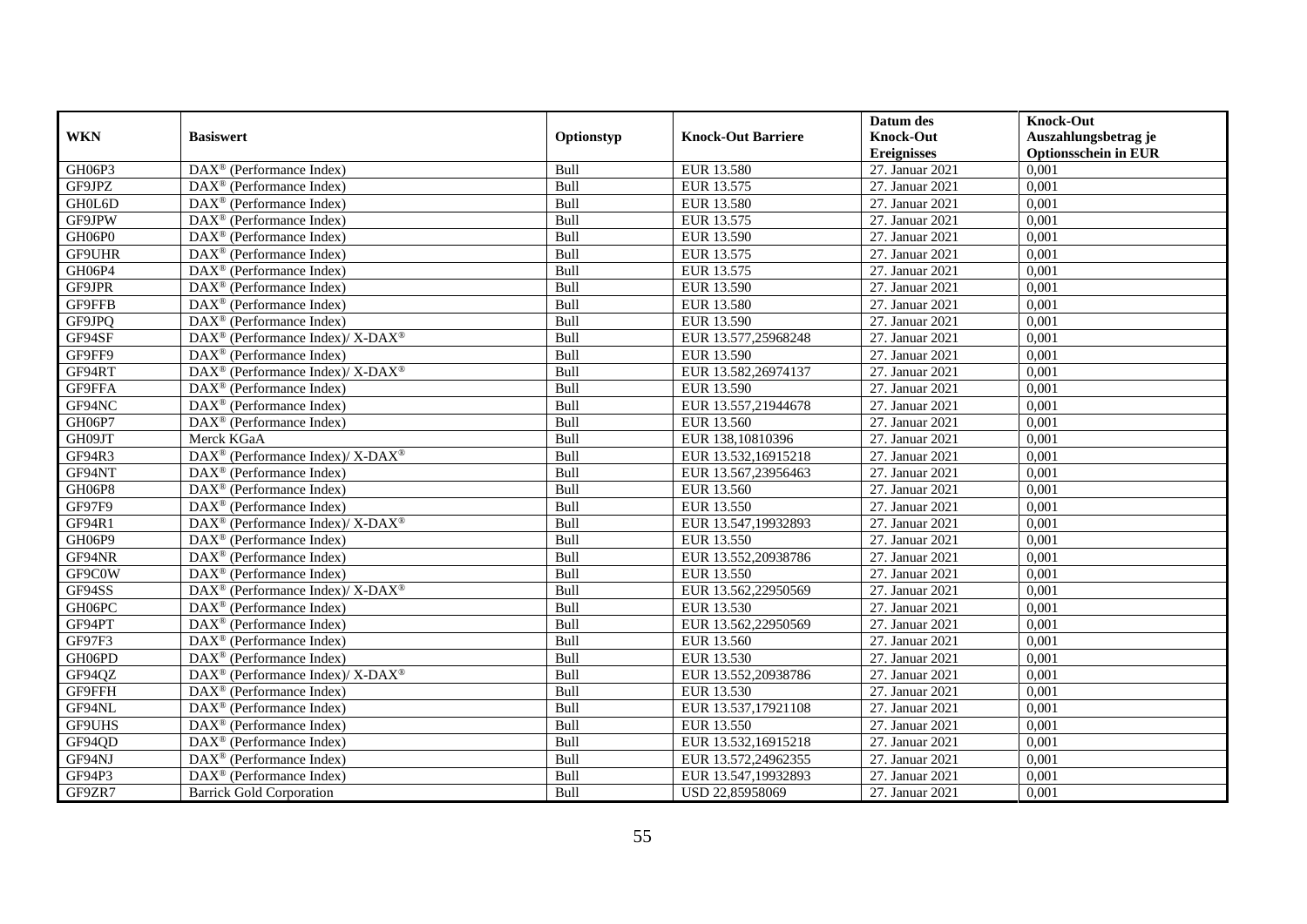|               |                                                            |            |                           | Datum des          | <b>Knock-Out</b>            |
|---------------|------------------------------------------------------------|------------|---------------------------|--------------------|-----------------------------|
| <b>WKN</b>    | <b>Basiswert</b>                                           | Optionstyp | <b>Knock-Out Barriere</b> | <b>Knock-Out</b>   | Auszahlungsbetrag je        |
|               |                                                            |            |                           | <b>Ereignisses</b> | <b>Optionsschein in EUR</b> |
| GH0J1Q        | Advanced Micro Devices, Inc.                               | Bull       | USD 90,78786089           | 27. Januar 2021    | 0,001                       |
| GF8QUT        | Square Inc                                                 | Bull       | USD 207,4679848           | 27. Januar 2021    | 0,001                       |
| GF92GB        | Microsoft Corporation                                      | Bear       | USD 238,44964542          | 27. Januar 2021    | 0,001                       |
| GF71T9        | The Boeing Company                                         | Bull       | USD 195,82678647          | 27. Januar 2021    | 0,001                       |
| GH07FU        | ADYEN N.V.                                                 | Bull       | EUR 1.743,88463517        | 27. Januar 2021    | 0,001                       |
| GH0J1R        | Advanced Micro Devices, Inc.                               | Bull       | USD 90,30776644           | 27. Januar 2021    | 0,001                       |
| GF9ZR3        | <b>Barrick Gold Corporation</b>                            | Bull       | USD 22,92967137           | 27. Januar 2021    | 0,001                       |
| GF8QUS        | Square Inc                                                 | Bull       | USD 208,57437342          | 27. Januar 2021    | 0,001                       |
| GH0J1S        | Advanced Micro Devices, Inc.                               | Bull       | USD 88,88748703           | 27. Januar 2021    | 0,001                       |
| GC13AK        | 1 Feinunze Silber, Feinheit mind. 0,999                    | Bull       | USD 24,91736584           | 27. Januar 2021    | 0,001                       |
| GH0J1E        | Advanced Micro Devices, Inc.                               | Bull       | USD 87,9373001            | 27. Januar 2021    | 0,001                       |
| GC87VA        | 1 Feinunze Silber, Feinheit mind. 0,999                    | Bull       | USD 24,88734491           | 27. Januar 2021    | 0,001                       |
| GA1Z5W        | 1 Feinunze Silber, Feinheit mind. 0,999                    | Bull       | USD 24,98741465           | 27. Januar 2021    | 0.001                       |
| GH01VU        | PayPal Holdings, Inc.                                      | Bull       | USD 234,69127701          | 27. Januar 2021    | 0,001                       |
| GF9ZQP        | The Boeing Company                                         | Bull       | USD 198,8131069           | 27. Januar 2021    | 0,001                       |
| GB8BZC        | 1 Feinunze Silber, Feinheit mind. 0,999                    | Bull       | USD 24,9674007            | 27. Januar 2021    | 0,001                       |
| GF867L        | Square Inc                                                 | Bull       | USD 203,4199152           | 27. Januar 2021    | 0,001                       |
| GF9ZQN        | The Boeing Company                                         | Bull       | USD 197,96185194          | 27. Januar 2021    | 0,001                       |
| GH0GB5        | Mercadolibre Inc.                                          | Bull       | USD 1.721,61737031        | 27. Januar 2021    | 0,001                       |
| <b>GF867N</b> | Square Inc                                                 | Bull       | USD 199,38092796          | 27. Januar 2021    | 0,001                       |
| GH0GB4        | Mercadolibre Inc.                                          | Bull       | USD 1.741,17506529        | 27. Januar 2021    | 0,001                       |
| GF867Q        | Square Inc                                                 | Bull       | USD 200,3881567           | 27. Januar 2021    | 0,001                       |
| <b>GF868P</b> | <b>Union Pacific Corporation</b>                           | Bull       | USD 196,958864            | 27. Januar 2021    | 0,001                       |
| GF94N4        | DAX <sup>®</sup> (Performance Index)                       | Bull       | EUR 13.507,11885756       | 27. Januar 2021    | 0,001                       |
| GF92QT        | $\text{DAX}^{\textcircled{}}$ (Performance Index)          | Bull       | EUR 13.476,56693274       | 27. Januar 2021    | 0,001                       |
| GF94P6        | $\text{DAX}^{\otimes}$ (Performance Index)                 | Bull       | EUR 13.527,15909325       | 27. Januar 2021    | 0,001                       |
| GF92T2        | DAX <sup>®</sup> (Performance Index)                       | Bull       | EUR 13.486,59041128       | 27. Januar 2021    | 0,001                       |
| GF94Q8        | $DAX^{\circledR}$ (Performance Index)                      | Bull       | EUR 13.487,07862185       | 27. Januar 2021    | 0.001                       |
| <b>GF9ULE</b> | $DAX^{\circledast}$ (Performance Index)/X-DAX <sup>®</sup> | Bull       | EUR 13.500                | 27. Januar 2021    | 0,001                       |
| GH06RR        | $DAX^{\circledast}$ (Performance Index)/X-DAX <sup>®</sup> | Bull       | EUR 13.500                | 27. Januar 2021    | 0,001                       |
| GF92R4        | $DAX^{\circledast}$ (Performance Index)                    | Bull       | EUR 13.481,57867198       | 27. Januar 2021    | 0,001                       |
| GH09WH        | DAX <sup>®</sup> (Performance Index)/ X-DAX <sup>®</sup>   | Bull       | EUR 13.500                | 27. Januar 2021    | 0.001                       |
| GF94P0        | $DAX^{\circledR}$ (Performance Index)                      | Bull       | EUR 13.502,10879862       | 27. Januar 2021    | 0,001                       |
| GF9FK1        | DAX <sup>®</sup> (Performance Index)/ X-DAX <sup>®</sup>   | Bull       | EUR 13.500                | 27. Januar 2021    | 0,001                       |
| GF94PW        | $\text{DAX}^{\textcircled{}}$ (Performance Index)          | Bull       | EUR 13.522,14903432       | 27. Januar 2021    | 0,001                       |
| GH0JQ4        | DAX <sup>®</sup> (Performance Index)/ X-DAX <sup>®</sup>   | Bull       | EUR 13.500                | 27. Januar 2021    | 0,001                       |
| GF94PN        | DAX <sup>®</sup> (Performance Index)                       | Bull       | EUR 13.492,08868077       | 27. Januar 2021    | 0,001                       |
| GF94QQ        | $\text{DAX}^{\circledast}$ (Performance Index)             | Bull       | EUR 13.517,13897539       | 27. Januar 2021    | 0,001                       |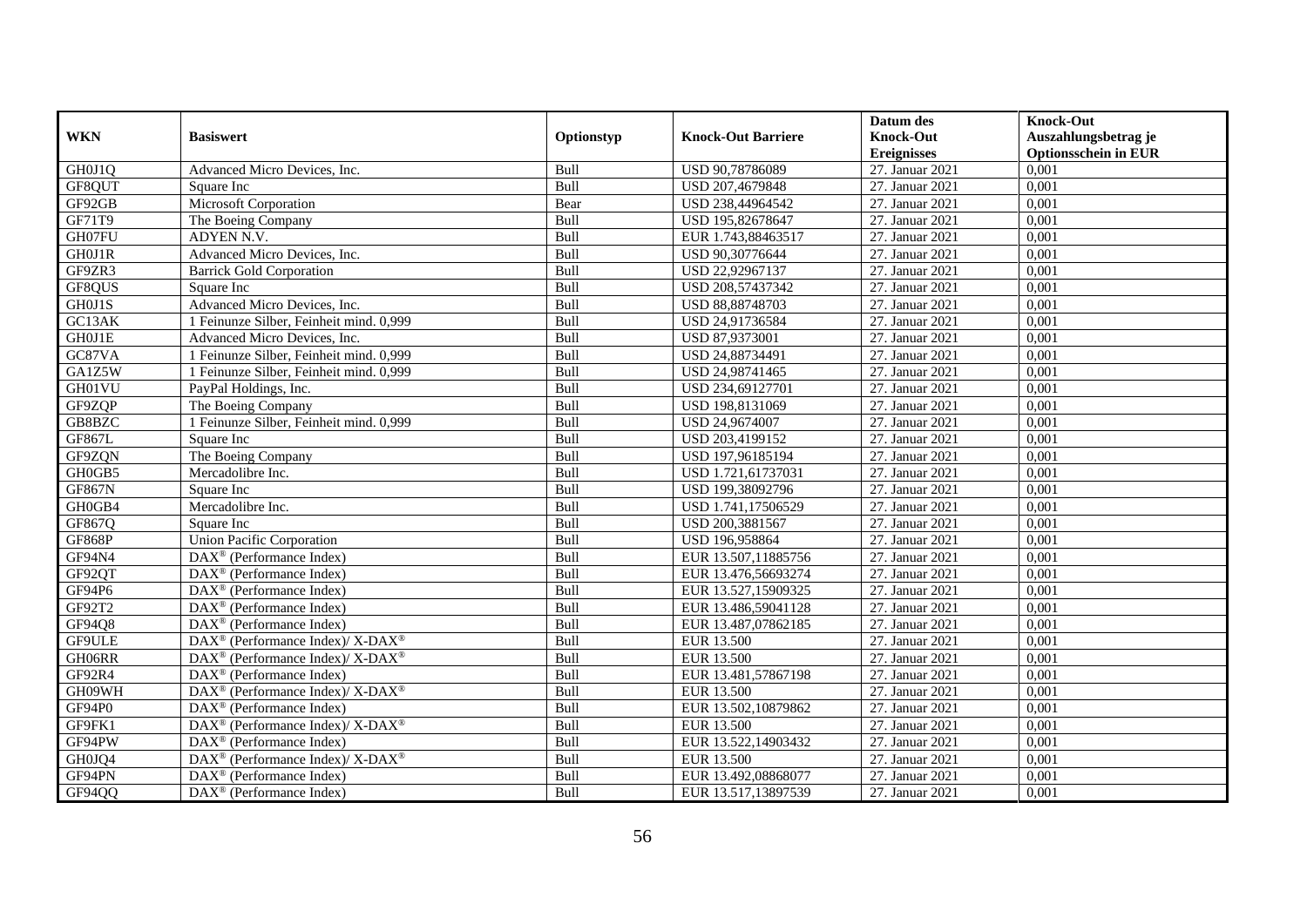|               |                                                                                         |            |                           | Datum des          | <b>Knock-Out</b>            |
|---------------|-----------------------------------------------------------------------------------------|------------|---------------------------|--------------------|-----------------------------|
| <b>WKN</b>    | <b>Basiswert</b>                                                                        | Optionstyp | <b>Knock-Out Barriere</b> | <b>Knock-Out</b>   | Auszahlungsbetrag je        |
|               |                                                                                         |            |                           | <b>Ereignisses</b> | <b>Optionsschein in EUR</b> |
| GF94RS        | $\overline{\text{DAX}}^{\textcircled{}}$ (Performance Index)                            | Bull       | EUR 13.497,0987397        | 27. Januar 2021    | 0,001                       |
| GF94Q6        | $DAX^{\circledR}$ (Performance Index)                                                   | Bull       | EUR 13.512,12891648       | 27. Januar 2021    | 0,001                       |
| GF94NW        | DAX <sup>®</sup> (Performance Index)                                                    | Bull       | EUR 13.542,18926998       | 27. Januar 2021    | 0,001                       |
| GF97F8        | $\text{DAX}^{\textcircled{n}}$ (Performance Index)                                      | Bull       | EUR 13.550                | 27. Januar 2021    | 0,001                       |
| GH06P6        | DAX <sup>®</sup> (Performance Index)                                                    | Bull       | EUR 13.570                | 27. Januar 2021    | 0,001                       |
| GH06PA        | $\text{DAX}^{\textcircled{p}}$ (Performance Index)                                      | Bull       | EUR 13.540                | 27. Januar 2021    | 0,001                       |
| GF9C0X        | $\overline{\text{DAX}}^{\textcirc}$ (Performance Index)                                 | Bull       | EUR 13.525                | 27. Januar 2021    | 0,001                       |
| GF94RB        | $\text{DAX}^{\circledR}$ (Performance Index)/ X-DAX <sup>®</sup>                        | Bull       | EUR 13.527,15909325       | 27. Januar 2021    | 0,001                       |
| GH06PB        | $\text{DAX}^{\textcircled{n}}$ (Performance Index)                                      | Bull       | EUR 13.540                | 27. Januar 2021    | 0,001                       |
| GF9C0Y        | DAX <sup>®</sup> (Performance Index)                                                    | Bull       | EUR 13.525                | 27. Januar 2021    | 0,001                       |
| GF94RC        | DAX <sup>®</sup> (Performance Index)/ X-DAX <sup>®</sup>                                | Bull       | EUR 13.502,10879862       | 27. Januar 2021    | 0,001                       |
| GH06PG        | DAX <sup>®</sup> (Performance Index)                                                    | Bull       | EUR 13.520                | 27. Januar 2021    | 0,001                       |
| GF9C0V        | $\text{DAX}^{\circledast}$ (Performance Index)                                          | Bull       | EUR 13.550                | 27. Januar 2021    | 0,001                       |
| GF945G        | DAX <sup>®</sup> (Performance Index)                                                    | Bull       | EUR 13.490                | 27. Januar 2021    | 0,001                       |
| GH06PH        | DAX <sup>®</sup> (Performance Index)                                                    | Bull       | <b>EUR 13.500</b>         | 27. Januar 2021    | 0,001                       |
| GF94RA        | $\text{DAX}^{\textcircled{\tiny{\textcircled{\tiny \dag}}}}$ (Performance Index)/X-DAX® | Bull       | EUR 13.512,12891648       | 27. Januar 2021    | 0,001                       |
| GH06P5        | $\text{DAX}^{\textcircled{p}}$ (Performance Index)                                      | Bull       | EUR 13.570                | 27. Januar 2021    | 0,001                       |
| GF945H        | $\text{DAX}^{\textcircled{p}}$ (Performance Index)                                      | Bull       | EUR 13.490                | 27. Januar 2021    | 0,001                       |
| GF94QH        | $\text{DAX}^{\circledast}$ (Performance Index)/ X-DAX <sup>®</sup>                      | Bull       | EUR 13.477,05850398       | 27. Januar 2021    | 0,001                       |
| GH06PE        | $\text{DAX}^{\textcircled{n}}$ (Performance Index)                                      | Bull       | EUR 13.525                | 27. Januar 2021    | 0,001                       |
| GF97FN        | DAX <sup>®</sup> (Performance Index)                                                    | Bull       | EUR 13.525                | 27. Januar 2021    | 0,001                       |
| GF94R4        | $\text{DAX}^{\circledast}$ (Performance Index)/X-DAX <sup>®</sup>                       | Bull       | EUR 13.522,14903432       | 27. Januar 2021    | 0,001                       |
| GH06PF        | $\overline{\text{DAX}^{\otimes}}$ (Performance Index)                                   | Bull       | EUR 13.520                | 27. Januar 2021    | 0,001                       |
| GF99BA        | $\text{DAX}^{\textcircled{p}}$ (Performance Index)                                      | Bull       | <b>EUR 13.500</b>         | 27. Januar 2021    | 0,001                       |
| GF94QX        | $DAX^{\circledcirc}$ (Performance Index)/ X-DAX <sup>®</sup>                            | Bull       | EUR 13.567,23956463       | 27. Januar 2021    | 0,001                       |
| <b>GH0KVR</b> | EURO STOXX 50 <sup>®</sup> Index (Price EUR)                                            | Bull       | EUR 3.505,22              | 27. Januar 2021    | 0,001                       |
| GF9C0Z        | DAX <sup>®</sup> (Performance Index)                                                    | Bull       | <b>EUR 13.500</b>         | 27. Januar 2021    | 0,001                       |
| GF94R2        | DAX <sup>®</sup> (Performance Index)/ X-DAX <sup>®</sup>                                | Bull       | EUR 13.537,17921108       | 27. Januar 2021    | 0,001                       |
| GF9C10        | $\text{DAX}^{\circledast}$ (Performance Index)                                          | Bull       | <b>EUR 13.500</b>         | 27. Januar 2021    | 0,001                       |
| <b>GH0KVN</b> | EURO STOXX $50^{\circ}$ Index (Price EUR)                                               | Bull       | EUR 3.508.77              | 27. Januar 2021    | 0.001                       |
| GF94T6        | $DAX^{\circledcirc}$ (Performance Index)/X-DAX <sup>®</sup>                             | Bull       | EUR 13.507,11885756       | 27. Januar 2021    | 0,001                       |
| GF97FX        | $\text{DAX}^{\textcircled{p}}$ (Performance Index)                                      | Bull       | EUR 13.510                | 27. Januar 2021    | 0,001                       |
| GF94RY        | DAX <sup>®</sup> (Performance Index)/ X-DAX <sup>®</sup>                                | Bull       | EUR 13.572,24962355       | 27. Januar 2021    | 0,001                       |
| GF99BB        | DAX <sup>®</sup> (Performance Index)                                                    | Bull       | <b>EUR 13.500</b>         | 27. Januar 2021    | 0,001                       |
| GF97FD        | DAX <sup>®</sup> (Performance Index)                                                    | Bull       | EUR 13.540                | 27. Januar 2021    | 0,001                       |
| GF94R6        | $\text{DAX}^{\otimes}$ (Performance Index)/X-DAX <sup>®</sup>                           | Bull       | EUR 13.517,13897539       | 27. Januar 2021    | 0,001                       |
| GF97FE        | $\text{DAX}^{\circledast}$ (Performance Index)                                          | Bull       | EUR 13.540                | 27. Januar 2021    | 0,001                       |
| GF94RW        | $\text{DAX}^{\circledast}$ (Performance Index)/ X-DAX <sup>®</sup>                      | Bull       | EUR 13.482,06856294       | 27. Januar 2021    | 0,001                       |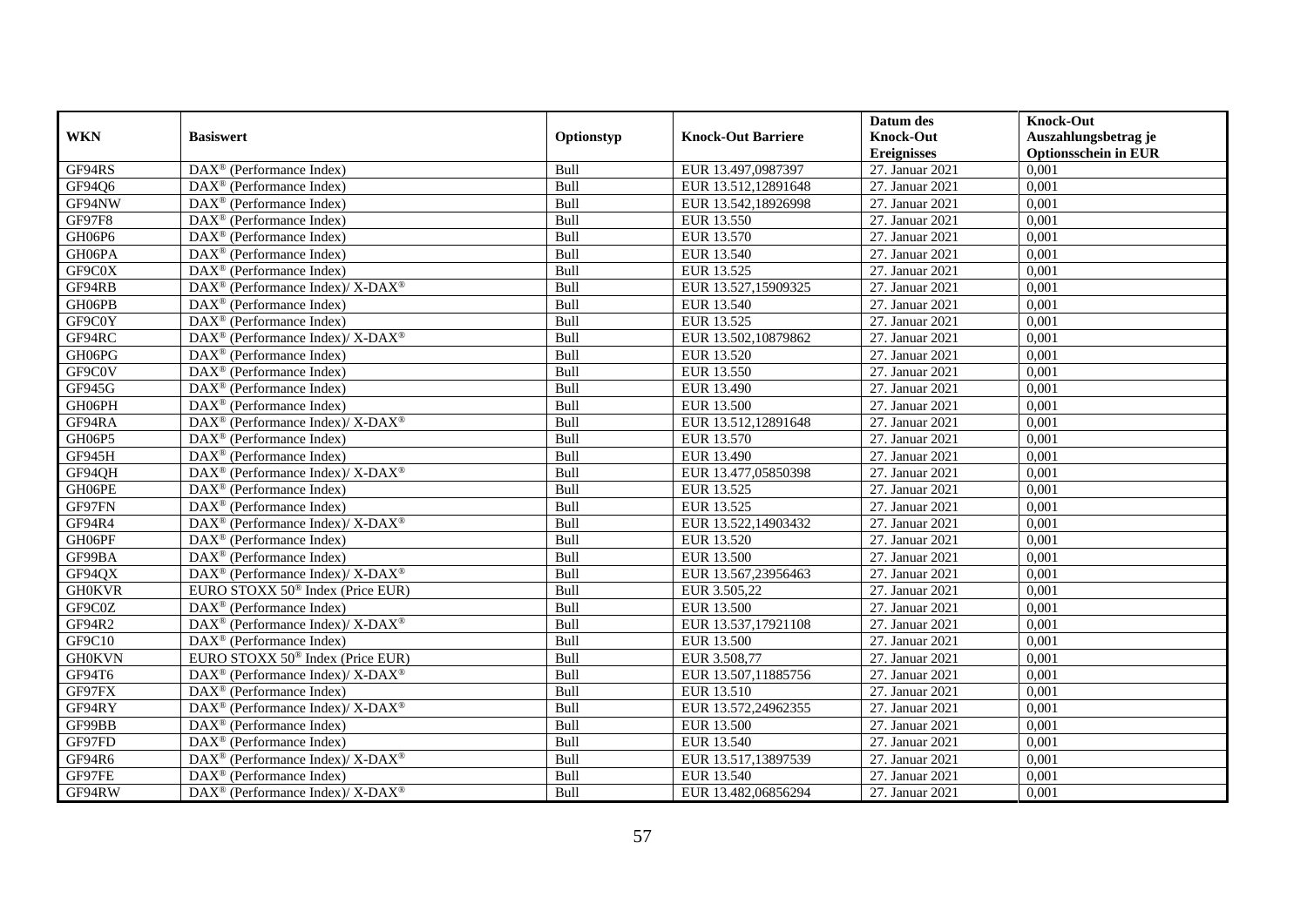|               |                                                                  |            |                           | Datum des          | <b>Knock-Out</b>            |
|---------------|------------------------------------------------------------------|------------|---------------------------|--------------------|-----------------------------|
| <b>WKN</b>    | <b>Basiswert</b>                                                 | Optionstyp | <b>Knock-Out Barriere</b> | <b>Knock-Out</b>   | Auszahlungsbetrag je        |
|               |                                                                  |            |                           | <b>Ereignisses</b> | <b>Optionsschein in EUR</b> |
| GF97FS        | DAX <sup>®</sup> (Performance Index)                             | Bull       | EUR 13.520                | 27. Januar 2021    | 0,001                       |
| GF94RD        | $\text{DAX}^{\circledR}$ (Performance Index)/ X-DAX <sup>®</sup> | Bull       | EUR 13.492,08868077       | 27. Januar 2021    | 0,001                       |
| GF97FT        | DAX <sup>®</sup> (Performance Index)                             | Bull       | EUR 13.520                | 27. Januar 2021    | 0,001                       |
| GF94RE        | $DAX^{\circledcirc}$ (Performance Index)/X-DAX <sup>®</sup>      | Bull       | EUR 13.487,07862185       | 27. Januar 2021    | 0,001                       |
| GF97FM        | DAX <sup>®</sup> (Performance Index)                             | Bull       | EUR 13.525                | 27. Januar 2021    | 0,001                       |
| GF94SV        | DAX <sup>®</sup> (Performance Index)/X-DAX <sup>®</sup>          | Bull       | EUR 13.557,21944678       | 27. Januar 2021    | 0,001                       |
| GF97F4        | $\text{DAX}^{\textcircled{p}}$ (Performance Index)               | Bull       | EUR 13.560                | 27. Januar 2021    | 0,001                       |
| GF94RJ        | $\text{DAX}^{\circledR}$ (Performance Index)/ X-DAX <sup>®</sup> | Bull       | EUR 13.497,0987397        | 27. Januar 2021    | 0,001                       |
| GF94R0        | DAX <sup>®</sup> (Performance Index)/ X-DAX <sup>®</sup>         | Bull       | EUR 13.542,18926998       | 27. Januar 2021    | 0,001                       |
| GF97FY        | $\text{DAX}^{\otimes}$ (Performance Index)                       | Bull       | EUR 13.510                | 27. Januar 2021    | 0,001                       |
| GF9JQ3        | $\text{DAX}^{\textcircled{n}}$ (Performance Index)               | Bull       | EUR 13.570                | 27. Januar 2021    | 0,001                       |
| GF9JQ4        | DAX <sup>®</sup> (Performance Index)                             | Bull       | EUR 13.570                | 27. Januar 2021    | 0,001                       |
| GF9FFK        | $\text{DAX}^{\textcircled{n}}$ (Performance Index)               | Bull       | EUR 13.510                | 27. Januar 2021    | 0,001                       |
| GF9FFL        | $DAX^{\circledR}$ (Performance Index)                            | Bull       | EUR 13.510                | 27. Januar 2021    | 0,001                       |
| GF9FFM        | $\text{DAX}^{\otimes}$ (Performance Index)                       | Bull       | EUR 13.490                | 27. Januar 2021    | 0,001                       |
| GF9FFN        | DAX <sup>®</sup> (Performance Index)                             | Bull       | EUR 13.490                | 27. Januar 2021    | 0,001                       |
| GF9FFJ        | DAX <sup>®</sup> (Performance Index)                             | Bull       | EUR 13.520                | 27. Januar 2021    | 0,001                       |
| GF9FFD        | $DAX^{\circledR}$ (Performance Index)                            | Bull       | EUR 13.560                | 27. Januar 2021    | 0,001                       |
| GF9FFE        | DAX <sup>®</sup> (Performance Index)                             | Bull       | EUR 13.560                | 27. Januar 2021    | 0,001                       |
| GF9FFC        | DAX <sup>®</sup> (Performance Index)                             | Bull       | EUR 13.570                | 27. Januar 2021    | 0,001                       |
| GF9UHT        | DAX <sup>®</sup> (Performance Index)                             | Bull       | EUR 13.525                | 27. Januar 2021    | 0,001                       |
| <b>GF9UHU</b> | $\overline{\text{DAX}^{\otimes}}$ (Performance Index)            | Bull       | EUR 13.500                | 27. Januar 2021    | 0,001                       |
| GF9FFP        | DAX <sup>®</sup> (Performance Index)                             | Bull       | EUR 13.480                | 27. Januar 2021    | 0,001                       |
| GF9JQ2        | $\text{DAX}^{\circledast}$ (Performance Index)                   | Bull       | EUR 13.570                | 27. Januar 2021    | 0,001                       |
| GF9FFF        | DAX <sup>®</sup> (Performance Index)                             | Bull       | EUR 13.540                | 27. Januar 2021    | 0.001                       |
| GF9FFG        | DAX <sup>®</sup> (Performance Index)                             | Bull       | EUR 13.540                | 27. Januar 2021    | 0,001                       |
| GF9QSE        | Dow Jones Industrial Average® Index                              | Bull       | <b>USD 30.400</b>         | 27. Januar 2021    | 0,001                       |
| GF9XC1        | Dow Jones Industrial Average <sup>®</sup> Index                  | Bull       | <b>USD 30.420</b>         | 27. Januar 2021    | 0,001                       |
| GF9XC2        | Dow Jones Industrial Average® Index                              | Bull       | <b>USD 30.420</b>         | 27. Januar 2021    | 0,001                       |
| <b>GH0JLJ</b> | Dow Jones Industrial Average <sup>®</sup> Index                  | Bull       | <b>USD 30.920</b>         | 27. Januar 2021    | 0,001                       |
| GF9JKP        | Dow Jones Industrial Average <sup>®</sup> Index                  | Bull       | <b>USD 30.380</b>         | 27. Januar 2021    | 0,001                       |
| GF9QS8        | Dow Jones Industrial Average <sup>®</sup> Index                  | Bull       | <b>USD 30.520</b>         | 27. Januar 2021    | 0.001                       |
| GF9QS9        | Dow Jones Industrial Average <sup>®</sup> Index                  | Bull       | <b>USD 30.500</b>         | 27. Januar 2021    | 0,001                       |
| GH0L1R        | Dow Jones Industrial Average® Index                              | Bull       | <b>USD 30.600</b>         | 27. Januar 2021    | 0,001                       |
| <b>GHOJLK</b> | Dow Jones Industrial Average <sup>®</sup> Index                  | Bull       | <b>USD 30.920</b>         | 27. Januar 2021    | 0,001                       |
| GH0L1S        | Dow Jones Industrial Average <sup>®</sup> Index                  | Bull       | <b>USD 30.600</b>         | 27. Januar 2021    | 0,001                       |
| GF9QSA        | Dow Jones Industrial Average® Index                              | Bull       | <b>USD 30.500</b>         | 27. Januar 2021    | 0,001                       |
| GH0L1P        | Dow Jones Industrial Average <sup>®</sup> Index                  | Bull       | <b>USD 30.620</b>         | 27. Januar 2021    | 0,001                       |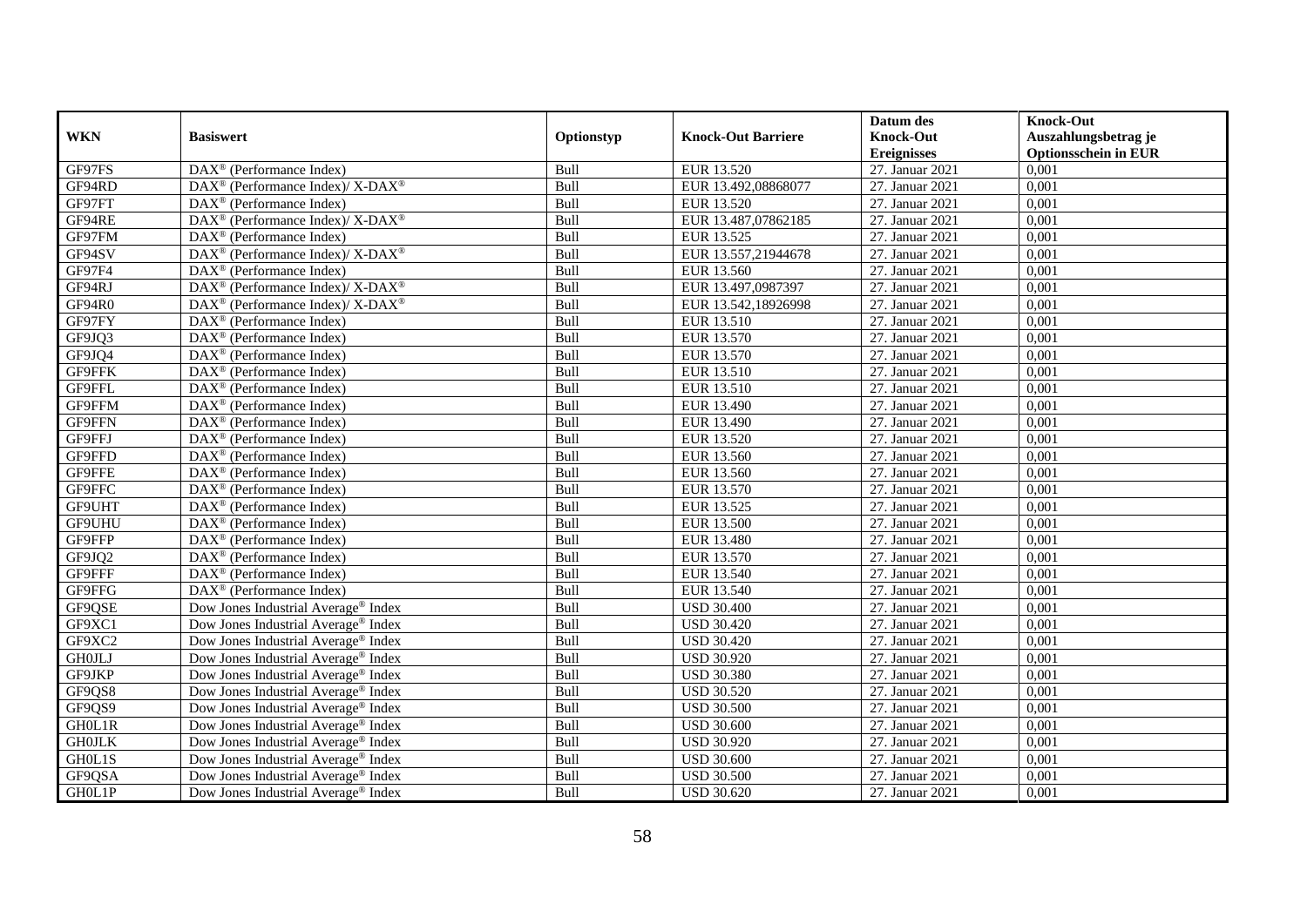|               |                                                 |            |                           | Datum des          | <b>Knock-Out</b>            |
|---------------|-------------------------------------------------|------------|---------------------------|--------------------|-----------------------------|
| <b>WKN</b>    | <b>Basiswert</b>                                | Optionstyp | <b>Knock-Out Barriere</b> | <b>Knock-Out</b>   | Auszahlungsbetrag je        |
|               |                                                 |            |                           | <b>Ereignisses</b> | <b>Optionsschein in EUR</b> |
| GH0L1Q        | Dow Jones Industrial Average® Index             | Bull       | <b>USD 30.620</b>         | 27. Januar 2021    | 0,001                       |
| GF9QSB        | Dow Jones Industrial Average <sup>®</sup> Index | Bull       | <b>USD 30.480</b>         | 27. Januar 2021    | 0,001                       |
| <b>GH0L0V</b> | Dow Jones Industrial Average® Index             | Bull       | <b>USD 30.900</b>         | 27. Januar 2021    | 0,001                       |
| GH0L1M        | Dow Jones Industrial Average <sup>®</sup> Index | Bull       | <b>USD 30.640</b>         | 27. Januar 2021    | 0,001                       |
| GF9MP4        | Dow Jones Industrial Average® Index             | Bull       | <b>USD 30.540</b>         | 27. Januar 2021    | 0,001                       |
| <b>GH0L0W</b> | Dow Jones Industrial Average <sup>®</sup> Index | Bull       | <b>USD 30.900</b>         | 27. Januar 2021    | 0,001                       |
| GH0L1N        | Dow Jones Industrial Average <sup>®</sup> Index | Bull       | <b>USD 30.640</b>         | 27. Januar 2021    | 0,001                       |
| GF9MP5        | Dow Jones Industrial Average® Index             | Bull       | <b>USD 30.450</b>         | 27. Januar 2021    | 0,001                       |
| GH0L1T        | Dow Jones Industrial Average® Index             | Bull       | <b>USD 30.580</b>         | 27. Januar 2021    | 0,001                       |
| GH0L15        | Dow Jones Industrial Average® Index             | Bull       | <b>USD 30.800</b>         | 27. Januar 2021    | 0,001                       |
| GH0L7R        | NASDAQ-100 Index <sup>®</sup>                   | Bull       | <b>USD 13.420</b>         | 27. Januar 2021    | 0,001                       |
| GF9QSC        | Dow Jones Industrial Average® Index             | Bull       | <b>USD 30.480</b>         | 27. Januar 2021    | 0,001                       |
| GH0L1U        | Dow Jones Industrial Average <sup>®</sup> Index | Bull       | <b>USD 30.580</b>         | 27. Januar 2021    | 0,001                       |
| GH0L7S        | NASDAQ-100 Index®                               | Bull       | <b>USD 13.410</b>         | 27. Januar 2021    | 0,001                       |
| GH0L16        | Dow Jones Industrial Average <sup>®</sup> Index | Bull       | <b>USD 30.800</b>         | 27. Januar 2021    | 0,001                       |
| GF9QSD        | Dow Jones Industrial Average® Index             | Bull       | <b>USD 30.400</b>         | 27. Januar 2021    | 0,001                       |
| GH0L7K        | NASDAQ-100 Index®                               | Bull       | <b>USD 13.450</b>         | 27. Januar 2021    | 0,001                       |
| <b>GF9JKN</b> | Dow Jones Industrial Average <sup>®</sup> Index | Bull       | <b>USD 30.380</b>         | 27. Januar 2021    | 0,001                       |
| GH0L7L        | NASDAQ-100 Index®                               | Bull       | <b>USD 13.440</b>         | 27. Januar 2021    | 0,001                       |
| GH0L1H        | Dow Jones Industrial Average® Index             | Bull       | <b>USD 30.680</b>         | 27. Januar 2021    | 0,001                       |
| GH0L7T        | NASDAQ-100 Index®                               | Bull       | <b>USD 13.410</b>         | 27. Januar 2021    | 0,001                       |
| GF9MP8        | Dow Jones Industrial Average <sup>®</sup> Index | Bull       | <b>USD 30.440</b>         | 27. Januar 2021    | 0,001                       |
| GH0L1J        | Dow Jones Industrial Average® Index             | Bull       | <b>USD 30.680</b>         | 27. Januar 2021    | 0,001                       |
| GH0L7U        | NASDAQ-100 Index®                               | Bull       | <b>USD 13.400</b>         | 27. Januar 2021    | 0,001                       |
| GF9QS7        | Dow Jones Industrial Average <sup>®</sup> Index | Bull       | <b>USD 30.520</b>         | 27. Januar 2021    | 0.001                       |
| GH0L83        | NASDAQ-100 Index®                               | Bull       | <b>USD 13.340</b>         | 27. Januar 2021    | 0,001                       |
| GF9MP1        | Dow Jones Industrial Average <sup>®</sup> Index | Bull       | <b>USD 30.550</b>         | 27. Januar 2021    | 0,001                       |
| GH0L1K        | Dow Jones Industrial Average® Index             | Bull       | <b>USD 30.650</b>         | 27. Januar 2021    | 0,001                       |
| GH0L84        | NASDAQ-100 Index®                               | Bull       | <b>USD 13.290</b>         | 27. Januar 2021    | 0,001                       |
| GF9MP2        | Dow Jones Industrial Average <sup>®</sup> Index | Bull       | <b>USD 30.550</b>         | 27. Januar 2021    | 0,001                       |
| GH0L87        | NASDAQ-100 Index®                               | Bull       | <b>USD 13.280</b>         | 27. Januar 2021    | 0,001                       |
| <b>GH0L0X</b> | Dow Jones Industrial Average <sup>®</sup> Index | Bull       | <b>USD 30.880</b>         | 27. Januar 2021    | 0.001                       |
| GF9MP3        | Dow Jones Industrial Average® Index             | Bull       | <b>USD 30.540</b>         | 27. Januar 2021    | 0,001                       |
| GH0L88        | NASDAQ-100 Index®                               | Bull       | <b>USD 13.270</b>         | 27. Januar 2021    | 0,001                       |
| GF9MP6        | Dow Jones Industrial Average® Index             | Bull       | <b>USD 30.450</b>         | 27. Januar 2021    | 0,001                       |
| <b>GH0L0Y</b> | Dow Jones Industrial Average <sup>®</sup> Index | Bull       | <b>USD 30.880</b>         | 27. Januar 2021    | 0,001                       |
| GH0L7M        | NASDAQ-100 Index®                               | Bull       | <b>USD 13.440</b>         | 27. Januar 2021    | 0,001                       |
| GF9MP7        | Dow Jones Industrial Average <sup>®</sup> Index | Bull       | <b>USD 30.440</b>         | 27. Januar 2021    | 0,001                       |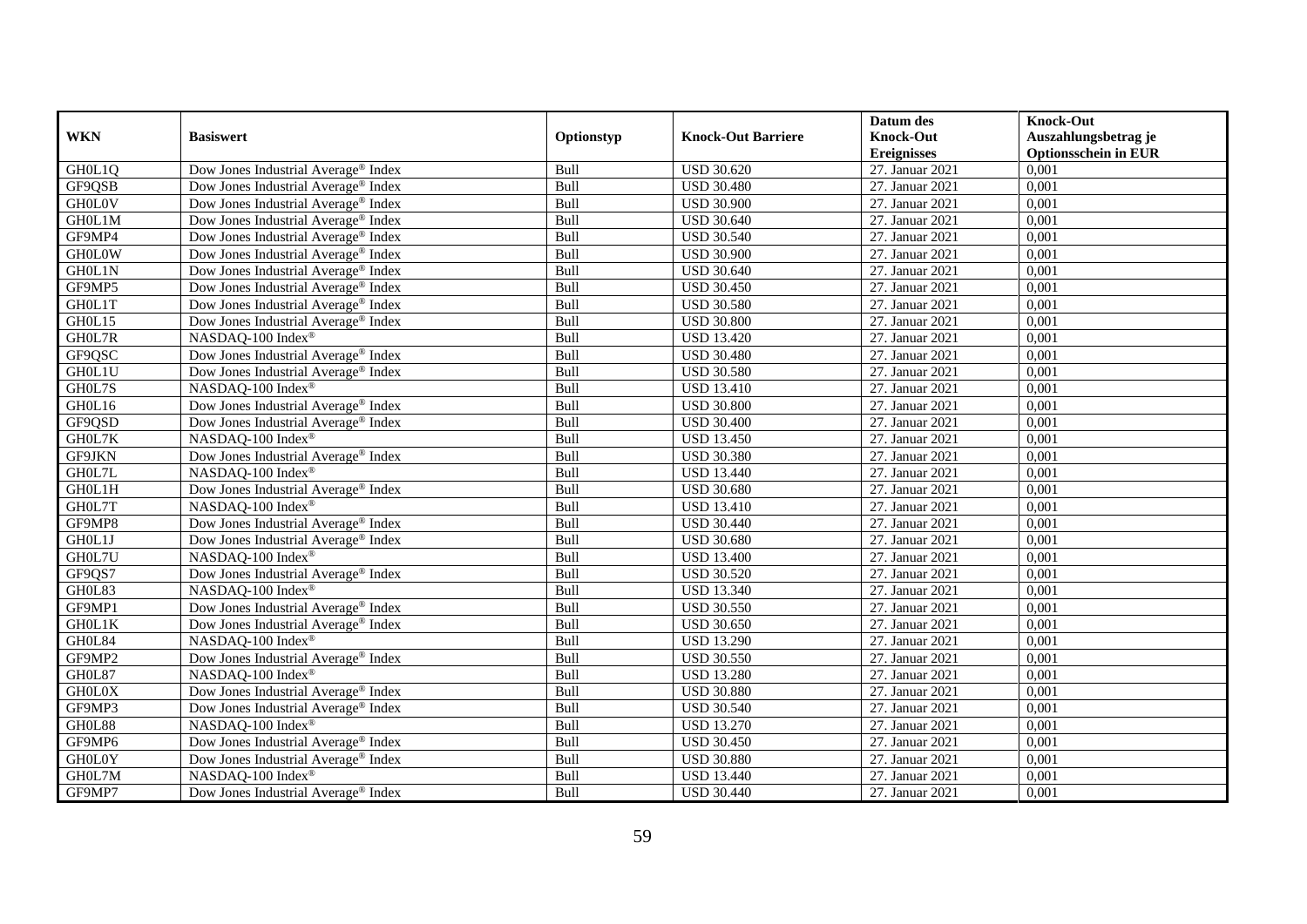|                         |                                                 |             |                           | Datum des          | <b>Knock-Out</b>            |
|-------------------------|-------------------------------------------------|-------------|---------------------------|--------------------|-----------------------------|
| <b>WKN</b>              | <b>Basiswert</b>                                | Optionstyp  | <b>Knock-Out Barriere</b> | <b>Knock-Out</b>   | Auszahlungsbetrag je        |
|                         |                                                 |             |                           | <b>Ereignisses</b> | <b>Optionsschein in EUR</b> |
| GH0L7N                  | NASDAQ-100 Index®                               | Bull        | <b>USD 13.430</b>         | 27. Januar 2021    | 0,001                       |
| GH0L17                  | Dow Jones Industrial Average® Index             | Bull        | <b>USD 30.780</b>         | 27. Januar 2021    | 0,001                       |
| GH0L81                  | NASDAQ-100 Index®                               | Bull        | <b>USD 13.350</b>         | 27. Januar 2021    | 0,001                       |
| GH0L82                  | NASDAQ-100 Index®                               | Bull        | <b>USD 13.340</b>         | 27. Januar 2021    | 0,001                       |
| GH0L18                  | Dow Jones Industrial Average <sup>®</sup> Index | Bull        | <b>USD 30.780</b>         | 27. Januar 2021    | 0,001                       |
| GH0L7D                  | NASDAQ-100 Index®                               | Bull        | <b>USD 13.480</b>         | 27. Januar 2021    | 0,001                       |
| GH0L7E                  | NASDAQ-100 Index®                               | Bull        | <b>USD</b> 13.470         | 27. Januar 2021    | 0,001                       |
| GH0L1D                  | Dow Jones Industrial Average® Index             | Bull        | <b>USD 30.720</b>         | 27. Januar 2021    | 0,001                       |
| GH0L8F                  | NASDAQ-100 Index®                               | Bull        | <b>USD 13.240</b>         | 27. Januar 2021    | 0,001                       |
| GH0L8G                  | NASDAQ-100 Index®                               | Bull        | <b>USD 13.230</b>         | 27. Januar 2021    | 0,001                       |
| <b>GHOL1E</b>           | Dow Jones Industrial Average® Index             | Bull        | <b>USD 30.720</b>         | 27. Januar 2021    | 0,001                       |
| GH0L7P                  | NASDAQ-100 Index®                               | Bull        | <b>USD 13.430</b>         | 27. Januar 2021    | 0,001                       |
| GH0L11                  | Dow Jones Industrial Average® Index             | Bull        | <b>USD 30.840</b>         | 27. Januar 2021    | 0,001                       |
| GH0L7Q                  | NASDAQ-100 Index®                               | Bull        | <b>USD 13.420</b>         | 27. Januar 2021    | 0,001                       |
| GH0L7V                  | NASDAQ-100 Index®                               | Bull        | <b>USD 13.400</b>         | 27. Januar 2021    | 0,001                       |
| GH0L12                  | Dow Jones Industrial Average <sup>®</sup> Index | Bull        | <b>USD 30.840</b>         | 27. Januar 2021    | 0,001                       |
| GH0L7W                  | NASDAQ-100 Index®                               | Bull        | <b>USD 13.380</b>         | 27. Januar 2021    | 0,001                       |
| GH0L7X                  | NASDAO-100 Index®                               | <b>Bull</b> | <b>USD 13.380</b>         | 27. Januar 2021    | 0,001                       |
| GH0L13                  | Dow Jones Industrial Average <sup>®</sup> Index | Bull        | <b>USD 30.820</b>         | 27. Januar 2021    | 0,001                       |
| GH0L7H                  | NASDAQ-100 Index®                               | Bull        | <b>USD 13.460</b>         | 27. Januar 2021    | 0,001                       |
| GH0L7J                  | NASDAQ-100 Index®                               | Bull        | <b>USD 13.450</b>         | 27. Januar 2021    | 0,001                       |
| GH0L14                  | Dow Jones Industrial Average® Index             | Bull        | <b>USD 30.820</b>         | 27. Januar 2021    | 0,001                       |
| GH0L8K                  | NASDAQ-100 Index®                               | Bull        | <b>USD 13.220</b>         | 27. Januar 2021    | 0,001                       |
| GH0L1B                  | Dow Jones Industrial Average® Index             | Bull        | <b>USD 30.740</b>         | 27. Januar 2021    | 0,001                       |
| GH0L8B                  | NASDAQ-100 Index®                               | Bull        | <b>USD 13.260</b>         | 27. Januar 2021    | 0,001                       |
| GH0L8C                  | NASDAQ-100 Index®                               | Bull        | <b>USD 13.250</b>         | 27. Januar 2021    | 0,001                       |
| GH0L1C                  | Dow Jones Industrial Average <sup>®</sup> Index | Bull        | <b>USD 30.740</b>         | 27. Januar 2021    | 0,001                       |
| GH0L7C                  | NASDAQ-100 Index®                               | Bull        | <b>USD</b> 13.480         | 27. Januar 2021    | 0,001                       |
| GH0L8D                  | NASDAQ-100 Index®                               | Bull        | <b>USD 13.250</b>         | 27. Januar 2021    | 0,001                       |
| GH0L1L                  | Dow Jones Industrial Average <sup>®</sup> Index | Bull        | <b>USD 30.650</b>         | 27. Januar 2021    | 0,001                       |
| $\mbox{GHOL8E}$         | NASDAQ-100 Index®                               | Bull        | <b>USD 13.240</b>         | 27. Januar 2021    | 0,001                       |
| GH0L1F                  | Dow Jones Industrial Average <sup>®</sup> Index | Bull        | <b>USD 30.700</b>         | 27. Januar 2021    | 0,001                       |
| GH0L85                  | NASDAQ-100 Index®                               | Bull        | <b>USD 13.290</b>         | 27. Januar 2021    | 0,001                       |
| GH0L86                  | NASDAQ-100 Index®                               | Bull        | <b>USD 13.280</b>         | 27. Januar 2021    | 0,001                       |
| GH0L1G                  | Dow Jones Industrial Average® Index             | Bull        | <b>USD 30.700</b>         | 27. Januar 2021    | 0,001                       |
| GH0L89                  | NASDAQ-100 Index®                               | Bull        | <b>USD 13.270</b>         | 27. Januar 2021    | 0,001                       |
| $\operatorname{GHOLOZ}$ | Dow Jones Industrial Average <sup>®</sup> Index | Bull        | <b>USD 30.850</b>         | 27. Januar 2021    | 0,001                       |
| <b>GH0JPV</b>           | NASDAQ-100 Index®                               | Bull        | <b>USD 13.300</b>         | 27. Januar 2021    | 0,001                       |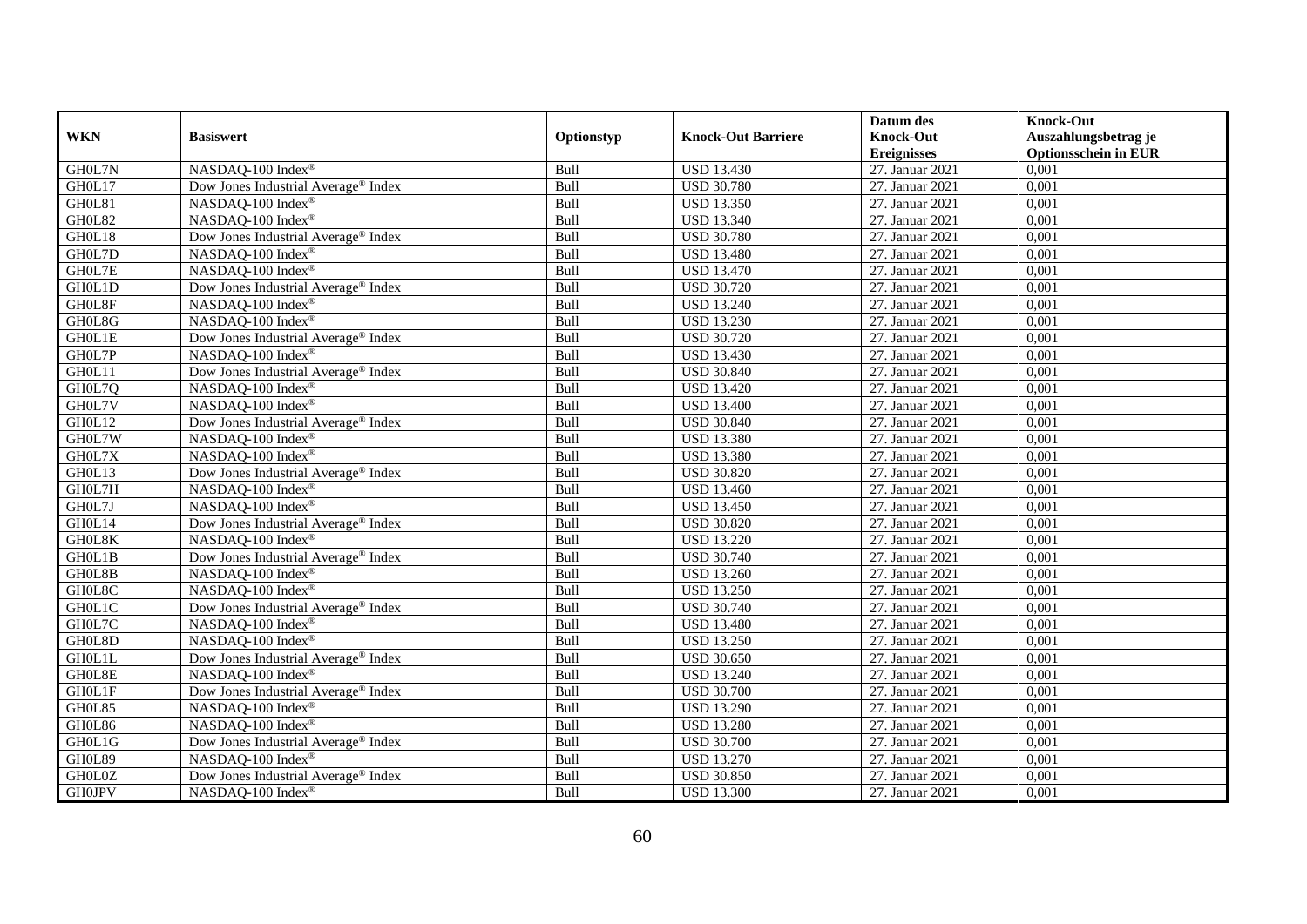|                   |                                                 |            |                           | Datum des          | <b>Knock-Out</b>            |
|-------------------|-------------------------------------------------|------------|---------------------------|--------------------|-----------------------------|
| <b>WKN</b>        | <b>Basiswert</b>                                | Optionstyp | <b>Knock-Out Barriere</b> | <b>Knock-Out</b>   | Auszahlungsbetrag je        |
|                   |                                                 |            |                           | <b>Ereignisses</b> | <b>Optionsschein in EUR</b> |
| <b>GHOJPP</b>     | NASDAQ-100 Index®                               | Bull       | <b>USD 13.330</b>         | 27. Januar 2021    | 0,001                       |
| GH0L10            | Dow Jones Industrial Average® Index             | Bull       | <b>USD 30.850</b>         | 27. Januar 2021    | 0,001                       |
| GH0L8A            | NASDAQ-100 Index®                               | Bull       | <b>USD 13.260</b>         | 27. Januar 2021    | 0,001                       |
| <b>GH0JPQ</b>     | NASDAQ-100 Index®                               | Bull       | <b>USD 13.320</b>         | 27. Januar 2021    | 0,001                       |
| GH0L19            | Dow Jones Industrial Average <sup>®</sup> Index | Bull       | <b>USD 30.750</b>         | 27. Januar 2021    | 0,001                       |
| <b>GH0DGN</b>     | NASDAQ-100 Index®                               | Bull       | <b>USD 13.200</b>         | 27. Januar 2021    | 0,001                       |
| <b>GH0JPR</b>     | NASDAQ-100 Index®                               | Bull       | <b>USD 13.320</b>         | 27. Januar 2021    | 0,001                       |
| GH0L1A            | Dow Jones Industrial Average® Index             | Bull       | <b>USD 30.750</b>         | 27. Januar 2021    | 0,001                       |
| GH0L7Y            | NASDAQ-100 Index®                               | Bull       | <b>USD 13.360</b>         | 27. Januar 2021    | 0,001                       |
| GH0L7Z            | NASDAQ-100 Index®                               | Bull       | <b>USD 13.360</b>         | 27. Januar 2021    | 0,001                       |
| <b>GH0DGP</b>     | NASDAQ-100 Index®                               | Bull       | <b>USD 13.200</b>         | 27. Januar 2021    | 0,001                       |
| $\mathrm{GHOL}80$ | NASDAQ-100 Index®                               | Bull       | <b>USD 13.350</b>         | 27. Januar 2021    | 0,001                       |
| <b>GH0JPS</b>     | NASDAQ-100 Index®                               | Bull       | <b>USD 13.310</b>         | 27. Januar 2021    | 0,001                       |
| GH0L7F            | NASDAQ-100 Index®                               | Bull       | <b>USD 13.470</b>         | 27. Januar 2021    | 0.001                       |
| <b>GH0JPN</b>     | NASDAQ-100 Index®                               | Bull       | <b>USD 13.330</b>         | 27. Januar 2021    | 0,001                       |
| GH0L7G            | NASDAQ-100 Index®                               | Bull       | <b>USD 13.460</b>         | 27. Januar 2021    | 0,001                       |
| <b>GH0JPT</b>     | NASDAQ-100 Index®                               | Bull       | <b>USD 13.310</b>         | 27. Januar 2021    | 0,001                       |
| GH0DGQ            | NASDAQ-100 Index®                               | Bull       | <b>USD 13.190</b>         | 27. Januar 2021    | 0,001                       |
| GH0L8H            | NASDAQ-100 Index®                               | Bull       | <b>USD 13.230</b>         | 27. Januar 2021    | 0,001                       |
| GH0L8J            | NASDAQ-100 Index®                               | Bull       | <b>USD 13.220</b>         | 27. Januar 2021    | 0,001                       |
| <b>GH0JPU</b>     | NASDAQ-100 Index®                               | Bull       | <b>USD 13.300</b>         | 27. Januar 2021    | 0,001                       |
| <b>GH0DGR</b>     | NASDAQ-100 Index®                               | Bull       | <b>USD 13.190</b>         | 27. Januar 2021    | 0,001                       |
| GH09NR            | $CAC 40$ <sup>®</sup> Index                     | Bull       | EUR 5.413,74              | 27. Januar 2021    | 0,001                       |
| GH0G5M            | $AEX-Index^{\circledR}$                         | Bull       | EUR 642,37599338          | 27. Januar 2021    | 0,001                       |
| GH09MS            | CAC 40 <sup>®</sup> Index                       | Bull       | EUR 5.408,18              | 27. Januar 2021    | 0,001                       |
| GH0G5N            | AEX-Index®                                      | Bull       | EUR 644,36625982          | 27. Januar 2021    | 0,001                       |
| GH09MU            | CAC 40 <sup>®</sup> Index                       | Bull       | EUR 5.402,5               | 27. Januar 2021    | 0,001                       |
| GH0G4F            | $AEX-Index^{\circledR}$                         | Bull       | EUR 643,03608176          | 27. Januar 2021    | 0,001                       |
| GH09NK            | CAC 40 <sup>®</sup> Index                       | Bull       | EUR 5.419,43              | 27. Januar 2021    | 0,001                       |
| GH0G6D            | $AEX-Index^{\circledR}$                         | Bull       | EUR 646,35652625          | 27. Januar 2021    | 0,001                       |
| GH0G42            | $AEX-Index^{\circledR}$                         | Bull       | EUR 645,68643655          | 27. Januar 2021    | 0,001                       |
| GH0G5S            | $AEX-Index^{\circledR}$                         | Bull       | EUR 643,69617012          | 27. Januar 2021    | 0,001                       |
| GH0G5Y            | $AEX-Index^{\circledR}$                         | Bull       | EUR 645,02634819          | 27. Januar 2021    | 0,001                       |
| GH01VY            | PayPal Holdings, Inc.                           | Bull       | USD 229,4759153           | 27. Januar 2021    | 0,001                       |
| GF6URP            | Rockwell Automation, Inc.                       | Bull       | USD 240,56975399          | 27. Januar 2021    | 0,001                       |
| GF6UM0            | ING Groep N.V.                                  | Bull       | EUR 7,28458625            | 27. Januar 2021    | 0,001                       |
| GH0G83            | Covestro AG                                     | Bull       | EUR 53,8046733            | 27. Januar 2021    | 0,001                       |
| GF9M8K            | Allianz SE                                      | Bull       | EUR 189,85137589          | 27. Januar 2021    | 0,001                       |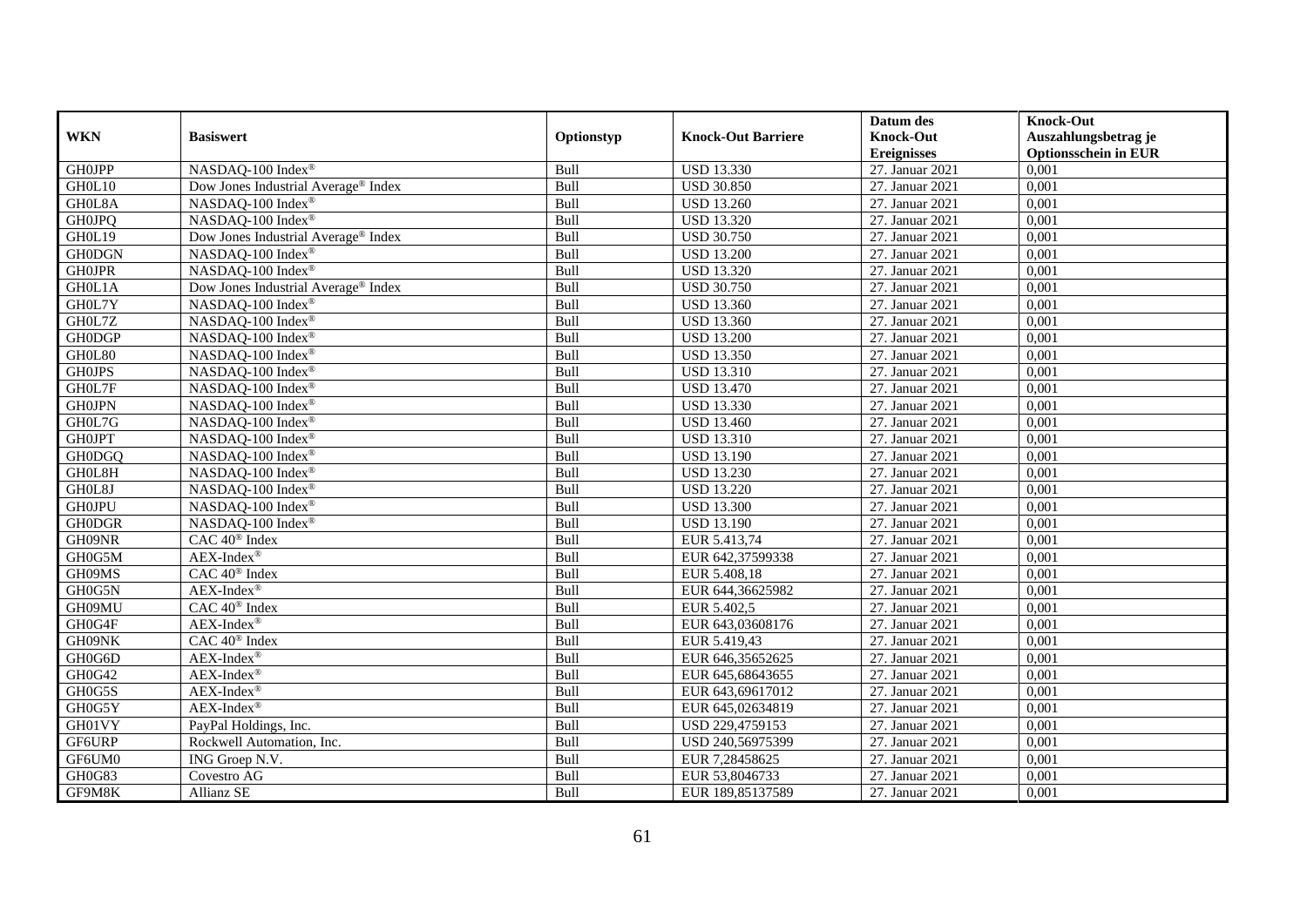|               |                                         |            |                           | Datum des          | <b>Knock-Out</b>            |
|---------------|-----------------------------------------|------------|---------------------------|--------------------|-----------------------------|
| <b>WKN</b>    | <b>Basiswert</b>                        | Optionstyp | <b>Knock-Out Barriere</b> | <b>Knock-Out</b>   | Auszahlungsbetrag je        |
|               |                                         |            |                           | <b>Ereignisses</b> | <b>Optionsschein in EUR</b> |
| <b>GH0DTS</b> | ASML Holding N.V.                       | Bull       | EUR 438,31793967          | 27. Januar 2021    | 0,001                       |
| GF2FNS        | The Clorox Company                      | Bear       | USD 225,04799625          | 27. Januar 2021    | 0,001                       |
| GF7EXS        | O'Reilly Automotive Inc.                | Bull       | USD 435,36038549          | 27. Januar 2021    | 0,001                       |
| GF8YJ9        | Deutsche Bank AG                        | Bull       | EUR 8,39696355            | 27. Januar 2021    | 0,001                       |
| GF6UR4        | Booking Holdings Inc.                   | Bull       | USD 1.906,04257848        | 27. Januar 2021    | 0,001                       |
| GH074E        | MTU Aero Engines AG                     | Bull       | EUR 192,89606433          | 27. Januar 2021    | 0,001                       |
| GF6UM1        | ING Groep N.V.                          | Bull       | EUR 7,20420461            | 27. Januar 2021    | 0,001                       |
| <b>GH0GEK</b> | <b>VERBUND AG</b>                       | Bull       | EUR 73,43186948           | 27. Januar 2021    | 0,001                       |
| GF6LH4        | Puma SE                                 | Bull       | EUR 78,96256867           | 27. Januar 2021    | 0,001                       |
| <b>GC88P0</b> | 1 Feinunze Silber, Feinheit mind. 0,999 | Bull       | USD 24,84731701           | 27. Januar 2021    | 0,001                       |
| GF9MA4        | Allianz SE                              | Bull       | EUR 189,19053571          | 27. Januar 2021    | 0,001                       |
| GH0206        | <b>Exxon Mobil Corporation</b>          | Bull       | USD 44,95124398           | 27. Januar 2021    | 0,001                       |
| GH07BF        | JPMorgan Chase & Co.                    | Bull       | USD 127,62330774          | 27. Januar 2021    | 0,001                       |
| <b>GH0DZZ</b> | Cadence Design Systems Inc.             | Bull       | USD 132,38345613          | 27. Januar 2021    | 0,001                       |
| GF8YKA        | Deutsche Bank AG                        | Bull       | EUR 8,45722889            | 27. Januar 2021    | 0,001                       |
| GC8AY2        | eBay Inc.                               | Bear       | USD 60,49193728           | 27. Januar 2021    | 0,001                       |
| GH0205        | <b>Exxon Mobil Corporation</b>          | Bull       | USD 45,39155002           | 27. Januar 2021    | 0,001                       |
| GC4H1K        | The JM Smucker Company                  | Bear       | USD 126,50757126          | 27. Januar 2021    | 0,001                       |
| GH0DZ0        | HeidelbergCement AG                     | Bull       | EUR 59,75243646           | 27. Januar 2021    | 0,001                       |
| <b>GH0GFS</b> | LVMH Moët Hennessy Louis Vuitton SE     | Bull       | EUR 498,5105789           | 27. Januar 2021    | 0,001                       |
| <b>GH0KKM</b> | Intuit Inc.                             | Bull       | <b>USD 365,17</b>         | 27. Januar 2021    | 0,001                       |
| GF6DVC        | The Estee Lauder Companies Inc.         | Bull       | USD 238,94765259          | 27. Januar 2021    | 0.001                       |
| GF7VZD        | MTU Aero Engines AG                     | Bull       | EUR 191,76552516          | 27. Januar 2021    | 0,001                       |
| GH07BG        | JPMorgan Chase & Co.                    | Bull       | USD 128,31370431          | 27. Januar 2021    | 0,001                       |
| GH0J1N        | Advanced Micro Devices, Inc.            | Bull       | USD 91,25795338           | 27. Januar 2021    | 0,001                       |
| GH0202        | Exxon Mobil Corporation                 | Bull       | USD 45,84186302           | 27. Januar 2021    | 0,001                       |
| GF8QRB        | The Walt Disney Company                 | Bull       | USD 166,88539475          | 27. Januar 2021    | 0,001                       |
| <b>GH0GFT</b> | LVMH Moët Hennessy Louis Vuitton SE     | Bull       | EUR 495,96016666          | 27. Januar 2021    | 0,001                       |
| GF8HSG        | Waste Management, Inc.                  | Bull       | USD 112,6395178           | 27. Januar 2021    | 0,001                       |
| GH01VS        | PayPal Holdings, Inc.                   | Bull       | USD 230,97745899          | 27. Januar 2021    | 0.001                       |
| GH09J9        | <b>BP</b> Plc                           | Bull       | GBP 2,74161888            | 27. Januar 2021    | 0,001                       |
| GC8AY1        | eBay Inc.                               | Bear       | USD 59,54333472           | 27. Januar 2021    | 0,001                       |
| <b>GH0KRU</b> | Aurubis AG                              | Bull       | EUR 65,31                 | 27. Januar 2021    | 0,001                       |
| GF92G5        | Microsoft Corporation                   | Bear       | USD 235,35691333          | 27. Januar 2021    | 0,001                       |
| GF67LG        | Deutsche Bank AG                        | Bull       | EUR 8,42114758            | 27. Januar 2021    | 0,001                       |
| GC77D6        | The JM Smucker Company                  | Bear       | USD 131,14955365          | 27. Januar 2021    | 0,001                       |
| GF7GZ6        | <b>Barrick Gold Corporation</b>         | Bull       | USD 22,3409867            | 27. Januar 2021    | 0,001                       |
| GH0J1P        | Advanced Micro Devices, Inc.            | Bull       | USD 91,72804586           | 27. Januar 2021    | 0,001                       |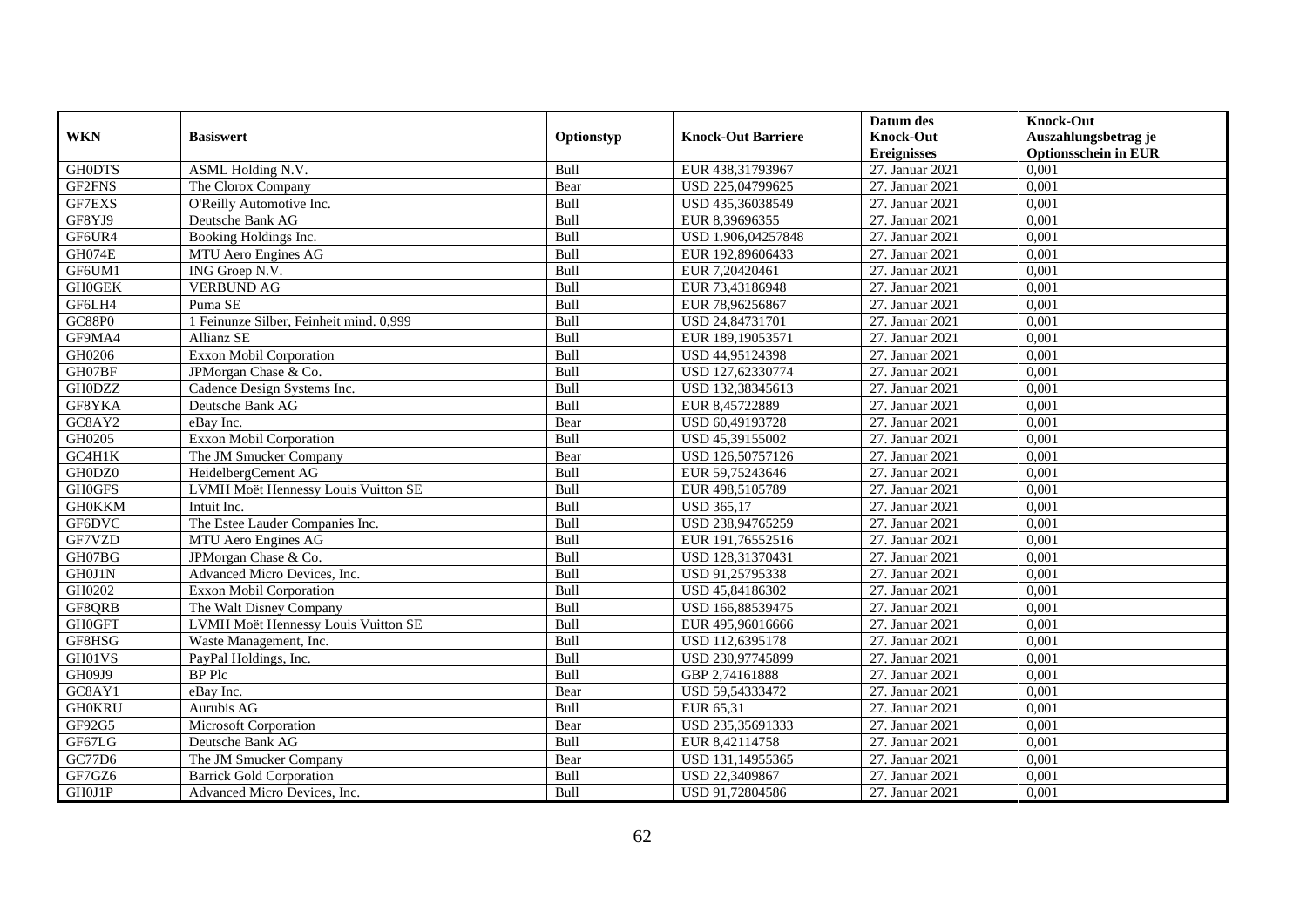|               |                                 |             |                           | Datum des          | <b>Knock-Out</b>            |
|---------------|---------------------------------|-------------|---------------------------|--------------------|-----------------------------|
| <b>WKN</b>    | <b>Basiswert</b>                | Optionstyp  | <b>Knock-Out Barriere</b> | <b>Knock-Out</b>   | Auszahlungsbetrag je        |
|               |                                 |             |                           | <b>Ereignisses</b> | <b>Optionsschein in EUR</b> |
| GF9F4P        | <b>RWE AG</b>                   | Bull        | EUR 34,43836272           | 27. Januar 2021    | 0,001                       |
| GH0J7F        | <b>Newmont Corporation</b>      | Bull        | USD 59,6159341            | 27. Januar 2021    | 0,001                       |
| GH01VQ        | PayPal Holdings, Inc.           | Bull        | USD 233,05959953          | 27. Januar 2021    | 0,001                       |
| GH075Y        | Square Inc                      | Bull        | USD 205,94258864          | 27. Januar 2021    | 0,001                       |
| GF8QRE        | The Walt Disney Company         | Bull        | USD 165,97219141          | 27. Januar 2021    | 0,001                       |
| <b>GH0GFN</b> | Talanx AG                       | Bull        | EUR 30,97500679           | 27. Januar 2021    | 0,001                       |
| GF92GD        | Microsoft Corporation           | Bear        | USD 239,63685549          | 27. Januar 2021    | 0,001                       |
| GH0HZ2        | <b>BNP</b> Paribas S.A.         | Bull        | EUR 40,1432445            | 27. Januar 2021    | 0,001                       |
| GH07B9        | JPMorgan Chase & Co.            | Bull        | USD 129,7045032           | 27. Januar 2021    | 0,001                       |
| GH09NX        | Delivery Hero AG                | Bull        | EUR 123,7780896           | 27. Januar 2021    | 0,001                       |
| GF8HSE        | Waste Management, Inc.          | Bull        | USD 113,59272947          | 27. Januar 2021    | 0,001                       |
| GH0G8B        | Snap Inc.                       | Bull        | USD 50,16530772           | 27. Januar 2021    | 0,001                       |
| GF9ZRB        | <b>Barrick Gold Corporation</b> | Bull        | USD 22,57921789           | 27. Januar 2021    | 0,001                       |
| <b>GH0GAM</b> | Alphabet Inc. - Class C         | Bull        | USD 1.840,58533254        | 27. Januar 2021    | 0,001                       |
| GF8QR7        | The Walt Disney Company         | Bull        | USD 165,05898813          | 27. Januar 2021    | 0,001                       |
| GF88SV        | NIKE, Inc.                      | Bull        | USD 131,81568469          | 27. Januar 2021    | 0,001                       |
| <b>GH0KJU</b> | Regeneron Pharmaceuticals, Inc. | Bull        | <b>USD 526,2</b>          | 27. Januar 2021    | 0,001                       |
| GH01VP        | PayPal Holdings, Inc.           | <b>Bull</b> | USD 233,87043313          | 27. Januar 2021    | 0,001                       |
| GF8QYE        | CSX Corporation                 | Bull        | USD 85,28753959           | 27. Januar 2021    | 0,001                       |
| <b>GH0DXH</b> | Cadence Design Systems Inc.     | Bull        | USD 130,84236821          | 27. Januar 2021    | 0,001                       |
| GH07BA        | JPMorgan Chase & Co.            | Bull        | USD 129,00410088          | 27. Januar 2021    | 0,001                       |
| GH0G8E        | Snap Inc.                       | Bull        | USD 50,86566104           | 27. Januar 2021    | 0,001                       |
| <b>GH0DRA</b> | <b>QUALCOMM</b> Incorporated    | Bull        | USD 159,72167448          | 27. Januar 2021    | 0,001                       |
| GH0AW6        | S&P 500 <sup>®</sup> Index      | Bull        | <b>USD 3.787,5</b>        | 27. Januar 2021    | 0,001                       |
| GH0J20        | Advanced Micro Devices, Inc.    | Bull        | USD 93,62841972           | 27. Januar 2021    | 0,001                       |
| GF9ZRC        | <b>Barrick Gold Corporation</b> | Bull        | USD 22,50912718           | 27. Januar 2021    | 0,001                       |
| GF67CF        | Microsoft Corporation           | Bear        | USD 236,34325839          | 27. Januar 2021    | 0,001                       |
| <b>GH0GAN</b> | Alphabet Inc. - Class C         | Bull        | USD 1.831,13371327        | 27. Januar 2021    | 0.001                       |
| GF8QRM        | The Walt Disney Company         | Bull        | USD 162,30934304          | 27. Januar 2021    | 0,001                       |
| GH0760        | Square Inc                      | Bull        | USD 204,811311            | 27. Januar 2021    | 0,001                       |
| GF88PH        | NIKE, Inc.                      | Bull        | USD 131,18210048          | 27. Januar 2021    | 0,001                       |
| GH01VW        | PayPal Holdings, Inc.           | Bull        | USD 227,644032            | 27. Januar 2021    | 0,001                       |
| <b>GH0KJP</b> | Regeneron Pharmaceuticals, Inc. | Bull        | <b>USD 530,31</b>         | 27. Januar 2021    | 0,001                       |
| GH0AW7        | S&P 500 <sup>®</sup> Index      | Bull        | <b>USD 3.785</b>          | 27. Januar 2021    | 0,001                       |
| GF9F4N        | <b>RWE AG</b>                   | Bull        | EUR 34,51845193           | 27. Januar 2021    | 0,001                       |
| <b>GH0GGA</b> | NextEra Energy, Inc.            | Bull        | USD 82,87189632           | 27. Januar 2021    | 0,001                       |
| <b>GH0DRC</b> | <b>QUALCOMM</b> Incorporated    | Bull        | USD 156,54965527          | 27. Januar 2021    | 0,001                       |
| <b>GH078M</b> | STMicroelectronics N.V.         | Bull        | EUR 31,43426891           | 27. Januar 2021    | 0,001                       |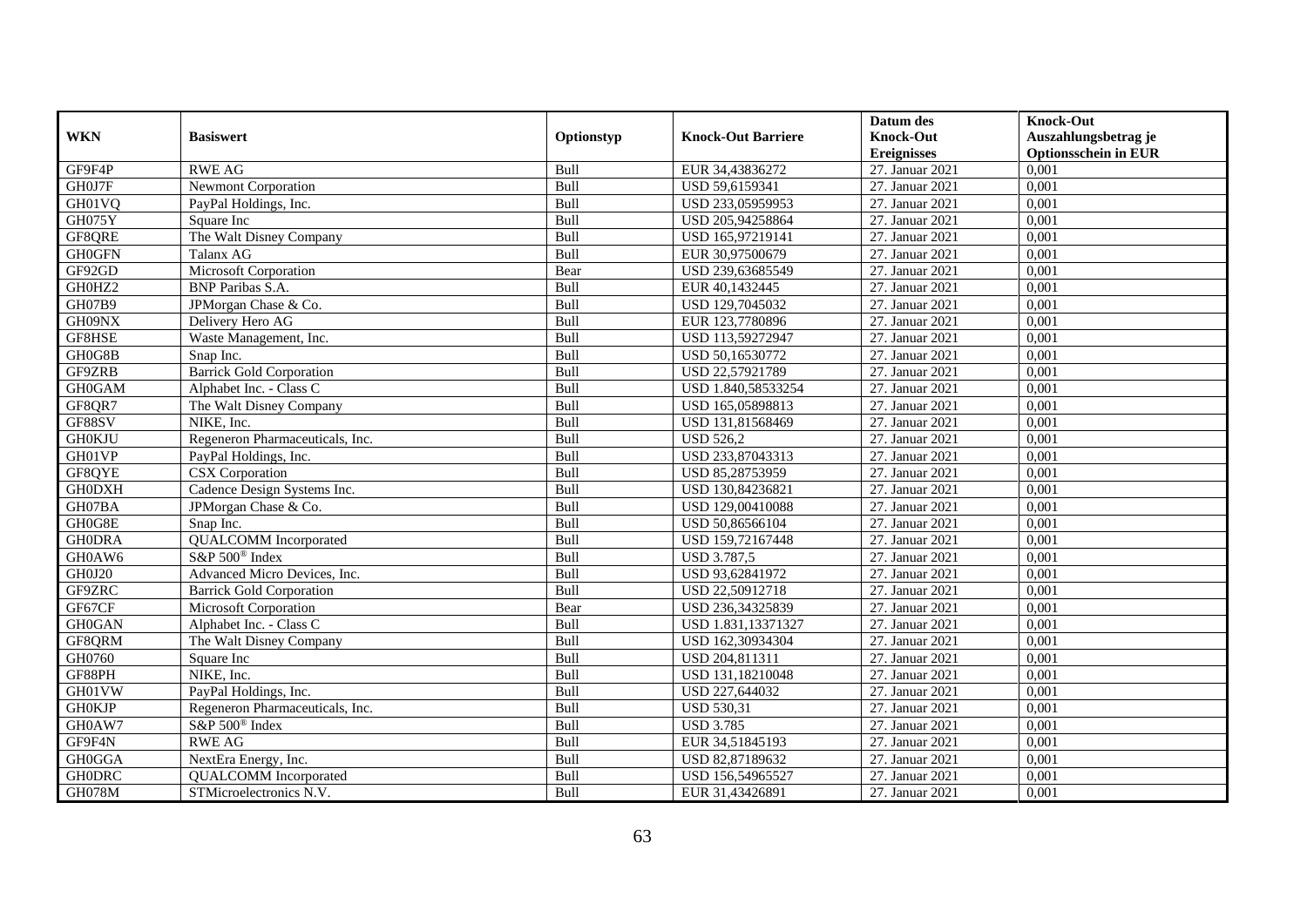|               |                                             |             |                           | Datum des          | <b>Knock-Out</b>            |
|---------------|---------------------------------------------|-------------|---------------------------|--------------------|-----------------------------|
| <b>WKN</b>    | <b>Basiswert</b>                            | Optionstyp  | <b>Knock-Out Barriere</b> | <b>Knock-Out</b>   | Auszahlungsbetrag je        |
|               |                                             |             |                           | <b>Ereignisses</b> | <b>Optionsschein in EUR</b> |
| GF1L8P        | 1 Feinunze Platin, Feinheit mind. 0,9995    | Bull        | <b>USD 1.075,184</b>      | 27. Januar 2021    | 0,001                       |
| GF6ULL        | Aurubis AG                                  | Bull        | EUR 61,33134403           | 27. Januar 2021    | 0,001                       |
| GF8QR0        | The Walt Disney Company                     | Bull        | USD 168,71180129          | 27. Januar 2021    | 0,001                       |
| GF8HQ3        | <b>STRYKER CORP</b>                         | Bull        | USD 230,08455383          | 27. Januar 2021    | 0,001                       |
| GB7SFA        | Walgreens Boots Alliance, Inc.              | Bear        | USD 50,82216718           | 27. Januar 2021    | 0,001                       |
| GF9ZR6        | <b>Barrick Gold Corporation</b>             | Bull        | USD 22,64930859           | 27. Januar 2021    | 0,001                       |
| <b>GH0AWA</b> | S&P 500 <sup>®</sup> Index                  | Bull        | <b>USD 3.782,5</b>        | 27. Januar 2021    | 0,001                       |
| <b>GH0KJR</b> | Regeneron Pharmaceuticals, Inc.             | Bull        | <b>USD 522,08</b>         | 27. Januar 2021    | 0,001                       |
| GH01VX        | PayPal Holdings, Inc.                       | Bull        | USD 225,35167533          | 27. Januar 2021    | 0,001                       |
| GH07GJ        | Commerzbank AG                              | Bull        | EUR 5,45291827            | 27. Januar 2021    | 0,001                       |
| GF67LE        | Deutsche Bank AG                            | Bull        | EUR 8,48173141            | 27. Januar 2021    | 0,001                       |
| <b>GF867T</b> | Square Inc                                  | Bull        | USD 198,37369922          | 27. Januar 2021    | 0,001                       |
| GF8QYH        | <b>CSX</b> Corporation                      | Bull        | USD 83,96213871           | 27. Januar 2021    | 0,001                       |
| <b>GH0DRQ</b> | <b>QUALCOMM</b> Incorporated                | Bull        | USD 157,61033046          | 27. Januar 2021    | 0,001                       |
| GH0J7C        | Newmont Corporation                         | Bull        | USD 61,13608541           | 27. Januar 2021    | 0,001                       |
| <b>GH0GAH</b> | Alphabet Inc. - Class C                     | Bull        | USD 1.859,51857622        | 27. Januar 2021    | 0,001                       |
| GF92G7        | Microsoft Corporation                       | Bear        | USD 239,02828563          | 27. Januar 2021    | 0,001                       |
| <b>GH0KRP</b> | Aurubis AG                                  | <b>Bull</b> | EUR 66.69                 | 27. Januar 2021    | 0,001                       |
| GF9F3J        | <b>RWE AG</b>                               | Bull        | EUR 34,58853              | 27. Januar 2021    | 0,001                       |
| <b>GH0KJW</b> | Regeneron Pharmaceuticals, Inc.             | Bull        | <b>USD 534,42</b>         | 27. Januar 2021    | 0,001                       |
| GH01VV        | PayPal Holdings, Inc.                       | Bull        | USD 232,23875566          | 27. Januar 2021    | 0,001                       |
| <b>GH0AWB</b> | S&P 500 <sup>®</sup> Index                  | Bull        | <b>USD 3.780</b>          | 27. Januar 2021    | 0,001                       |
| GH0KK8        | FedEx Corp.                                 | Bull        | <b>USD 244,76</b>         | 27. Januar 2021    | 0,001                       |
| GH0J7D        | <b>Newmont Corporation</b>                  | Bull        | USD 59,10588333           | 27. Januar 2021    | 0,001                       |
| <b>GH078B</b> | Merck & Co., Inc.                           | Bull        | USD 78,65644677           | 27. Januar 2021    | 0,001                       |
| GF5FAG        | <b>Barrick Gold Corporation</b>             | Bull        | USD 22,2846719            | 27. Januar 2021    | 0,001                       |
| GH07GM        | Commerzbank AG                              | Bull        | EUR 5,4229022             | 27. Januar 2021    | 0,001                       |
| <b>GH0KRV</b> | Aurubis AG                                  | Bull        | EUR 64,62                 | 27. Januar 2021    | 0.001                       |
| <b>GH0GAJ</b> | Alphabet Inc. - Class C                     | Bull        | USD 1.868,9801972         | 27. Januar 2021    | 0,001                       |
| GF9ML5        | Lululemon Athletica Inc.                    | Bull        | USD 321,80104212          | 27. Januar 2021    | 0,001                       |
| GF9YHQ        | EUR/USD (WM-Fixing)                         | Bull        | <b>USD 1,2064</b>         | 27. Januar 2021    | 0,001                       |
| GH0J7G        | <b>Newmont Corporation</b>                  | Bull        | USD 60,62603464           | 27. Januar 2021    | 0,001                       |
| GH0KK9        | FedEx Corp.                                 | Bull        | <b>USD 241,86</b>         | 27. Januar 2021    | 0,001                       |
| <b>GH0ANK</b> | 1 Feinunze Gold, Feinheit mind. 0,995, LBMA | Bull        | USD 1.836,90440613        | 27. Januar 2021    | 0,001                       |
| GF9ZR9        | <b>Barrick Gold Corporation</b>             | Bull        | USD 22,78948998           | 27. Januar 2021    | 0,001                       |
| GH0GB1        | Mercadolibre Inc.                           | Bull        | USD 1.760,64272483        | 27. Januar 2021    | 0,001                       |
| GH0AW4        | S&P 500 <sup>®</sup> Index                  | Bull        | <b>USD 3.790</b>          | 27. Januar 2021    | 0,001                       |
| <b>GH0J1L</b> | Advanced Micro Devices, Inc.                | Bull        | USD 92,67823279           | 27. Januar 2021    | 0,001                       |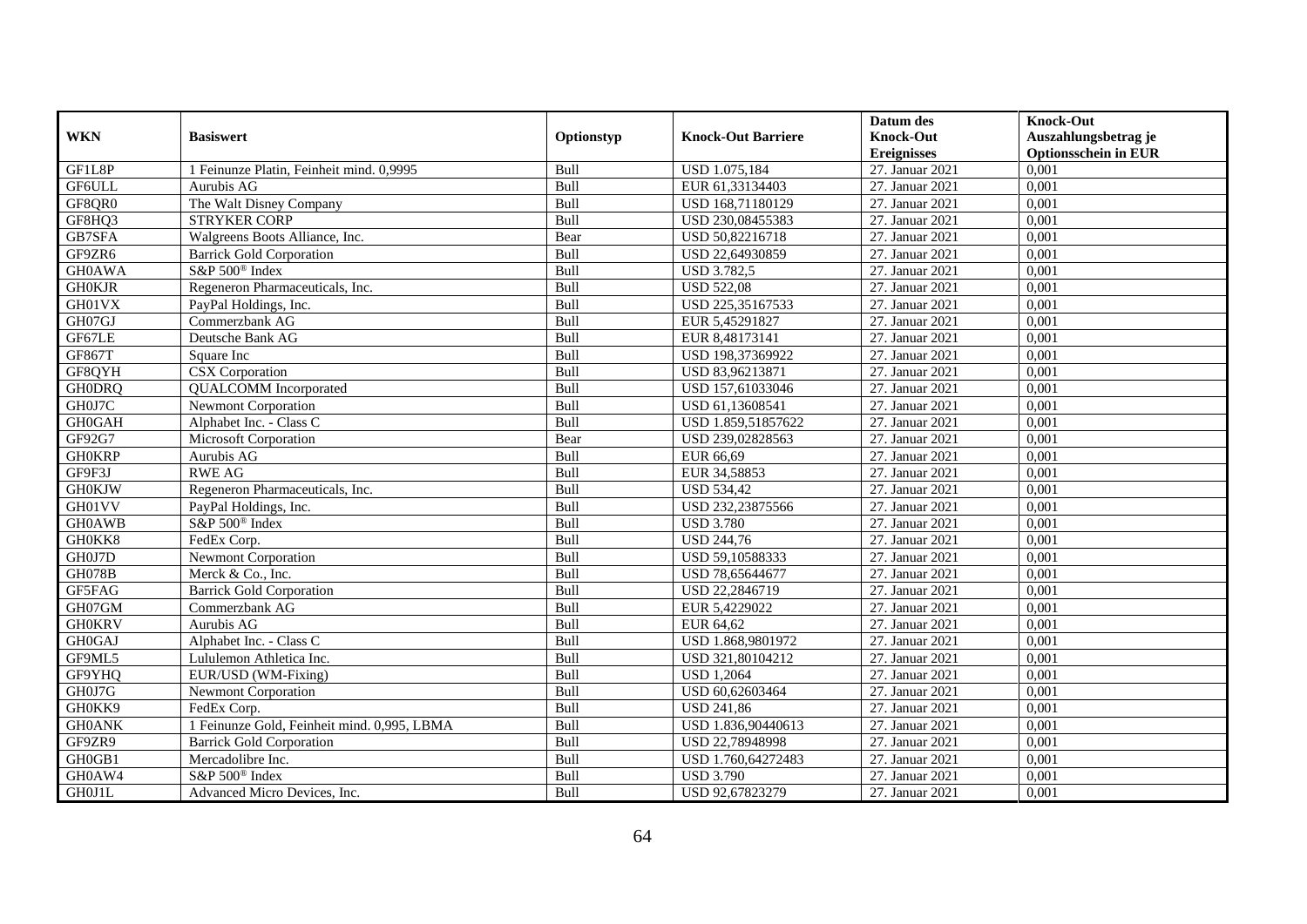|               |                                             |             |                           | Datum des          | <b>Knock-Out</b>            |
|---------------|---------------------------------------------|-------------|---------------------------|--------------------|-----------------------------|
| <b>WKN</b>    | <b>Basiswert</b>                            | Optionstyp  | <b>Knock-Out Barriere</b> | <b>Knock-Out</b>   | Auszahlungsbetrag je        |
|               |                                             |             |                           | <b>Ereignisses</b> | <b>Optionsschein in EUR</b> |
| <b>GH0KMD</b> | Lam Research Corporation                    | Bull        | <b>USD 514,1</b>          | 27. Januar 2021    | 0,001                       |
| GF9F0W        | Deutsche Bank AG                            | Bull        | EUR 8,51187014            | 27. Januar 2021    | 0,001                       |
| GF9ML7        | Lululemon Athletica Inc.                    | Bull        | USD 313,56028555          | 27. Januar 2021    | 0,001                       |
| GH07GN        | Commerzbank AG                              | Bull        | EUR 5,37287543            | 27. Januar 2021    | 0.001                       |
| <b>GH0GAL</b> | Alphabet Inc. - Class C                     | Bull        | USD 1.850,04695352        | 27. Januar 2021    | 0,001                       |
| <b>GF868T</b> | <b>Union Pacific Corporation</b>            | Bull        | USD 195,1308929           | 27. Januar 2021    | 0,001                       |
| <b>GH0DSX</b> | <b>QUALCOMM</b> Incorporated                | Bull        | USD 158,67100566          | 27. Januar 2021    | 0,001                       |
| <b>GF719B</b> | Microsoft Corporation                       | Bear        | USD 237,73660582          | 27. Januar 2021    | 0,001                       |
| GH09H1        | Royal Dutch Shell plc                       | Bull        | EUR 15,50177841           | 27. Januar 2021    | 0,001                       |
| GH0KK6        | FedEx Corp.                                 | Bull        | <b>USD 250,56</b>         | 27. Januar 2021    | 0,001                       |
| GF8500        | EUR/USD (WM-Fixing)                         | Bull        | <b>USD 1,20614</b>        | 27. Januar 2021    | 0,001                       |
| GF1GE8        | 1 Feinunze Gold, Feinheit mind. 0,995, LBMA | Bull        | USD 1.832,84489886        | 27. Januar 2021    | 0,001                       |
| <b>GH0JBD</b> | <b>Newmont Corporation</b>                  | Bull        | USD 60,12598487           | 27. Januar 2021    | 0,001                       |
| GC69E0        | 3M Company                                  | Bear        | USD 179,96631518          | 27. Januar 2021    | 0,001                       |
| GH0AW5        | S&P 500 <sup>®</sup> Index                  | Bull        | <b>USD 3.787,5</b>        | 27. Januar 2021    | 0,001                       |
| GF9ZRA        | <b>Barrick Gold Corporation</b>             | Bull        | USD 22,71939927           | 27. Januar 2021    | 0,001                       |
| GH0J1M        | Advanced Micro Devices, Inc.                | Bull        | USD 92,20814031           | 27. Januar 2021    | 0,001                       |
| GF8QR9        | The Walt Disney Company                     | <b>Bull</b> | USD 167.79859804          | 27. Januar 2021    | 0,001                       |
| GH0KM0        | Lam Research Corporation                    | Bull        | <b>USD 548,8</b>          | 27. Januar 2021    | 0,001                       |
| GF9ML3        | Lululemon Athletica Inc.                    | Bull        | USD 326,18741316          | 27. Januar 2021    | 0,001                       |
| <b>GH0KKV</b> | Vinci S.A.                                  | Bull        | EUR 75,49                 | 27. Januar 2021    | 0,001                       |
| GH0GB0        | Mercadolibre Inc.                           | Bull        | USD 1.780,36048279        | 27. Januar 2021    | 0,001                       |
| GH0KR6        | Aurubis AG                                  | Bull        | EUR 61,87                 | 27. Januar 2021    | 0,001                       |
| GC7FPC        | The Allstate Corporation                    | Bear        | USD 112,00397391          | 27. Januar 2021    | 0,001                       |
| GH07GP        | Commerzbank AG                              | Bull        | EUR 5,4028915             | 27. Januar 2021    | 0.001                       |
| GH0KK7        | FedEx Corp.                                 | Bull        | <b>USD 247,66</b>         | 27. Januar 2021    | 0,001                       |
| <b>GH0AWJ</b> | S&P 500 <sup>®</sup> Index                  | Bull        | <b>USD 3.772,5</b>        | 27. Januar 2021    | 0,001                       |
| GF9ZRE        | <b>Barrick Gold Corporation</b>             | Bull        | USD 22,43903649           | 27. Januar 2021    | 0,001                       |
| GF6HVB        | Visa Inc. - Class A                         | Bull        | USD 195,31251814          | 27. Januar 2021    | 0,001                       |
| GH01S9        | <b>Bank of America Corporation</b>          | Bull        | USD 30,43622322           | 27. Januar 2021    | 0,001                       |
| GH0KM2        | Lam Research Corporation                    | Bull        | <b>USD 540,13</b>         | 27. Januar 2021    | 0,001                       |
| GH0KR7        | Aurubis AG                                  | <b>Bull</b> | EUR 62.9                  | 27. Januar 2021    | 0.001                       |
| GH0771        | Activision Blizzard, Inc.                   | Bull        | USD 89,49120787           | 27. Januar 2021    | 0,001                       |
| GF8QRF        | The Walt Disney Company                     | Bull        | USD 164,13574961          | 27. Januar 2021    | 0,001                       |
| GH0KR1        | Aurubis AG                                  | Bull        | EUR 63,24                 | 27. Januar 2021    | 0,001                       |
| <b>GH0DXL</b> | <b>General Motors Company</b>               | Bull        | USD 49,54153681           | 27. Januar 2021    | 0,001                       |
| GH0KM3        | Lam Research Corporation                    | Bull        | <b>USD 531,47</b>         | 27. Januar 2021    | 0,001                       |
| <b>GH0AWK</b> | S&P 500 <sup>®</sup> Index                  | Bull        | <b>USD 3.770</b>          | 27. Januar 2021    | 0,001                       |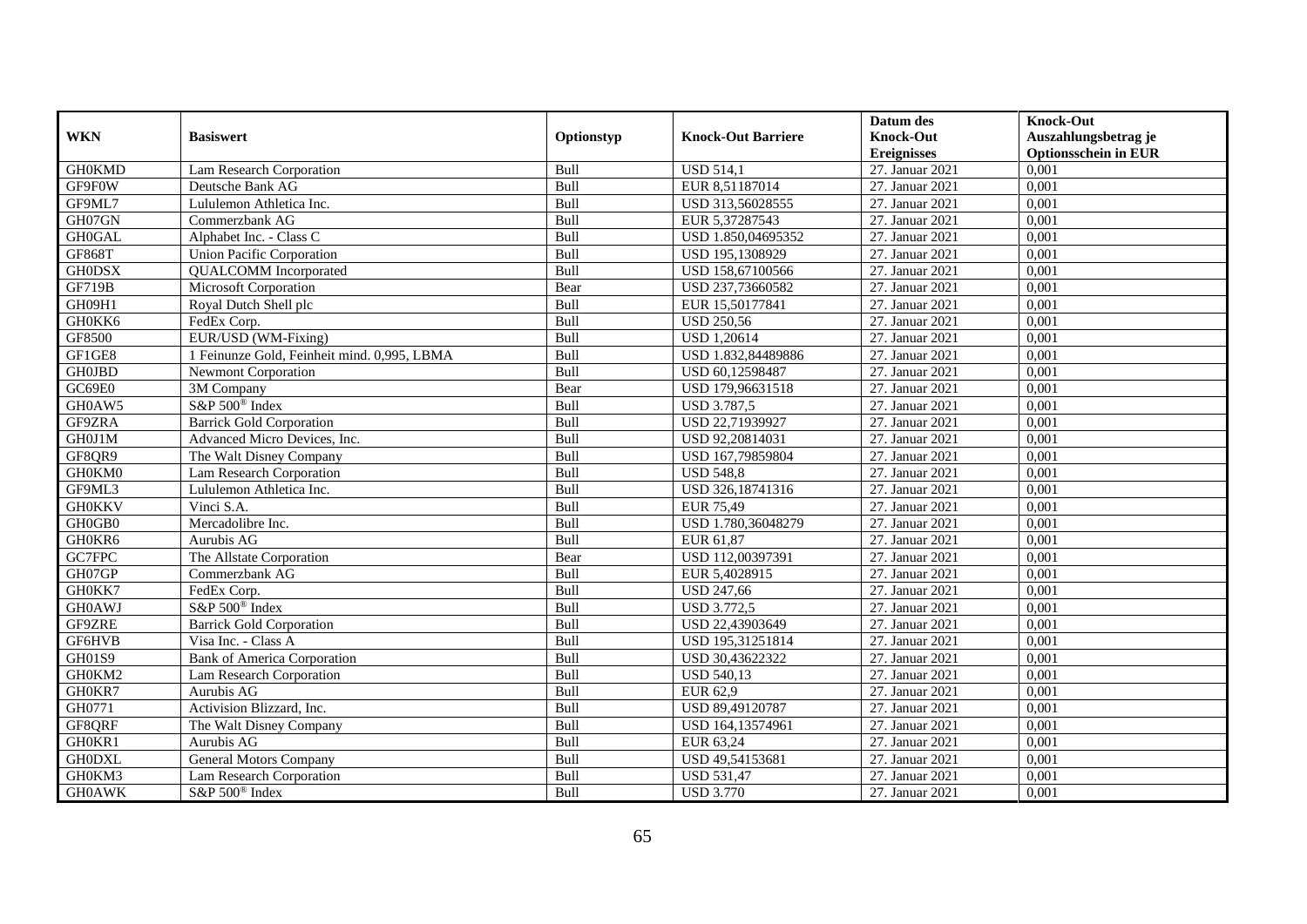|                     |                                |             |                           | Datum des          | <b>Knock-Out</b>            |
|---------------------|--------------------------------|-------------|---------------------------|--------------------|-----------------------------|
| <b>WKN</b>          | <b>Basiswert</b>               | Optionstyp  | <b>Knock-Out Barriere</b> | <b>Knock-Out</b>   | Auszahlungsbetrag je        |
|                     |                                |             |                           | <b>Ereignisses</b> | <b>Optionsschein in EUR</b> |
| GC69E1              | 3M Company                     | Bear        | USD 182,87188337          | 27. Januar 2021    | 0,001                       |
| GH0J46              | Ford Motor Company             | Bull        | USD 11,00155337           | 27. Januar 2021    | 0,001                       |
| GH0772              | Activision Blizzard, Inc.      | Bull        | USD 89,03079006           | 27. Januar 2021    | 0,001                       |
| GC83US              | Nokia Ovi                      | Bear        | EUR 4,33708992            | 27. Januar 2021    | 0,001                       |
| <b>GH0DXM</b>       | <b>General Motors Company</b>  | Bull        | USD 50,35205276           | 27. Januar 2021    | 0,001                       |
| GH0KR2              | Aurubis AG                     | Bull        | EUR 63,59                 | 27. Januar 2021    | 0,001                       |
| GF92GA              | Microsoft Corporation          | Bear        | USD 236,95316216          | 27. Januar 2021    | 0,001                       |
| <b>GH0AVZ</b>       | $S\&P 500^{\circ}$ Index       | Bull        | <b>USD 3.795</b>          | 27. Januar 2021    | 0,001                       |
| GH0KM8              | Lam Research Corporation       | Bull        | <b>USD 522,79</b>         | 27. Januar 2021    | 0,001                       |
| <b>GH0GFA</b>       | NextEra Energy, Inc.           | Bull        | USD 83,37196811           | 27. Januar 2021    | 0,001                       |
| GH0773              | Activision Blizzard, Inc.      | Bull        | USD 88,58038134           | 27. Januar 2021    | 0,001                       |
| GH0KR4              | Aurubis AG                     | Bull        | EUR 62,55                 | 27. Januar 2021    | 0,001                       |
| GH0AW0              | S&P 500 <sup>®</sup> Index     | Bull        | <b>USD 3.795</b>          | 27. Januar 2021    | 0,001                       |
| <b>GH0KMN</b>       | Lam Research Corporation       | Bull        | <b>USD 557,47</b>         | 27. Januar 2021    | 0,001                       |
| GH09KG              | Infineon Technologies AG       | Bull        | EUR 31,43082843           | 27. Januar 2021    | 0,001                       |
| GF6BA1              | Microsoft Corporation          | Bear        | USD 234,98638204          | 27. Januar 2021    | 0,001                       |
| GH0KS0              | Aurubis AG                     | Bull        | EUR 64,97                 | 27. Januar 2021    | 0,001                       |
| <b>GH0AWE</b>       | S&P 500 <sup>®</sup> Index     | <b>Bull</b> | <b>USD 3.777,5</b>        | 27. Januar 2021    | 0,001                       |
| GH01WY              | CME Group Inc.                 | Bull        | USD 179,86496776          | 27. Januar 2021    | 0,001                       |
| GF4KZ8              | Franklin Resources, Inc.       | Bear        | USD 28,08663571           | 27. Januar 2021    | 0,001                       |
| <b>GF719A</b>       | Microsoft Corporation          | Bear        | USD 234,64097338          | 27. Januar 2021    | 0,001                       |
| GH078A              | Merck & Co., Inc.              | Bull        | USD 79,85700306           | 27. Januar 2021    | 0,001                       |
| <b>GH0KRW</b>       | Aurubis AG                     | Bull        | EUR 64,28                 | 27. Januar 2021    | 0,001                       |
| <b>GH0AWF</b>       | S&P 500 <sup>®</sup> Index     | Bull        | <b>USD 3.775</b>          | 27. Januar 2021    | 0,001                       |
| GH0L8W              | S&P 500 <sup>®</sup> Index     | Bull        | <b>USD 3.855</b>          | 27. Januar 2021    | 0,001                       |
| GF1QSR              | <b>Abbott Laboratories</b>     | Bear        | USD 115,58056405          | 27. Januar 2021    | 0,001                       |
| <b>GH0GDP</b>       | Citigroup Inc.                 | Bull        | USD 58,8400806            | 27. Januar 2021    | 0,001                       |
| <b>GH0KRX</b>       | Aurubis AG                     | Bull        | <b>EUR 66</b>             | 27. Januar 2021    | 0.001                       |
| <b>GH0AWG</b>       | S&P 500 <sup>®</sup> Index     | Bull        | <b>USD 3.775</b>          | 27. Januar 2021    | 0,001                       |
| GH079L              | Merck & Co., Inc.              | Bull        | USD 79,25672491           | 27. Januar 2021    | 0,001                       |
| GH0DR8              | <b>QUALCOMM</b> Incorporated   | Bull        | USD 160,78234968          | 27. Januar 2021    | 0,001                       |
| GH0L95              | S&P 500 <sup>®</sup> Index     | Bull        | <b>USD 3.825</b>          | 27. Januar 2021    | 0,001                       |
| $G\overline{C69A5}$ | Walgreens Boots Alliance, Inc. | Bear        | USD 53,76556721           | 27. Januar 2021    | 0,001                       |
| GF1QSS              | <b>Abbott Laboratories</b>     | Bear        | USD 116,44196135          | 27. Januar 2021    | 0,001                       |
| GC70YH              | Discovery Communications Inc   | Bear        | USD 42,97324772           | 27. Januar 2021    | 0,001                       |
| <b>GH0AWH</b>       | S&P 500 <sup>®</sup> Index     | Bull        | <b>USD 3.772,5</b>        | 27. Januar 2021    | 0,001                       |
| <b>GH0KRT</b>       | Aurubis AG                     | Bull        | EUR 66,35                 | 27. Januar 2021    | 0,001                       |
| GH0L96              | S&P 500 <sup>®</sup> Index     | Bull        | <b>USD 3.822,5</b>        | 27. Januar 2021    | 0,001                       |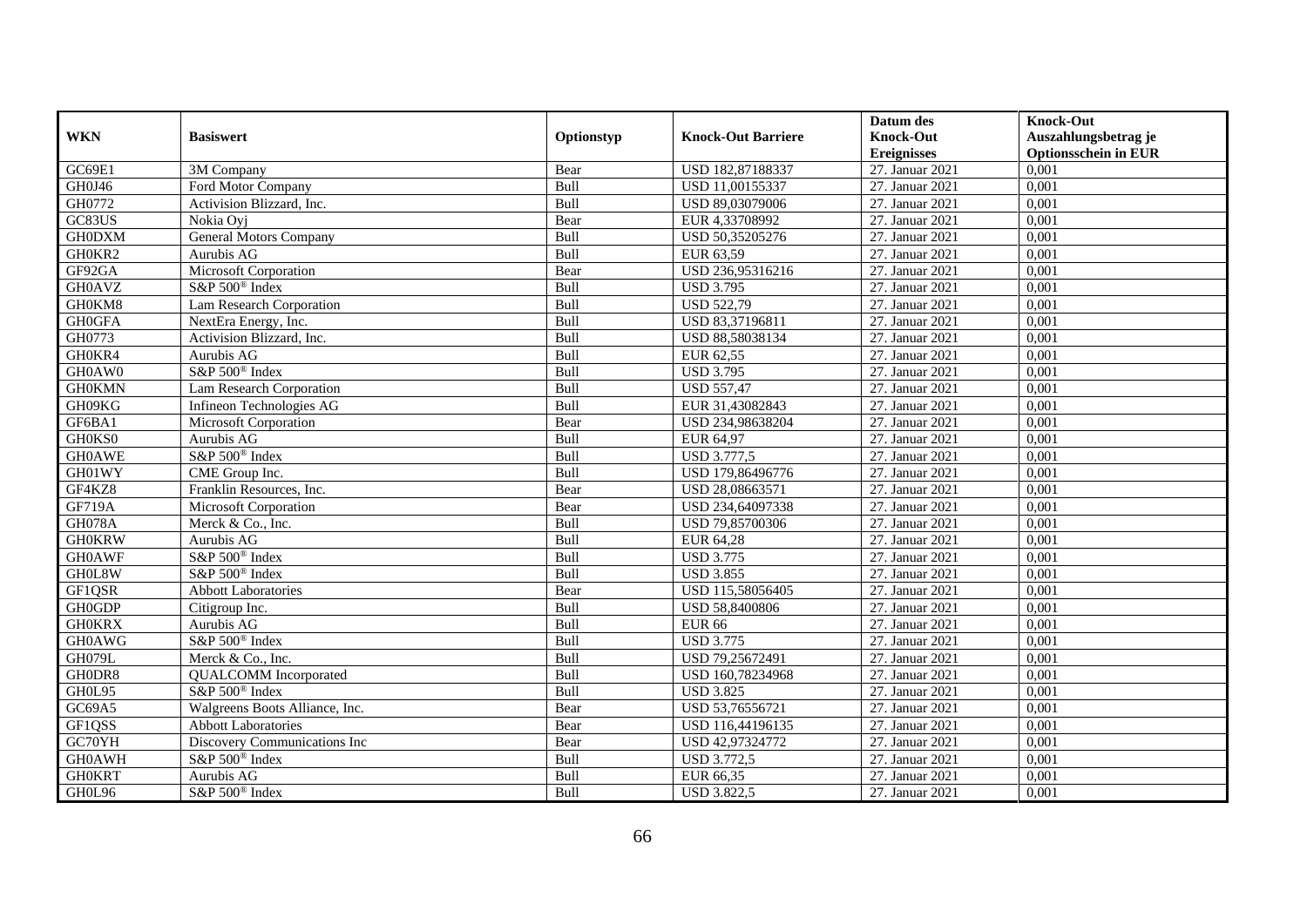|               |                                 |            |                           | Datum des          | <b>Knock-Out</b>            |
|---------------|---------------------------------|------------|---------------------------|--------------------|-----------------------------|
| <b>WKN</b>    | <b>Basiswert</b>                | Optionstyp | <b>Knock-Out Barriere</b> | <b>Knock-Out</b>   | Auszahlungsbetrag je        |
|               |                                 |            |                           | <b>Ereignisses</b> | <b>Optionsschein in EUR</b> |
| GH0DR9        | <b>QUALCOMM</b> Incorporated    | Bull       | USD 155,48898006          | 27. Januar 2021    | 0,001                       |
| GH0L99        | S&P 500 <sup>®</sup> Index      | Bull       | <b>USD 3.820</b>          | 27. Januar 2021    | 0,001                       |
| GH0AW8        | S&P 500 <sup>®</sup> Index      | Bull       | <b>USD 3.785</b>          | 27. Januar 2021    | 0,001                       |
| <b>GH0KSU</b> | Aurubis AG                      | Bull       | EUR 65,66                 | 27. Januar 2021    | 0,001                       |
| GF8QRJ        | The Walt Disney Company         | Bull       | USD 163,22254632          | 27. Januar 2021    | 0,001                       |
| GF8K7N        | Advanced Micro Devices, Inc.    | Bull       | USD 86,30398962           | 27. Januar 2021    | 0,001                       |
| GH0L9A        | $S\&P 500^{\circledcirc}$ Index | Bull       | <b>USD 3.817,5</b>        | 27. Januar 2021    | 0,001                       |
| GH0KR8        | Aurubis AG                      | Bull       | EUR 62,21                 | 27. Januar 2021    | 0,001                       |
| GH0AW9        | S&P 500 <sup>®</sup> Index      | Bull       | <b>USD 3.782,5</b>        | 27. Januar 2021    | 0,001                       |
| <b>GH0JQH</b> | S&P 500 <sup>®</sup> Index      | Bull       | <b>USD 3.837,5</b>        | 27. Januar 2021    | 0,001                       |
| <b>GH0KRC</b> | Aurubis AG                      | Bull       | EUR 63,93                 | 27. Januar 2021    | 0,001                       |
| <b>GH0AWC</b> | S&P 500 <sup>®</sup> Index      | Bull       | <b>USD 3.780</b>          | 27. Januar 2021    | 0,001                       |
| <b>GH0JQJ</b> | S&P 500 <sup>®</sup> Index      | Bull       | <b>USD 3.835</b>          | 27. Januar 2021    | 0,001                       |
| GH0DZ6        | Lanxess AG                      | Bull       | EUR 61.16168865           | 27. Januar 2021    | 0.001                       |
| GF8668        | <b>American Express Company</b> | Bull       | USD 112,17729548          | 27. Januar 2021    | 0,001                       |
| <b>GH0AWD</b> | S&P 500 <sup>®</sup> Index      | Bull       | <b>USD 3.777,5</b>        | 27. Januar 2021    | 0,001                       |
| GH0L9F        | $S\&P 500^{\circ}$ Index        | Bull       | <b>USD 3.812,5</b>        | 27. Januar 2021    | 0,001                       |
| GH0AW1        | S&P 500 <sup>®</sup> Index      | Bull       | <b>USD 3.792,5</b>        | 27. Januar 2021    | 0,001                       |
| GF9ZQQ        | The Boeing Company              | Bull       | USD 197,11059693          | 27. Januar 2021    | 0,001                       |
| GH0L9G        | S&P 500 <sup>®</sup> Index      | Bull       | <b>USD 3.810</b>          | 27. Januar 2021    | 0,001                       |
| GH0AW2        | S&P 500 <sup>®</sup> Index      | Bull       | <b>USD 3.792,5</b>        | 27. Januar 2021    | 0,001                       |
| GF8683        | <b>Starbucks Corporation</b>    | Bull       | USD 98,92108149           | 27. Januar 2021    | 0,001                       |
| GH0L9P        | S&P 500 <sup>®</sup> Index      | Bull       | <b>USD 3.802,5</b>        | 27. Januar 2021    | 0,001                       |
| GH0AW3        | S&P 500 <sup>®</sup> Index      | Bull       | <b>USD 3.790</b>          | 27. Januar 2021    | 0,001                       |
| <b>GF868V</b> | <b>Starbucks Corporation</b>    | Bull       | USD 99,36332163           | 27. Januar 2021    | 0,001                       |
| GH0L9Q        | S&P 500 <sup>®</sup> Index      | Bull       | <b>USD 3.800</b>          | 27. Januar 2021    | 0,001                       |
| <b>GH0AWL</b> | S&P 500 <sup>®</sup> Index      | Bull       | <b>USD 3.770</b>          | 27. Januar 2021    | 0,001                       |
| GF8651        | American Express Company        | Bull       | USD 113,575362            | 27. Januar 2021    | 0,001                       |
| GH0L9R        | S&P 500 <sup>®</sup> Index      | Bull       | <b>USD 3.800</b>          | 27. Januar 2021    | 0,001                       |
| <b>GH0DTH</b> | Peloton Interactive Inc.        | Bull       | USD 140,20732224          | 27. Januar 2021    | 0,001                       |
| GF71TA        | The Boeing Company              | Bull       | USD 193,40792755          | 27. Januar 2021    | 0,001                       |
| GH0L9S        | S&P 500 <sup>®</sup> Index      | Bull       | <b>USD 3.797,5</b>        | 27. Januar 2021    | 0,001                       |
| GF9ZQS        | The Boeing Company              | Bull       | USD 194,57686148          | 27. Januar 2021    | 0,001                       |
| GH0L8X        | S&P 500 <sup>®</sup> Index      | Bull       | <b>USD 3.855</b>          | 27. Januar 2021    | 0,001                       |
| GF6DT6        | Parker-Hannifin Corporation     | Bull       | USD 250,79097419          | 27. Januar 2021    | 0,001                       |
| GH0L8Y        | S&P 500 <sup>®</sup> Index      | Bull       | <b>USD 3.852,5</b>        | 27. Januar 2021    | 0,001                       |
| <b>GH0DTA</b> | Peloton Interactive Inc.        | Bull       | USD 143,96153471          | 27. Januar 2021    | 0,001                       |
| GH0L8Z        | S&P 500 <sup>®</sup> Index      | Bull       | <b>USD 3.852,5</b>        | 27. Januar 2021    | 0,001                       |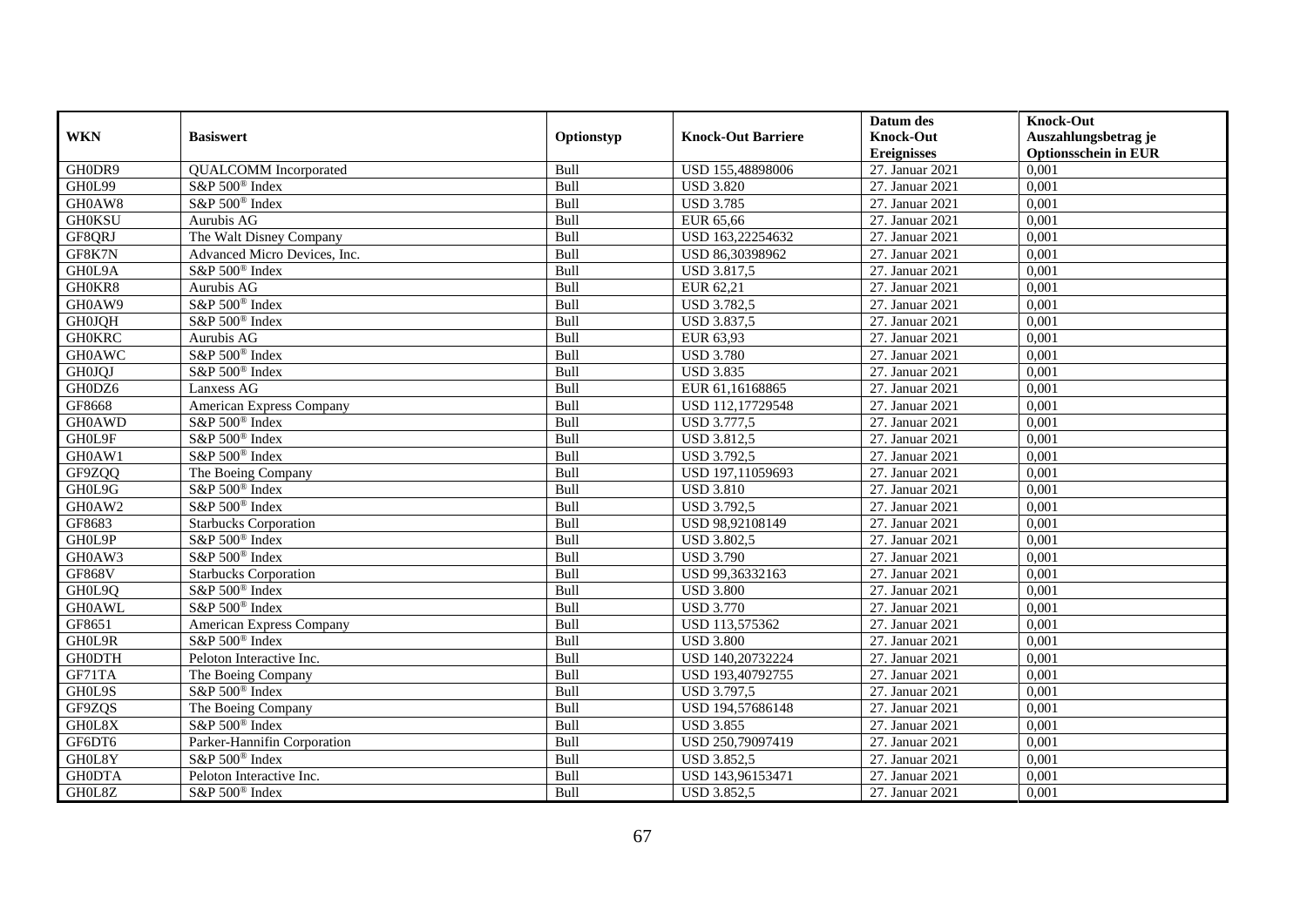|               |                                         |             |                           | Datum des          | <b>Knock-Out</b>            |
|---------------|-----------------------------------------|-------------|---------------------------|--------------------|-----------------------------|
| <b>WKN</b>    | <b>Basiswert</b>                        | Optionstyp  | <b>Knock-Out Barriere</b> | <b>Knock-Out</b>   | Auszahlungsbetrag je        |
|               |                                         |             |                           | <b>Ereignisses</b> | <b>Optionsschein in EUR</b> |
| <b>GH0DTB</b> | Peloton Interactive Inc.                | Bull        | USD 142,07942286          | 27. Januar 2021    | 0,001                       |
| GF9ZQU        | The Boeing Company                      | Bull        | USD 192,03311126          | 27. Januar 2021    | 0,001                       |
| <b>GH0DUE</b> | Peloton Interactive Inc.                | Bull        | USD 145,83363534          | 27. Januar 2021    | 0,001                       |
| GH06SU        | S&P 500 <sup>®</sup> Index              | Bull        | USD 3.767,5               | 27. Januar 2021    | 0,001                       |
| GH06SV        | S&P 500 <sup>®</sup> Index              | Bull        | USD 3.767,5               | 27. Januar 2021    | 0,001                       |
| GH0L9M        | $S\&P 500^{\circ}$ Index                | Bull        | <b>USD 3.805</b>          | 27. Januar 2021    | 0,001                       |
| GH0L9N        | $S\&P 500^{\circ}$ Index                | Bull        | <b>USD 3.802,5</b>        | 27. Januar 2021    | 0,001                       |
| GH0L93        | S&P 500 <sup>®</sup> Index              | Bull        | <b>USD 3.827,5</b>        | 27. Januar 2021    | 0,001                       |
| GH0L94        | S&P 500 <sup>®</sup> Index              | Bull        | <b>USD 3.825</b>          | 27. Januar 2021    | 0,001                       |
| <b>GH0JQK</b> | S&P 500 <sup>®</sup> Index              | Bull        | <b>USD 3.835</b>          | 27. Januar 2021    | 0,001                       |
| <b>GH0JQL</b> | S&P 500 <sup>®</sup> Index              | Bull        | <b>USD 3.832,5</b>        | 27. Januar 2021    | 0,001                       |
| GH0L9H        | S&P 500 <sup>®</sup> Index              | Bull        | <b>USD 3.810</b>          | 27. Januar 2021    | 0,001                       |
| GH0L9J        | $S\&P 500^{\circ}$ Index                | Bull        | <b>USD 3.807,5</b>        | 27. Januar 2021    | 0,001                       |
| GH0L90        | S&P 500 <sup>®</sup> Index              | Bull        | <b>USD 3.830</b>          | 27. Januar 2021    | 0,001                       |
| GH0L91        | S&P 500 <sup>®</sup> Index              | Bull        | <b>USD 3.830</b>          | 27. Januar 2021    | 0,001                       |
| GH0L92        | S&P 500 <sup>®</sup> Index              | Bull        | <b>USD 3.827,5</b>        | 27. Januar 2021    | 0,001                       |
| <b>GH0JQE</b> | S&P 500 <sup>®</sup> Index              | Bull        | <b>USD 3.840</b>          | 27. Januar 2021    | 0,001                       |
| GH0L9B        | $S\&P 500^{\circ}$ Index                | <b>Bull</b> | <b>USD 3.817.5</b>        | 27. Januar 2021    | 0,001                       |
| GH0L9C        | S&P 500 <sup>®</sup> Index              | Bull        | <b>USD 3.815</b>          | 27. Januar 2021    | 0,001                       |
| <b>GH0JQF</b> | S&P 500 <sup>®</sup> Index              | Bull        | <b>USD 3.840</b>          | 27. Januar 2021    | 0,001                       |
| <b>GH0JQG</b> | S&P 500 <sup>®</sup> Index              | Bull        | <b>USD 3.837,5</b>        | 27. Januar 2021    | 0,001                       |
| GH0L9D        | S&P 500 <sup>®</sup> Index              | Bull        | <b>USD 3.815</b>          | 27. Januar 2021    | 0,001                       |
| GH0L9E        | S&P 500 <sup>®</sup> Index              | Bull        | <b>USD 3.812,5</b>        | 27. Januar 2021    | 0,001                       |
| GH0L97        | S&P 500 <sup>®</sup> Index              | Bull        | <b>USD 3.822,5</b>        | 27. Januar 2021    | 0,001                       |
| GH0L98        | S&P 500 <sup>®</sup> Index              | Bull        | <b>USD 3.820</b>          | 27. Januar 2021    | 0.001                       |
| GH0L9T        | S&P 500 <sup>®</sup> Index              | Bull        | <b>USD 3.797,5</b>        | 27. Januar 2021    | 0,001                       |
| <b>GH0JQM</b> | S&P 500 <sup>®</sup> Index              | Bull        | <b>USD 3.832,5</b>        | 27. Januar 2021    | 0,001                       |
| GH0L9K        | S&P 500 <sup>®</sup> Index              | Bull        | <b>USD 3.807,5</b>        | 27. Januar 2021    | 0,001                       |
| GH0L9L        | S&P 500 <sup>®</sup> Index              | Bull        | <b>USD 3.805</b>          | 27. Januar 2021    | 0,001                       |
| GF8HLT        | Banco Bilbao Vizcaya Argentaria S.A.    | Bull        | EUR 3,79440299            | 27. Januar 2021    | 0,001                       |
| <b>GFOUWE</b> | 1 Feinunze Silber, Feinheit mind. 0,999 | Bull        | USD 24,69967192           | 27. Januar 2021    | 0,001                       |
| GH09J8        | <b>BP</b> Plc                           | <b>Bull</b> | GBP 2,76163071            | 27. Januar 2021    | 0.001                       |
| GF8HSZ        | Waste Management, Inc.                  | Bull        | USD 111,67627234          | 27. Januar 2021    | 0,001                       |
| GH0J28        | Advanced Micro Devices, Inc.            | Bull        | USD 88,40739258           | 27. Januar 2021    | 0,001                       |
| GF8681        | <b>Starbucks Corporation</b>            | Bull        | USD 98,46879039           | 27. Januar 2021    | 0,001                       |
| GF0JW4        | Humana Inc.                             | Bull        | USD 379,97301129          | 27. Januar 2021    | 0,001                       |
| GF06V2        | Nokia Ovi                               | Bear        | EUR 4,301594              | 27. Januar 2021    | 0,001                       |
| GF6UQ2        | <b>Edison International</b>             | Bull        | USD 57,88321011           | 27. Januar 2021    | 0,001                       |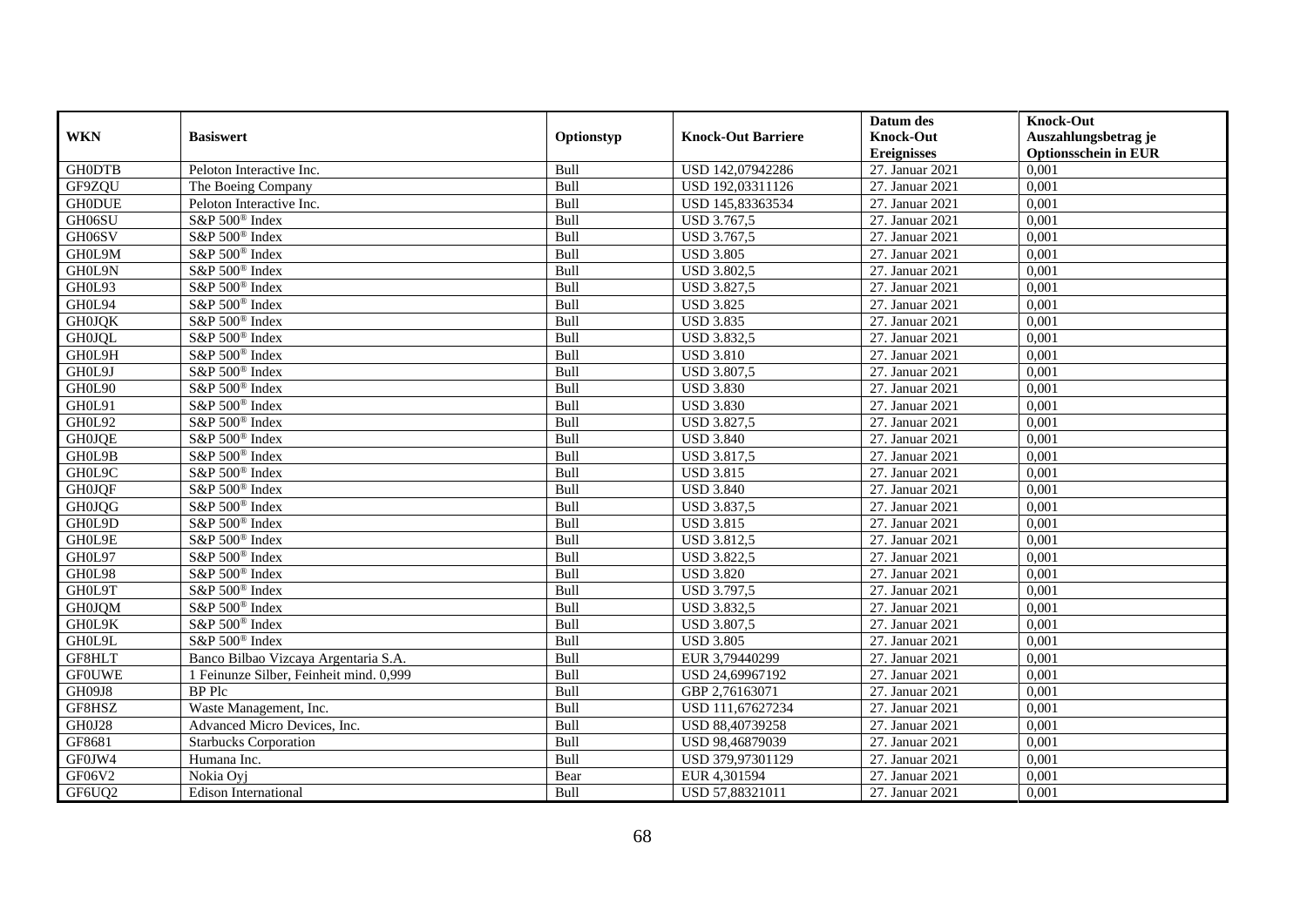|               |                                                 |            |                           | Datum des          | <b>Knock-Out</b>            |
|---------------|-------------------------------------------------|------------|---------------------------|--------------------|-----------------------------|
| <b>WKN</b>    | <b>Basiswert</b>                                | Optionstyp | <b>Knock-Out Barriere</b> | <b>Knock-Out</b>   | Auszahlungsbetrag je        |
|               |                                                 |            |                           | <b>Ereignisses</b> | <b>Optionsschein in EUR</b> |
| GF8686        | <b>Starbucks Corporation</b>                    | Bull       | USD 98,02655022           | 27. Januar 2021    | 0,001                       |
| GF1F1H        | Microsoft Corporation                           | Bear       | USD 240,33508809          | 27. Januar 2021    | 0,001                       |
| <b>GH0KJZ</b> | Plug Power Inc                                  | Bear       | <b>USD 68,34</b>          | 27. Januar 2021    | 0,001                       |
| GH0HZ5        | AT&T Inc.                                       | Bear       | USD 30,10756088           | 27. Januar 2021    | 0,001                       |
| <b>GH0DXQ</b> | <b>General Motors Company</b>                   | Bull       | USD 48,72101449           | 27. Januar 2021    | 0,001                       |
| GH0GG9        | NextEra Energy, Inc.                            | Bull       | USD 81,87175276           | 27. Januar 2021    | 0,001                       |
| GF8689        | <b>Starbucks Corporation</b>                    | Bull       | USD 97,58431012           | 27. Januar 2021    | 0,001                       |
| GF9B4U        | Moderna Inc                                     | Bear       | USD 161,13521299          | 27. Januar 2021    | 0,001                       |
| <b>GH0GFC</b> | NextEra Energy, Inc.                            | Bull       | USD 82,37182454           | 27. Januar 2021    | 0,001                       |
| GH0KK3        | Plug Power Inc                                  | Bear       | <b>USD 68,66</b>          | 27. Januar 2021    | 0,001                       |
| GH0KK4        | Plug Power Inc                                  | Bear       | <b>USD 68,99</b>          | 27. Januar 2021    | 0,001                       |
| GC83UT        | Nokia Oyj                                       | Bear       | EUR 4,42421902            | 27. Januar 2021    | 0,001                       |
| GH0KK5        | Plug Power Inc                                  | Bear       | <b>USD 69,32</b>          | 27. Januar 2021    | 0,001                       |
| GF0Z5P        | Cisco Systems, Inc.                             | Bear       | USD 45.92103912           | 27. Januar 2021    | 0.001                       |
| <b>GH0KLZ</b> | Regeneron Pharmaceuticals, Inc.                 | Bull       | <b>USD 517,98</b>         | 27. Januar 2021    | 0,001                       |
| <b>GH0GFD</b> | NextEra Energy, Inc.                            | Bull       | USD 81,37168097           | 27. Januar 2021    | 0,001                       |
| <b>GF724K</b> | Yum! Brands, Inc.                               | Bull       | USD 102,53305686          | 27. Januar 2021    | 0,001                       |
| <b>GH078C</b> | Merck & Co., Inc.                               | Bull       | USD 78,04616398           | 27. Januar 2021    | 0,001                       |
| GF71XM        | <b>Starbucks Corporation</b>                    | Bull       | USD 96,94363063           | 27. Januar 2021    | 0,001                       |
| GF9JKQ        | Dow Jones Industrial Average® Index             | Bull       | <b>USD 30.350</b>         | 27. Januar 2021    | 0,001                       |
| <b>GH0DGS</b> | NASDAQ-100 Index®                               | Bull       | <b>USD 13.180</b>         | 27. Januar 2021    | 0,001                       |
| GH06SW        | S&P 500 <sup>®</sup> Index                      | Bull       | <b>USD 3.765</b>          | 27. Januar 2021    | 0,001                       |
| GF9JKR        | Dow Jones Industrial Average <sup>®</sup> Index | Bull       | <b>USD 30.350</b>         | 27. Januar 2021    | 0,001                       |
| <b>GH0DGT</b> | NASDAQ-100 Index®                               | Bull       | <b>USD 13.180</b>         | 27. Januar 2021    | 0,001                       |
| GH06SX        | S&P 500 <sup>®</sup> Index                      | Bull       | <b>USD 3.765</b>          | 27. Januar 2021    | 0,001                       |
| GH06SY        | S&P 500 <sup>®</sup> Index                      | Bull       | <b>USD 3.762,5</b>        | 27. Januar 2021    | 0,001                       |
| GH06SZ        | S&P 500 <sup>®</sup> Index                      | Bull       | USD 3.762,5               | 27. Januar 2021    | 0,001                       |
| GH06T0        | S&P 500 <sup>®</sup> Index                      | Bull       | <b>USD 3.760</b>          | 27. Januar 2021    | 0,001                       |
| GH06T1        | S&P 500 <sup>®</sup> Index                      | Bull       | <b>USD 3.760</b>          | 27. Januar 2021    | 0,001                       |
| <b>GH0DZJ</b> | Adobe Inc.                                      | Bull       | USD 463,50289354          | 27. Januar 2021    | 0,001                       |
| GF8HSM        | Waste Management, Inc.                          | Bull       | USD 110,72306067          | 27. Januar 2021    | 0,001                       |
| GH0KJ4        | Facebook, Inc.                                  | Bull       | <b>USD 272,09</b>         | 27. Januar 2021    | 0,001                       |
| <b>GH078F</b> | Merck & Co., Inc.                               | Bull       | USD 77,44588582           | 27. Januar 2021    | 0,001                       |
| GH0G8F        | Snap Inc.                                       | Bull       | USD 49,4649544            | 27. Januar 2021    | 0,001                       |
| GF28NX        | The Procter & Gamble Company                    | Bull       | USD 129,21287692          | 27. Januar 2021    | 0,001                       |
| GH01SA        | <b>Bank of America Corporation</b>              | Bull       | USD 29,87574031           | 27. Januar 2021    | 0,001                       |
| <b>GH0DGU</b> | NASDAQ-100 Index®                               | Bull       | <b>USD 13.170</b>         | 27. Januar 2021    | 0,001                       |
| GH06T4        | S&P 500 <sup>®</sup> Index                      | Bull       | <b>USD 3.755</b>          | 27. Januar 2021    | 0,001                       |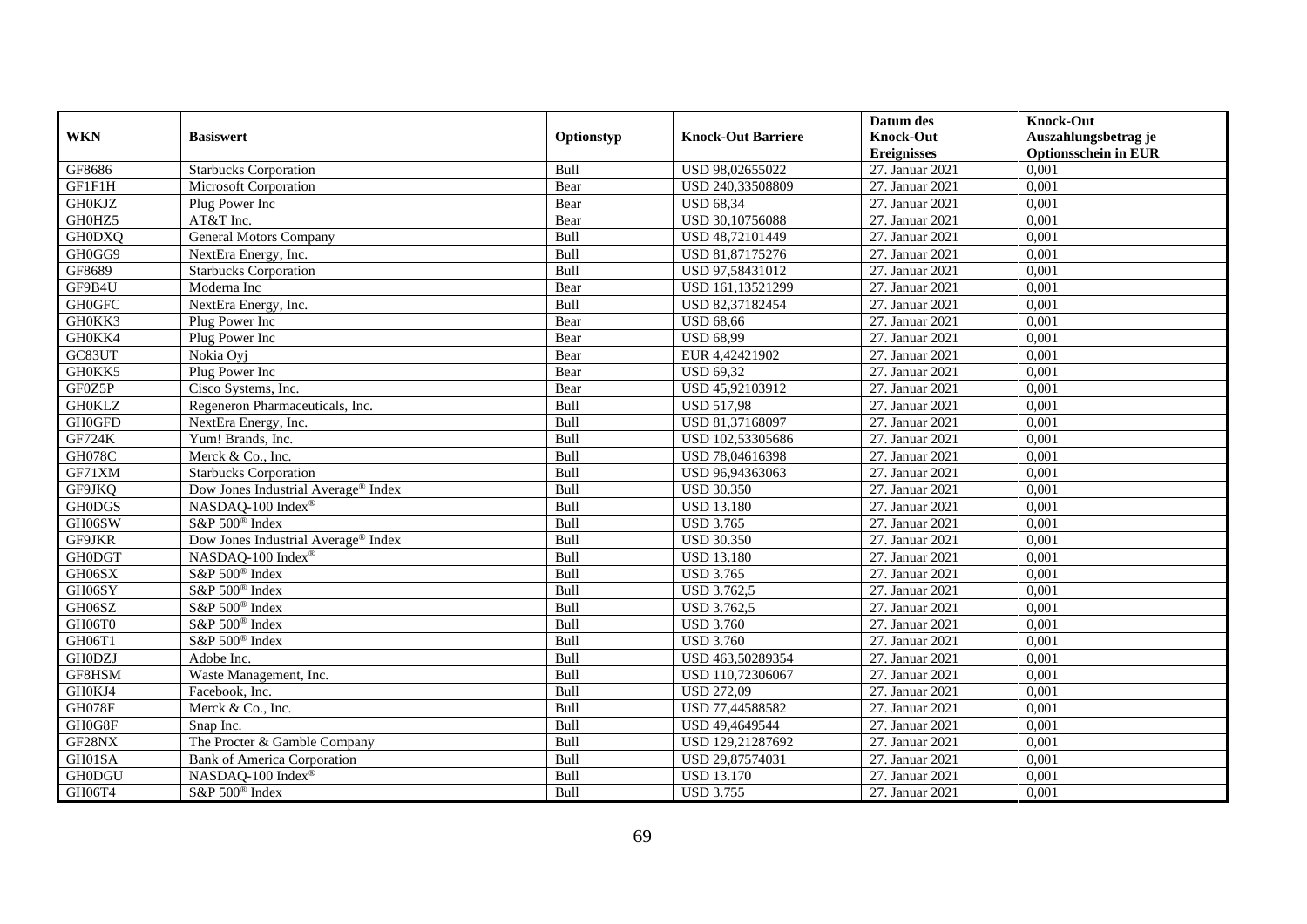|               |                                                 |            |                           | Datum des          | <b>Knock-Out</b>            |
|---------------|-------------------------------------------------|------------|---------------------------|--------------------|-----------------------------|
| <b>WKN</b>    | <b>Basiswert</b>                                | Optionstyp | <b>Knock-Out Barriere</b> | <b>Knock-Out</b>   | Auszahlungsbetrag je        |
|               |                                                 |            |                           | <b>Ereignisses</b> | <b>Optionsschein in EUR</b> |
| GH0GJ7        | S&P 500 <sup>®</sup> Index                      | Bull       | USD 3.753,99554752        | 27. Januar 2021    | 0,001                       |
| GF9MPA        | Dow Jones Industrial Average® Index             | Bull       | <b>USD 30.300</b>         | 27. Januar 2021    | 0,001                       |
| <b>GH0DGV</b> | NASDAQ-100 Index®                               | Bull       | <b>USD 13.170</b>         | 27. Januar 2021    | 0,001                       |
| GF9JKS        | Dow Jones Industrial Average® Index             | Bull       | <b>USD 30.320</b>         | 27. Januar 2021    | 0,001                       |
| GH06T5        | S&P 500 <sup>®</sup> Index                      | Bull       | <b>USD 3.755</b>          | 27. Januar 2021    | 0,001                       |
| <b>GH0DGW</b> | NASDAQ-100 Index®                               | Bull       | <b>USD 13.160</b>         | 27. Januar 2021    | 0,001                       |
| GF9JKT        | Dow Jones Industrial Average® Index             | Bull       | <b>USD 30.300</b>         | 27. Januar 2021    | 0,001                       |
| GH06T2        | S&P 500 <sup>®</sup> Index                      | Bull       | <b>USD 3.757,5</b>        | 27. Januar 2021    | 0,001                       |
| <b>GH0DGX</b> | NASDAQ-100 Index®                               | Bull       | <b>USD 13.160</b>         | 27. Januar 2021    | 0,001                       |
| GF9MP9        | Dow Jones Industrial Average <sup>®</sup> Index | Bull       | <b>USD 30.320</b>         | 27. Januar 2021    | 0,001                       |
| GH06T3        | S&P 500 <sup>®</sup> Index                      | Bull       | <b>USD 3.757,5</b>        | 27. Januar 2021    | 0,001                       |
| <b>GH0DGY</b> | NASDAQ-100 Index®                               | Bull       | <b>USD 13.150</b>         | 27. Januar 2021    | 0,001                       |
| GH06T6        | S&P 500 <sup>®</sup> Index                      | Bull       | <b>USD 3.752,5</b>        | 27. Januar 2021    | 0,001                       |
| <b>GH0DGZ</b> | NASDAQ-100 Index®                               | Bull       | <b>USD 13.150</b>         | 27. Januar 2021    | 0,001                       |
| GH06T7        | S&P 500 <sup>®</sup> Index                      | Bull       | <b>USD 3.752,5</b>        | 27. Januar 2021    | 0,001                       |
| GH0DH0        | NASDAQ-100 Index®                               | Bull       | <b>USD 13.140</b>         | 27. Januar 2021    | 0,001                       |
| GH0DH1        | NASDAQ-100 Index®                               | Bull       | <b>USD 13.140</b>         | 27. Januar 2021    | 0,001                       |
| GH06T8        | S&P 500 <sup>®</sup> Index                      | Bull       | <b>USD 3.750</b>          | 27. Januar 2021    | 0,001                       |
| GH06T9        | $S\&P 500^{\circ}$ Index                        | Bull       | <b>USD 3.750</b>          | 27. Januar 2021    | 0,001                       |
| GH0G8L        | Snap Inc.                                       | Bull       | USD 48,76460108           | 27. Januar 2021    | 0,001                       |
| GF88PF        | NIKE, Inc.                                      | Bull       | USD 130,54851628          | 27. Januar 2021    | 0,001                       |
| <b>GH0DWG</b> | Cadence Design Systems Inc.                     | Bull       | USD 129,28126614          | 27. Januar 2021    | 0,001                       |
| <b>GH0DRB</b> | <b>QUALCOMM</b> Incorporated                    | Bull       | USD 154,42830487          | 27. Januar 2021    | 0,001                       |
| GH0GJ8        | S&P 500 <sup>®</sup> Index                      | Bull       | USD 3.750,14488781        | 27. Januar 2021    | 0,001                       |
| GF6DVD        | The Estee Lauder Companies Inc.                 | Bull       | USD 232,29984072          | 27. Januar 2021    | 0,001                       |
| GH0DH4        | NASDAQ-100 Index®                               | Bull       | <b>USD 13.120</b>         | 27. Januar 2021    | 0,001                       |
| GF7GZ5        | <b>Barrick Gold Corporation</b>                 | Bull       | USD 22,21018176           | 27. Januar 2021    | 0,001                       |
| <b>GH0KJQ</b> | Regeneron Pharmaceuticals, Inc.                 | Bull       | <b>USD 513,87</b>         | 27. Januar 2021    | 0,001                       |
| GH0DH5        | NASDAQ-100 Index®                               | Bull       | <b>USD 13.120</b>         | 27. Januar 2021    | 0,001                       |
| GH0DH2        | NASDAQ-100 Index®                               | Bull       | <b>USD 13.130</b>         | 27. Januar 2021    | 0,001                       |
| GF7VVA        | <b>Barrick Gold Corporation</b>                 | Bull       | USD 22,25373944           | 27. Januar 2021    | 0,001                       |
| GH0DH3        | NASDAQ-100 Index®                               | Bull       | <b>USD 13.130</b>         | 27. Januar 2021    | 0,001                       |
| <b>GH0KKN</b> | Intuit Inc.                                     | Bull       | <b>USD 361,29</b>         | 27. Januar 2021    | 0,001                       |
| <b>GH0DWB</b> | Cadence Design Systems Inc.                     | Bull       | USD 127,74017821          | 27. Januar 2021    | 0,001                       |
| GH0J47        | Ford Motor Company                              | Bull       | USD 10,73151524           | 27. Januar 2021    | 0,001                       |
| GF7GZ9        | <b>Barrick Gold Corporation</b>                 | Bull       | USD 22,069315             | 27. Januar 2021    | 0,001                       |
| GH01U4        | Nvidia Corporation                              | Bull       | USD 513,77561785          | 27. Januar 2021    | 0,001                       |
| GF866H        | Visa Inc. - Class A                             | Bull       | USD 194,43069546          | 27. Januar 2021    | 0,001                       |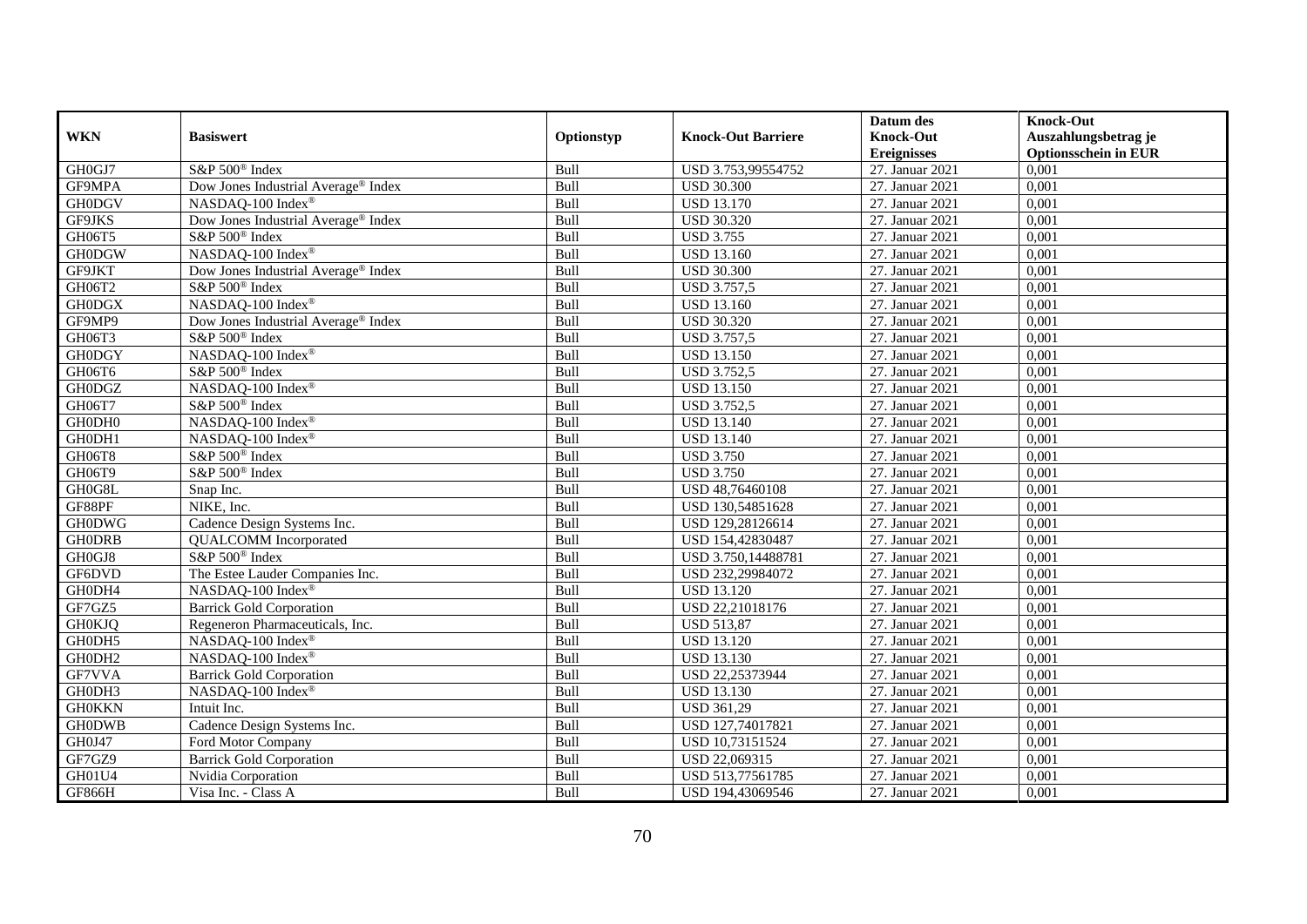|               |                                                 |             |                           | Datum des          | <b>Knock-Out</b>            |
|---------------|-------------------------------------------------|-------------|---------------------------|--------------------|-----------------------------|
| <b>WKN</b>    | <b>Basiswert</b>                                | Optionstyp  | <b>Knock-Out Barriere</b> | <b>Knock-Out</b>   | Auszahlungsbetrag je        |
|               |                                                 |             |                           | <b>Ereignisses</b> | <b>Optionsschein in EUR</b> |
| GH0DH8        | NASDAQ-100 Index®                               | Bull        | <b>USD 13.100</b>         | 27. Januar 2021    | 0,001                       |
| <b>GH0GAU</b> | Alphabet Inc. - Class C                         | Bull        | USD 1.821,67209228        | 27. Januar 2021    | 0,001                       |
| <b>GH0GFE</b> | NextEra Energy, Inc.                            | Bull        | USD 80,87160918           | 27. Januar 2021    | 0,001                       |
| GH0DH9        | NASDAQ-100 Index®                               | Bull        | <b>USD 13.100</b>         | 27. Januar 2021    | 0,001                       |
| <b>GH0GFG</b> | NextEra Energy, Inc.                            | Bull        | USD 80,37153739           | 27. Januar 2021    | 0,001                       |
| <b>GHODRE</b> | <b>QUALCOMM</b> Incorporated                    | Bull        | USD 153,37763604          | 27. Januar 2021    | 0,001                       |
| GH0GJ9        | S&P 500 <sup>®</sup> Index                      | Bull        | USD 3.746,26422297        | 27. Januar 2021    | 0,001                       |
| <b>GH0DHE</b> | NASDAQ-100 Index®                               | Bull        | <b>USD 13.070</b>         | 27. Januar 2021    | 0,001                       |
| GF7GZ7        | <b>Barrick Gold Corporation</b>                 | Bull        | USD 22,13974841           | 27. Januar 2021    | 0,001                       |
| <b>GH0DHF</b> | NASDAQ-100 Index®                               | Bull        | <b>USD 13.070</b>         | 27. Januar 2021    | 0,001                       |
| <b>GH0DHA</b> | NASDAQ-100 Index®                               | Bull        | <b>USD 13.090</b>         | 27. Januar 2021    | 0,001                       |
| GF9MYU        | S&P 500 <sup>®</sup> Index                      | Bull        | <b>USD 3.745</b>          | 27. Januar 2021    | 0,001                       |
| <b>GH0DHB</b> | NASDAQ-100 Index®                               | Bull        | <b>USD 13.090</b>         | 27. Januar 2021    | 0,001                       |
| GF9R16        | S&P 500 <sup>®</sup> Index                      | Bull        | <b>USD 3.747,5</b>        | 27. Januar 2021    | 0,001                       |
| GF9R17        | S&P 500 <sup>®</sup> Index                      | Bull        | <b>USD 3.745</b>          | 27. Januar 2021    | 0,001                       |
| <b>GH0DHC</b> | NASDAQ-100 Index®                               | Bull        | <b>USD 13.080</b>         | 27. Januar 2021    | 0,001                       |
| GF9MYT        | S&P 500 <sup>®</sup> Index                      | Bull        | <b>USD 3.747,5</b>        | 27. Januar 2021    | 0,001                       |
| <b>GH0DHD</b> | NASDAQ-100 Index®                               | <b>Bull</b> | <b>USD 13.080</b>         | 27. Januar 2021    | 0,001                       |
| GH0DH6        | NASDAQ-100 Index®                               | Bull        | <b>USD 13.110</b>         | 27. Januar 2021    | 0,001                       |
| GH0DH7        | NASDAQ-100 Index®                               | Bull        | <b>USD 13.110</b>         | 27. Januar 2021    | 0,001                       |
| GF9JKV        | Dow Jones Industrial Average <sup>®</sup> Index | Bull        | <b>USD 30.250</b>         | 27. Januar 2021    | 0,001                       |
| GF9R18        | S&P 500 <sup>®</sup> Index                      | Bull        | <b>USD 3.742,5</b>        | 27. Januar 2021    | 0,001                       |
| <b>GH0DHL</b> | NASDAQ-100 Index®                               | Bull        | <b>USD 13.040</b>         | 27. Januar 2021    | 0,001                       |
| GF9JKW        | Dow Jones Industrial Average <sup>®</sup> Index | Bull        | <b>USD 30.250</b>         | 27. Januar 2021    | 0,001                       |
| GF9R19        | S&P 500 <sup>®</sup> Index                      | Bull        | <b>USD 3.740</b>          | 27. Januar 2021    | 0.001                       |
| <b>GH0DHM</b> | NASDAQ-100 Index®                               | Bull        | <b>USD 13.040</b>         | 27. Januar 2021    | 0,001                       |
| GF9MPB        | Dow Jones Industrial Average <sup>®</sup> Index | Bull        | <b>USD 30.280</b>         | 27. Januar 2021    | 0,001                       |
| <b>GH0DHG</b> | NASDAQ-100 Index®                               | Bull        | <b>USD 13.060</b>         | 27. Januar 2021    | 0,001                       |
| GF9MYV        | S&P 500 <sup>®</sup> Index                      | Bull        | <b>USD 3.742,5</b>        | 27. Januar 2021    | 0,001                       |
| GF9JKX        | Dow Jones Industrial Average® Index             | Bull        | <b>USD 30.220</b>         | 27. Januar 2021    | 0,001                       |
| <b>GH0DHH</b> | NASDAQ-100 Index®                               | Bull        | <b>USD 13.060</b>         | 27. Januar 2021    | 0,001                       |
| GF9R1C        | S&P 500 <sup>®</sup> Index                      | Bull        | <b>USD 3.737,5</b>        | 27. Januar 2021    | 0.001                       |
| <b>GH0DHJ</b> | NASDAQ-100 Index®                               | Bull        | <b>USD 13.050</b>         | 27. Januar 2021    | 0,001                       |
| GF9R1D        | S&P 500 <sup>®</sup> Index                      | Bull        | <b>USD 3.735</b>          | 27. Januar 2021    | 0,001                       |
| GF9JKU        | Dow Jones Industrial Average® Index             | Bull        | <b>USD 30.280</b>         | 27. Januar 2021    | 0,001                       |
| <b>GH0DHK</b> | NASDAQ-100 Index®                               | Bull        | <b>USD 13.050</b>         | 27. Januar 2021    | 0,001                       |
| GF9R1G        | S&P 500 <sup>®</sup> Index                      | Bull        | <b>USD 3.732,5</b>        | 27. Januar 2021    | 0,001                       |
| GF9R1A        | S&P 500 <sup>®</sup> Index                      | Bull        | <b>USD 3.740</b>          | 27. Januar 2021    | 0,001                       |